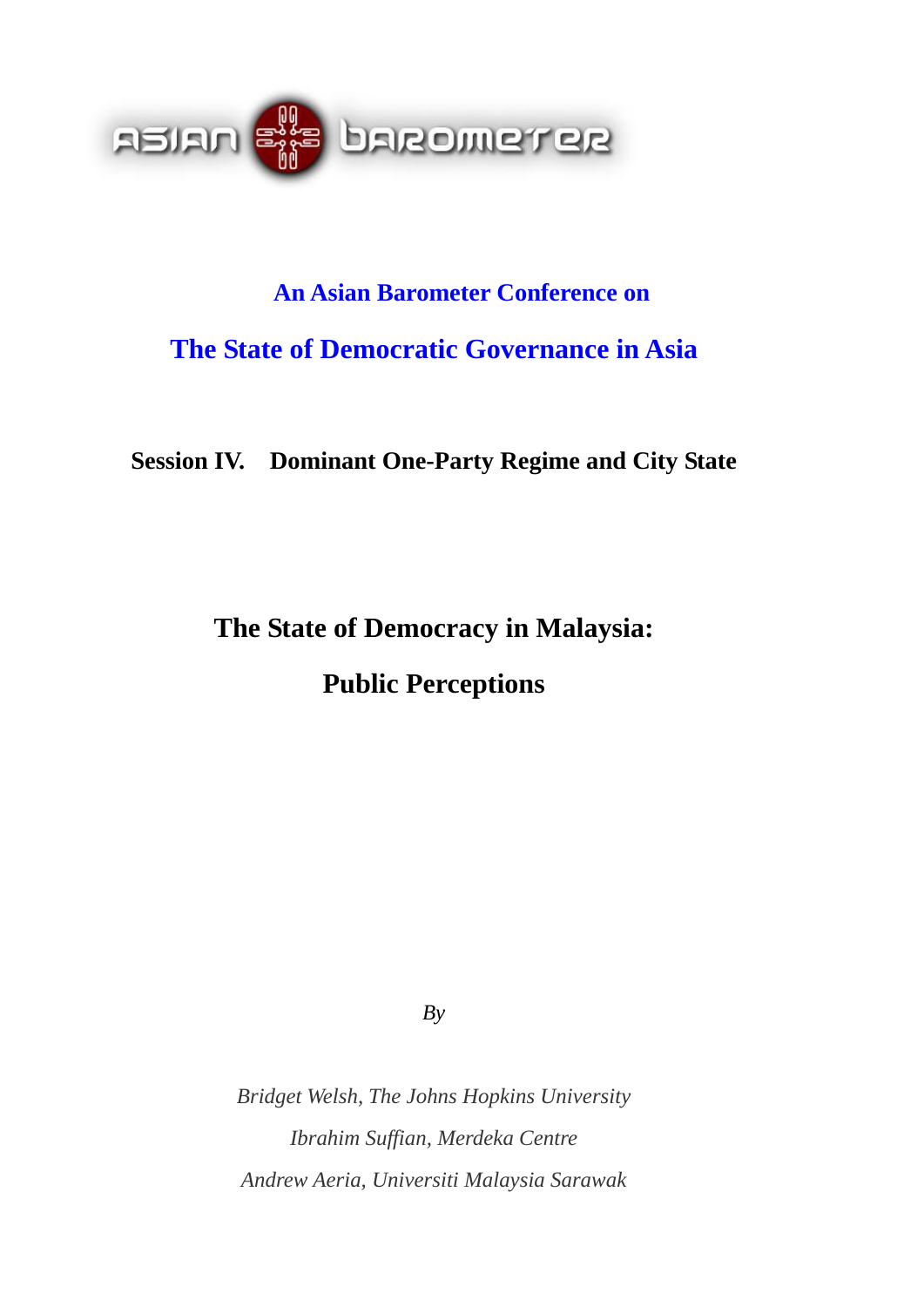# **The State of Democracy in Malaysia: Public Perceptions[1](#page-1-0) Prepared by Bridget Welsh, Ibrahim Suffian and Andrew Aeria June 2008**

## **DRAFT IN PROGRESS NOT FOR CITATION OR CIRCULATION WITHOUT THE PERMISSION OF AUTHORS**

#### **I. New Frontiers in Political Polling**

This paper examines public perceptions of the state of democracy in Malaysia using the template provided by the Taiwan team of the ABS project. The focus is on describing attitudes toward the rule of law and corruption, electoral competitiveness, political participation, efficacy and interest, freedoms, horizontal and vertical accountability and equality. The analysis centers on presenting the Malaysia-specific findings and illustrating how Malaysia compares to the other countries in the ABS project. Of the issues noted above, Malaysians have the greatest concerns with corruption. These results will show that the Malaysian public has mixed views of the quality of democracy in the country. While most highly rate the institutions in the country, there are concerns about the substance of democratic governance. The concerns, however, are far less than the more vibrant democracies in the region – notably Korea, Taiwan and Indonesia, and, overall, are more in line with the more authoritarian regimes in the region – Singapore and Vietnam.

The paper begins the process of assessing the underlying explanatory factors that account for the Malaysian results and variation within Malaysia. The main explanatory factor used in the ABS template is socioeconomic variables – namely perceived social status, education levels and gender – as well as perceptions of economic fortunes. These variables are drawn from the Taiwan findings. The study of the Malaysian context, however, shows that these factors have less saliency in explaining attitudes and variation in Malaysia. Critical are a) "positive affirmation effect" shaped by comparative unfamiliarity with polling within Malaysia and constraints on free speech; b) perceived elitism of the regime and Malaysian politics as a whole; c) limited media discussion of substantive issues of governance and importantly, d) the persistence of ethnic politics in framing attitudes and structuring Malaysian politics. We incorporate these four explanatory factors into our analysis below, demonstrating that different analytical factors account for the Malaysian results.

We are fortunate to have a rich data set to analyze. The Asian Barometer Survey pioneers the study of public attitudes in Malaysia in that is a comprehensive national study conducted through systematic random sampling and inclusive of a broad range of issues, from political participation to social capital. As such, this

<span id="page-1-0"></span><sup>1</sup> Special thanks is due to NorGhani Md Nor and Chong Wu-Ling and for assistance with the preparation of the background material for this paper. We also are extremely grateful to the former TAF representative, Andy Andrews, for his support and interest in this project.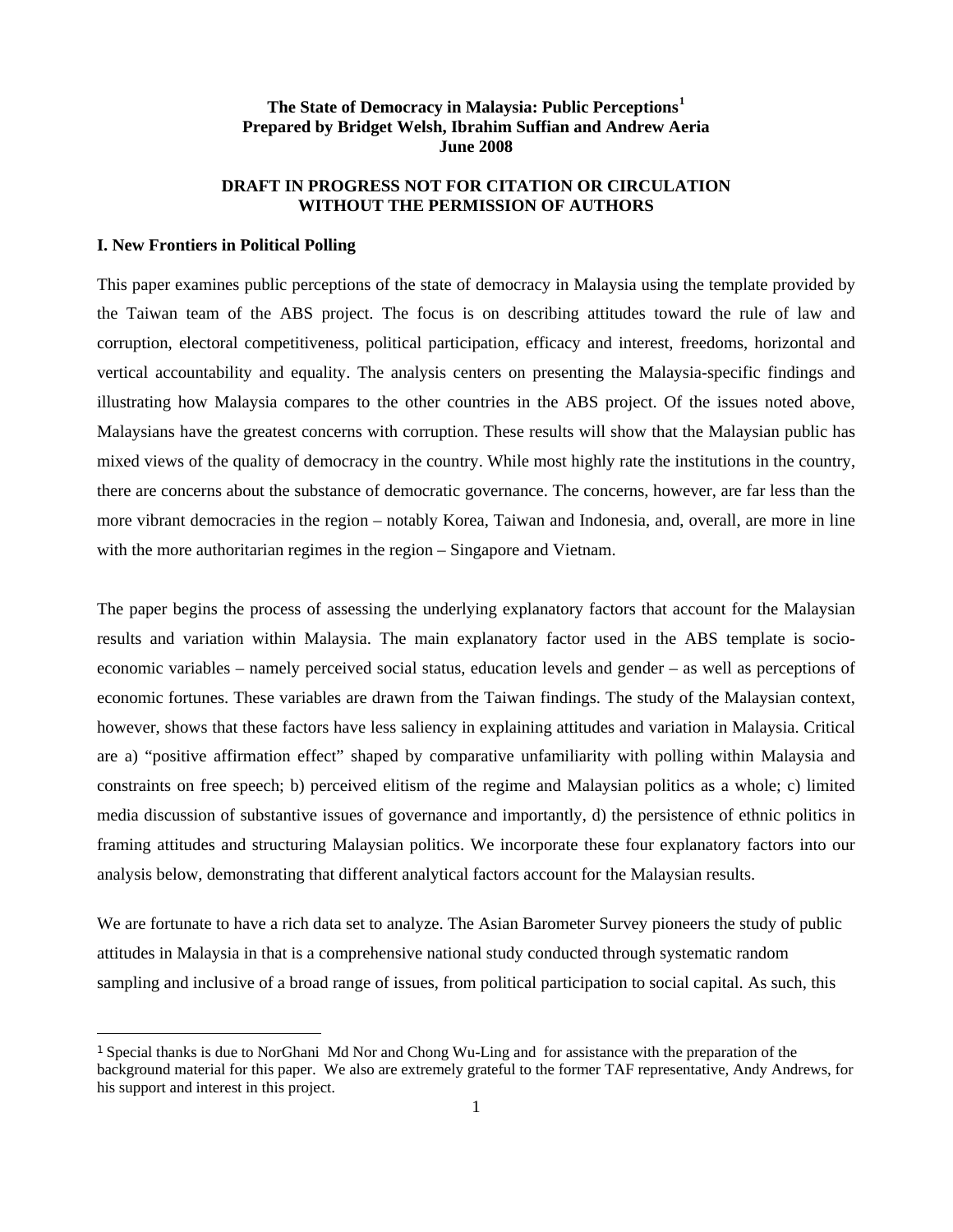survey provides a benchmark to assess country-wide public political attitudes. Of particular importance is the inclusion of East Malaysia, comprised of the two states of Sarawak and Sabah. With all surveys, however, the results reflect perspectives at the time of polling, July-August 2007. Since this period, Malaysian politics has undergone a profound transformation, with the opposition breaking the  $2/3<sup>rd</sup>$  stranglehold of the governing party on power in March 2008 general elections. The situation in Malaysia remains fluid, as an ongoing leadership transition is unfolding within the incumbent government as well as the potential for the opposition to gain power through a vote of no confidence and political defections is gaining ground. The changes over the last few months point to the need for a careful reading of the results as indicators of contemporary attitudes. Irrespective, the scope of the survey and its valuable findings provide a sound foundation of the evolution of political attitudes in Malaysian politics.

There are four explanatory variables that are important in our Malaysian analysis that vary in their importance in accounting for the results nationally and in regional comparison:

1) The "*positive affirmation effect*" in our view shapes a tendency of the Malaysian public to record favorable attitudes toward the regime and the state of democracy in Malaysia. We argue that this factor has been shaped by comparative unfamiliarity with polling in Malaysia as well as a long-standing practice of self-censorship that has been shaped by years of constraints on the freedom of expression in Malaysia.

Public polling has emerged as a more common phenomenon in Malaysia only in the last few years, after many of the countries in the region. The first major public poll was conducted in 1999, in conjunction between members of the academic community and one of the leading English newspapers – *The Star.* A similar poll was conducted during the 2004 elections. Between 1999 and 2004, independent actors began polling, the most important of which was the Merdeka Centre, our resource partner who conducted this survey. Others include marketing outlets. Polling, however, remains uncommon and only has become more widely accepted and publicized in the last two years. The relative unfamiliarity of the Malaysian public to polling, notably in East Malaysia, contributes to a tendency among the Malaysian public to not report their views openly. This is compounded by limits on civil liberties that have permeated the public psyche and fostered perceptions of constraints on free speech. Discussion of "sensitive issues" – anything involving race, religion and the rights of communities – are illegal and grounds for sedition. In-depth assessment of governance are curtailed by a strict official secrets act and limited transparency. These factors, along with a tendency of please authorities operating in a semi-authoritarian environment contribute to an inflating of the positive assessment of the regime in the 2007 ABS survey. Cumulative polling over time conducted by the Merdeka Centre points to increasing acceptance, familiarity and reporting of polling that has allowed for a broader range of attitudes to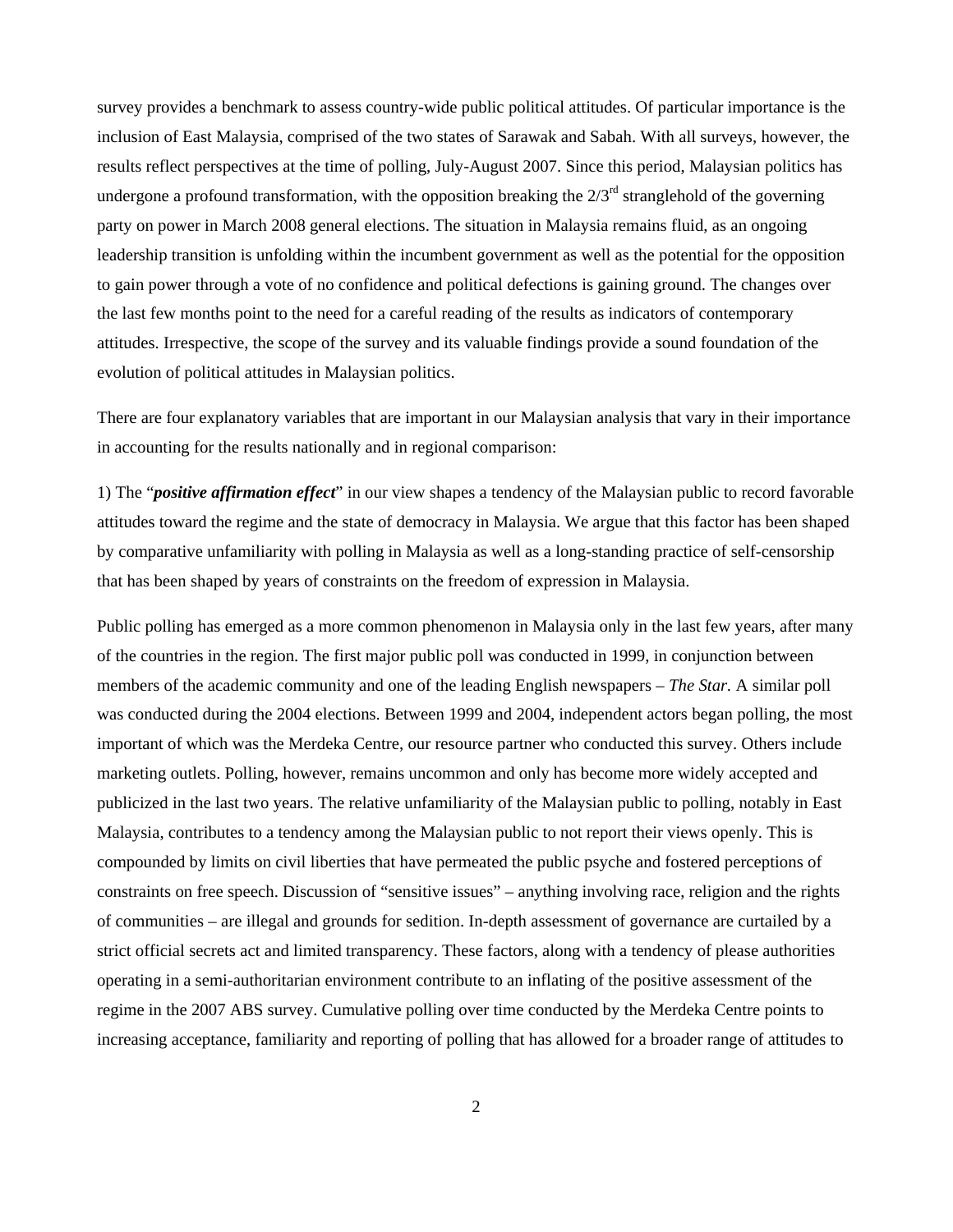emerge over the last year, many of which reflect more negative perceptions of the regime and translated into a more robust opposition electoral outcome.

2) The *elitist structure* of politics in Malaysia, and arguably regionally, underscores different perceptions of democracy, even in more "open" democratic regimes. The most relevant areas where elitism shapes attitudes are in the scope of political participation, corruption and accountability. Elite rule through political parties constrain engagement and narrow political discussion/participation and thus contribute to broad acceptance of a limited democratic regime. The form and substance of democracy is seen through an elitist lens, in which the role and rights of leaders remain paramount.

Malaysian politics has largely been framed and interpreted through elite rule. From the inception of the governing coalition at independence in 1957, elite cooperation has been the modus operandi of how Malaysia has been governed. Party leaders representing different communities – largely ethnic – have worked behind closed doors in government, and ironically, this pattern has also characterized the opposition. The government controlled media has reinforced elite rule by focusing its reporting on leaders, especially the prime minister. Whether it is Tunku Abdul Rahman, Dr. Mahathir or Abdullah Badawi, media reports have been extremely elite-centered. The end result is three-fold a) discussion centers on the actions/personality of elites, b) this prevents the emergence of a more substantive discussion of democratic issues to enter the public political arena and c) is tied to narrow participation in the political process. From the 1980s, changes within political parties have exacerbated the elitist orientation, as leadership selection has become narrower and less representative. A feudal political culture has been seen to underlie the acceptance of elite rule. Collectively, elitism permeates Malaysian political attitudes, and, as we illustrate below, accounts for an acceptance of the regime, narrow view of what politics is and limited political participation and efficacy.

3) The *role that the national media* plays in Malaysia has its own impact beyond its elitist orientation. Controlled through proxies for political parties and constrained by legal boundaries on the issues it can publish and can access, media discussion is often devoid of substantive issues of governance. This shapes perceptions of accountability, freedoms and competitiveness of the regime in particular.

Malaysia's mainstream media is owned by business interests close to the political parties within the incumbent government. The media is ethnic in structure, reflecting the orientation of the governing coalition and Malaysia's ethnic composition of Malays, Chinese, Indians, and other indigenous groups in East Malaysia. The only national media is radio and television, since newspaper coverage is limited in the rural areas, especially in East Malaysia. Both radio and television are tightly controlled by the government. Beyond ownership, the government licenses the media outlets annually, and, if necessary, can use the state legal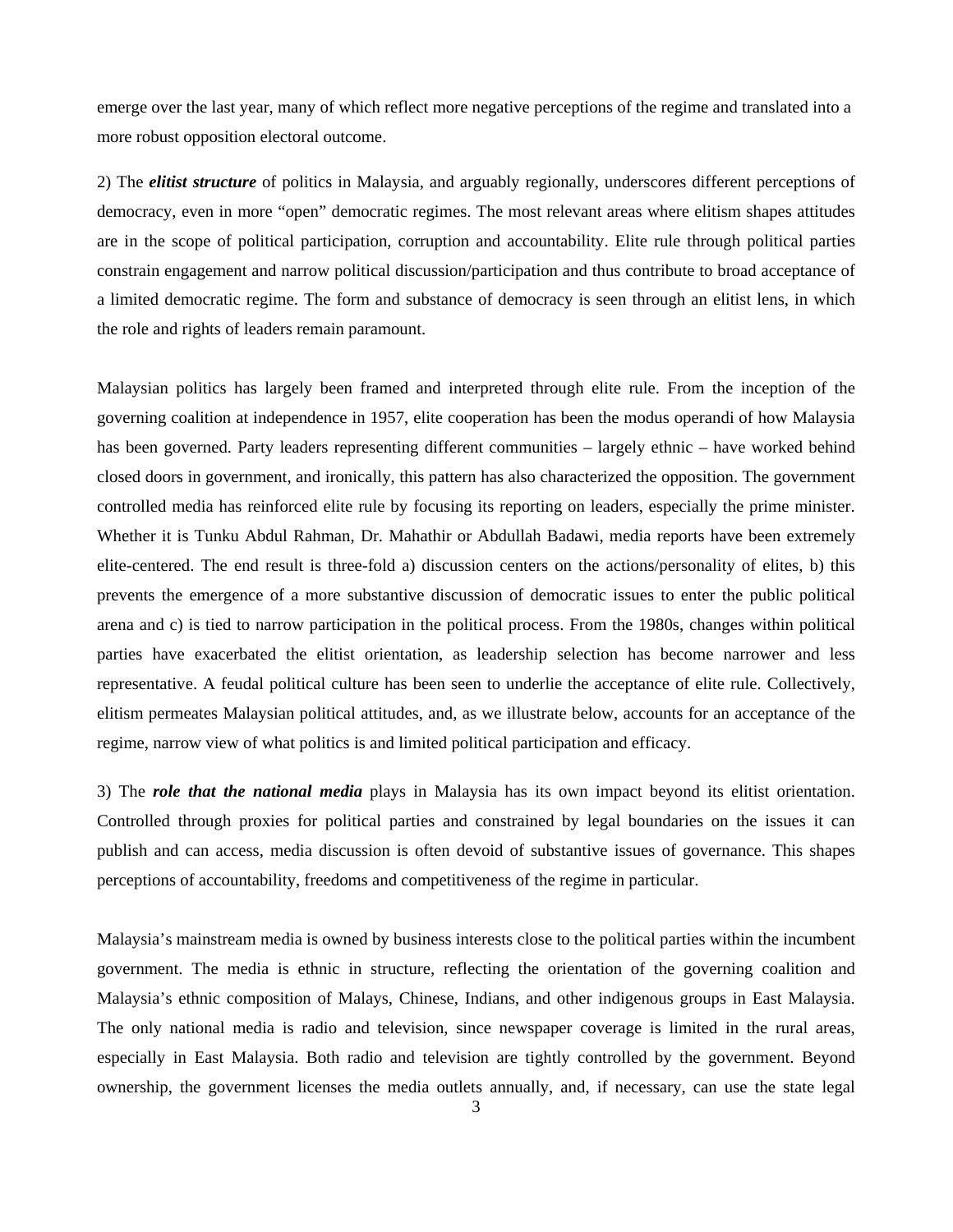structure to arrest and sue those not in compliance with approved views. Editorial appointments in media outlets are political. These factors curtail open political discussion. Since 1999, new forms of media through the internet and blogging have transformed the political arena, and contributed to a broadening of political information. The impact was most felt during the March 2008 polls, but has evolved gradually over the last ten years. Despite the diversification of media outlets, reporting tends to remain elite-centered and lacking in substantial policy analysis. The new media forms are urban and West Malaysia centered, since these are areas that have the infrastructure for internet use. In spite of an opening up of discussion in Malaysia since 2003, Malaysia's media remains one of the most curtailed in Asia, with record highs of defamation cases. We suggest that media reporting plays a major role in shaping the Malaysian results.

4) Finally, and perhaps most importantly, we point again to the structure of Malaysian politics in contributing to public perceptions, namely its *ethnic foundation*. [2](#page-4-0) Ethnicity remains the most salient social cleavage in Malaysia, as political parties, political rights and electoral campaigning are ethnic in nature. This factor contributes to attitudes toward equality, accountability and freedoms.

Political parties are ethnically defined. This is explicitly the case in the incumbent coalition's component parties, but implicitly the case in the opposition as well. Even parties that are "multi-ethnic" are describing themselves as the "other" along ethnic lines. All political parties campaign in ethnic terms, with messages for different ethnic communities and the mobilization of leaders for specific ethnic constituencies. Candidate selection is determined by the ethnic composition of a constituency, and political assessments of voting are done largely along ethnic lines. Even more endemic within the system is a perception of political rights along ethnic lines. The Malay community holds that it has a superior position within the polity, and despite in many cases decades longer residency in the Malaysian territory, non-Malays (Chinese and Indians) are "secondclass" citizens. Rights are complicated by the position of East Malaysians, who joined the Federation later on condition of protections. Many of these protections have been watered down with the expansion of Malay dominance since 1969 through the supremacy of the Malay component party in the coalition, but the indigenous communities in East Malaysia also fall into the rubric of the "first class" citizen of "sons of the soil" or *bumiputeras.* In practice, East Malaysian have not received the same share of benefits from the state,

<span id="page-4-0"></span><sup>2</sup> Savaranamuttu, J. (1992) "The State, Ethnicity and the Middle Class Factor: Democratic Change in Malaysia" in K. Rupesinghe (ed) *Internal Conflict and Governance*. New York: St. Martins Press, pp. 44-64; Stafford, D. Geoffrey S. D. 1997, "Malaysia's New Economic Policy and the Global Economy: the Evolution of Ethnic Accommodation." *Pacific Review*, 10/4:556-80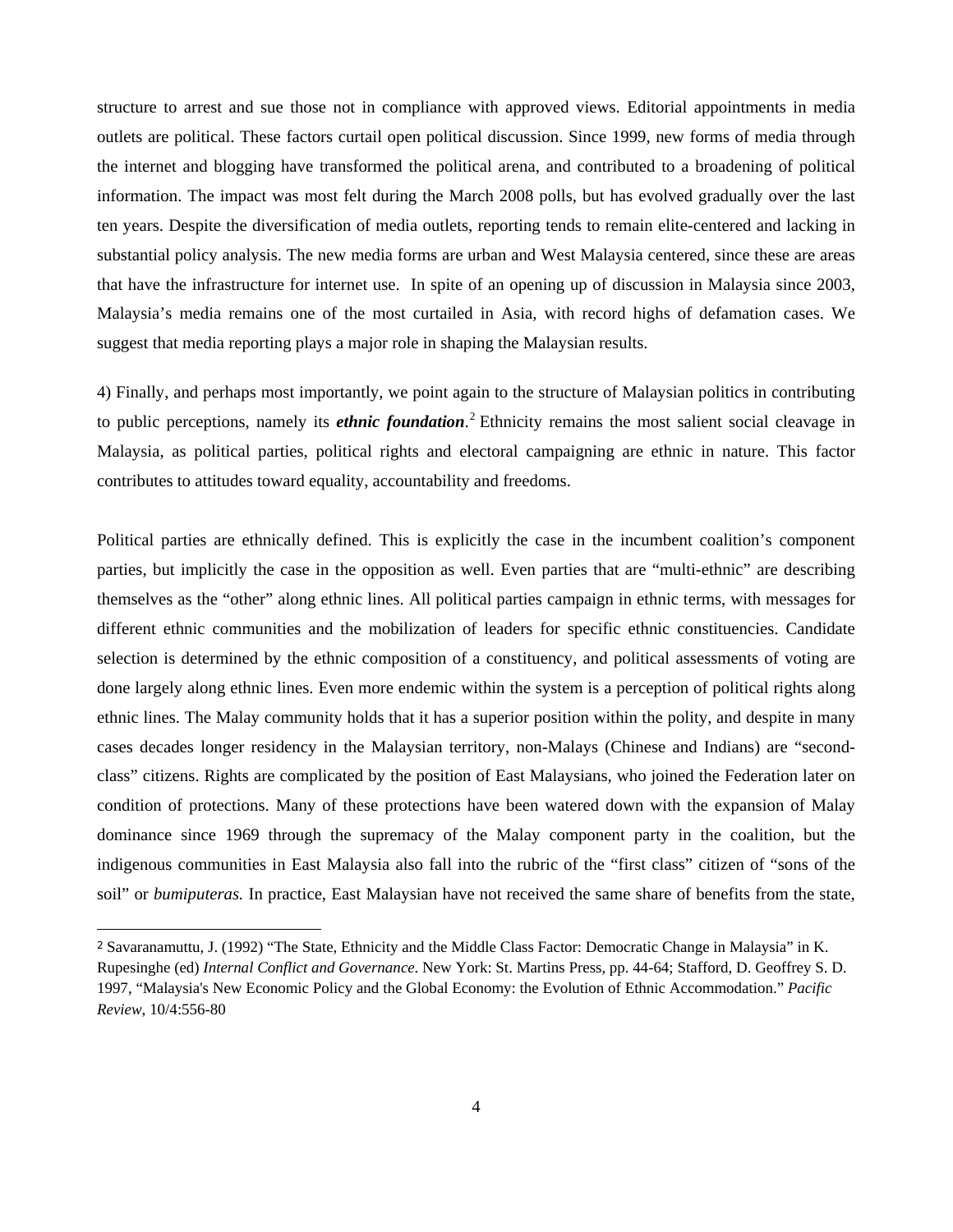despite their inclusion as "bumiputeras". Since 1969, race has been a major factor influencing patterns of patronage, state distribution of resources, access to state capital and hiring within the state.<sup>[3](#page-5-0)</sup> The prime example in the New Economic Policy introduced in 1971 which has maintained in practice a larger cohort of aid for the Malay community along racial lines. Ironically, it has served to reinforce and further politicize ethnic divisions, despite its orientation to address economic imbalances in wealth. The Malaysian results show that ethnic differences in political attitudes are sharp, and explain why Malaysia has higher regional numbers in its assessment of equality and accountability.

## **II. Malaysia: A "Hybrid" Political Regime**

As the discussion above suggests, Malaysia is a "hybrid" political regime. The governing coalition – *Barisan Nasional* (BN) or National Front – has governed the country since 1957. The BN presently comprises of 14 political parties, based overwhelmingly on ethnicity. The dominant party in the BN is the United Malays National Organisation (UMNO), which represents the Malay community and is identified with Malay chauvinism. There are three major non-Malay BN political parties – the Malaysian Chinese Association (MCA), Malayan Indian Congress (MIC) and GERAKAN. The opposition is comprised of three major political parties – the Islamic Party of Malaysia (PAS), Democratic Action Party (DAP) and People's Justice Party (PKR). The appeal of these parties is also shaped by ethnicity, although these parties have tried to move away from a specifically racial agenda. Within East Malaysia the party configurations are more diverse, reflecting the increased ethnic diversity of Sabah and Sarawak and the different historical experience of political organizations in this region. Parties are regional, as well as ethnic in East Malaysia. Yet, a parallel pattern of BN dominance, ethnic organization and ethnic appeal remains. With the exception of the DAP, the opposition is comparatively less organized and politically viable in East Malaysia. As such, East Malaysia has served as a critical electoral buffer for the BN, contributing to the powerful hold the BN has had on power since independence.

Although constitutionally a Westminster-style democracy with separation of powers between the legislature, executive and judiciary, Malaysia is a hybrid political regime, neither fully authoritarian nor fully democratic.<sup>[4](#page-5-1)</sup> The labels used to describe the regime vary from a "semi-democracy" to "dominant one party state." Executive pre-eminence over the two other branches began early on in the country's history during the

<span id="page-5-0"></span><sup>3</sup> Milne, R.S. 1973. "Patrons, Clients and Ethnicity: The Case of Sarawak and Sabah in Malaysia," *Asian Survey* 13: 891-907.

<span id="page-5-1"></span><sup>&</sup>lt;sup>4</sup> See Crouch, Harold et al. (1993) "Malaysia: Neither Authoritarian nor Democratic," in Kevin Hewison, Richard Robison and Garry Rodan (eds.) *Southeast Asia in the 1990s: Authoritarianism, Democracy and Capitalism*. New South Wales: Allen and Unwin; Case, William (1993) "Semi-Democracy in Malaysia: Withstanding the Pressures for Regime Change", *Pacific Affairs* 66 (2).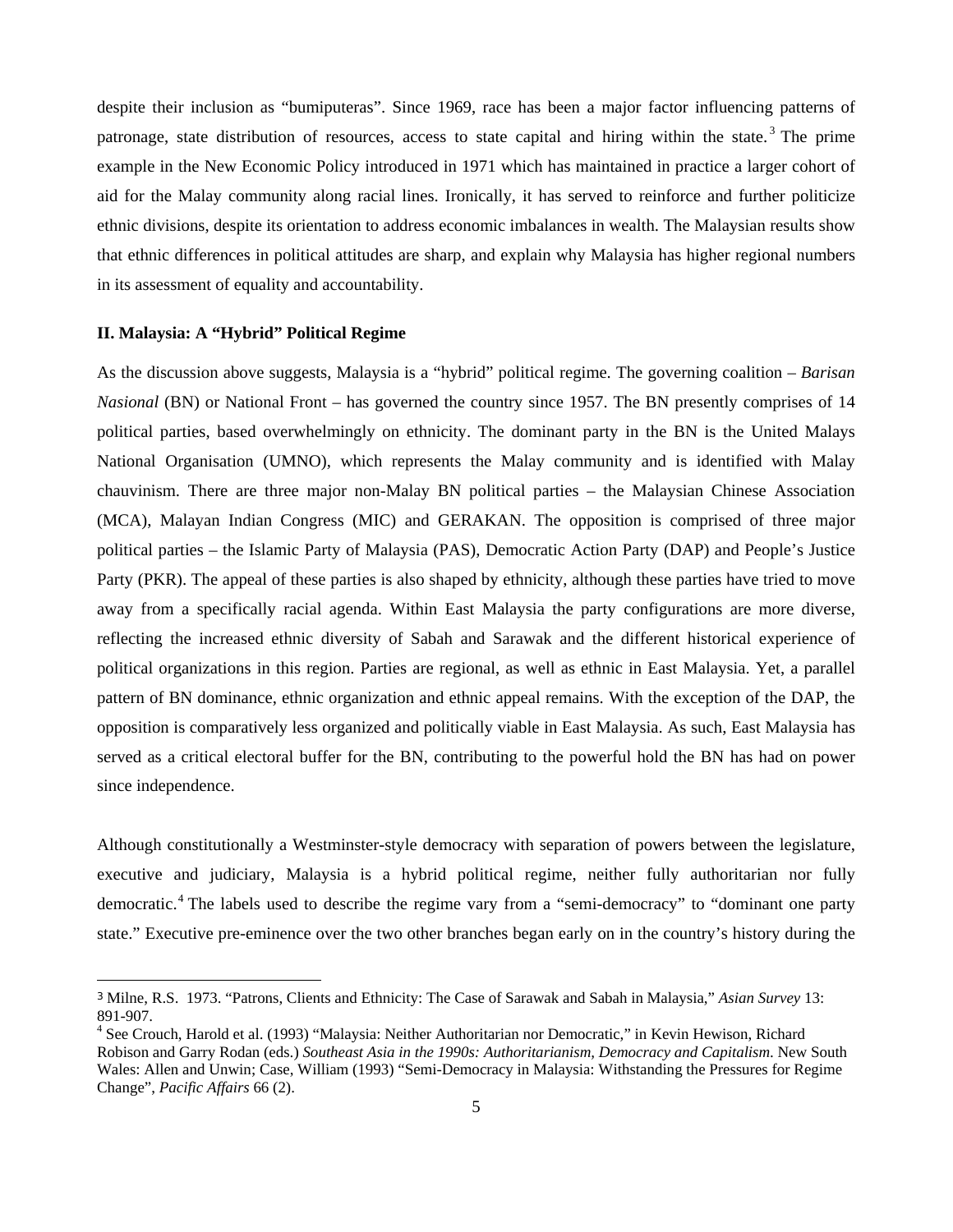1950s and 60s when the nascent state was forced into enacting and adopting draconian emergency measures to counter a communist-inspired military insurgency.<sup>[5](#page-6-0)</sup> Similarly curtailed at this time was the power of the press. Over time, a variety of further constitutional amendments and enactments of authoritarian laws eventually led to the undermining of both parliament and the judiciary to the advantage of the executive.<sup>[6](#page-6-1)</sup> These amendments were possible by a 2/3rds hold of the BN of electoral seats in parliament. The growing power of the executive was especially evident between the years 1987-1998 under the long watch of Dr. Mahathir Mohamad who was in power for 22 years. The media, apart from being strictly governed by tight legislation was further hobbled via direct corporate ownership by political parties within the BN coalition government or by business entities having close links to the BN.<sup>[7](#page-6-2)</sup>

Dr. Mahathir centralized political power and weakened alternative political institutions, notably the judiciary, the bureaucracy and traditional source of authority, the Malay sultans. His tenure was accompanied by strong economic growth, an average growth rate of over 5%. After the Asian financial crisis in 1997, pressure for increased democratization intensified, leading to a split between Dr. Mahathir and his deputy prime minister at that time, Anwar Ibrahim. This movement, known as the *reformasi* (reform) movement, led to the emergence of the first broad multi-ethnic alternative to the opposition, merging all the opposition parties in a Barisan Alternative (BA), or Alternative Front. The BA split in 2001 over divisions within the opposition over the Islamic governance/secular state. Key were splits between the more secular Chinese based DAP and more conservative thrust of the Islamic party PAS's leadership. However, with Anwar's release and return to active politics in 2006, the BA was loosely reconstituted (although not formally aligned) under his de facto leadership. All the opposition parties cooperated for potential electoral gain, with leaders in the party who formed bonds in the reformasi period underscoring inter-party cooperation.

Malaysia's ratings on civil liberties are mixed. There are strict limits on civil liberties on assembly, speech and political organization. These are justified by the incumbent government as essential for maintaining political harmony among the races in Malaysia. The 1969 racial riots continues to be used to justify political

<span id="page-6-0"></span><sup>5</sup> Short, Anthony (2000), *In Pursuit of Mountain Rats. The Communist Insurrection in Malaya*, Singapore: Cultured Lotus; first published: Frederick Muller Ltd. 1975, The Communist Insurrection in Malaya, 1948-1960; Chin Peng (2003), *My Side of History*, Singapore: Media Masters.

<span id="page-6-1"></span><sup>6</sup> Rais Yatim (1995), *Freedom Under Executive Power in Malaysia. A Study of Executive Supremacy*, Kuala Lumpur: Endowment Sdn.Bhd.; Crouch, Harold (1996), *Government and Society in Malaysia*, Singapore: Talisman Publishing Pte. Ltd.

<span id="page-6-2"></span><sup>&</sup>lt;sup>7</sup> Mustafa Anuar (2002), "Defining Democratic Discourses. The Mainstream Press", in Loh Kok Wah and Khoo Boo Teik, *Democracy in Malaysia. Discourses and Practices*, Richmond, Surrey: Curzon Press & Nordic Institute of Asian Studies; pp. 138 – 164; Zaharom Nain (2002), "The Structure of the Media Industry. Implications for Democracy", in Francis Loh Kok Wah and Khoo Boo Teik, *Democracy in Malaysia. Discourses and Practices*, Richmond, Surrey: Curzon Press & Nordic Institute of Asian Studies; pp. 111-137.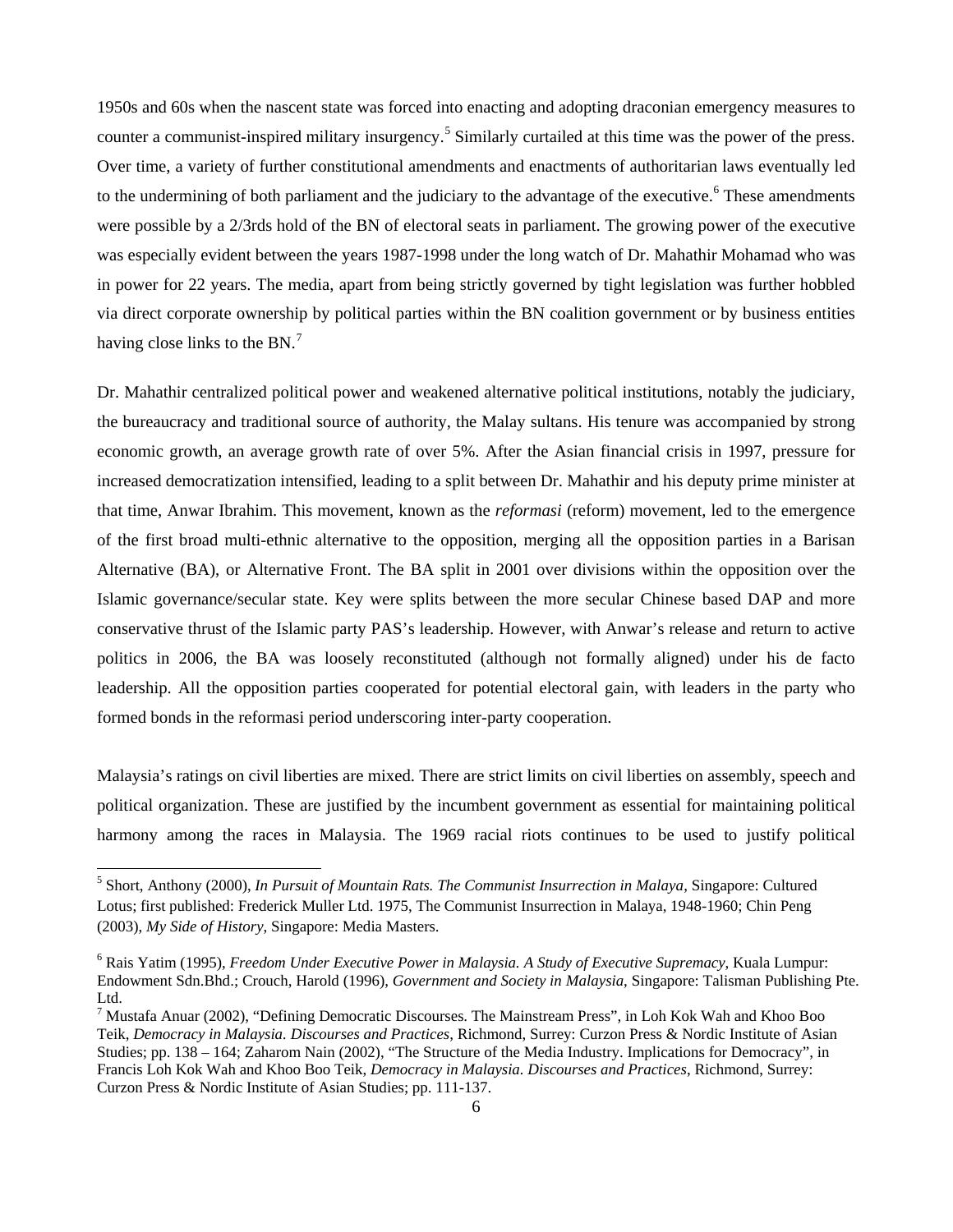restrictions, and marked a closure in rights in the regime. Civil and political liberties were further curtailed under the Mahathir period, as economic growth was used to justify the narrowing of political space and the judiciary was used to target political opponents. Students, non-governmental organizations and opposition activists face serious limits on their actions, notably in the discussion of issues related to race and religion. The government, however, does not engage in broad practices of torture and has only periodically used detention as a means to curb political opposition. Rather, it relies on self-censorship, unspoken limits on political organization and the threat of legal action to restrict liberties. $8$ 

Despite these limits, Malaysia has held regular elections since gaining independence in 1957, with the latest national election held in March 2008. The elections are seen to be free contests, although not fair. On average in eleven general elections in Malaysia prior to 2008, the opposition won 45% of the popular vote, but due to the limits on the opposition within the electoral system, through gerrymandering, mal-apportionment and the impact of a first-past-the post system, and constraints on political organization for the opposition, have held less than 15% of the seats in parliament.<sup>[9](#page-7-1)</sup> In the 2004 election the BN won 63.9% of the popular vote, but won 9[1](#page-7-2)% of the overall seats.<sup>10</sup> From 1969 onwards, the BN was able to convince voters that it represented all the ethnic communities in Malaysia in its multi-ethnic coalition they have held power through winning over the multi-ethnic constituencies.

This all changed in 2008 when the loose opposition cooperation between the DAP and BA (PKR and PAS) led by Anwar Ibrahim achieved a stunning upset against the BN by denying it a 2/3rds parliamentary majority. Out of 222 parliamentary seats, the BA won 82 parliamentary seats; out of 13 state government, the BA won five and slashed the BN's total popular vote cast to a mere 50.6% compared to the BA which won a total of 49.4% of the total popular vote cast. This was a stark reversal of fortunes compared to the 2004 general

<span id="page-7-0"></span><sup>&</sup>lt;sup>8</sup> See various Amnesty International Reports on Human Rights in Malaysia (www.amnesty.org); also Suara Rakyat Malaysia Annual Human Rights Reports on Malaysia (www.suaram.org).

<span id="page-7-1"></span><sup>9</sup> For a recent comprehensive study on elections, see Welsh, Bridget and Ong Kian Ming, *Reformasi Lives: Contemporary Malaysian Elections*. (Forthcoming) Puthucheary, Mavis and Noraini Othman (2003), *The Electoral System of Malaysia. A Report*, Bangi: IKMAS/UKM; Puthucheary, Mavis and Noraini Othman, eds. (2005), *Elections and Democracy in Malaysia.* Bangi: Penerbit UKM.

<span id="page-7-2"></span><sup>10</sup> Welsh, Bridget and Ong Kian Ming, *Reformasi Lives: Contemporary Malaysian Elections*. (Forthcoming) Carr, Adam, *Malaysia Legislative Election of March 2004*, in http://psephos.adamcarr.net/countries/m/malaysia/malaysia2004.txt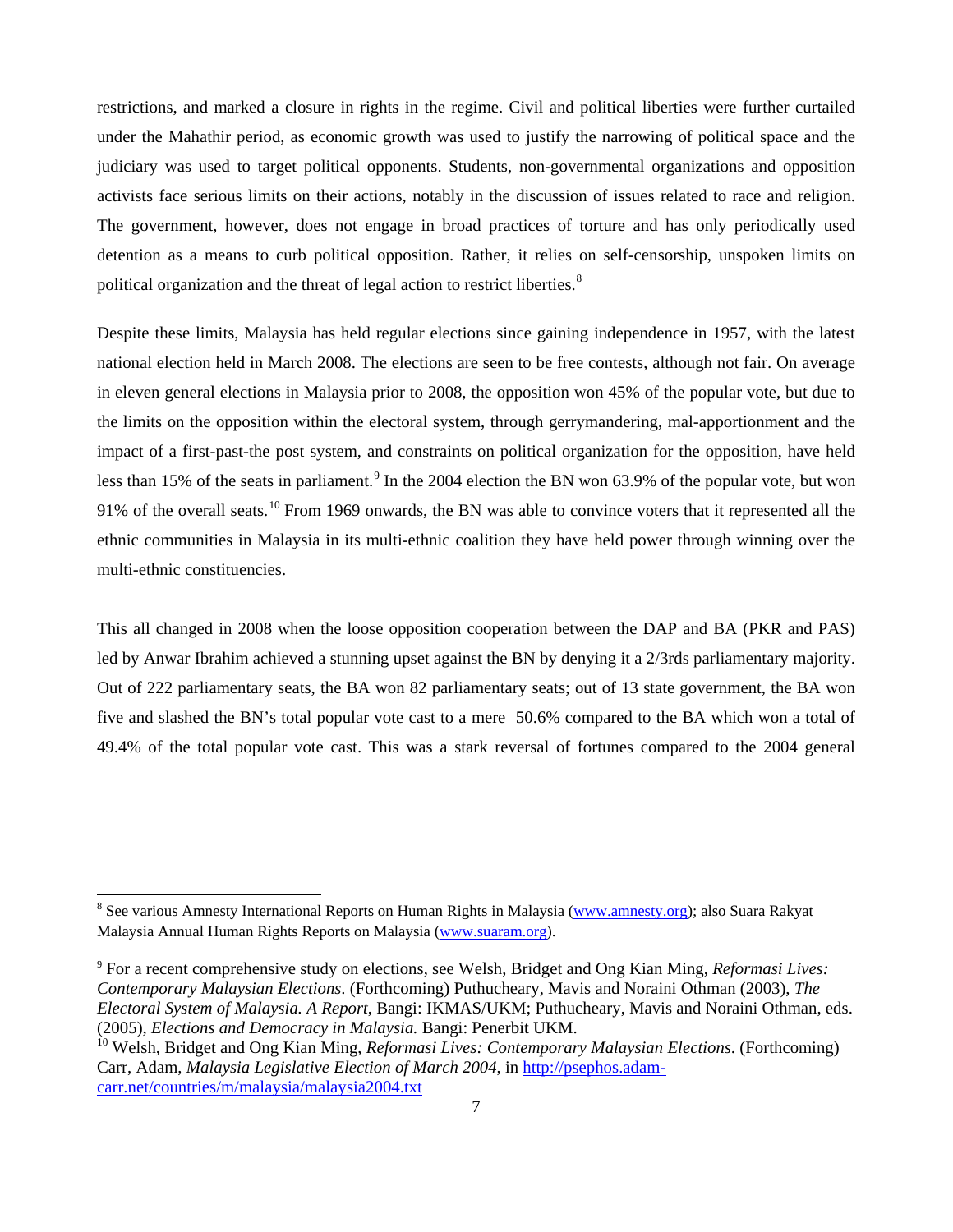election when out of a total of 219 parliamentary seats, the BN won 198 seats and 63.9% of the total popular votes cast while the BA won only 21 seats and 36.1% of the total popular votes cast.<sup>[11](#page-8-0)</sup>

## *Recent Political Transition - High Hopes, Despondency and Major Change*

After 22 long years in power, Dr. Mahathir finally stepped down from office in October 2003 and handed over political leadership of UMNO, the BN coalition government and thus the country to UMNO Deputy President and cabinet colleague, Mr. Abdullah Ahmad Badawi.

The first two years of the Abdullah administration, 2003-2004, were an extended honeymoon.<sup>[1](#page-8-1)2</sup> During these years Abdullah opened up political space, and embraced many elements of the reformasi (reform) agenda. He promised the country that he would deliver political, economic and social reforms and also improve democratic governance. In doing so, he tapped into a wellspring of desire for change among the electorate, most of whom were very happy with Dr. Mahathir's retirement. Consequently, he decisively won the 2004 election by promising reforms on corruption, governance and Islamic moderation/racial tolerance. His own affable non-confrontational personality and grassroots orientation also contributed to his electoral victory and broad national support.

Unfortunately, by 2006, it began to dawn upon many that Abdullah Badawi was not really able to deliver on many of his commitments. Instead, the country seemed to be regressing further. By 2008, in a survey run by Merdeka Centre, an independent poll company, "inflation, shortage of goods, fuel subsidies, rising crime, majority government, mismanagement, corruption, the demand for free and fair elections by a group of NGOs and political parties under the [Coalition for Clean and Fair Elections \(BERSIH\)](http://en.wikipedia.org/wiki/Bersih), racial equality especially as highlighted by [HINDRAF,](http://en.wikipedia.org/wiki/HINDRAF) [Internal Security Act](http://en.wikipedia.org/wiki/Internal_Security_Act_%28Malaysia%29) detainees, the case surrounding the [Royal Commission of](http://en.wikipedia.org/wiki/Royal_Commission_of_Inquiry_into_the_Lingam_Video_Clip)  [Inquiry into the Lingam Video Clip](http://en.wikipedia.org/wiki/Royal_Commission_of_Inquiry_into_the_Lingam_Video_Clip) and the eligibility of former Deputy Prime Minister, Datuk Seri [Anwar](http://en.wikipedia.org/wiki/Anwar_Ibrahim)  [Ibrahim](http://en.wikipedia.org/wiki/Anwar_Ibrahim)" were identified as some of the core concerns of the electorate which had been neglected by the BN government despite their huge mandate in 2004.<sup>[13](#page-8-2)</sup> Thus, when the elections were finally called, the general view was that the BN had not delivered on its electoral promises, was arrogant and incompetent, and in need of being taught a lesson to bring it back down to earth and to the suffering realities of the electorate. Survey research conducted by Merdeka Centre around the 2008 campaign pointed to serious loss of credibility of the

 $\overline{a}$ 

<span id="page-8-0"></span><sup>&</sup>lt;sup>11</sup> Undi.Info (www.undi.info); Analysis of the recent elections can be found in Welsh, Bridget and Ong Kian Ming, *Reformasi Lives: Elections in Contemporary Malaysia*, forthcoming; Welsh, Bridget and Ong Kian Ming, *How Malaysia Votes*, forthcoming.<br><sup>12</sup> Bridget Welsh, "Malaysia: Out of Mahathir's Shadow?" Asian Survey XLV, No. 1 (January/February).<br><sup>13</sup> Merdeka Centre, *Pre-Election Survey*, 23-27 February 2008, (www.merdeka.o

<span id="page-8-2"></span><span id="page-8-1"></span>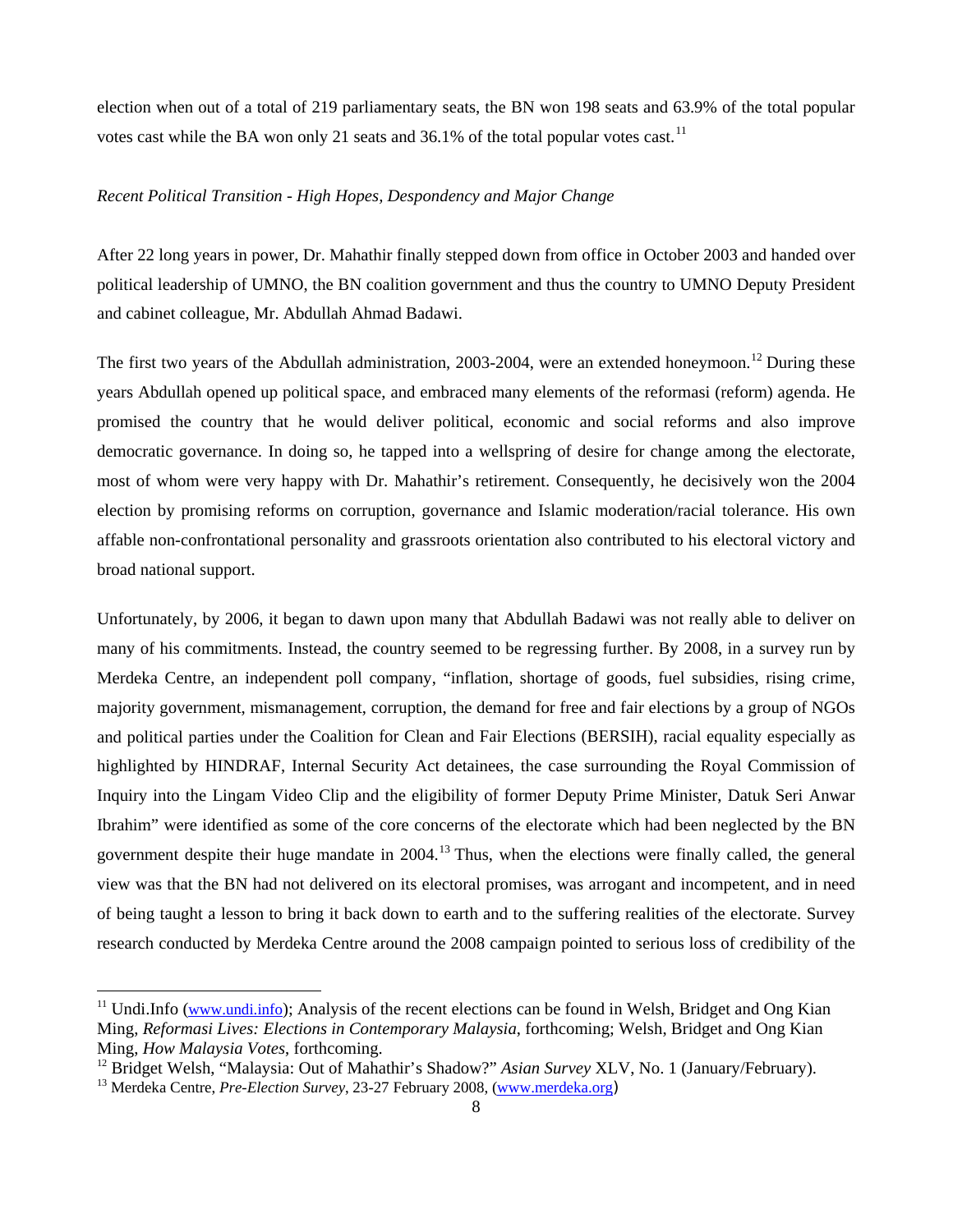BN leaders, especially Abdullah. Bread and butter issues accounted for much of this loss, as post-1970 record inflation undermined the economic legitimacy of the regime.

Consequently, in March 2008, the governing BN lost its 2/3rds parliamentary majority, one that they had held since 1970 and which they justified as necessary to ensure that UMNO, the backbone of the BN, had the power to amend the Constitution at will to suit their ethnic political interests.<sup>[1](#page-9-0)4</sup> Considering that politics in Malaysia is also highly ethnicized owing to country's experience of ethnic riots in May 1969 and the ethnic imperatives of NEP objectives, the recent elections exorcised the ghosts and fears of that experience which had set root deep within the collective psyche of the nation. As well, it set the country along the path of becoming like any other normal democracy, one where governments govern on the basis of simple majorities instead of overwhelming parliamentary dominance; where rational policy debates are central instead of irrational appeals to ethnic considerations that play on the darkest fears of society.

Since then, despite the UMNO/BN's rhetoric about the loss of Malay political control, the country has held together albeit with an unusual level of political uncertainty. On the one hand, UMNO/BN is deeply fractured. While many within UMNO/BN want the Prime Minister and UMNO/BN president Abdullah Badawi to resign and take responsibility for the loss of the 2/3rds majority and four other state governments, PM Badawi is reluctant to do so. As a result, there is presently an intense power struggle gripping UMNO/BN. Former PM Dr. Mahathir Mohamad is demanding PM Badawi's resignation while former Finance Minister Tengku Razaleigh Hamzah has called for an EGM to debate the causes of the UMNO/BN electoral debacle which he hopes to use to force out PM Badawi. There is also a groundswell of dissatisfaction within the UMNO/BN rank and file, which PM Badawi has recognized and has attempted to diffuse by postponing party elections until December 2008. Even PM Badawi's current cabinet is not united. On the other hand, Anwar Ibrahim's PR coalition has openly said that it is attempting to lure UMNO/BN MPs over to its side of the parliamentary floor so as to bring down the UMNO/BN-led government and form a new coalition led by Pakatan Rakyat (PR). This has put a lot of pressure on the UMNO/BN government. Yet, all is not well either within the PR coalition which - given its composition of the ethnic-based Democratic Action Party and the religiously conservative Parti Islam Se-Malaysia (PAS) - is at best held together by the multi-ethnic, multi-religious National Justice Party (Parti Keadilan) under the charismatic leadership of Anwar Ibrahim. There are tensions

<span id="page-9-0"></span><sup>14</sup> Bridget Welsh, "Election post-mortem: Top Ten Reasons" malaysiakini, March 12, 2008, http://www.malaysiakini.com/news/79677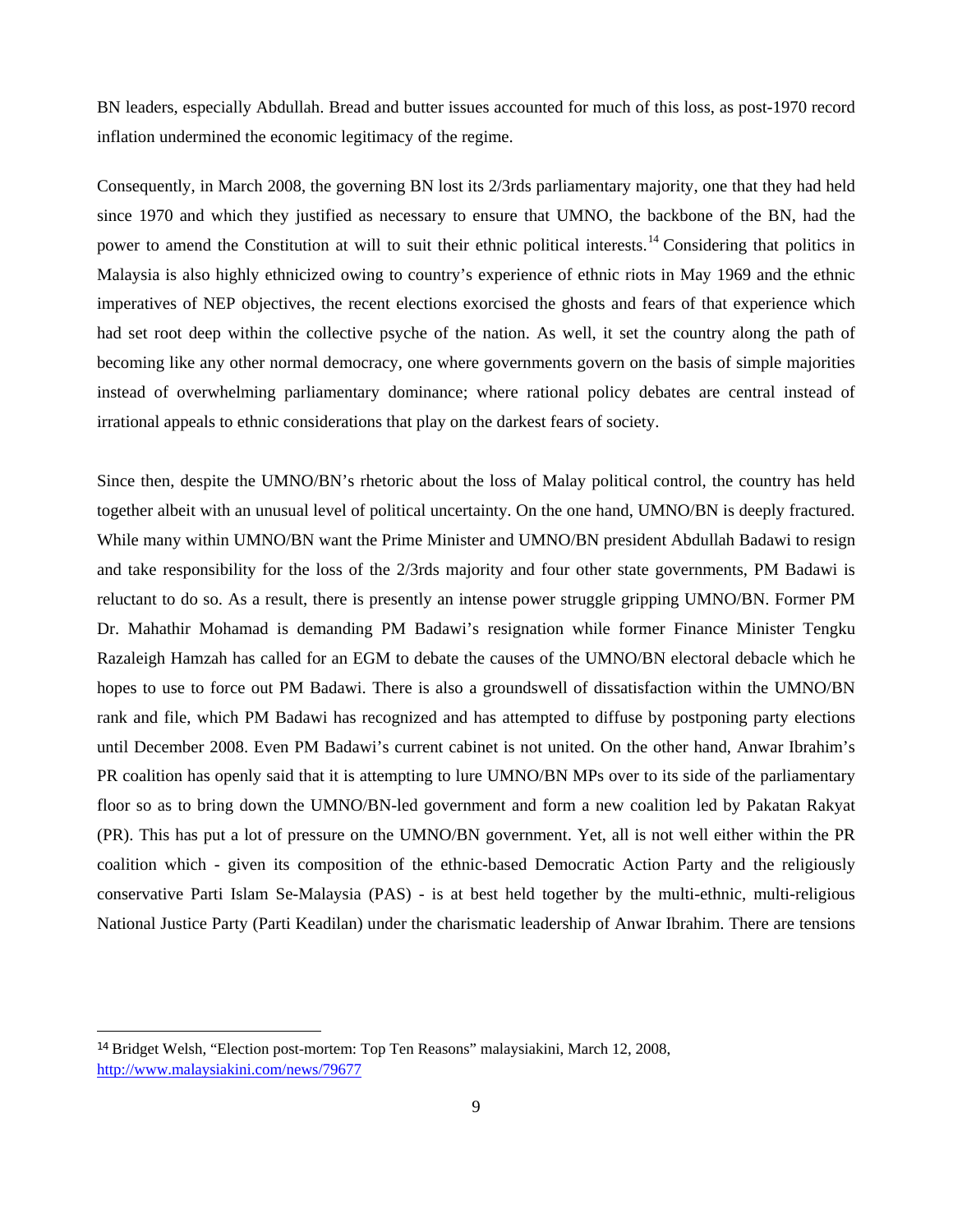over issues of ethnicity (like the doing away of the ethnic-based New Economic Policy) and religion (like an Islamic State and Islamic laws) within PR that are real and that threaten to break the PR coalition apart.[1](#page-10-0)5

Our attempt to explain the state of democratic governance in Malaysia thus has to be situated in the above context, more so since political events on the ground span the period of the Asia Barometer Survey in 2007, a period during which the governing UMNO/BN coalition has remained in power but has lost much of its legitimacy and political appeal.

|                         | GDP per<br>capita<br>$(\overline{PPP})$ in<br>2006 | GDP per<br>capita (PPP)<br>in 2007 | Gini<br>$Co-$<br>Efficie<br>nt<br>(latest)<br>availab<br>le) | Number<br>of<br>effectiv<br>e parties<br>last<br>election | Freedo<br>m<br>House<br>Politic<br>al<br>Right<br>Score<br>in<br>2006 | Freedo<br>${\bf m}$<br>House<br>Politic<br>al<br>Right<br>Score<br>in<br>2007 | Freedo<br>${\bf m}$<br>House<br>Civil<br>Liberty<br>Score<br>in<br>2006 | Freed<br>om<br>Hous<br>e<br>Civil<br>Liber<br>ty<br>Score<br>in<br>2007 | <b>WBG</b><br>$\mathbf{I}$<br>Rule<br>of<br>Law<br>indica<br>tor in<br>2006 | <b>WBG</b><br>$\mathbf{I}$<br>Gove<br>rnme<br>nt<br>Effec<br>tiven<br>ess<br>indic<br>ator<br>in<br>2006 | <b>WBG</b><br>Ι<br>Voice<br>and<br>accou<br>ntabil<br>ity<br>Indic<br>ator<br>in<br>2006 | <b>WBGI</b><br>Contro<br>1 of<br>corrupt<br>ion<br>Indicat<br>or in<br>2006 |
|-------------------------|----------------------------------------------------|------------------------------------|--------------------------------------------------------------|-----------------------------------------------------------|-----------------------------------------------------------------------|-------------------------------------------------------------------------------|-------------------------------------------------------------------------|-------------------------------------------------------------------------|-----------------------------------------------------------------------------|----------------------------------------------------------------------------------------------------------|------------------------------------------------------------------------------------------|-----------------------------------------------------------------------------|
| Japan                   | 31865.98                                           | 33600.00                           | 25                                                           | 8                                                         | 1                                                                     | $\mathbf{1}$                                                                  | $\overline{2}$                                                          | $\overline{2}$                                                          | 1.40                                                                        | 1.29                                                                                                     | 0.91                                                                                     | 1.31                                                                        |
| Hong<br>Kong            | 35395.66                                           | 42000.00                           | 43                                                           | 17                                                        | 5                                                                     | 5                                                                             | $\overline{2}$                                                          | $\overline{2}$                                                          | 1.45                                                                        | 1.76                                                                                                     | 0.55                                                                                     | 1.71                                                                        |
| Korea                   | 21876.57                                           | 24800.00                           | 32                                                           | 14                                                        | 1                                                                     | $\mathbf{1}$                                                                  | $\overline{2}$                                                          | $\overline{c}$                                                          | 0.72                                                                        | 1.05                                                                                                     | 0.71                                                                                     | 0.31                                                                        |
| China                   | 8004.14                                            | 5300.00                            | 47                                                           | $\mathbf{1}$                                              | $\overline{7}$                                                        | $\tau$                                                                        | 6                                                                       | 6                                                                       | $-0.40$                                                                     | $-0.01$                                                                                                  | $-1.66$                                                                                  | $-0.53$                                                                     |
| Mongolia                | 2321.79                                            | 3200.00                            | 33                                                           | $\mathbf{2}$                                              | $\overline{c}$                                                        | $\overline{2}$                                                                | $\overline{2}$                                                          | $\overline{2}$                                                          | $-0.32$                                                                     | $-0.46$                                                                                                  | 0.10                                                                                     | $-0.54$                                                                     |
| Philippines             | 5159.91                                            | 3400.00                            | 45                                                           | 93                                                        | 3                                                                     | 3                                                                             | 3                                                                       | 3                                                                       | $-0.48$                                                                     | $-0.01$                                                                                                  | $-0.18$                                                                                  | $-0.69$                                                                     |
| Taiwan                  | 29243.75                                           | 30100.00                           | 35                                                           | 16                                                        | 1                                                                     | $\overline{c}$                                                                | 1                                                                       | $\mathbf{1}$                                                            | 0.77                                                                        | 1.11                                                                                                     | 0.79                                                                                     | 0.53                                                                        |
| Thailand                | 8876.73                                            | 7900.00                            | 42                                                           | 66                                                        | 3                                                                     | $\overline{7}$                                                                | 3                                                                       | $\overline{4}$                                                          | 0.03                                                                        | 0.29                                                                                                     | $-0.50$                                                                                  | $-0.26$                                                                     |
| Indonesia               | 4752.88                                            | 3700.00                            | 34                                                           | 50                                                        | $\overline{c}$                                                        | $\overline{c}$                                                                | 3                                                                       | 3                                                                       | $-0.82$                                                                     | $-0.38$                                                                                                  | $-0.25$                                                                                  | $-0.77$                                                                     |
| Singapore               | 29742.85                                           | 49700.00                           | 42                                                           | $\overline{4}$                                            | 5                                                                     | 5                                                                             | $\overline{4}$                                                          | $\overline{4}$                                                          | 1.82                                                                        | 2.20                                                                                                     | $-0.07$                                                                                  | 2.30                                                                        |
| Vietnam                 | 3255.30                                            | 2600.00                            | 37                                                           | 1                                                         | $\overline{7}$                                                        | $\overline{7}$                                                                | 5                                                                       | 5                                                                       | $-0.43$                                                                     | $-0.37$                                                                                                  | $-1.45$                                                                                  | $-0.66$                                                                     |
| Cambodia                | 2533.71                                            | 1800.00                            | 42                                                           | 23                                                        | 3                                                                     | 6                                                                             | 3                                                                       | 5                                                                       | $-1.11$                                                                     | $-1.01$                                                                                                  | $-0.98$                                                                                  | $-1.19$                                                                     |
| Malaysia                | 11914.52                                           | 13300.00                           | 49                                                           | 23                                                        | $\overline{4}$                                                        | $\overline{4}$                                                                | $\overline{4}$                                                          | $\overline{4}$                                                          | 0.58                                                                        | 1.02                                                                                                     | $-0.34$                                                                                  | 0.38                                                                        |
| Average of<br>East Asia | 14995.68                                           | 17030.77                           | 38.92                                                        | 24.46                                                     | 3.38                                                                  | 4.00                                                                          | 3.08                                                                    | 3.31                                                                    | 0.25                                                                        | 0.50                                                                                                     | $-0.18$                                                                                  | 0.15                                                                        |

## **III. Socio-Political Profile of Malaysia**

Although not among the richer countries within the region, Malaysia certainly does not rank among the poorer. Its mid-range PPP guarantees its citizenry a reasonably decent standard of living. However when viewed

<span id="page-10-0"></span><sup>&</sup>lt;sup>15</sup> See various critical news reports on online news portal, www.malaysiakini.com; www.malaysianinsider.com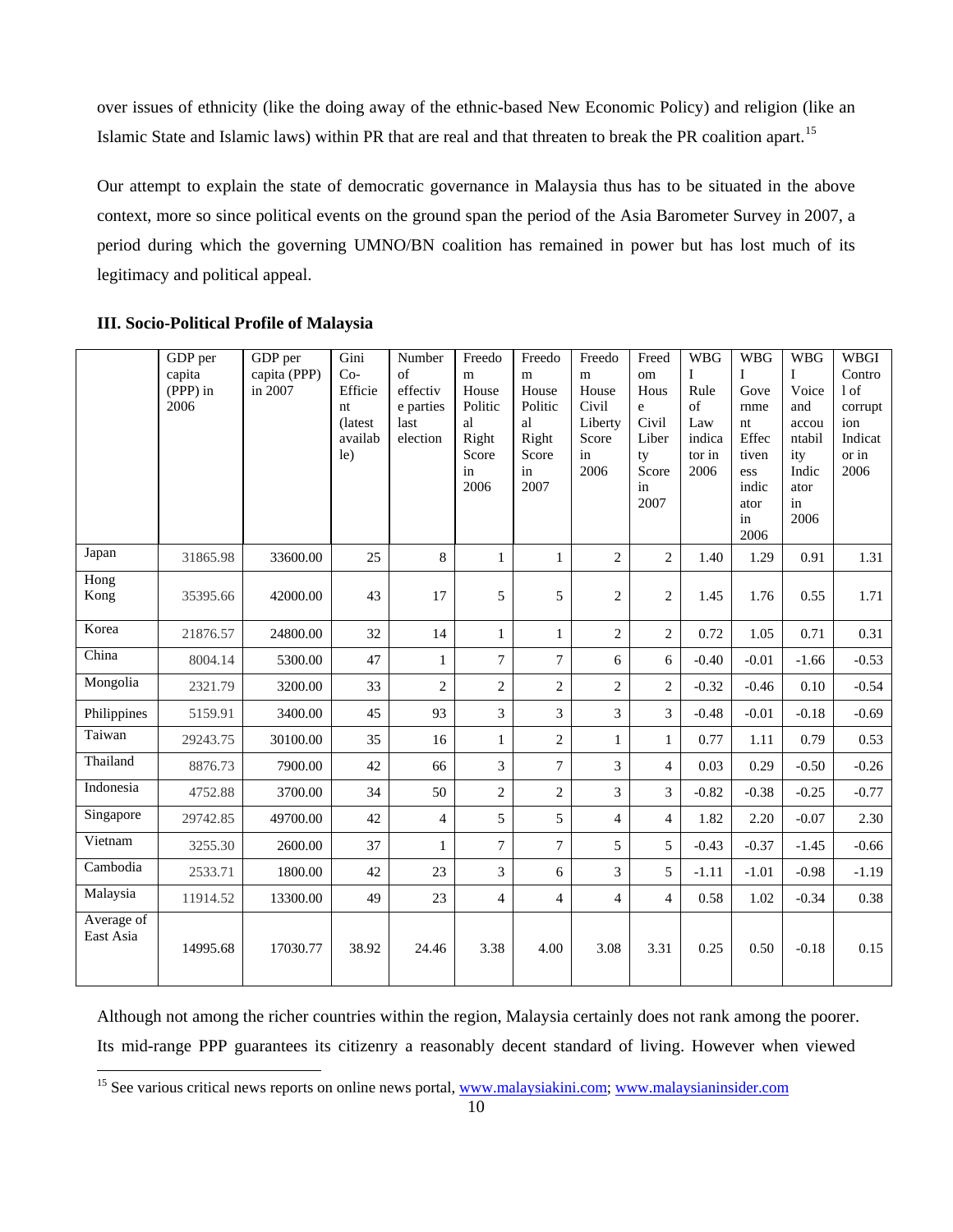together with its Gini coefficient of 49, one realizes that Malaysia has the most unequal wealth distribution in the region. For a country that has made poverty eradication and wealth redistribution a central political platform and which has pursued this goal over the last 40 years in all its development plans, this is a major disconnect. Clearly, despite its best efforts, the country policy-makers have serious shortcomings in addressing the country's needy. For many years since 1970 which was when the NEP was launched, Malaysia pursued the distributional aims of the policy only to abandon it in the mid-1980s when the country went through a severe economic crisis which had negative implications for the continuation of publicly financed distributional programmes. Consequently, under Dr. Mahathir, the NEP was dismantled and replaced with the National Development Policy which, while it paid lip-service to the NEP pursued growth rather than equity policy objectives.<sup>[1](#page-11-0)6</sup> This has since skewed wealth inequalities further, with wealth disparities being more evident within ethnic groups than between them. One thus cannot help but wonder about the efficacy and real objectives of the NEP when other countries without any such overtly distributional policies have performed much better in terms of building a more equal society and greater poverty eradication.

Despite having 23 political parties, which would theoretically allow for competitive elections and reflect a greater space for democracy to flourish within what is very much a middle-class country, the Freedom House country's indicators on political rights and civil liberties put Malaysia at slightly above the median point of the scale which suggests that the country while somewhat free is still hobbled by authoritarian elements; a situation that has seen no real change between 2006-07. Put differently, the government engages and allows for formal political parties and formal elections but circumscribes the democratic process in substance. The figures also suggest that Malaysia under-performs the East Asian regional average on these particular issues. In terms of the rule of law, Malaysia ends up as the in-between country of the region outperforming all its regional neighbors except Singapore and the four more developed East Asian countries of Hong Kong, Taiwan, Korea and Japan. This pattern is interestingly is replicated for the same countries in perceptions of government effectiveness suggesting perhaps a link between the coherence and robustness of the rule of law and the effectiveness of government. Unfortunately, the rule of law and effectiveness does not automatically necessarily translate into government accountability. Indeed, the whole East Asian region does not score well in this area, with Malaysia turning out a dismal score ahead of only four other countries. Finally, in terms of controlling corruption, Malaysia's score makes depressing reading, coming out again in the middle of the East Asian region. While the government has made some efforts to control corruption, the reality is that there is still a long way for it to go before it manages to come to grips with the problem of corruption. These "in-

<span id="page-11-0"></span><sup>16</sup> Khoo, Kay Jin (1992), "The Grand Vision: Mahathir and Modernisation", in Joel Kahn and Francis Loh, *Fragmented Vision: Culture and Politics in Contemporary Malaysia*, Honolulu: University of Hawaii Press.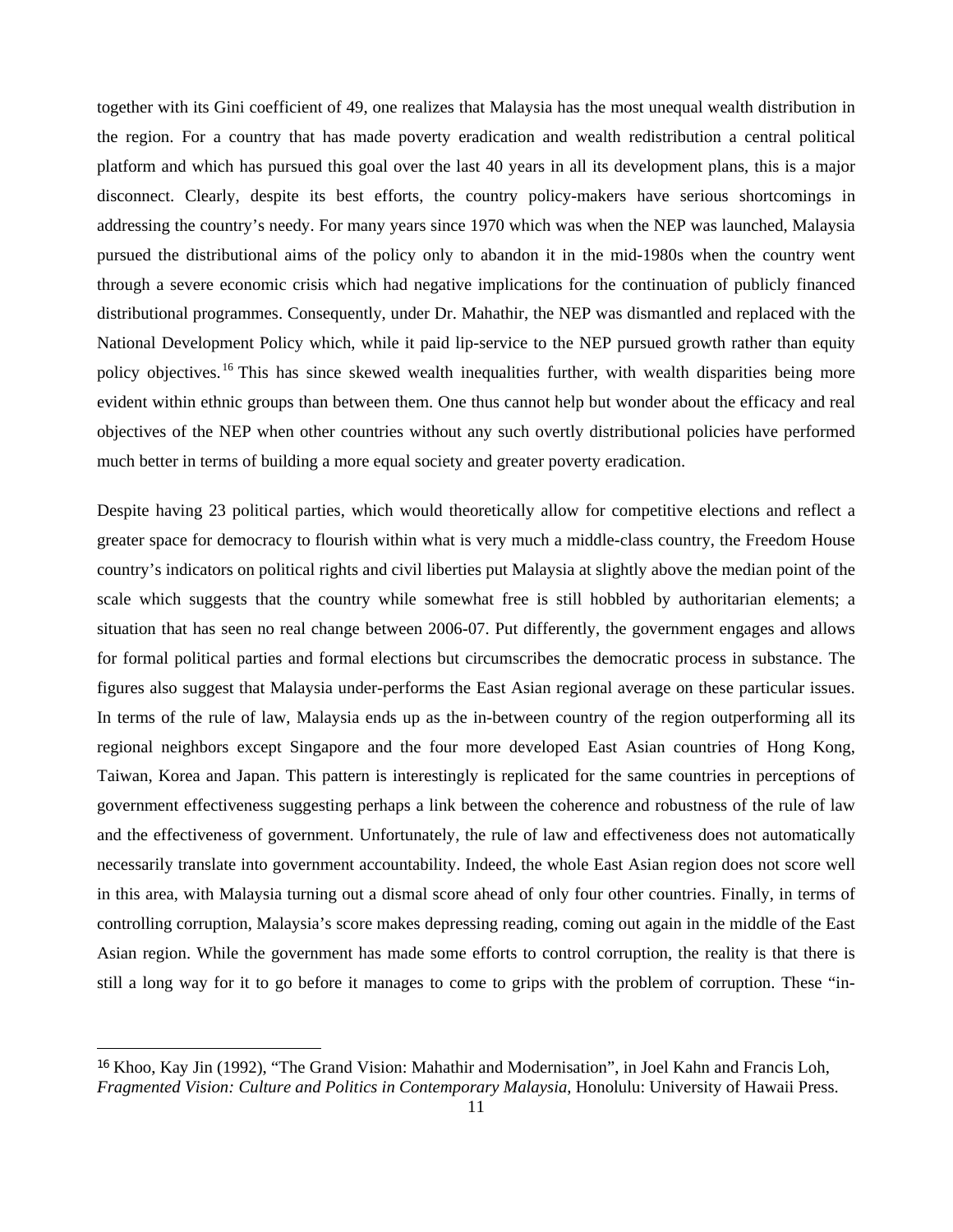between" figures are reflected in the public attitudes of the Malaysian public, as, for the most part, it falls into the middle of the pack in the assessment of the state of democracy in the country.

## **IV. The ABS Survey and Methodology[1](#page-12-0)7**

The Malaysia questionnaire was comprised of 211 questions, with additional subcomponents in the following areas: a) rights of different ethnic communities, b) social capital across ethnicities, c) ethnic identity (including both race and religion), d) different institutions in the Malaysian government, e.g. sultans, local councils; c) questions about identity related to religion/race; e) patronage and specific perceptions of campaigning strategies, f) broader range of responses on perceptions of and travel to international countries, to include different ASEAN neighbors and the Middle East.

#### *Sampling Method:*

The survey was conducted using statistical sampling at three different levels – national (random sampling), household (interval sampling) and individual (random gender selection). The total sample size of the survey was 1,200 Malaysian adult citizens (18 years old and above) which provided a maximum error margin of  $\pm$  2.83 % at the 95% confidence level, assuming a simple random sampling design. (The sampling error is at its highest when the true proportion being estimated is close to 50%.)

The following approximate 95%-confidence margins for sampling error should be made when aggregating data at various levels:

| Geographic Region   | Sample Size | Error Margin |
|---------------------|-------------|--------------|
| Malaysia            | 1200        | $\pm 3.0\%$  |
| Peninsular Malaysia | 900         | $\pm 3.3\%$  |
| East Malaysia       | 300         | $\pm 6.0\%$  |

Selection of the study areas at the national level was performed on a random basis by the Malaysian Department of Statistics (DOS). Originally, the DOS was to have provided the ABS Team with census enumeration block maps (each comprising between 100 households) for each state resulting in 240 census enumeration block maps have been selected distributed across all states in Malaysia. Eventually however, the DOS was only able to provide us with the random selection of enumeration blocks for states in Peninsular Malaysia, for a total of 180 enumeration blocks. Faced with the prospect of delays, we utilized an alternative sampling frame by relying on the listing of electoral districts in the Election Roll for East Malaysia. For the East Malaysian states of Sabah and Sarawak, sampling areas were selected on the basis of the 2004 Electoral

<span id="page-12-0"></span><sup>&</sup>lt;sup>17</sup> The ABS Team in Malaysia comprised of Dr. Bridget Welsh, Assistant Professor of Southeast Asia Studies at Johns Hopkins University-SAIS, Ibrahim Suffian, Director of the Merdeka Centre, Malaysia's leading independent polling company and Dr. Andrew Aeria, lecturer in Political Science at University Malaysia Sarawak, Sarawak.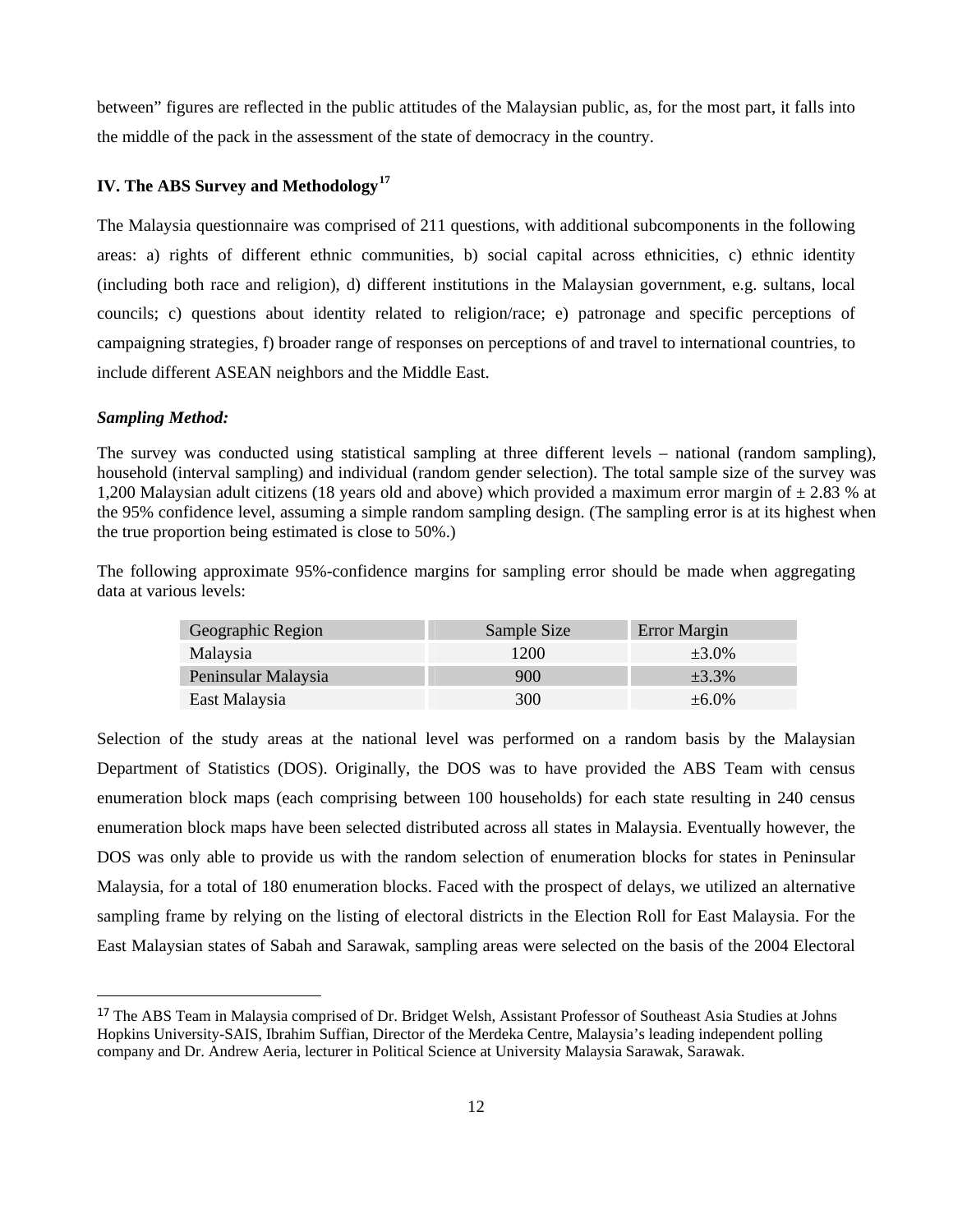Roll. The design in this instance used the 54 state electoral constituencies, weighted for number of voters, as the sampling frame. The electoral constituencies were grouped by geographic regions and allocated respondents in proportion to the overall quota.

| <b>Region</b> | <b>State</b>        | No of<br><b>Respondents</b> | <b>Enumeration Blocks</b> |
|---------------|---------------------|-----------------------------|---------------------------|
| North         | Perlis              | 10                          | $\overline{2}$            |
|               | Kedah               | 82                          | 16                        |
|               | Penang              | 65                          | 13                        |
| East          | Kelantan            | 66                          | 13                        |
|               | Terengganu          | 45                          | 9                         |
|               | Pahang              | 61                          | 12                        |
| Central       | Perak               | 101                         | 20                        |
|               | Selangor            | 202                         | 40                        |
|               | Wilayah Persekutuan | 65                          | 13                        |
| South         | Negeri Sembilan     | 42                          | 8                         |
|               | Melaka              | 30                          | 6                         |
|               | Johor               | 131                         | 26                        |
|               |                     |                             |                           |

| <b>Region</b> | <b>State</b> | <b>No of Respondents</b> | <b>Electoral Localities</b> |
|---------------|--------------|--------------------------|-----------------------------|
| East Malaysia | Sabah        | 150                      | 30                          |
|               | Sarawak      | 150                      | 30                          |
|               | Total        | 1200                     | 240                         |

Combined, these two random sampling populations provided a national pool of respondents that reflected the demographic and regional diversity of Malaysia.

Households within a census enumeration block in Peninsular Malaysia were then chosen using a 10-household skip pattern using interval sampling. That is, beginning from a random starting point sample households were chosen using a fixed interval of 10 households in between the sampled ones; i.e. every 11th household is sampled. In addition, a randomly generated list of 15 home numbers were selected beforehand and handed to team supervisors for use in cases where substitutions were needed, or if the survey team had exhausted the predetermined skip pattern of calling on respondents without obtaining the desired quota of responses from the enumeration block or electoral locality. A similar pattern was followed in East Malaysia.

In selecting the adult within each selected household in Peninsular Malaysia, a respondent was randomly chosen among the household members who are 18 years of age and older, using a probability selection table. Only male family members were pre-listed in the probability selection table of odd-numbered questionnaires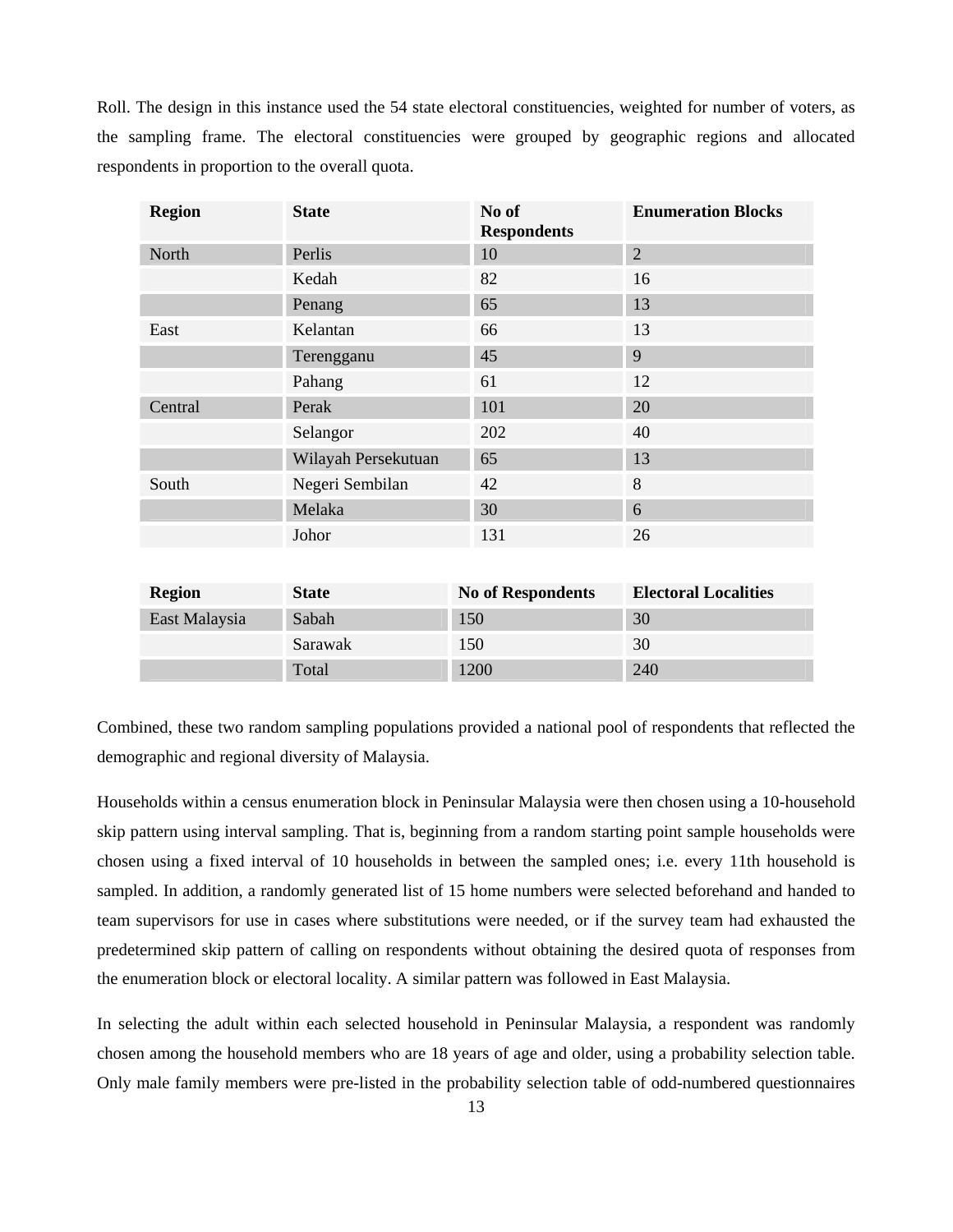and only female family members were pre-listed for even-numbered questionnaires to assure for gender parity. In cases where there is no qualified probability respondent of a given gender in a particular household, the interval sampling of households would continue until sample respondents was identified. The respondents were selected a set interval in the electoral roll in the randomly selected locality. In each census/electoral roll enumeration block, interviewers are required to fulfill a quota of 50% male and 50% female respondents. The same random method was applied to a respondent in East Malaysia.

In assessing the results, the ten-country data set which included the regional tables were used for the regional tables. To calculate the statistical descriptive indicators, the weighted Malaysian data set was used, which reflected the racial composition of the country.

The following results suggest an indicative level of acceptance of democracy within Malaysia with comparisons to other countries of the region.

## **Section A – Rule of Law**

One of the key ingredients of a democracy is a viable rule of law. Three related issues have surrounded this feature in Malaysia – the impunity of political elites, the independence of the judiciary, and corruption. In the more recent period, police responses toward crime and protection of rights have also factored into assessments of legal protection, particularly as the crime rate has increased since 2000 and reports of poor treatment of prisoners have emerged. All of these concerns were assessed in the ABS Survey, and overall Malaysia received high ratings for the rule of law and these ratings compared favorably with other countries in the region. We suggest that the positive affirmation affect, elitism, media framing and ethnic differences were critical in shaping these public perceptions.

In examining the impunity of high-ranking officials, as shown in Table A:1, 68.2% of Malaysians believe that the judiciary punishes the guilty. Only a handful "strongly disagree" that high officials are punished, 6.6%.

| Our current courts<br>always punish the<br>guilty even if they are<br>high-ranking<br>officials. | 1. Strongly Agree    | 28.1 |
|--------------------------------------------------------------------------------------------------|----------------------|------|
|                                                                                                  | 2. Somewhat Agree    | 40.1 |
|                                                                                                  | 3. Somewhat Disagree | 21.5 |
|                                                                                                  | 4. Strongly Disagree | 6.6  |
|                                                                                                  | 7.Don't Understand   | 0.4  |

*Table A:1 Law Abiding Government*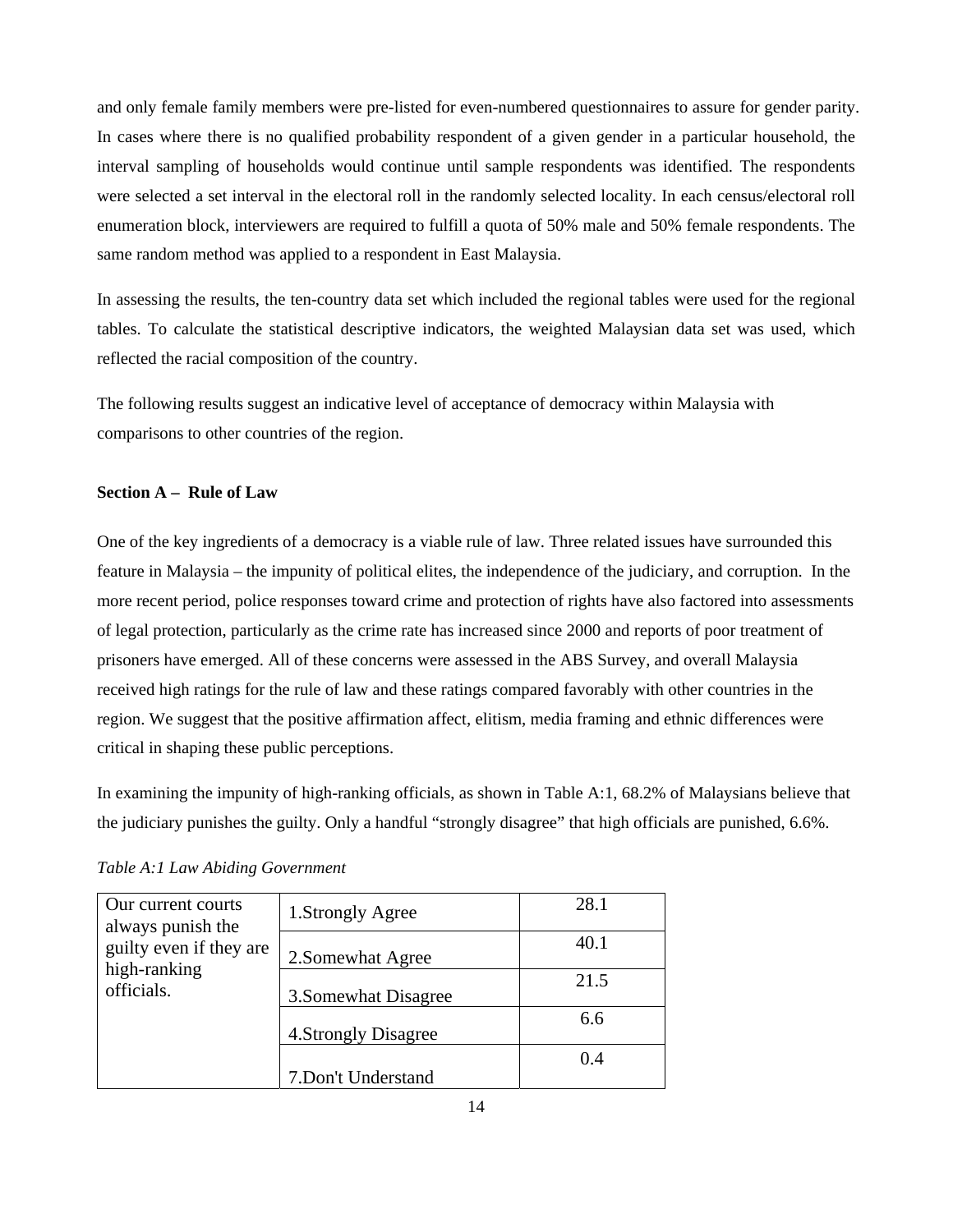| 8.Can't choose       |     |
|----------------------|-----|
| 9. Decline to answer | 0.5 |
| Missing              | --  |

In looking at the ABS results regionally, illustrated in Table A:2, Malaysia is among the highest in the region, following Singapore and Mongolia.

| Ouestion                                  | Values                  | Taiwan | Mongolia | Philippines | Thailand | Korea                    | Singapore | Indonesia | Vietnam | Japan | Malaysia |
|-------------------------------------------|-------------------------|--------|----------|-------------|----------|--------------------------|-----------|-----------|---------|-------|----------|
|                                           | 1.Strongly              |        |          |             |          |                          |           |           |         |       |          |
|                                           | Agree                   | 6.1    | 46.7     | 27.7        | 20.3     | 25.3                     | 18.5      | 23.0      | 42.4    | 13.5  | 28.1     |
| Our                                       | 2.Somewhat              |        |          |             |          |                          | 64.7      |           |         |       |          |
|                                           | Agree                   | 37.6   | 16.0     | 29.9        | 50.5     | 34.2                     |           | 58.2      | 35.4    | 35.2  | 40.1     |
| current<br>courts<br>always<br>punish the | 3.Somewhat<br>Disagree  | 42.0   | 15.7     | 25.9        | 17.7     | 27.1                     | 11.3      | 14.8      | 13.2    | 35.0  | 21.5     |
|                                           | 4.Strongly<br>Disagree  | 9.5    | 18.8     | 14.6        | 3.7      | 10.8                     | 2.0       | 1.2       | 1.8     | 7.2   | 6.6      |
| guilty even<br>if they are                | 7.Don't<br>Understand   | 1.1    | 1.3      | 0.4         | 1.7      | $ -$                     | 0.4       | 1.1       | 1.5     | $- -$ | 0.4      |
| high-<br>ranking<br>officials.            | 8.Can't<br>choose       | 2.8    | 1.2      | 1.3         | 3.9      | 2.5                      | 2.5       | 0.9       | 5.1     | 8.8   | 2.9      |
|                                           | 9. Decline to<br>answer | 0.9    | 0.1      | 0.3         | 2.1      | $\overline{\phantom{a}}$ | 0.7       | 0.8       | 0.6     | 0.3   | 0.5      |
|                                           | Missing                 | $- -$  | 0.1      | --          | $- -$    | $- -$                    | $- -$     | $- -$     | $- -$   | $- -$ | $ -$     |

*Table A:2 Law Abiding Government Regional Example* 

Interestingly, this high favorable ranking is incongruent with media accounts and reality during the period of the survey research within Malaysia. In the summer of 2007, media accounts sensationally described the murder of a Mongolian model, Altantuya Shaariibuu.<sup>[18](#page-15-0)</sup> This case has been closely linked to the deputy prime minister, Najib Tun Razak, whose close aide was one of the accused in the murder. Najib's special protection detail was also indicted, fueling speculation of his personal ties to the event. Although the trial remains ongoing and Najib's role unknown, this political linked criminal case is calling into question the judiciary's treatment of high officials in that during the trial references to the deputy prime minister are actively being expunged from discussion. The history of political impunity of high officials in Malaysia– particularly related to murder – is colorful. Historically, the most known major scandal involving a murder occurred in the early 1970s, when then high-ranking UMNO leader Mokhtar Hashim was convicted for murder. He was later pardoned, highlighting that even those convicted are treated more favorably than non-political elites. In the 1990s, the case of Chief Minister Abdul Rahim Tamby Chik alleged rape of a schoolgirl hit the headlines, and

 $\overline{a}$ 

<span id="page-15-0"></span><sup>18</sup> For a good account of this case on a day-to-day basis, please see

http://thecourtroom.stomp.com.sg/thecourtroom/murderofmongolmodel/index.html ; also blog entries by Raja Petra Kamaruddin, http://www.malaysia-today.net/2008/content/view/8666/84/ and http://www.malaysiatoday.net/2008/content/view/8764/84/;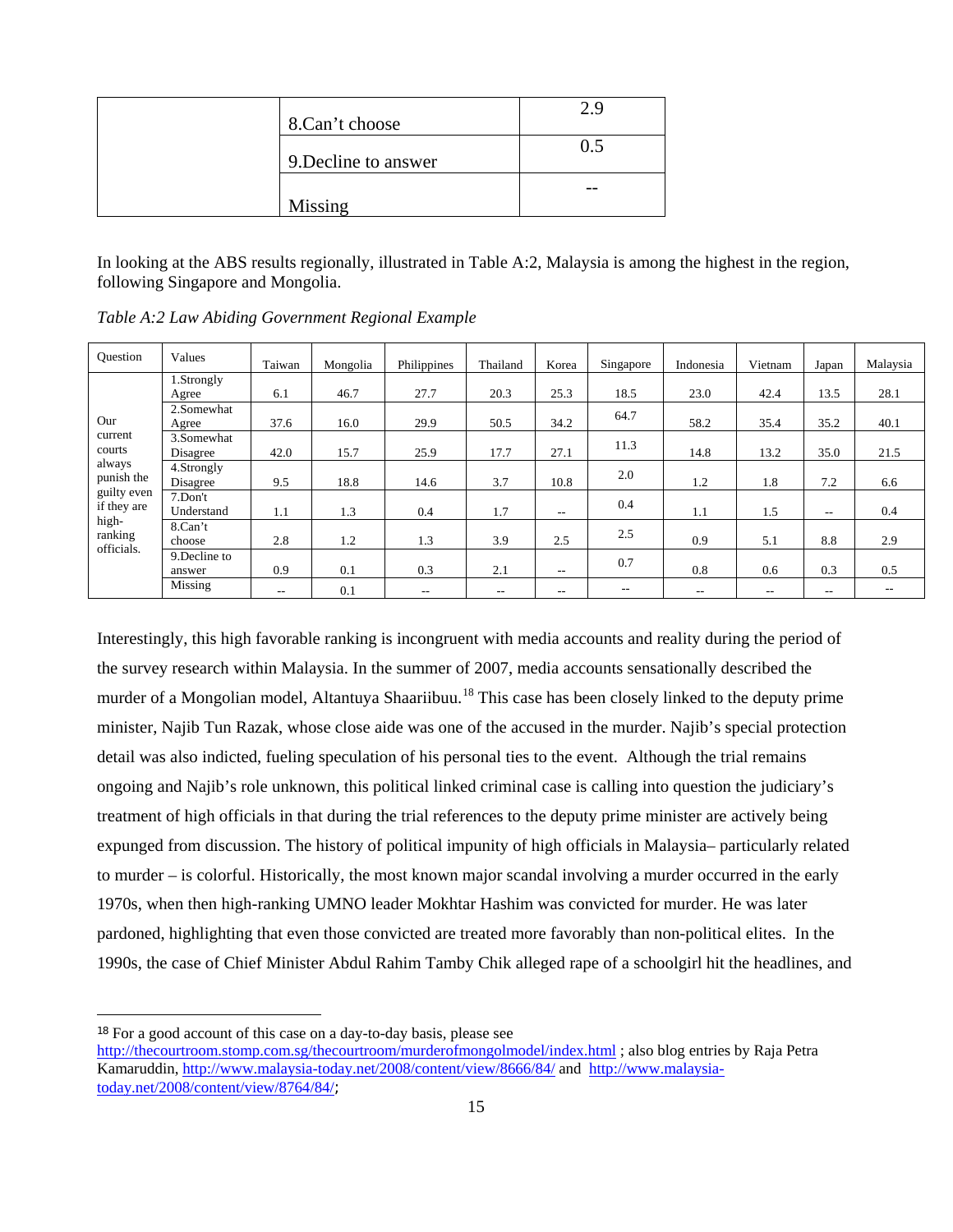led to an opposition member who defended the girl serving prison time.<sup>[19](#page-16-0)</sup> Senior officials, especially those in UMNO, have escaped prosecution for crimes.

At the same time, the courts in Malaysia are seen as a tool for the political elite to remove political rivals. This was best illustrated in the 1999 trial of Anwar Ibrahim, who was convicted for sodomy and corruption in what observers have described as a political trial to neutralize his leadership challenge of then Prime Minister Dr. Mahathir. The sodomy case has been overturned, although the corruption charge stands. Anwar Ibrahim is seeking a pardon.

Given the lack of uniformity in prosecuting senior government officials, there is a real disconnect between public perceptions persecution of officials for crimes committed, and the use of the judiciary for political purposes. Part of the incongruence in Malaysian perceptions is shaped by the fact that there have been convictions of public officials, although often with less severity in sentencing. A good example is the 2007 conviction of Inspector General of Police Rahim Noor who was convicted for assaulting Anwar Ibrahim while in custody in 1999. Rahim received a sentence of two months in jail and a fine of less than US\$500. These examples show that there are limited concrete reasons for a favorable perception of impunity issues.<sup>[20](#page-16-1)</sup> In regional comparison, Malaysia's senior officials have not faced the same level of legal scrutiny as those in Korea or Taiwan, but have faced more convictions than in Singapore, Indonesia or the Philippines.

The factors that shape Malaysian perceptions tie closely into those laid out above. In light of the fact that these political cases are deemed "sensitive", many Malaysians are apt to respond more favorably. This is in keeping with the high positive faith in institutions. The favorable response reflects faith in the judiciary and the governing system as a whole. The second factor that contributes to the favorable results is elitism. There is a sense of lack of empowerment of ordinary people. Table A:3 shows this cynicism clearly, where more than half the respondents felt that a lack of avenues to respond to when government officials break the law. Government officials are buffered from the law due to the system's elite structure. While there is faith in the judiciary, this does not necessarily translate to government officials. Most important, however, is the limited open discussion of these criminal cases in the press; the Malaysian government controlled media frames the discussion of the elites, often protecting the cases of alleged crimes from scrutiny and open discussion of cases.

<span id="page-16-0"></span><sup>&</sup>lt;sup>19</sup> See: http://www.amnesty.org/en/library/asset/ASA28/003/1997/en/dom-ASA280031997en.html

<span id="page-16-1"></span><sup>&</sup>lt;sup>20</sup> Aliran Media Statement, Rahim Noor's Confession: Black Eye and Blacker Deeds, 1 March 1999, at http://www.aliran.com/oldsite/ms990301.html; Lim Kit Siang Press Statement, 1 May 2001, at http://www.limkitsiang.com/archive/2001/may01/lks0938.htm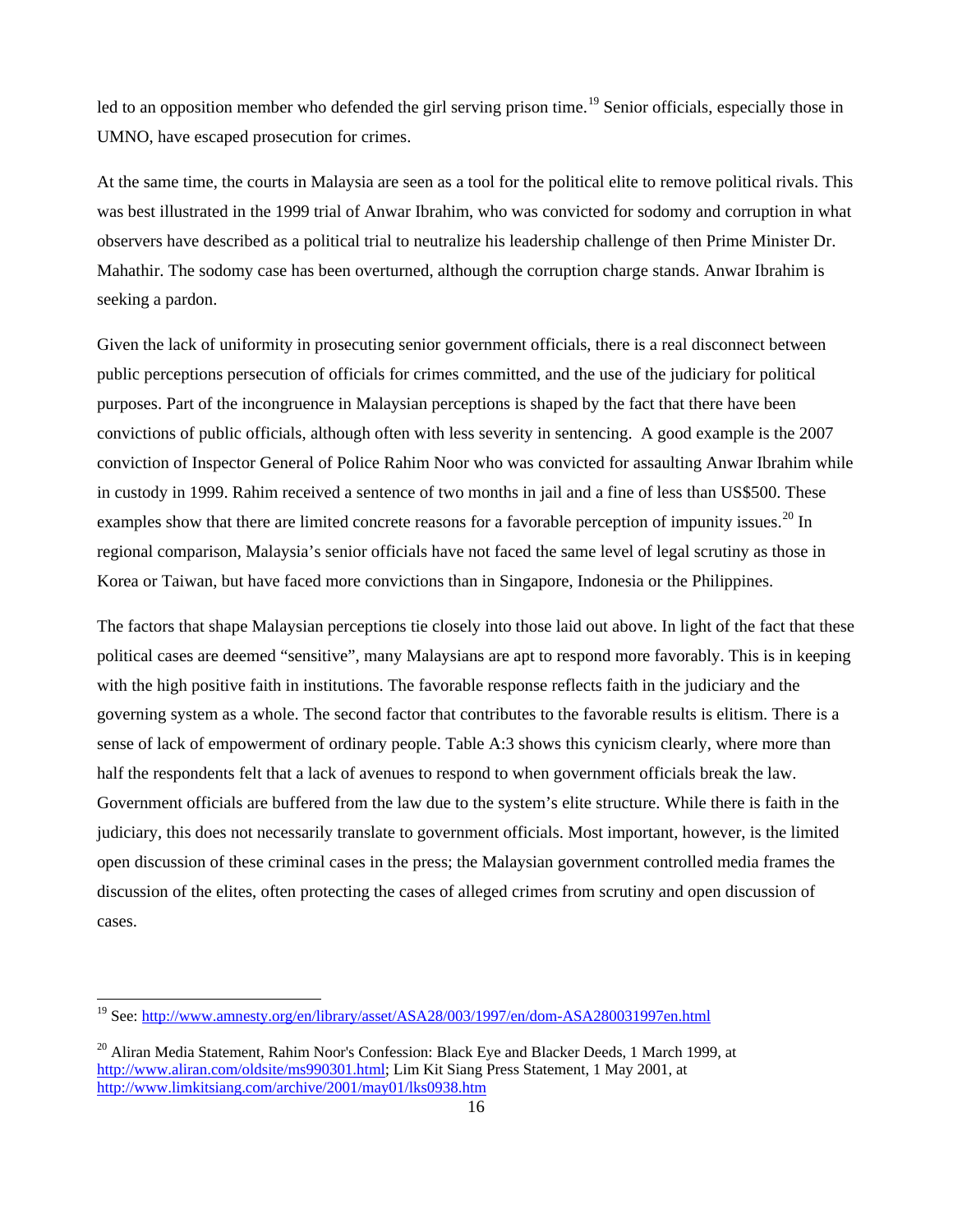*Table A:3 How the Legal System Operates* 

| <b>When the government</b> Strongly agree |                                  | 12.5 |
|-------------------------------------------|----------------------------------|------|
| breaks the law, there                     | Somewhat agree                   | 38.4 |
| is nothing the legal<br>system can do.    | Somewhat disagree                | 32.5 |
|                                           | Strongly disagree                | 9.4  |
|                                           | Don't understand the<br>question | 1.6  |
|                                           | Can't choose                     | 4.9  |
|                                           | Decline to answer                | .7   |
|                                           | Total                            |      |

Another key factor that accounts for the responses is ethnicity. Malays have much more faith in the system than Chinese. The differences at the extremes of the positions – "strongly agree" and "strongly disagree" illustrate this nicely – where 29.2% of Malays believe that the system punishes the guilty, compared to 18.2% of Chinese. At the other end, 14% of Chinese strongly disagree with whether the judiciary punishes highranking officials compared to 4.2% of Malays. Underlying public perceptions of both the judiciary and officials is different perceptions of the system. Most of the high-ranking officials recently subjected to criminal speculation are Malays, and thus there is less willingness to question this among Malays. At the same time, Malays compared to Chinese have more faith in a system that is seen to protect their rights to a greater degree than Chinese. Different positions in the polity ethnically account for different perspectives.

|              |         |                   |                      | Q131. Our judiciary always punished the guilty even if they are high-ranking officials. |                      |                                     |                 |                      |        |  |  |  |
|--------------|---------|-------------------|----------------------|-----------------------------------------------------------------------------------------|----------------------|-------------------------------------|-----------------|----------------------|--------|--|--|--|
|              |         | Strongly<br>agree | Somewhat<br>disagree | Somewhat<br>disagree                                                                    | Strongly<br>disagree | Don't<br>understand<br>the question | Can't<br>choose | Decline to<br>answer | Total  |  |  |  |
| Ethnicity \% | Malay   | 29.2%             | 41.8%                | 21.6%                                                                                   | 4.2%                 | $.5\%$                              | 1.4%            | 1.2%                 | 100.0% |  |  |  |
|              | Chinese | 18.2%             | 38.4%                | 22.9%                                                                                   | 14.0%                | .6%                                 | 5.4%            | $.6\%$               | 100.0% |  |  |  |
|              | Indian  | 33.0%             | 36.6%                | 19.6%                                                                                   | 3.6%                 | .0%                                 | 7.1%            | $.0\%$               | 100.0% |  |  |  |
|              | Others  | 36.7%             | 32.8%                | 18.8%                                                                                   | 3.1%                 | .8%                                 | 7.0%            | $.8\%$               | 100.0% |  |  |  |
|              | Total   | 27.3%             | 39.5%                | 21.5%                                                                                   | 6.7%                 | .5%                                 | 3.6%            | .9%                  | 100.0% |  |  |  |

*Table A:4 Ethnicity and Leadership Impunity Crosstab* 

These differences come out sharper in assessments of whether the government abides by the law, as shown in Table A:5. There is considerably more cynicism in actors in office than in the system as a whole, the judiciary. A majority of Malaysians, 53.2%, believe that government officials only "occasionally" or "rarely" abide by the law. The lower favorably assessment moves Malaysia down the ranking regionally, as shown in Table A:6. Nevertheless, Malaysia remains square in the middle, with high perceptions of officials. Notable, however, is the sharp lower ratings than those in Singapore.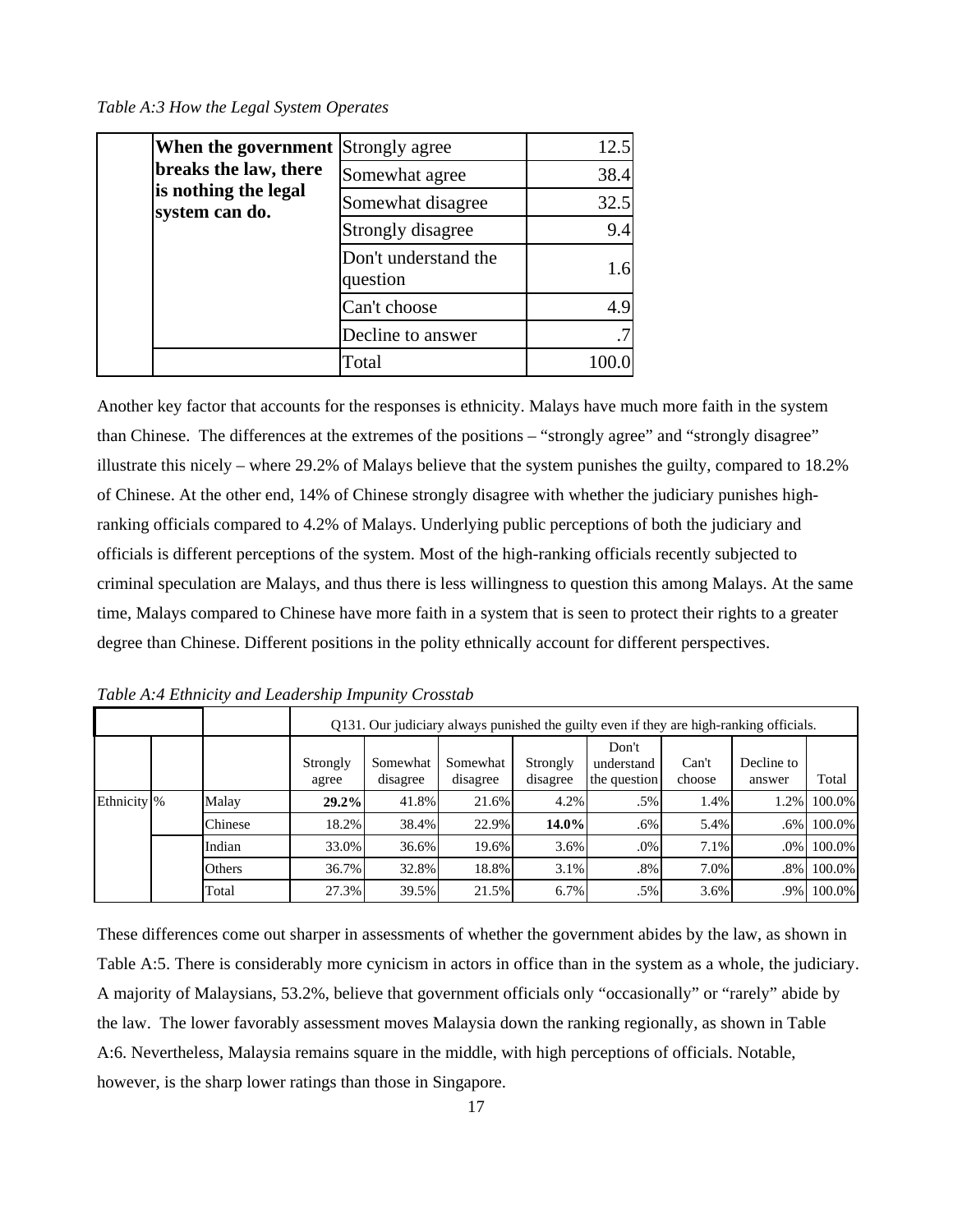*Table A:5 Abiding by the Law* 

|                                  | 1.Always             | 13.1   |
|----------------------------------|----------------------|--------|
|                                  | 2. Most of the time  | 23.2   |
|                                  | 3. Occasionally      | 35.9   |
| How often do national government | 4. Rarely            | 17.3   |
| officials abide by the law?      | 7. Don't Understand  | 0.8    |
|                                  | 8.Can't choose       | 8.5    |
|                                  | 9. Decline to answer | $1\;1$ |
|                                  | Missing              |        |

*Table A:6 Abiding by the Law Regional Comparison* 

| Ouestion                                      | Values                  | Taiwan                   | Mongolia | Philippines | Thailand | Korea                    | Singapore | Indonesia | Vietnam | Japan                    | Malaysia |
|-----------------------------------------------|-------------------------|--------------------------|----------|-------------|----------|--------------------------|-----------|-----------|---------|--------------------------|----------|
|                                               | 1.Always                | 2.3                      | 4.3      | 10.5        | 3.9      | 1.7                      | 28.0      | 12.5      | 42.9    | 1.5                      | 13.1     |
| <b>How often</b><br>do national<br>government | 2. Most of the<br>time  | 34.3                     | 20.4     | 19.9        | 10.3     | 15.3                     | 48.5      | 16.0      | 26.9    | 36.2                     | 23.2     |
|                                               | 3.Occasionally          | 32.6                     | 38.0     | 36.6        | 37.0     | 42.0                     | 15.9      | 52.4      | 9.0     | 43.3                     | 35.9     |
|                                               | 4. Rarely               | 24.1                     | 34.4     | 26.9        | 16.2     | 36.4                     | 2.1       | 8.3       | 2.6     | 11.0                     | 17.3     |
| officials<br>abide by the                     | 7.Don't<br>Understand   | 0.9                      | 0.2      | 1.4         | 7.0      | $- -$                    | 0.3       | 1.7       | 1.1     | $\overline{\phantom{a}}$ | 0.8      |
| law?                                          | 8.Can't choose          | 4.5                      | 2.2      | 3.2         | 18.8     | 4.6                      | 4.0       | 7.7       | 16.2    | 8.0                      | 8.5      |
|                                               | 9. Decline to<br>answer | 1.2                      | 0.3      | 1.5         | 6.9      | $\overline{\phantom{m}}$ | 1.3       | 1.4       | 1.3     | 0.1                      | 1.1      |
|                                               | Missing                 | $\overline{\phantom{a}}$ | 0.1      | $- -$       | $- -$    | $- -$                    | $- -$     | $- -$     | $- -$   | $\overline{\phantom{m}}$ | $- -$    |

Ethnic differences continue to be the most decisive factor accounting for differences in Malaysia, as shown in Table A:7. The poles of responses of the Malays and Chinese remain significantly different, with the share of Chinese respondents, 28.3%, indicating that government officials "rarely" abide by the law, double that of the Malays at 13.1%.

*Table A: 7 Abide by the Law Ethnicity Crosstab* 

|                        |         |               |                     |              |        | How often does government abide by the law? |                 |                      |        |
|------------------------|---------|---------------|---------------------|--------------|--------|---------------------------------------------|-----------------|----------------------|--------|
|                        |         | <b>Always</b> | Most of the<br>time | Occasionally | Rarely | Don't<br>understand<br>the question         | Can't<br>choose | Decline to<br>answer | Total  |
| Ethnicity <sup>8</sup> | Malay   | 13.9%         | $25.1\%$            | 38.0%        | 13.1%  | .3%                                         | 9.3%            | .3%                  | 100.0% |
|                        | Chinese | 7.7%          | 17.6%               | 33.3%        | 28.3%  | .9%                                         | 10.4%           | 1.8%                 | 100.0% |
|                        | Indian  | 20.5%         | 18.8%               | 36.6%        | 16.1%  | 2.7%                                        | 4.5%            | .9%                  | 100.0% |
|                        | Others  | 13.5%         | 26.2%               | 33.3%        | 12.7%  | .8%                                         | 11.9%           | 1.6%                 | 100.0% |
|                        | Total   | 12.7%         | 22.5%               | 36.1%        | 17.5%  | .7%                                         | 9.5%            | .9%                  | 100.0% |

The favorable assessments of the Malaysian public drop precipitously when asked about corruption by government officials. Only a small handful of Malaysians 5.2% and 3.9% felt that "hardly anyone is involved" in corruption at the local and national level respectively. More than double these numbers of respondents felt that "almost everyone is corrupt."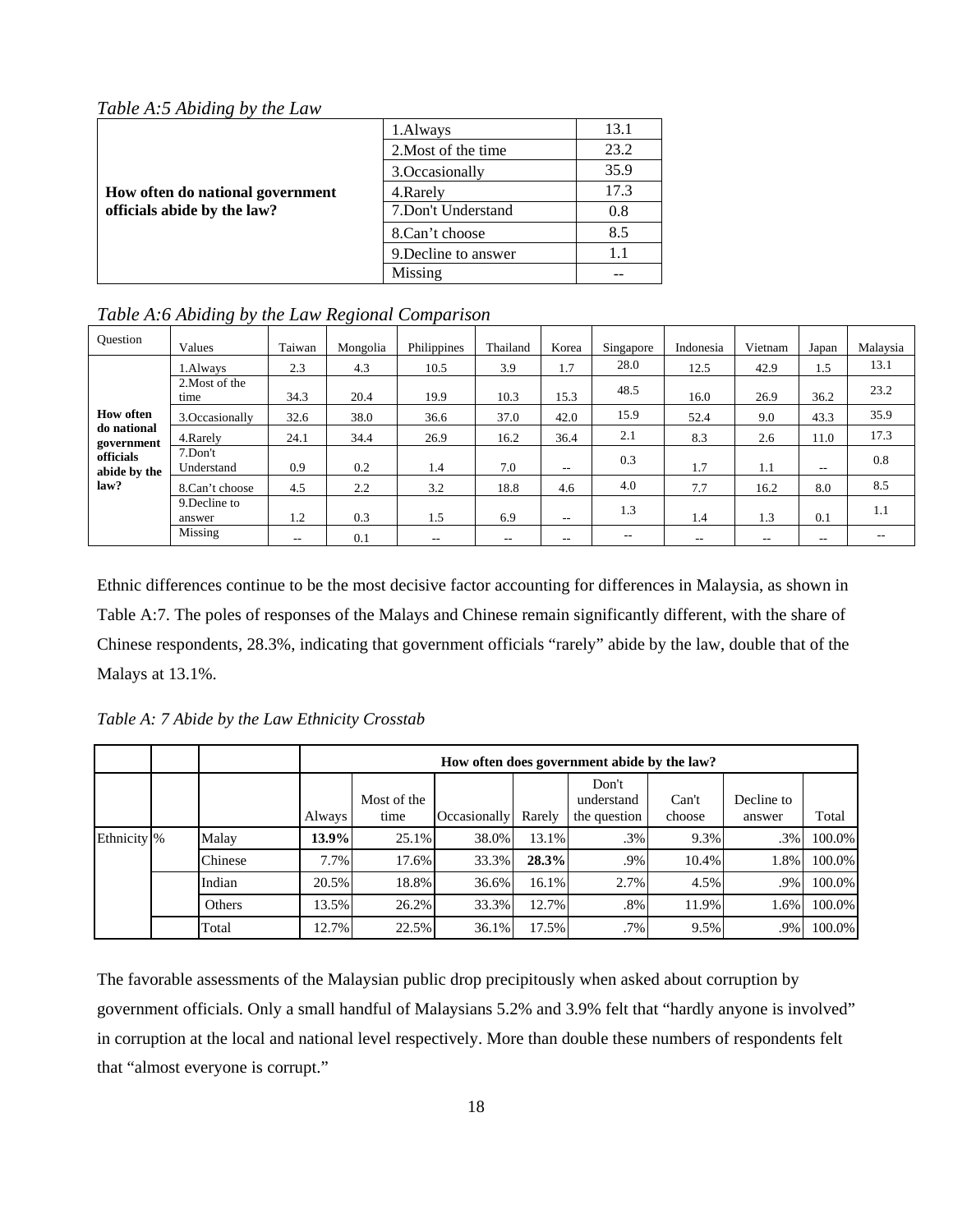*Table A:8 Malaysian Perceptions of Corruption* 

| <b>Ouestion</b>                                                   | Values                                   | Local/Municipal<br>Government | National Government      |
|-------------------------------------------------------------------|------------------------------------------|-------------------------------|--------------------------|
|                                                                   | 1. Hardly anyone is<br>involved          | 5.2                           | 3.9                      |
|                                                                   | 2. Not a lot of officials are<br>corrupt | 46.6                          | 46.1                     |
| How widespread do you think<br>corruption and bribe-taking are in | 3. Most officials are corrupt            | 28.1                          | 29.2                     |
| your local/municipal government?                                  | 4. Almost everyone is<br>corrupt         | 11.2                          | 10.8                     |
|                                                                   | 8.Can't choose                           | 7.6                           | 8.9                      |
|                                                                   | 9. Decline to answer                     | 1.3                           | 1.1                      |
|                                                                   | Missing                                  | $- -$                         | $\overline{\phantom{m}}$ |

General perception that the government is corrupt is widespread has been shaped by two major factors. Since 1999, when the *reformasi* movement unfolded, corruption has become a major campaign issue for the opposition. In 2004, the BN under Abdullah Badawi campaigned on the issue of corruption. The media's framing of this issue has been critical in deepening and reinforcing perceptions of this issue.<sup>[21](#page-19-0)</sup> Equally important is the fact that the elitist structure of the polity allows for corruption at the top. State access to contracts as well as limited transparent campaign financing practices underscore entrenched patterns of "money politics" in which government officials engage in payoffs to win party office and reap the benefits of their position through access to state funds, contracts and patronage distribution. New reports have described the scope of recent cases on corruption under Abdullah Badawi's first administration, and provide a flavor to the breadth of corruption in Malaysia. Of the 108 cases, ten of these were investigated by the Anti-Corruption Agency. Others were targeted individuals within UMNO and faced disciplinary action from the party, not criminal charges. The anti-corruption drive under Abdullah Badawi's first administration essentially ended in 2007, a factor that contributed to the BN's record loss in the March 2008 polls.

The elitist structure of Malaysia's political system also is revealed when one looks carefully at how Malaysians view perception. Many felt that "not a lot of officials" are involved. In the Malaysian context this translated into "just those at the top". Interestingly, a lot of Malaysian respondents did not answer the question, suggesting a degree of hesitancy in addressing this salient political topic.

Malaysians as a whole compares well within the region, as more than half of the respondents think the nature of corruption is narrowly confined to a few officials. This is on par with Japan, Indonesia and Korea, although behind Vietnam.

<span id="page-19-0"></span><sup>21</sup> Imran Imtiaz Shah Yacob (2007), "Malaysia's Losing Battle Against Corruption" in *Asia Sentinel*, 16 March 2007, http://www.asiasentinel.com/index.php?option=com\_content&task=view&id=420&Itemid=31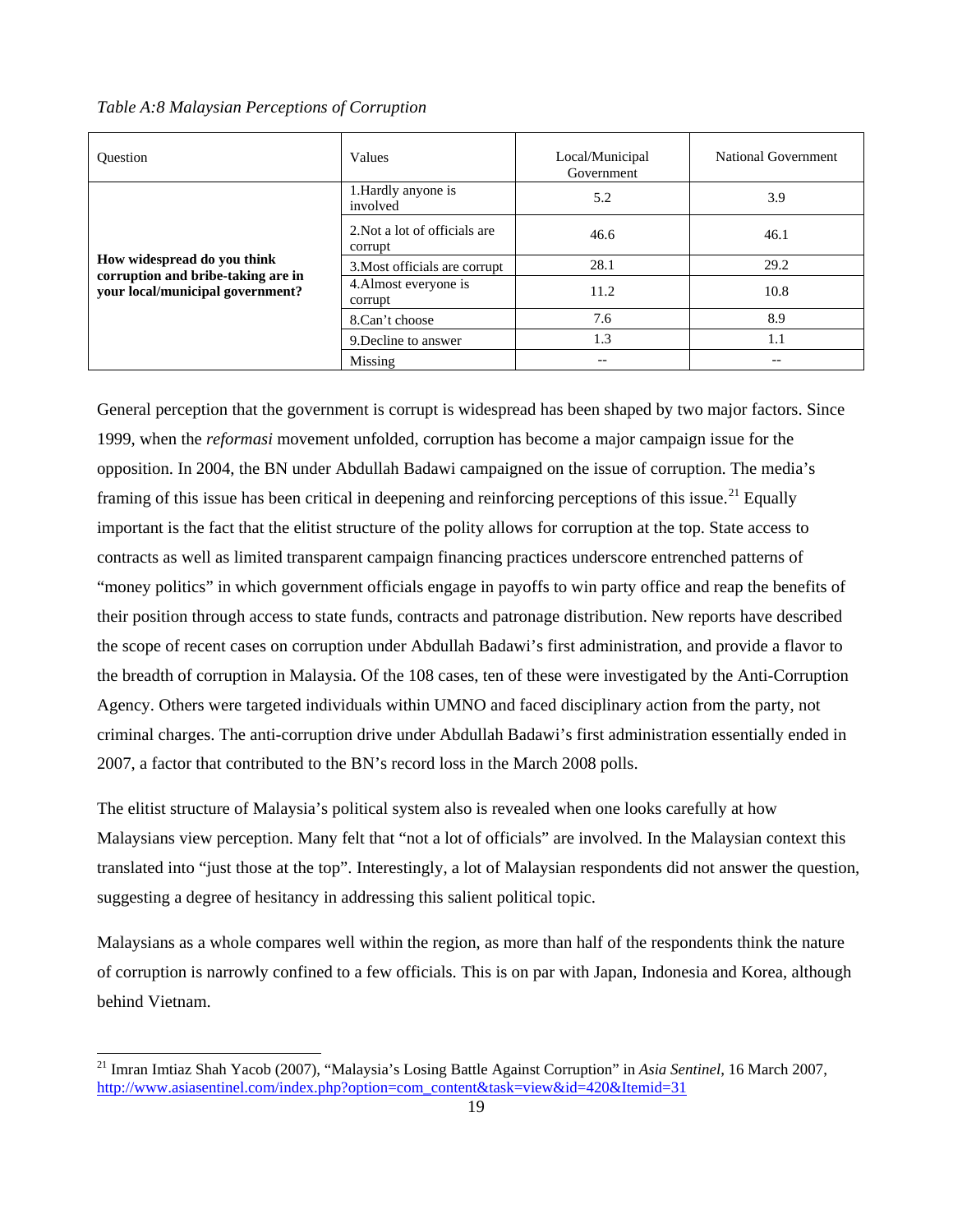| <b>Ouestion</b>                                            | Values                                           | Taiwan                   | Mongolia                 | Philippines              | Thailand                 | Korea                                               | Singapore                | Indonesia                   | Vietnam                  | Japan                     | Malaysia                 |
|------------------------------------------------------------|--------------------------------------------------|--------------------------|--------------------------|--------------------------|--------------------------|-----------------------------------------------------|--------------------------|-----------------------------|--------------------------|---------------------------|--------------------------|
|                                                            | 1.Hardly<br>anyone is<br>involved                | 3.5                      | 12.5                     | 13.4                     | 23.2                     | 2.9                                                 | $\overline{\phantom{a}}$ | 14.3                        | 32.1                     | 1.9                       | 5.2                      |
| How<br>widespread do                                       | 2.Not a lot<br>of<br>officials<br>are<br>corrupt | 26.7                     | 35.0                     | 24.5                     | 44.2                     | 51.7                                                | $\overline{\phantom{m}}$ | 38.8                        | 44.9                     | 51.9                      | 46.6                     |
| vou think<br>corruption and<br>bribe-taking<br>are in your | 3.Most<br>officials<br>are<br>corrupt            | 51.8                     | 30.1                     | 37.6                     | 12.9                     | 31.1                                                | $\overline{\phantom{m}}$ | 24.3                        | 4.5                      | 34.3                      | 28.1                     |
| local/municipal<br>government?                             | 4.Almost<br>everyone<br>is corrupt               | 7.4                      | 15.4                     | 18.7                     | 4.1                      | 9.2                                                 | $\qquad \qquad -$        | 10.3                        | 0.8                      | 3.7                       | 11.2                     |
|                                                            | 8.Can't<br>choose                                | 8.2                      | 5.2                      | 3.6                      | 11.4                     | $\overline{\phantom{a}}$                            | $\overline{a}$           | 7.2                         | 17.1                     | 8.0                       | 7.6                      |
|                                                            | 9.Decline<br>to answer                           | 2.4                      | 1.6                      | 2.3                      | 4.3                      | 5.1                                                 | $\overline{\phantom{a}}$ | 5.2                         | 0.7                      | 0.2                       | 1.3                      |
|                                                            | Missing                                          | Ξ.                       | 0.2                      | $\overline{\phantom{a}}$ | $\overline{\phantom{a}}$ | $\overline{\phantom{a}}$                            | $\sim$ $-$               | $\overline{a}$              | $\overline{\phantom{a}}$ | $\mathbb{L}^{\mathbb{L}}$ | $\overline{\phantom{a}}$ |
| <b>Ouestion</b>                                            | Values                                           | Taiwan                   | Mongolia                 | Philippines              | Thailand                 | Korea                                               | Singapore                | Indonesia                   | Vietnam                  | Japan                     | Malaysia                 |
|                                                            | 1.Hardly<br>anyone is<br>involved                | 2.7                      | 2.6                      | 8.6                      | 12.5                     | 1.2                                                 | 43.8                     | 5.9                         | 9.6                      | 1.0                       | 3.9                      |
|                                                            | 2. Not a lot of<br>officials are<br>corrupt      | 25.9                     | 19.5                     | 23.0                     | 46.9                     | 48.3                                                | 41.1                     | 38.5                        | 57.9                     | 49.6                      | 46.1                     |
| How<br>widespread<br>do you think                          | 3.Most<br>officials are<br>corrupt               | 48.1                     | 40.6                     | 38.1                     | 18.1                     | 33.8                                                | 1.1                      | 30.6                        | 11.9                     | 34.4                      | 29.2                     |
| corruption<br>and bribe-<br>taking are in                  | 4.Almost<br>everyone is<br>corrupt               | 10.0                     | 30.4                     | 24.2                     | 6.7                      | 11.4                                                | 0.4                      | 12.5                        | 1.9                      | 4.7                       | 10.8                     |
| the national<br>government                                 | 7.Don't<br>Understand                            | $\overline{\phantom{a}}$ | $\overline{\phantom{a}}$ | $\overline{\phantom{a}}$ | цц.                      | $\overline{\phantom{a}}$                            | 7.7                      | $\mathcal{L}_{\mathcal{F}}$ | $\overline{\phantom{a}}$ | $\overline{a}$            | 8.9                      |
|                                                            | 8.Can't<br>choose                                | 10.8                     | 5.9                      | 3.8                      | 11.6                     | 5.3                                                 |                          | 7.6                         | 18.3                     | 10.1                      | 1.1                      |
|                                                            | 9. Decline to<br>answer                          | 2.5                      | 0.9                      | 2.4                      | 4.3                      | $\hspace{0.05cm} -\hspace{0.05cm} -\hspace{0.05cm}$ | 5.9                      | 4.9                         | 1.0                      | 0.2                       | $\overline{\phantom{a}}$ |
|                                                            | Missing                                          | --                       | 0.1                      | $\overline{a}$           | цц.                      | $- -$                                               | $\overline{a}$           | $\overline{\phantom{a}}$    | $\sim$                   | $\sim$                    | $\overline{\phantom{a}}$ |

Table A:9 *Malaysian Perceptions of Corruption in Regional Perspective* 

In keeping with the ABS template, we examined whether interest in politics and following the news were factors shaping attitudes toward corruption, outlined below on Table A:10. The Cross tabulations show that neither was a factor shaping perceptions of corruption.

*Table A:10 Corruption and Interest in Politics Cross Tabulation* 

|                       |                 | How widespread do you think corruption and bribe-taking are in the<br>national government? |                                     |                          |                    |        |            |           |  |
|-----------------------|-----------------|--------------------------------------------------------------------------------------------|-------------------------------------|--------------------------|--------------------|--------|------------|-----------|--|
|                       |                 | Hardly<br>anyone is                                                                        | Not a lot<br>of<br>officials<br>are | Most<br>officials<br>are | Almost<br>everyone | Can't  | Decline to |           |  |
|                       |                 | involved                                                                                   | corrupt                             | corrupt                  | is corrupt         | choose | answer     | Total     |  |
| <b>How interested</b> | Very interested | 4.6%                                                                                       | 47.2%                               | 19.4%                    | 17.6%              | 9.3%   | 1.9%       | $100.0\%$ |  |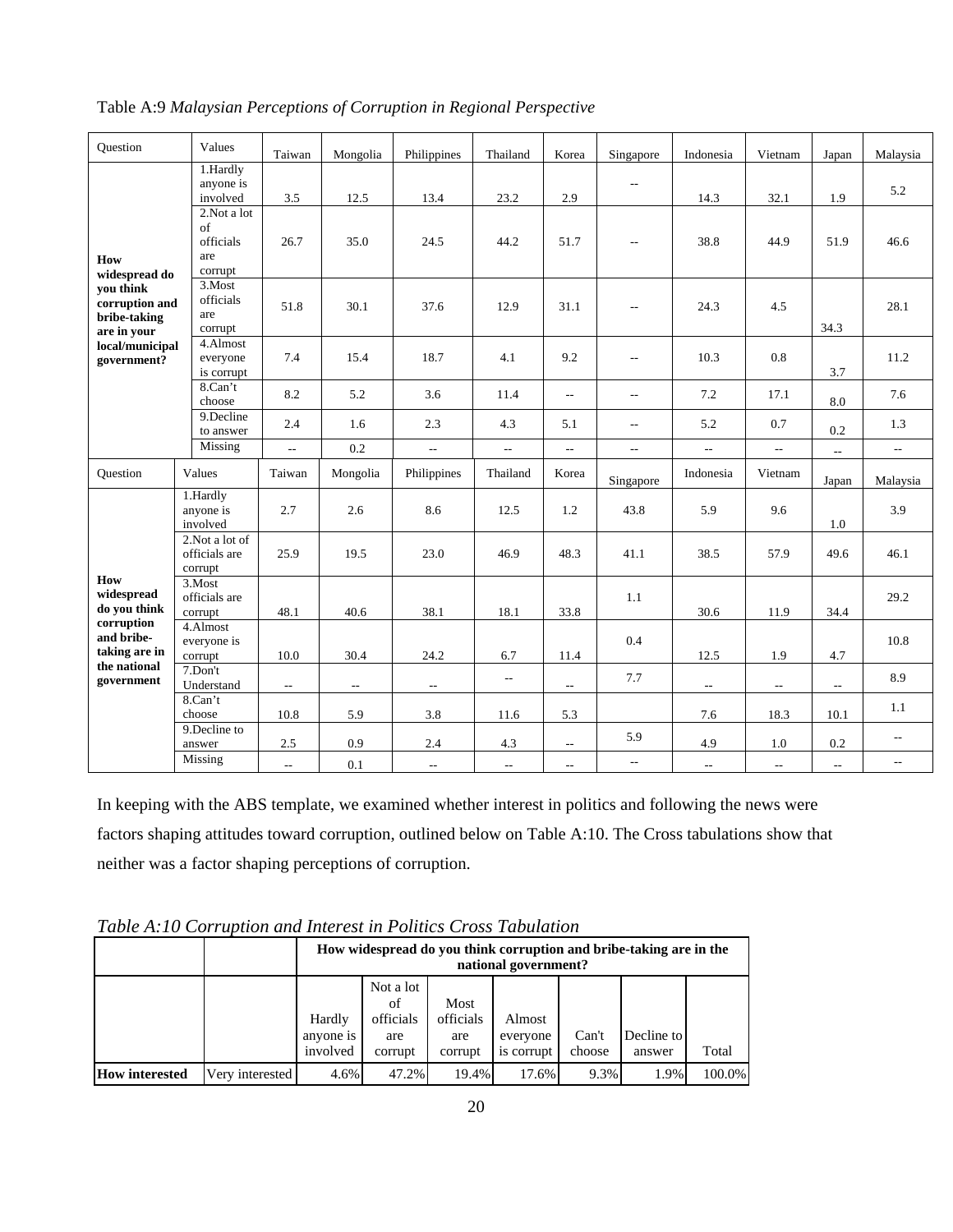|                                                      | Somewhat<br>interested   | 3.8%      | 53.7%           | 25.7%             | 7.6%                 | 9.1%   | .3%                                                                | 100.0% |
|------------------------------------------------------|--------------------------|-----------|-----------------|-------------------|----------------------|--------|--------------------------------------------------------------------|--------|
|                                                      | Not very<br>interested   | 5.2%      | 52.3%           | 29.2%             | 6.9%                 | 4.9%   | 1.5%                                                               | 100.0% |
|                                                      | Not at all<br>interested | 2.5%      | 27.4%           | 37.2%             | 17.5%                | 14.0%  | 1.4%                                                               | 100.0% |
|                                                      | Can't choose             | .0%       | 21.1%           | 5.3%              | 5.3%                 | 63.2%  | 5.3%                                                               | 100.0% |
|                                                      | Decline to<br>answer     | .0%       | .0%             | .0%               | .0%                  | 66.7%  | 33.3%                                                              | 100.0% |
|                                                      | Total                    | 3.9%      | 45.9%           | 28.6%             | 10.5%                | 9.8%   | 1.2%                                                               | 100.0% |
|                                                      |                          |           |                 |                   |                      |        | How widespread do you think corruption and bribe-taking are in the |        |
|                                                      |                          |           |                 |                   | national government? |        |                                                                    |        |
|                                                      |                          |           | Not a lot       |                   |                      |        |                                                                    |        |
|                                                      |                          | Hardly    | of<br>officials | Most<br>officials | Almost               |        |                                                                    |        |
|                                                      |                          | anyone is | are             | are               | everyone             | Can't  | Decline to                                                         |        |
|                                                      |                          | involved  | corrupt         | corrupt           | is corrupt           | choose | answer                                                             | Total  |
| How often do                                         | Everyday                 | 3.5%      | 47.8%           | 29.5%             | 10.3%                | 7.5%   | 1.4%                                                               | 100.0% |
| you follow news<br>about politics<br>and government? | Several times a<br>week  | 5.3%      | 51.2%           | 25.1%             | 10.6%                | 7.4%   | .4%                                                                | 100.0% |
|                                                      | Once or twice a<br>week  | 3.1%      | 45.3%           | 29.2%             | 6.8%                 | 14.3%  | 1.2%                                                               | 100.0% |
|                                                      | Not even once<br>a week  | 3.6%      | 40.8%           | 32.0%             | 14.2%                | 9.5%   | .0%                                                                | 100.0% |
|                                                      | Practically<br>never     | 4.1%      | 38.4%           | 30.2%             | 11.6%                | 12.8%  | 2.9%                                                               | 100.0% |
|                                                      | Can't choose             | $.0\%$    | $.0\%$          | .0%               | $.0\%$               | 100.0% | .0%                                                                | 100.0% |
|                                                      | Decline to<br>answer     | .0%       | .0%             | .0%               | .0%                  | 50.0%  | 50.0%                                                              | 100.0% |
|                                                      | Total                    | 3.9%      | 45.7%           | 28.7%             | 10.6%                | 9.8%   | 1.2%                                                               | 100.0% |

What stands out is the factor highlighted above, ethnicity, shown in Table A:11. At 6.4% Malays were the least likely to say that "almost everyone is corrupt". The other races had more than double that of the Malays, with almost a quarter of Indians believing that almost all officials were corrupt at the local level. This same pattern was not as evident at the national level, but here the difference was in whether there was belief in whether hardly anyone was involved with the Malays showing higher faith in officials than the other communities.

*Table A: 11 Corruption and Ethnicity* 

|                         |         |                                 | How widespread do you think corruption and bribe-taking are in your local<br>government/municipal government? |                                  |                                  |              |                      |        |  |  |
|-------------------------|---------|---------------------------------|---------------------------------------------------------------------------------------------------------------|----------------------------------|----------------------------------|--------------|----------------------|--------|--|--|
|                         |         | Hardly<br>anyone is<br>involved | Not a lot of<br>officials are<br>corrupt                                                                      | Most<br>officials are<br>corrupt | Almost<br>everyone is<br>corrupt | Can't choose | Decline to<br>answer | Total  |  |  |
| Ethnicity <sup>96</sup> | Malay   | 3.9%                            | 55.5%                                                                                                         | $25.1\%$                         | 6.4%                             | 8.6%         | $.6\%$               | 100.0% |  |  |
|                         | Chinese | 5.3%                            | 31.2%                                                                                                         | 38.6%                            | 13.1%                            | 9.5%         | 2.4%                 | 100.0% |  |  |
|                         | India   | 8.1%                            | 37.8%                                                                                                         | 20.7%                            | 23.4%                            | 5.4%         | 4.5%                 | 100.0% |  |  |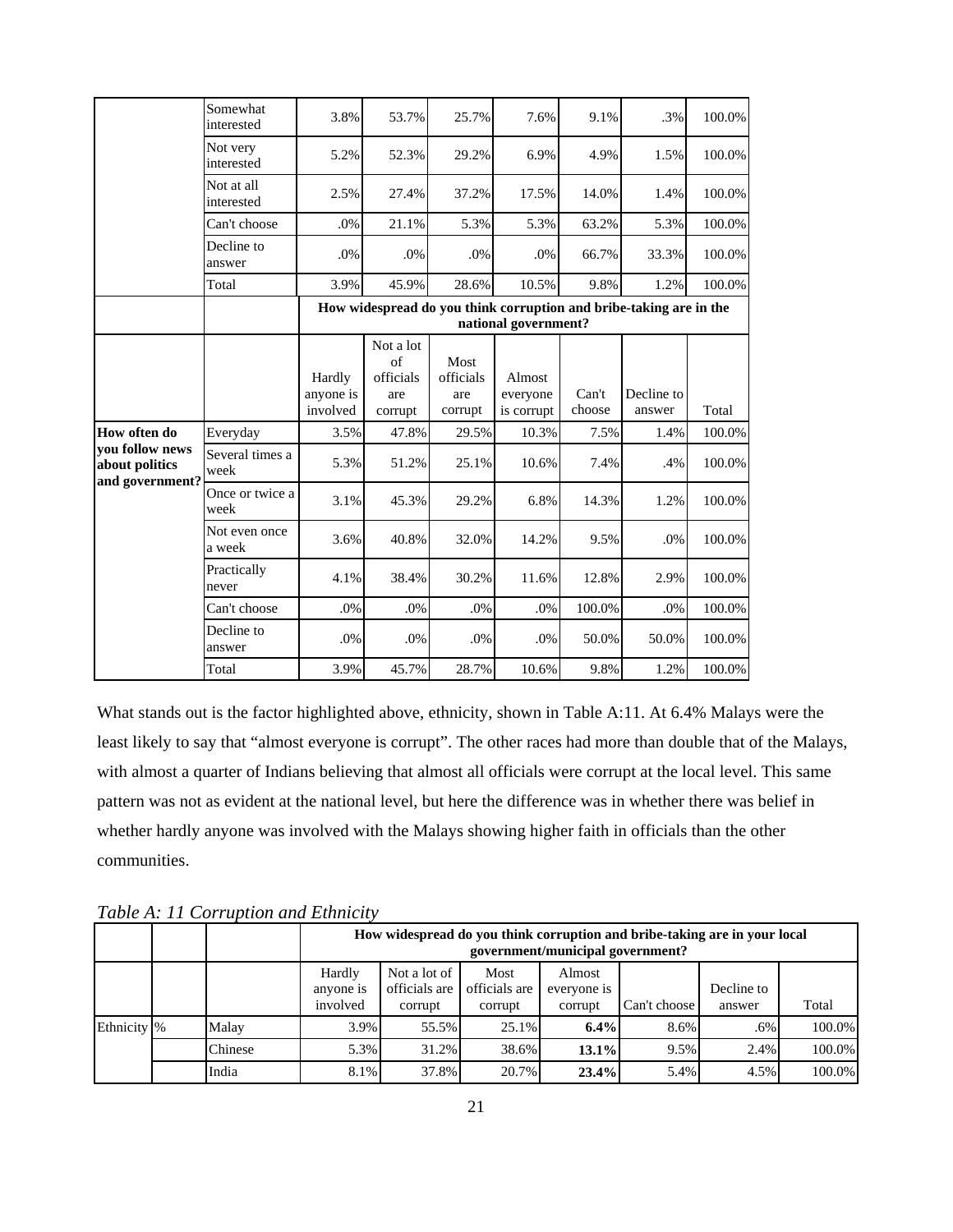|                         | Others  | 11.8%                           | 43.3%                                    | 15.7%                            | 18.1%                            | 10.2%        | $.8\%$                                                                                  | 100.0% |
|-------------------------|---------|---------------------------------|------------------------------------------|----------------------------------|----------------------------------|--------------|-----------------------------------------------------------------------------------------|--------|
|                         | Total   | 5.5%                            | 45.9%                                    | 27.4%                            | 11.0%                            | 8.7%         | 1.5%                                                                                    | 100.0% |
|                         |         |                                 |                                          |                                  |                                  |              | How widespread do you think corruption and bribe-taking are in the national government? |        |
|                         |         | Hardly<br>anyone is<br>involved | Not a lot of<br>officials are<br>corrupt | Most<br>officials are<br>corrupt | Almost<br>everyone is<br>corrupt | Can't choose | Decline to<br>answer                                                                    | Total  |
| Ethnicity <sup>96</sup> | Malay   | 4.4%                            | 57.1%                                    | 21.9%                            | 5.8%                             | 10.4%        | .5%                                                                                     | 100.0% |
|                         | Chinese | .6%                             | 25.9%                                    | 47.0%                            | 15.8%                            | 9.2%         | 1.5%                                                                                    | 100.0% |
|                         | India   | 8.0%                            | 36.6%                                    | 26.8%                            | 17.0%                            | 7.1%         | 4.5%                                                                                    | 100.0% |
|                         | Others  | 7.1%                            | 48.8%                                    | 15.7%                            | 15.0%                            | 11.0%        | 2.4%                                                                                    | 100.0% |
|                         | Total   | 3.9%                            | 45.7%                                    | 28.7%                            | 10.5%                            | 9.9%         | 1.3%                                                                                    | 100.0% |

In examining the response of the government to corruption, shown in Table A: 12, views were divided. No Malaysians felt this was being done effectively. These findings point to the discontent with the Abdullah Badawi administration in its slowdown in its anti-corruption drive in 2007 as well as its ineffectiveness. A plurality of the respondents did feel, however, that something was being done., although over a third thought it was narrow in scope

| <b>Ouestion</b>                    | Values                          | Malaysia |
|------------------------------------|---------------------------------|----------|
|                                    | 0. It is doing this effectively |          |
|                                    | 1. It is doing its best         | 21.1     |
|                                    | 2. It is doing something        | 42.7     |
| In your opinion, is the government | 3. It is not doing much         | 26.4     |
| working to crackdown corruption    | 4. Doing nothing                | 6.0      |
| and root out bribes?               | 7.Don't Understand              | 0.4      |
|                                    | 8.Can't choose                  | 3.0      |
|                                    | 9. Decline to answer            | 0.3      |
|                                    | Missing                         |          |

*Table A: 12 Corruption Responsiveness Malaysian Results* 

In looking at how Malaysia compares within the region, it has relative high marks, and follows the two authoritarian regimes in the region Singapore and Vietnam. There appears to be more cynicism in Japan, Korea and Taiwan. All countries, however, agree that corruption is a problem and solutions not forthcoming. The fact that Abdullah Badawi raised expectations on this issue and did not deliver effectively – and the media reinforced this framing of his tenure – has contributed to the loss in the March 2008 polls.

*Table A: 11 Corruption Responsiveness Comparative Results* 

| <b>Ouestion</b>               | Values                                  | Taiwan | Mongolia | Philippines              | Thailand             | Korea  | Singapore | Indonesia | Vietnam | Japan | Malaysia |
|-------------------------------|-----------------------------------------|--------|----------|--------------------------|----------------------|--------|-----------|-----------|---------|-------|----------|
| In your<br>opinion, is<br>the | $0.$ It is doing<br>this<br>effectively | $- -$  | $- -$    | $\overline{\phantom{a}}$ | $- -$                | $-\,-$ | 34.1      | $- -$     | $- -$   | $- -$ |          |
| government                    |                                         |        |          |                          |                      |        | 37.8      |           |         |       | 21.1     |
|                               | 1. It is doing                          | 7.9    | 9.3      | 6.8                      | 18.3<br>$\sim$<br>∠∠ | 2.6    |           | 13.8      | 41.0    | 3.5   |          |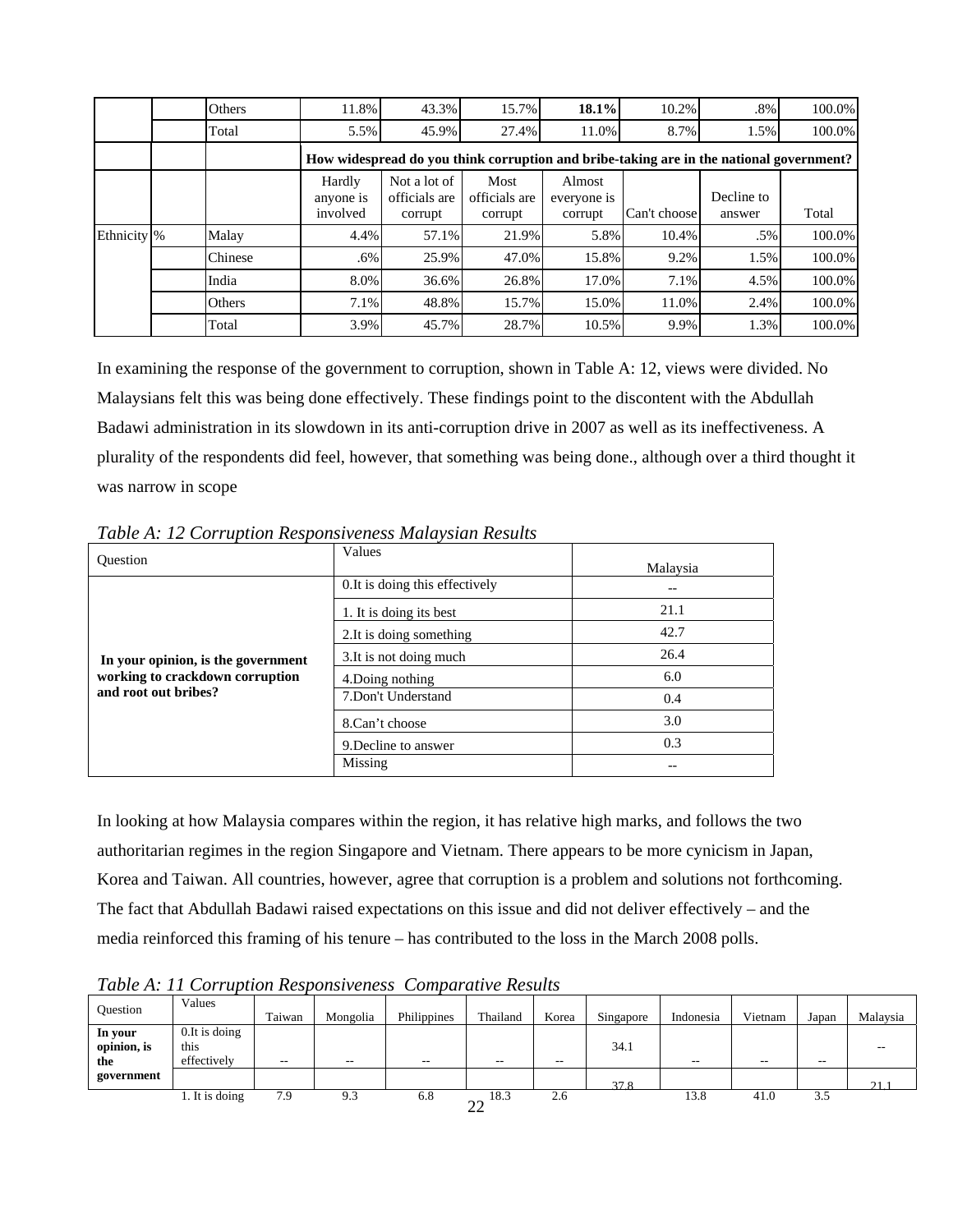| working to              | its best                    |       |      |       |       |       |       |       |       |       |       |
|-------------------------|-----------------------------|-------|------|-------|-------|-------|-------|-------|-------|-------|-------|
| crackdown<br>corruption | 2. It is doing<br>something | 55.1  | 41.9 | 27.4  | 40.1  | 42.0  | 15.1  | 38.7  | 37.6  | 28.8  | 42.7  |
| and root out<br>bribes? | 3. It is not<br>doing much  | 21.9  | 36.1 | 33.3  | 21.3  | 37.6  | 1.7   | 38.9  | 12.8  | 48.7  | 26.4  |
|                         | 4.Doing<br>nothing          | 8.9   | 11.0 | 26.3  | 6.0   | 9.5   | $- -$ | 2.8   | 0.8   | 13.1  | 6.0   |
|                         | 7.Don't<br>Understand       | 0.9   | 0.3  | 0.9   | 2.1   | $- -$ | 0.7   | 1.5   | 0.5   | $- -$ | 0.4   |
|                         | 8.Can't<br>choose           | 4.3   | 1.0  | 3.5   | 7.3   | 8.3   | 4.8   | 2.6   | 7.0   | 5.7   | 3.0   |
|                         | 9. Decline to<br>answer     | 1.0   | 0.4  | 1.9   | 4.9   | $- -$ | 5.7   | 1.8   | 0.3   | 0.2   | 0.3   |
|                         | Missing                     | $- -$ | 0.1  | $- -$ | $- -$ | $- -$ | --    | $- -$ | $- -$ | $- -$ | $- -$ |

Yet, in this national picture, ethnic differences stand out, as shown in Table A:13. The Malay community continues to give the government a much more favorable review on corruption responsiveness than the other communities.

|                        |         |                         | In your opinion, is the government working to crackdown corruption and root out bribes? |                         |                  |      |       |     |        |  |  |
|------------------------|---------|-------------------------|-----------------------------------------------------------------------------------------|-------------------------|------------------|------|-------|-----|--------|--|--|
|                        |         | It is doing its<br>best | It is doing<br>something                                                                | It is not<br>doing much | Doing<br>nothing | DU   | CC    | DA  | Total  |  |  |
| <b>Ethnicity Malay</b> |         | 24.9%                   | 48.2%                                                                                   | 21.0%                   | 2.3%             | .9%  | 2.6%  | .0% | 100.0% |  |  |
|                        | Chinese | 8.3%                    | 30.4%                                                                                   | 45.5%                   | 11.9%            | .6%  | 2.7%  | .6% | 100.0% |  |  |
|                        | India   | 19.5%                   | 41.6%                                                                                   | 21.2%                   | 13.3%            | .9%  | 2.7%  | .9% | 100.0% |  |  |
|                        | Others  | 33.1%                   | 38.6%                                                                                   | 13.4%                   | 2.4%             | 1.6% | 10.2% | .8% | 100.0% |  |  |
|                        | Total   | 20.7%                   | 41.7%                                                                                   | 27.0%                   | 6.0%             | .9%  | 3.4%  | .3% | 100.0% |  |  |

*Table A: 13 Corruption Responsiveness Ethnicity Cross Tabulation* 

# **Section B Competition**

Elections in Malaysia are keenly contested where almost 50% of the electorate feel that there is choice, even if with independents, as shown in Table B:1. This figure rises to 76% if you include those who occasionally felt they had at least some choice on occasion.

This is so because elections in Malaysia commands trust and does elicit participation, with election turnout rates averaging about 72.77% in the 2004 general election and 74.8% (unweighted) in the recent 2008 general election. This reflects a long history of electoral competition with the participation of well-organised parties and with good political coverage of elections in the media, especially the vernacular Chinese and Indian media.

*Table B:1 Competitive Choice*

| <b>Ouestion</b>                                     | Values              | Malaysia |
|-----------------------------------------------------|---------------------|----------|
| How often do you think our elections                | 1. Always           | 24.4     |
| offer the voters a real choice<br>between different | 2. Most of the time | 24.1     |
|                                                     | 3. Occasionally     | 27.3     |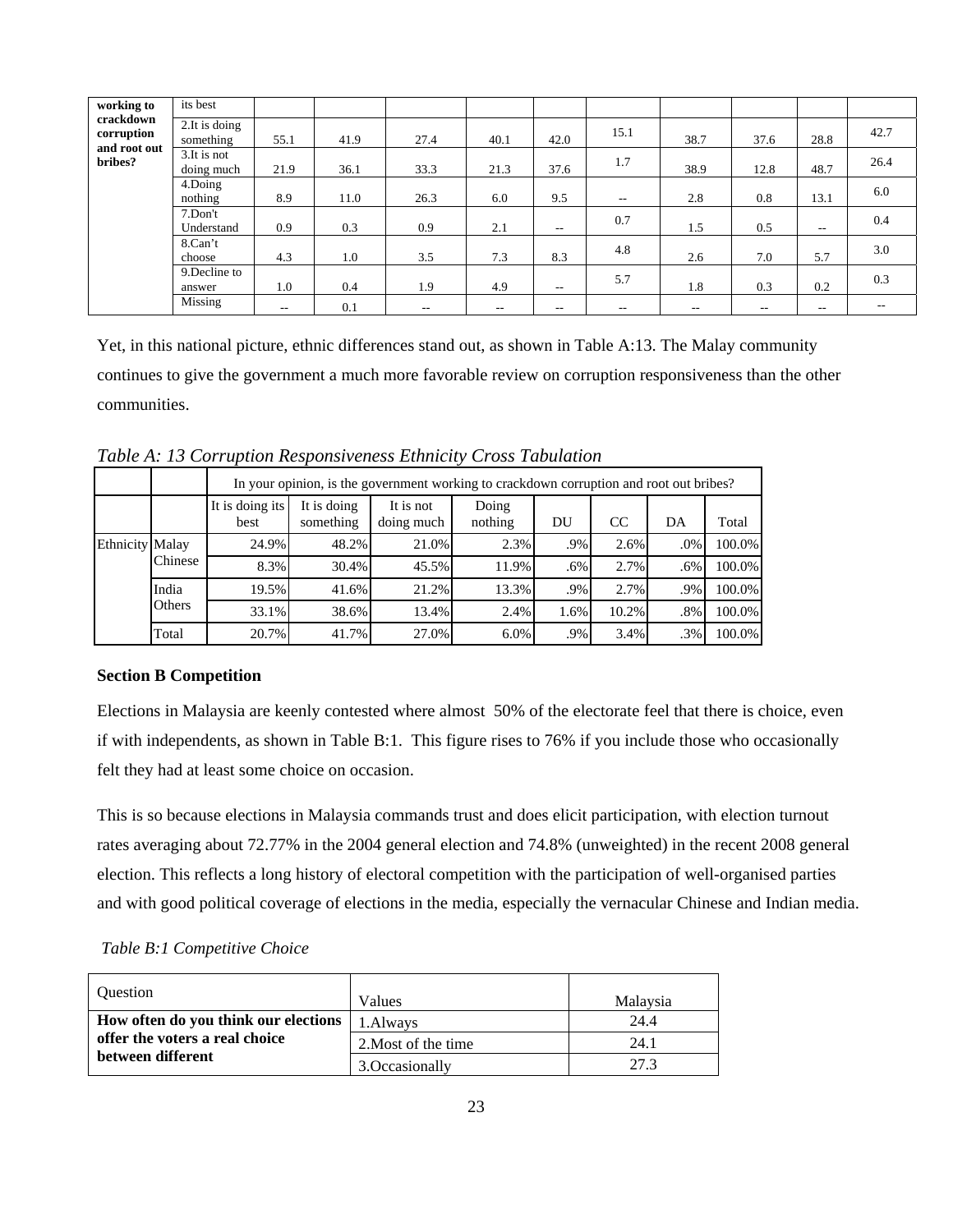| parties/candidates. | 4. Rarely            | 14.8 |
|---------------------|----------------------|------|
|                     | 7. Don't Understand  | 2.6  |
|                     | 8.Can't choose       | 6.4  |
|                     | 9. Decline to answer | 0.4  |
|                     | Missing              | --   |

Electoral messages of the various parties are also relatively coherent. Still, we suggest that the 2004 general election was special since it was held after Dr. Mahathir Mohamad's retirement which gave hope of reforms and change to many, both within and without the BN. BN supporters who were hostile to Dr. Mahathir certainly voted for the BN under the new leadership of Abdullah Badawi while many in opposition also felt duty-bound to give Abdullah Ahmad Badawi, Dr. Mahathir's successor, a fair chance to prove himself since he had at that time, effectively commandeered the political message of the reformasi movement and the political opposition. However, all this changed in the recent 2008 election which ended up as a referendum on Abdullah Badawi's leadership which was perceived as weak and lackluster. As well, the 2008 elections saw the return of Anwar Ibrahim to active politics. Consequently, election participation was high in response to his leadership and the coherence of the political opposition's electoral message – which was effectively summarized into a single word, "Change".

| <b>Ouestion</b>                           | Values                  | Taiwan | Mongolia | Philippines | Thailand | Korea | Singapore | Indonesia | Vietnam | Japan                    | Malaysia |
|-------------------------------------------|-------------------------|--------|----------|-------------|----------|-------|-----------|-----------|---------|--------------------------|----------|
|                                           | 1.Always                | 9.9    | 14.0     | 13.8        | 31.6     | 18.7  | 12.8      | 37.7      | 56.6    | 2.9                      | 24.4     |
|                                           | 2. Most of the<br>time  | 41.3   | 34.3     | 24.5        | 24.1     | 28.6  | 35.8      | 38.2      | 19.5    | 41.2                     | 24.1     |
| How often do you                          | 3. Occasionally         | 29.6   | 28.1     | 33.8        | 21.7     | 33.9  | 27.8      | 15.8      | 9.9     | 39.4                     | 27.3     |
| think our elections<br>offer the voters a | 4.Rarely                | 12.9   | 20.0     | 22.5        | 6.7      | 11.0  | 16.0      | 1.9       | 4.3     | 8.7                      | 14.8     |
| real choice<br>between different          | 7.Don't<br>Understand   | 2.1    | 1.1      | 1.1         | 1.9      | $- -$ | 0.6       | 1.8       | 0.3     | $\overline{\phantom{a}}$ | 2.6      |
| parties/candidates.                       | 8.Can't choose          | 3.5    | 2.1      | 3.4         | 8.2      | 7.8   | 5.5       | 3.5       | 9.0     | 7.7                      | 6.4      |
|                                           | 9. Decline to<br>answer | 0.8    | 0.3      | 0.9         | 5.9      | $- -$ | 1.5       | 1.1       | 0.5     | 0.1                      | 0.4      |
|                                           | Missing                 | $- -$  | 0.1      | $- -$       | $- -$    | $- -$ |           |           | --      | $- -$                    |          |

Table B:2 Regional Comparison

Regionally, given a symbiotic political-economic history until 1963 and an on-going symbiotic economic relationship, Malaysia is better but not much better than Singapore within the top "always" cohort as far as electoral choices are concerned (See Table B2). Malaysia is worse off in terms of electoral competitiveness than its other immediate regional neighbors, Thailand and Indonesia (especially given the explosion of political parties in Indonesia post- Suharto) but better than the Philippines where choices are often limited by personalized politics.

Returning to a domestic discussion of competitive choices, we find that ethnicity is a big factor in influencing electorate perception. The cross-tabulation between competitive choice and ethnicity in Table B3 shows that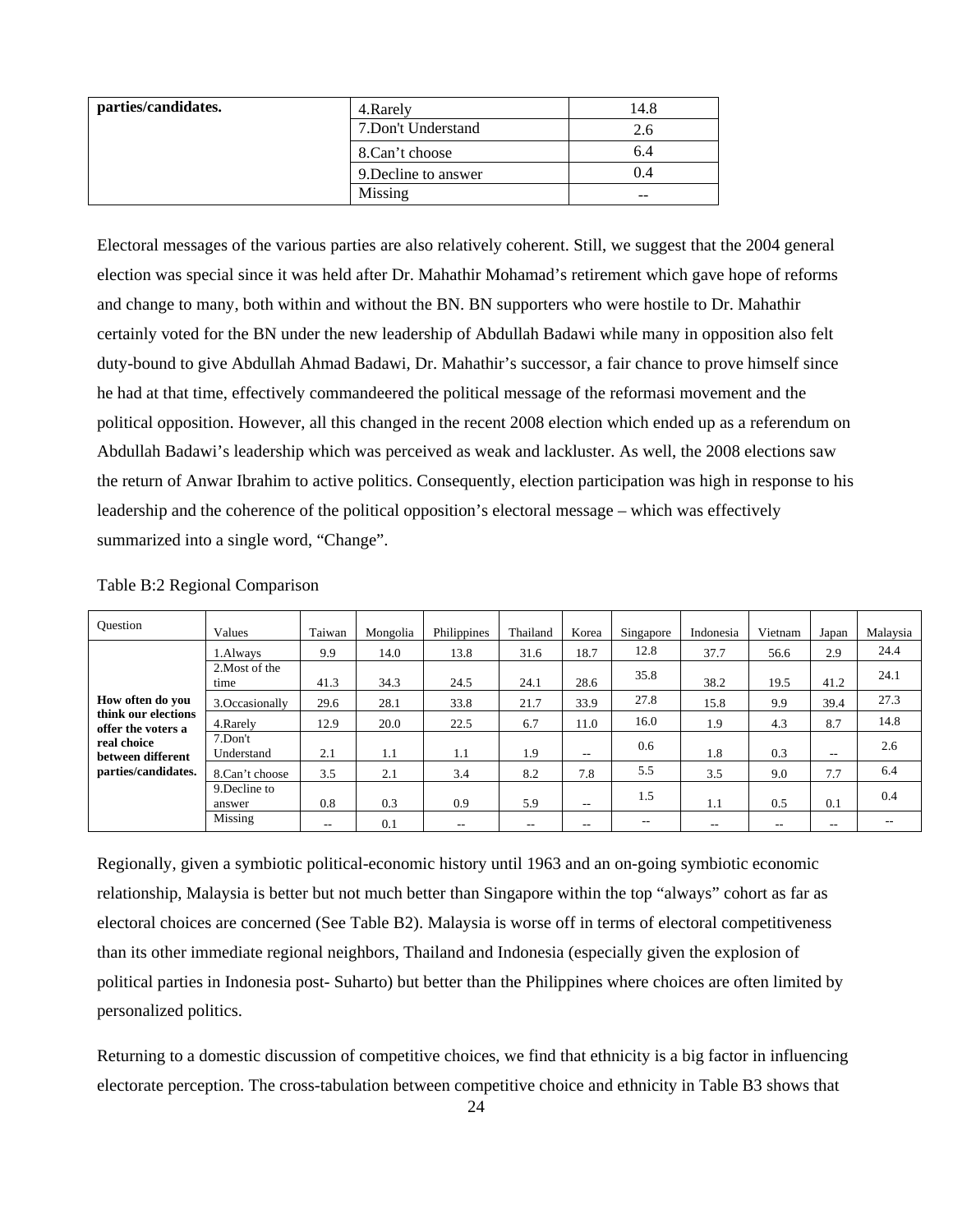the Chinese are the least persuaded to see elections as providing competitive choices compared to other ethnic groups, especially Indians, Others (mainly East Malaysian natives) and Malays. That this is so is due to the Chinese being circumscribed by the nature of ethnic politics in the country where institutional issues like Malay parties (UMNO and PAS are the two largest Malay ethnic parties), an ethnic-Malay public discourse and Malay-majority constituencies dominate. Indians being longtime supporters of the BN are also apt to vote across ethnic lines for any BN candidate, thus their perception of choice. It is however likely that the Indian community would have a lower perception of competitive choice today in the recent light of the community's painful experience around HINDRAF.

|           |         | How often do you think our elections offer the voters a real choice between different parties/candidates. |                     |              |        |                                     |              |                      |        |  |  |  |  |  |  |
|-----------|---------|-----------------------------------------------------------------------------------------------------------|---------------------|--------------|--------|-------------------------------------|--------------|----------------------|--------|--|--|--|--|--|--|
|           |         | Always                                                                                                    | Most of the<br>time | Occasionally | Rarely | Don't<br>understand the<br>question | Can't choose | Decline to<br>answer | Total  |  |  |  |  |  |  |
| Ethnicity | Malay   | 26.2%                                                                                                     | 25.7%               | 27.1%        | 15.0%  | 1.1%                                | 4.8%         | .2%                  | 100.0% |  |  |  |  |  |  |
|           | Chinese | 15.7%                                                                                                     | 18.7%               | 26.4%        | 21.1%  | 7.1%                                | 10.7%        | .3%                  | 100.0% |  |  |  |  |  |  |
|           | India   | 29.5%                                                                                                     | 31.2%               | 24.1%        | 8.9%   | 2.7%                                | 2.7%         | .9%                  | 100.0% |  |  |  |  |  |  |
|           | Others  | 33.1%                                                                                                     | 21.3%               | 23.6%        | 8.7%   | 2.4%                                | 10.2%        | .8%                  | 100.0% |  |  |  |  |  |  |
|           | Total   | 24.3%                                                                                                     | 23.8%               | 26.3%        | 15.4%  | 3.0%                                | 6.8%         | .3%                  | 100.0% |  |  |  |  |  |  |

*Table B:3 Election Choice and Ethnicity Cross Tabulation* 

On the issue of perception of access to the media, about 58% felt that electoral candidates had equal access to the media. Yet, a substantial percentage did not agree which poses the problem of explaining such incongruent figures. Before 1999, the government-controlled mainstream media dominated social and political discourse to the detriment of the opposition which would help explain why people see the media as being quite uneven in its coverage. Although the opposition did get some coverage prior to 2004 in the media, it was uneven and limited to mainly the vernacular Chinese and Indian newspapers. But after Abdullah Badawi took over in late 2003, he has allowed more media freedoms including continuing Dr. Mahathir Mohamad's hands-off policy with regard to the new/alternative internet media. This move to allow greater freedoms was undertaken within limits, namely religion and ethnicity. Newspapers that transgressed these boundaries (e.g. by publishing the infamous cartoons caricaturing the Prophet Mohamad), they were sanctioned. Some were issued warnings and forced to make public apologies, some suspended while others were closed down after their licenses were revoked. [2](#page-25-0)2 Still, despite more controls, there was a move to open up the media (within the set limits) and to

<span id="page-25-0"></span> $22$  In 2005, two editors were forced to resign from the China Press after inaccurately reporting on a sensitive "nude squat" story which embarrassed the country; the Guangming Daily was suspended; the Oriental News Daily had its licence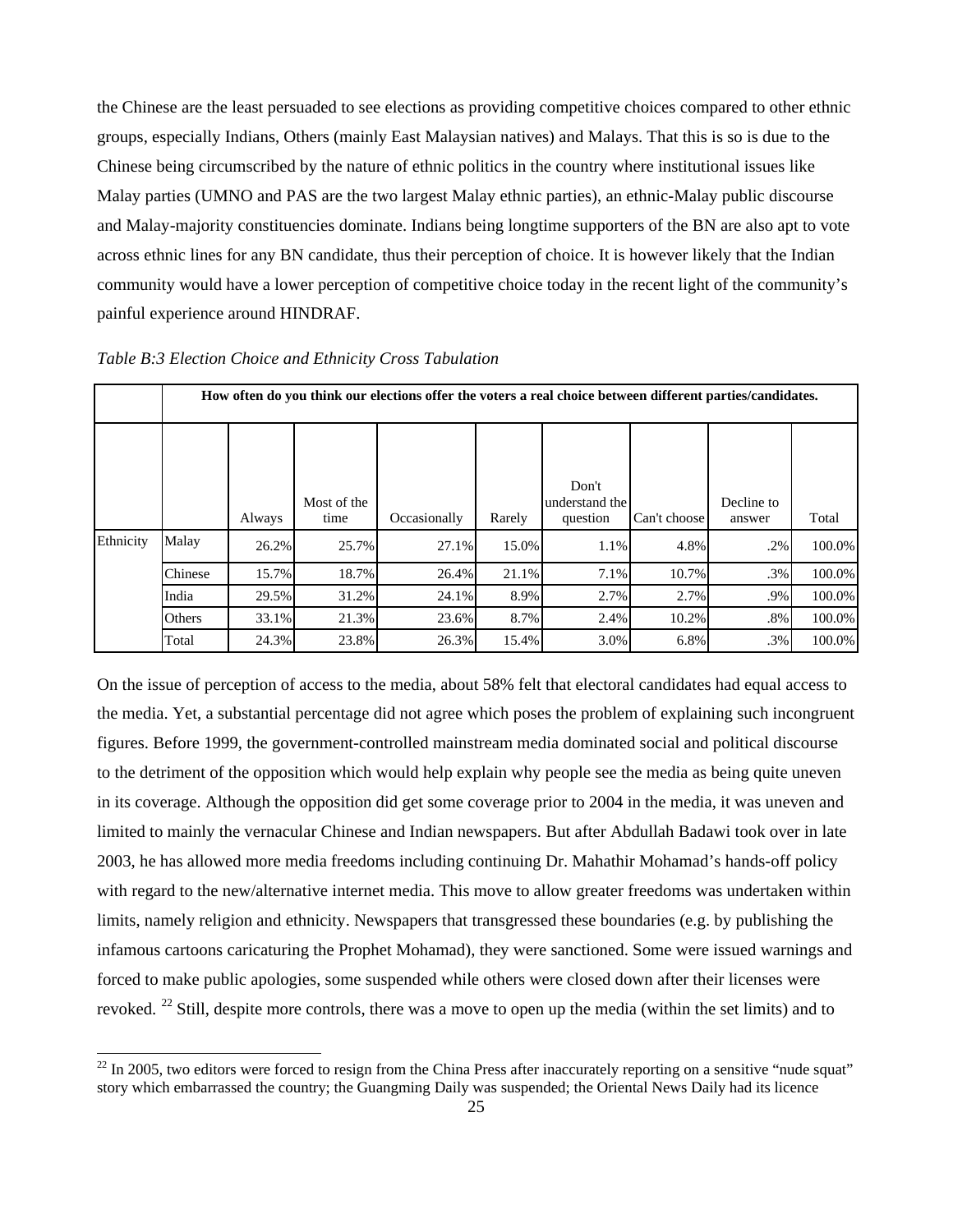make the media more newsworthy and attractive. Consequently, by 2007, when our poll was conducted, it was more apparent that the mainstream media had become more splashy and critical, attempting to engage its readers with more intellectually-stimulating articles and presenting more dimensions to a political position and candidate than what it previously practiced. Furthermore, with the advent of new/alternative media (especially the internet), the mainstream media's agenda is now challenged and often set by the more versatile new/alternative media. This situation of greater media freedom is thus likely to change further thanks to technology. Indeed, the recent 2008 election saw the new/alternative media come into its own, what more when they had a media focal point for the elections in the person of Anwar Ibrahim, who brought a whole new discourse to the hitherto political rhetoric.

| <b>Ouestion</b>                                                                 | Values               | Malaysia |
|---------------------------------------------------------------------------------|----------------------|----------|
|                                                                                 | 1.Strongly Agree     | 12.4     |
|                                                                                 | 2. Somewhat Agree    | 46.1     |
|                                                                                 | 3. Somewhat Disagree | 25.2     |
| Political parties or candidates in our<br>country have equal access to the mass | 4. Strongly Disagree | 9.7      |
| media during the election period.                                               | 7. Don't Understand  | 1.6      |
|                                                                                 | 8.Can't choose       | 4.5      |
|                                                                                 | 9. Decline to answer | 0.4      |
|                                                                                 | Missing              |          |

*Table B:4 Access to the Media Malaysian Results* 

Despite its strict controls over the media, it is evident that compared to its regional neighbor Singapore, Malaysia is less strict. Singapore's state controls over the media are much tighter given the institutional coherence of the regime and undesirable news is often not published for fear of the threat of legal suits.

|  | Table B5: Regional Comparison - Media |  |
|--|---------------------------------------|--|
|  |                                       |  |

| Ouestion                 | Values      | Taiwan | Mongolia | Philippines | Thailand | Korea | Singapore | Indonesia | Vietnam | Japan | Malaysia |
|--------------------------|-------------|--------|----------|-------------|----------|-------|-----------|-----------|---------|-------|----------|
| <b>Political parties</b> | 1.Strongly  |        |          |             |          |       | 4.8       |           |         |       | 12.4     |
| or candidates in         | Agree       | 4.9    | 32.8     | 24.1        | 15.9     | 15.5  |           | 5.2       | 38.0    | 17.3  |          |
| our country              | 2.Somewhat  |        |          |             |          |       | 45.9      |           |         |       | 46.1     |
| have equal               | Agree       | 56.6   | 29.7     | 32.5        | 45.0     | 50.8  |           | 62.6      | 40.2    | 42.1  |          |
| access to the            | 3.Somewhat  |        |          |             |          |       | 22.1      |           |         |       | 25.2     |
| mass media               | Disagree    | 27.6   | 22.3     | 28.2        | 24.5     | 24.2  |           | 13.1      | 4.8     | 25.3  |          |
| during the               | 4. Strongly |        |          |             |          |       |           |           |         |       |          |
| election period.         | Disagree    | 2.3    | 10.4     | 11.5        | 4.1      | 4.8   | 18.8      | 0.9       | 1.0     | 4.6   | 9.7      |
|                          | 7.Don't     |        |          |             |          |       | 1.7       |           |         |       | 1.6      |
|                          | Understand  | 4.0    | 1.8      | 1.6         | 2.2      | $- -$ |           | 12.6      | 2.8     | $- -$ |          |
|                          | 8.Can't     |        |          |             |          |       |           |           |         |       | 4.5      |
|                          | choose      | 4.0    | 2.7      | 1.3         | 6.5      | 4.7   | 5.4       | 4.7       | 12.3    | 10.4  |          |

withheld for months; in 2006, the Sarawak Tribune had its licence revoked; the New Straits Times and Radio Television Malaysia were given warnings; on-line newspaper Malaysiakini had their offices raided and their computers taken away. See www.aliran.com for critical views on this issue.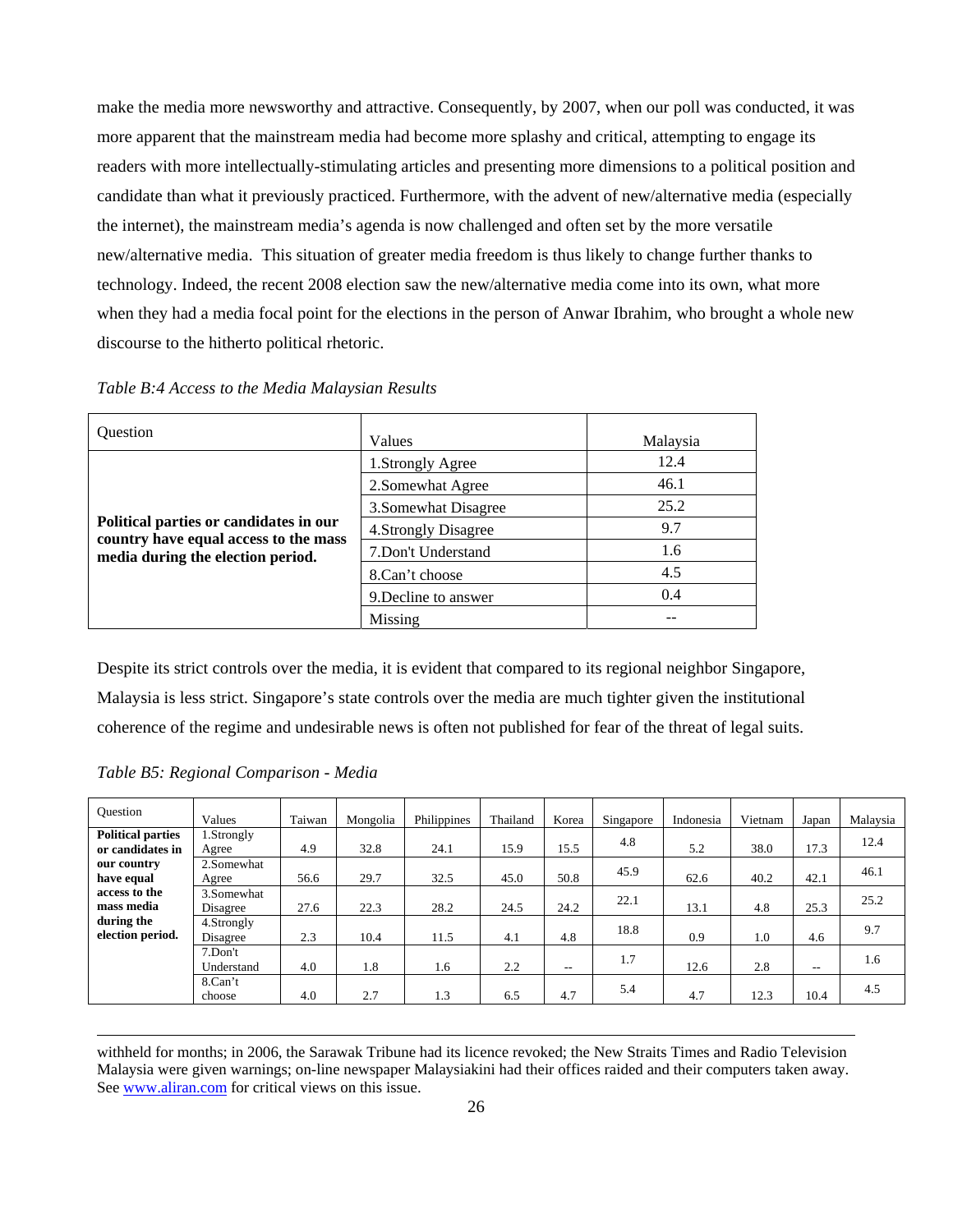| 9. Decline to<br>answer | 0.6   | $v \cdot r$ | v.o   | .     | $- -$ | $\cdot$ $\sim$ | $\Omega$<br>$\mathsf{v} \cdot \mathsf{v}$ | ΩC<br>◡.৴ | $\sim$ $\sim$<br>U.J | $v -$ |
|-------------------------|-------|-------------|-------|-------|-------|----------------|-------------------------------------------|-----------|----------------------|-------|
| $-$<br>Missing          | $- -$ | $v \cdot r$ | $- -$ | $- -$ | $- -$ | $- -$          | $- -$                                     | $- -$     | $- -$                | $- -$ |

Interestingly, cross-tabulating media access with ethnicity basically shows little ethnic difference. If anything, it suggests that perception of equal mass media access depends on where one stands in the political camp that one is supportive of. Only the Indian community shows a slight difference in perceiving greater media access but this is again due to their over-whelming support for the BN within the community prior to the 2004 election

|                 |         |                   |                      |                      |                      |                                     |                 |                      | Political parties or candidates in our country have equal access to the mass media during the election period. |
|-----------------|---------|-------------------|----------------------|----------------------|----------------------|-------------------------------------|-----------------|----------------------|----------------------------------------------------------------------------------------------------------------|
|                 |         | Strongly<br>agree | Somewhat<br>disagree | Somewhat<br>disagree | Strongly<br>disagree | Don't<br>understand<br>the question | Can't<br>choose | Decline to<br>answer | Total                                                                                                          |
| Ethnicity Malay |         | 10.0%             | 47.4%                | 28.1%                | 10.1%                | .5%                                 | 3.6%            | .3%                  | 100.0%                                                                                                         |
|                 | Chinese | 12.8%             | 41.4%                | 22.3%                | 14.3%                | $1.5\%$                             | 7.1%            | .6%                  | 100.0%                                                                                                         |
|                 | India   | 20.5%             | 46.4%                | 23.2%                | 4.5%                 | 3.6%                                | 1.8%            | .0%                  | 100.0%                                                                                                         |
|                 | Others  | 16.5%             | 41.7%                | 24.4%                | 2.4%                 | 5.5%                                | 8.7%            | .8%                  | 100.0%                                                                                                         |
|                 | Total   | 12.4%             | 45.1%                | 25.7%                | 9.9%                 | 1.6%                                | 4.9%            | $.4\%$               | 100.0%                                                                                                         |

*Table B:4 Media Access and Ethnicity Cross Tabulation* 

As shown in Table B: 6, which gauges the fairness of elections in Malaysia mirrors the results of Table B1, namely the high amount of trust that the electorate has in the electoral system which allows for a high amount of competitiveness based on free and fair contest. Still, despite this, there is a sufficiently large percentage of respondents who have deep reservations, namely the 16% who articulated their deep concern about free and fair elections given the messy experience of the 2004 general elections. In that election even Prime Minister Abdullah Badawi voiced his dissatisfaction over the bungled administration and asked for a thorough investigation of the said election owing to numerous electoral irregularities, like incorrectly printed ballots, misunderstandings in places of voting, the existence of different electoral rolls, phantom voters, bribes, counting discrepancies, etc.<sup>[23](#page-27-0)</sup> (Devaraj 2004, Khoo 2004, Tikamdas 2004). PM Badawi however later denied his dissatisfaction as being only minor problems and the media trumpeted the fact as such. In other words, despite the seriousness of the irregularities, public perception of the seriousness of it all was deeply influenced by an elite response to public perception, which we argue thus led to such a high percentage of Malaysians perceiving elections to be free and fair. That said, we also note that over 10% chose not to answer this

 $\overline{a}$ 

<span id="page-27-0"></span><sup>23</sup> Tikamdas, Ramdas (2004), "An election day under guardian angels",

http://www.aliran.com/oldsite/monthly/2004a/3b.html; Khoo (2004), "A brave new world? Worrying implications for democracy, http://www.aliran.com/oldsite/monthly/2004a/3i.html; Devaraj, Jeyakumar (2004), "The 2004 BN victory: By fair means or foul?", http://www.aliran.com/oldsite/monthly/2004a/5c.html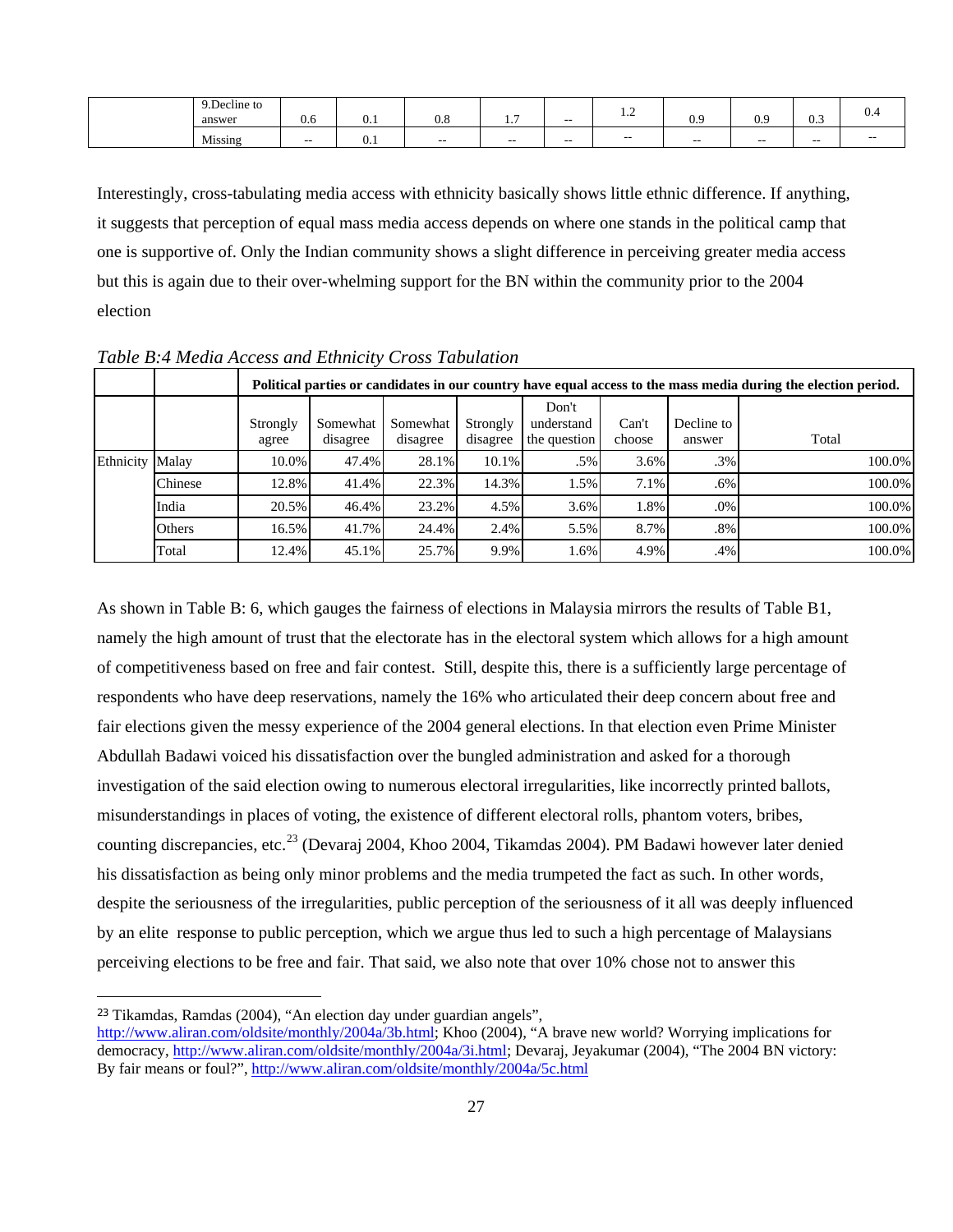question. We interpret this 10% figure as reflecting people who are circumspect about their views to pollsters given the semi-authoritarian nature of the state and their fear of being seen as publicly articulating a response that could 'get them into trouble'. Since then, it is unlikely that the high figure of 72% has held firm. In late-2006, the BERSIH movement, a loose coalition of civil society organizations and opposition political parties that was formed largely in response to the election irregularities of 2004 began in November 2006 to lobby and advocate for major reforms to the election system after serious cases of systemic fraud and irregularities were uncovered (BERSIH 2006). It was this civil society movement via the internet which eventually contributed to the recent massive public concern in Malaysia – prior to the March 2008 general election – of the need for substantive change in the way elections are organized and run in the country. Arguably, this also led to the huge reversal of fortune for the Barisan Nasional in the 2008 election.

| <b>Ouestion</b>                                     | Values                                      | Malaysia |
|-----------------------------------------------------|---------------------------------------------|----------|
|                                                     | 1. Completely free and fair                 | 34.4     |
| On the whole,<br>how would you<br>rate the freeness | 2. Free and fair, but with minor<br>problem | 38.2     |
|                                                     | 3. Free and fair, with major problem        | 7.9      |
| and fairness of<br>the last national                | 4, Not free or fair                         | 7.9      |
| election, held in                                   | 0. Not applicable                           |          |
| 2004.                                               | 8.Can't choose                              | 10.1     |
|                                                     | 9. Decline to answer                        | 1.6      |
|                                                     | Missing                                     |          |

*Table B: 6 Fairness of Elections in Malaysia* 

Again, comparing Malaysia with its nearest neighbor Singapore gives us an insight into how the media, via public discussion of issues, can influence perception towards the freedom and fairness of elections. The figures show that Malaysians have a more critical view of the electoral process and its limitations relative to Singapore, where general elections are deeply circumscribed by all sorts of rules and procedures. Yet, Malaysia's figures are not unusual since it mirrors other regional neighbors. If anything, we think this reflects elite framing of the news and of elections in the media. Elite ownership and framing of news permeates regional news coverage.

*Table B:7 Media Access Regional Comparison* 

| <b>Ouestion</b>              | Values                                         | Taiwan | Mongolia | Philippines | Thailand | Korea | Singapore | Indonesia |    | Vietnam | Japan     |       | Malaysia |
|------------------------------|------------------------------------------------|--------|----------|-------------|----------|-------|-----------|-----------|----|---------|-----------|-------|----------|
| On the<br>whole,             | 1.Completely free<br>and fair                  | 16.0   | 32.0     | 14.3        | 31.2     | 13.4  | 29.6      | 54.0      | -- | 62.4    | 20<br>ت   | $- -$ | 34.4     |
| how<br>would you<br>rate the | 2. Free and fair, but<br>with minor<br>problem | 30.7   | 34.8     | 40.1        | 35.4     | 43.9  | 55.6      | 29.3      | -- | 22.7    | 44<br>. . | $- -$ | 38.2     |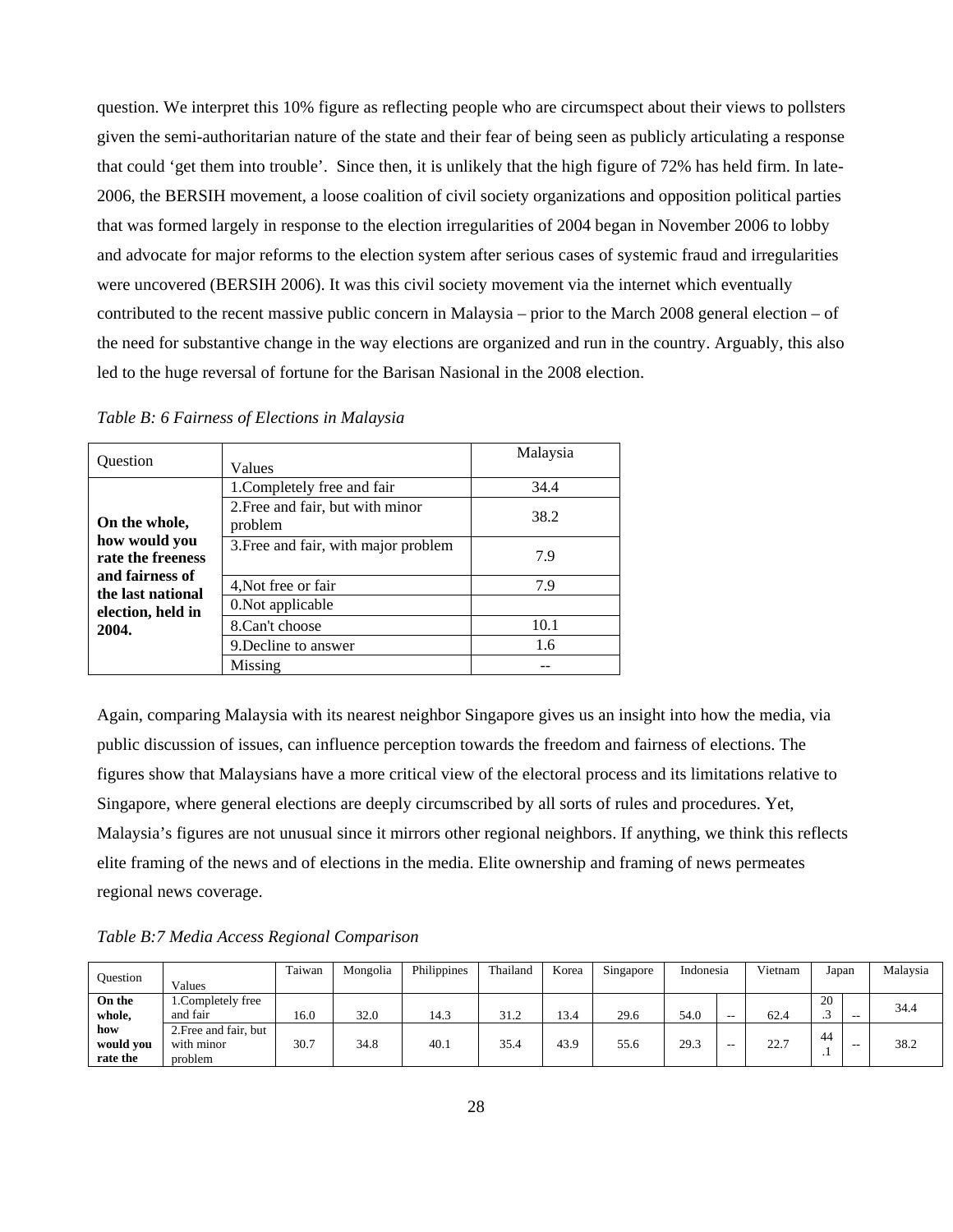| freeness<br>and<br>fairness of | 3. Free and fair,<br>with major<br>problem | 15.7  | 20.0  | 25.1  | 11.1  | 17.8                     | 4.4                      | 10.4          | $- -$                    | 4.2   | 15<br>╭<br>ے .       | $- -$                    | 7.9   |
|--------------------------------|--------------------------------------------|-------|-------|-------|-------|--------------------------|--------------------------|---------------|--------------------------|-------|----------------------|--------------------------|-------|
| the last<br>national           | 4, Not free or fair                        | 25.6  | 5.9   | 15.1  | 8.0   | 9.3                      | 2.5                      | 2.6           | $- -$                    | 1.0   | 3.<br>$\overline{0}$ | $- -$                    | 7.9   |
| election.                      | 0.Not applicable                           | $- -$ | $- -$ | $- -$ | 1.2   | $- -$                    | $\sim$ $-$               | $\sim$ $\sim$ | $-$                      | $- -$ | $- -$                | $- -$                    |       |
|                                | 8.Can't choose                             | 7.7   | 4.6   | 3.8   | 8.8   | 15.6                     | 5.4                      | 1.8           | $\overline{\phantom{a}}$ | 9.1   | 17<br>$\sim$<br>د.   | $- -$                    | 10.1  |
|                                | 9. Decline to<br>answer                    | 4.2   | 1.2   | 1.7   | 4.4   | $- -$                    | 2.4                      | 1.9           | $\overline{\phantom{a}}$ | 0.7   | $-$                  | $- -$                    | 1.6   |
|                                | Missing                                    | $- -$ | 1.5   | $- -$ | $- -$ | $\overline{\phantom{m}}$ | $\overline{\phantom{a}}$ | $- -$         | $-$                      | $- -$ | $- -$                | $\overline{\phantom{m}}$ | $- -$ |

We examined factors that contributed to these political attitudes. Using the ABS template, we looked at partisanship and found the allegiance to a party did not impact attitudes toward electoral completion not media access – both detailed in Tables B:8 and B:9 respectively.

*Table B:9 Electoral Competitiveness and Party Allegiance* 

|                                         |                        |       |         |                              |        |                                     |                 |                      | How often do you think our elections offer the voters a real choice between different parties/candidates. |
|-----------------------------------------|------------------------|-------|---------|------------------------------|--------|-------------------------------------|-----------------|----------------------|-----------------------------------------------------------------------------------------------------------|
|                                         |                        |       | Most of | Always the time Occasionally | Rarely | Don't<br>understand<br>the question | Can't<br>choose | Decline to<br>answer | Total                                                                                                     |
| How close do                            | Very close             | 36.1% | 27.1%   | 16.2%                        | 18.0%  | $.8\%$                              | 1.9%            | $.0\%$               | 100.0%                                                                                                    |
| you feel to<br>your chosen<br>political | Somewhat<br>close      | 24.2% | 24.2%   | 30.6%                        | 14.8%  | 2.6%                                | 3.6%            | .0%                  | 100.0%                                                                                                    |
| party?                                  | Just a little<br>close | 16.4% | 24.0%   | 38.7%                        | 12.0%  | .9%                                 | 8.0%            | .0%                  | 100.0%                                                                                                    |
|                                         | Can't<br>choose        | 12.0% | 16.0%   | 20.0%                        | 8.0%   | $.0\%$                              | 44.0%           | .0%                  | 100.0%                                                                                                    |
|                                         | Decline to<br>answer   | 33.3% | 16.7%   | 27.8%                        | .0%    | 11.1%                               | $.0\%$          | 11.1%                | 100.0%                                                                                                    |
|                                         | Total                  | 25.6% | 24.6%   | 28.1%                        | 14.6%  | 1.7%                                | 5.2%            | .2%                  | 100.0%                                                                                                    |

*Table B:8 Electoral Competitiveness and Party Allegiance* 

|                         |              | Political parties or candidates in our country have equal access to the mass media during the election period. |                      |                      |                      |                                     |              |        |  |  |  |  |  |  |  |
|-------------------------|--------------|----------------------------------------------------------------------------------------------------------------|----------------------|----------------------|----------------------|-------------------------------------|--------------|--------|--|--|--|--|--|--|--|
|                         |              | Strongly<br>agree                                                                                              | Somewhat<br>disagree | Somewhat<br>disagree | Strongly<br>disagree | Don't<br>understand the<br>question | Can't choose | Total  |  |  |  |  |  |  |  |
| Winning/Loosing<br>camp | Winning camp | 15.8%                                                                                                          | 48.6%                | 24.4%                | 6.4%                 | .9%                                 | 4.0%         | 100.0% |  |  |  |  |  |  |  |
|                         | Loosing camp | 7.7%                                                                                                           | 24.2%                | 33.0%                | 31.9%                | 1.1%                                | 2.2%         | 100.0% |  |  |  |  |  |  |  |
|                         | Total        | 14.5%                                                                                                          | 44.5%                | 25.8%                | 10.6%                | .9%                                 | 3.7%         | 100.0% |  |  |  |  |  |  |  |

In fact it was only when we looked at the Malaysia-specific features that we find sharp differences. When the perception of free and fair elections is cross-tabulated with ethnicity, as shown in Table B:10, the Chinese had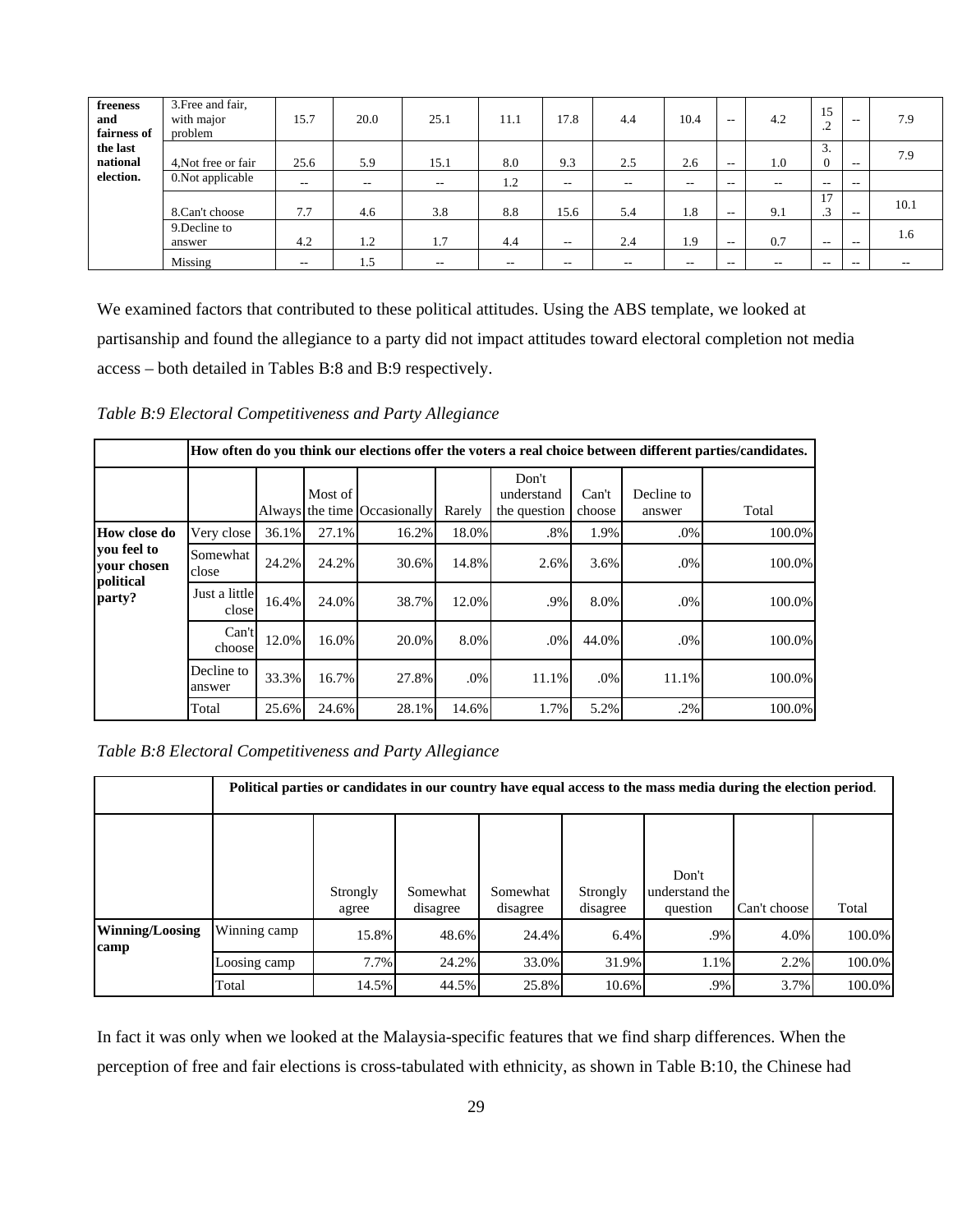almost half less that the perception of the election was free and fair, 20.8% compared to 35.2% for the Malays. Considering that the Chinese opposition party DAP lost out badly during the 2004 election, it is unsurprising that less of them thought the elections free and fair relative to the Malays, Others and the Indian communities.

|           |         |                             |                                              |                                          | On the whole, how would you rate the freeness and fairness of the last general national election, held in 2004? |              |                      |        |
|-----------|---------|-----------------------------|----------------------------------------------|------------------------------------------|-----------------------------------------------------------------------------------------------------------------|--------------|----------------------|--------|
|           |         | Completely<br>free and fair | Free and fair,<br>but with minor<br>problems | Free and fair,<br>with major<br>problems | Not free or fair                                                                                                | Cant' choose | Decline to<br>answer | Total  |
| Ethnicity | Malay   | 35.2%                       | 43.5%                                        | 8.6%                                     | 8.9%                                                                                                            | 3.3%         | .6%                  | 100.0% |
|           | Chinese | 20.8%                       | 34.8%                                        | 9.2%                                     | 8.9%                                                                                                            | 22.3%        | 3.9%                 | 100.0% |
|           | India   | 54.0%                       | 24.8%                                        | .9%                                      | 10.6%                                                                                                           | 8.8%         | .9%                  | 100.0% |
|           | Others  | 44.9%                       | 29.9%                                        | 7.1%                                     | 1.6%                                                                                                            | 15.0%        | 1.6%                 | 100.0% |
|           | Total   | 34.0%                       | 37.9%                                        | 7.9%                                     | 8.3%                                                                                                            | 10.3%        | 1.6%                 | 100.0% |

*Table B:10 Free and Fair Election and Ethnicity Cross Tabulation* 

We also found that where one stands, either in the winning/losing camps, influences perceptions of the electoral process. Table B:11 cross tabulates these questions and finds that those in the winning camp were three times more likely to see the elections as "completely free and fair", 48.1%, than those in the losing camp, 14.1%. We conclude that one's perception of freedom and fairness in elections depends on where one stands in the winning or losing camps, with the winners claiming free and fair while the losers claiming otherwise. This issue closely parallels the ethnicity discussion in that the perceived position in the polity influences perceptions of the viability of Malaysia's democracy.

|                                      | Table B8 – Free and Fair Elections and Cross-Fabulation with Winners/Losers                                     |                             |                                                 |                                             |                     |                 |                      |        |
|--------------------------------------|-----------------------------------------------------------------------------------------------------------------|-----------------------------|-------------------------------------------------|---------------------------------------------|---------------------|-----------------|----------------------|--------|
|                                      | On the whole, how would you rate the freeness and fairness of the last general national election, held in 2004? |                             |                                                 |                                             |                     |                 |                      |        |
|                                      |                                                                                                                 | Completely<br>free and fair | Free and<br>fair, but<br>with minor<br>problems | Free and<br>fair, with<br>major<br>problems | Not free or<br>fair | Cant'<br>choose | Decline to<br>answer | Total  |
| Winning/Loosing Winning camp<br>camp |                                                                                                                 | 48.1%                       | 39.3%                                           | 10                                          | 2.4%                | 5.1%            | .9%                  | 100.0% |
|                                      | Losing Camp                                                                                                     | 14.1%                       | 26.1%                                           | 29                                          | 37.0%               | 9.8%            | 2.2%                 | 100.0% |
|                                      | Total                                                                                                           | 42.4%                       | 37.1%                                           |                                             | 8.2%                | 5.9%            | 1.1%                 | 100.0% |

*Table B8 – Free and Fair Elections and Cross-Tabulation with Winners/Losers* 

**Section C – Participation**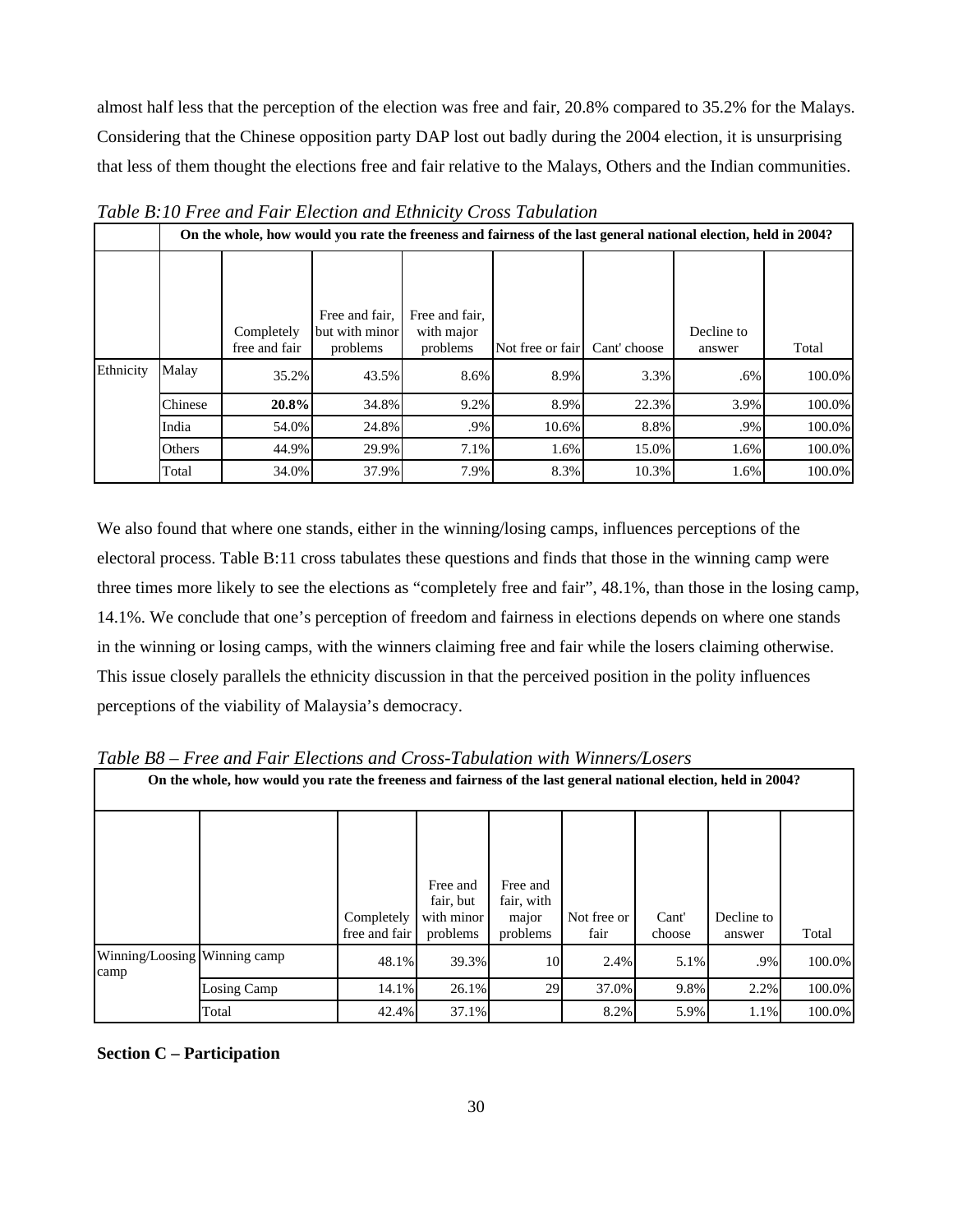Another key ingredient in democracy is participation. Ethnic differences, elitism and media framing continue to impact these results. In Malaysia, the main form of participation has been voting. This is in keeping with the regular practice of holding election within a five year time period since independence. As Table C:1 shows, turnout in Malaysian elections have been traditionally high, especially on Peninsular Malaysia.

| Year         | <b>Malaysia</b> | Peninsular Malaysia |
|--------------|-----------------|---------------------|
| 1959         | 73.3%           | 73.3%               |
| 1964         | 78.9%           | 78.9%               |
| 1969         | 73.5%           | 72.9%               |
| 1974         | 75.1%           | 75.0%               |
| 1978         | 76.1%           | 76.7%               |
| 1982         | 74.4%           | 75.5%               |
| 1986         | 69.9%           | 71.4%               |
| 1990         | 71.8%           | 73.7%               |
| 1995         | 68.0%           | 70.3%               |
| 1999         | 70.7%           | 73.1%               |
| 2004         | 74.3%           | 74.7%               |
| 2008         | 75.4            | 76.2                |
| Avg. Turnout | 74.4%           | 75.2%               |

*Table C:1 Turnout for Malaysian and Peninsular Malaysia General Elections, 1959 to 2008[24](#page-31-0)*

The results in the ABS survey for Malaysia as shown in Table C:2 are thus comparatively lower, with only 59.1% of voters recording that they voted in the 2004 polls. The turnout out figure is actually for those eligible to vote, those over the age of 21. The ABS survey includes those above the age of 18, which would account for the lower than turnout number. Studies have shown that there is a growing number of younger Malaysians not registering to vote, and this also contributes to the differential. Relative high voting has evolved with the national media often serving as the propaganda machine for the incumbent BN government. Elections are "politics" in Malaysia. This is tied to the elite structure of the polity, which reinforces the idea that the selection of elites is *the* political playing field. It is important to note that comparatively the 2004 poll was not

<span id="page-31-0"></span> $24$  Source: Election Commission Reports, 1959 to 2004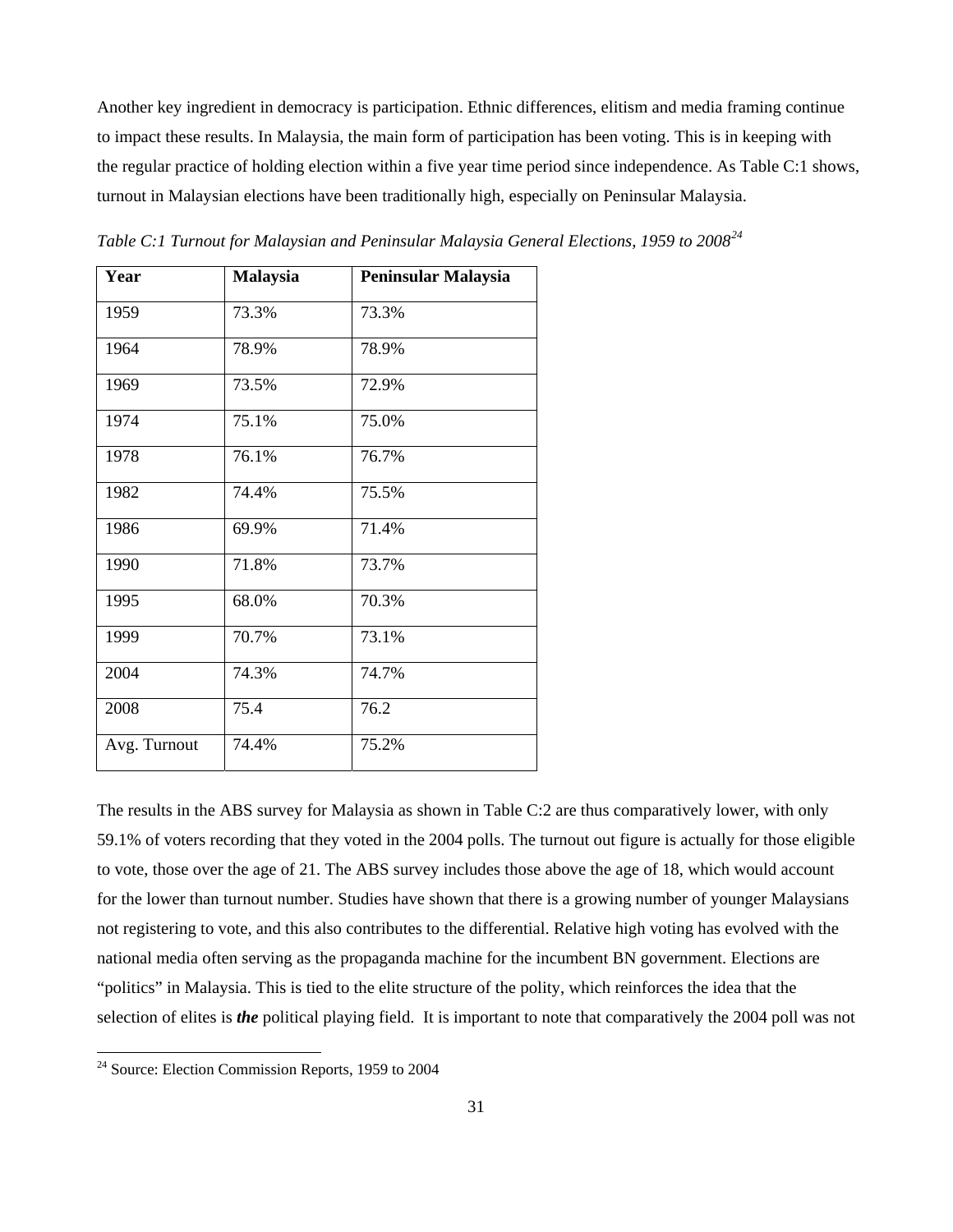as competitive a contest as other elections, notably both the 1999 and 2008 polls. The mood on the ground was strongly in favor of giving the new prime minister, Abdullah Badawi, a chance.

| Question                        | Values                                      | Malaysia |
|---------------------------------|---------------------------------------------|----------|
|                                 | 1.Yes                                       | 59.4     |
|                                 | 2.No                                        | 19.6     |
| Did you vote in the election in | No because not old<br>enough/not registered | 20.8     |
| 2004?                           | 0.Not applicable                            |          |
|                                 | 8.Can't choose                              |          |
|                                 | 9. Decline to answer                        | 0.2      |
|                                 | Missing                                     |          |

*Table C:2 Voting in Malaysian Elections Malaysian Results* 

Malaysia stands out regionally for its voting participation, recording the lowest number in the region. It is likely that if one excludes younger voters who were not eligible to vote, this number would have been considerably higher. Nevertheless, as Table C:3 shows, Malaysians, as recorded, vote even less than Singaporeans, where there is an even greater lack of contestation.

*Table C:3 Voting in Elections in Regional Comparison* 

| Question                           | Values                                                 | Taiwan                   | Mongolia | Philippines              | Thailand | Korea                    | Singa<br>pore |            | Indonesia                | Vietnam | Japan                 |                          | Malaysia |
|------------------------------------|--------------------------------------------------------|--------------------------|----------|--------------------------|----------|--------------------------|---------------|------------|--------------------------|---------|-----------------------|--------------------------|----------|
|                                    | 1.Yes                                                  | 82.6                     | 83.5     | 80.6                     | 87.5     | 68.2                     | 62.3          | 93.3       | 92.7                     | 85.8    | 8<br>5.               | $- -$                    | 59.4     |
|                                    | 2.No                                                   | 12.7                     | 14.6     | 17.7                     | 9.3      | 23.8                     | 4.2           | 5.3        | 6.0                      | 13.8    | 2.<br>$\mathbf{r}$    | $- -$                    | 19.6     |
| Did you vote in<br>the election in | No because<br>there was no<br>contestant <sup>25</sup> | $ \sim$                  | $- -$    | $- -$                    | $-$      | $\overline{\phantom{a}}$ | 28.3          | $\sim$ $-$ | $\overline{\phantom{a}}$ | $- -$   | $- -$                 | $- -$                    | 20.8     |
| 2004?                              | 0.Not<br>applicable                                    | 4.0                      | 1.6      | 1.2                      | $\sim$   | 5.1                      | 2.6           | 0.9        | 0.9                      | 0.4     | 1.<br>$\overline{2}$  | $- -$                    | $- -$    |
|                                    | 8.Can't<br>choose                                      | 0.2                      | 0.2      | 0.6                      | 0.5      | 2.9                      | 0.8           | 0.4        | 0.3                      | $\sim$  | -1.<br>$\overline{0}$ | $\overline{\phantom{a}}$ | $- -$    |
|                                    | 9. Decline to<br>answer                                | 0.6                      | 0.1      | $\overline{\phantom{a}}$ | 2.7      | $\overline{\phantom{a}}$ | 2.0           | $\sim$     | 0.1                      | $-$     | $- -$                 | $- -$                    | 0.2      |
|                                    | Missing                                                | $\overline{\phantom{m}}$ | 0.1      | $- -$                    | $-$      | $-$                      | $\sim$ $-$    | $-$        | $\overline{\phantom{a}}$ | $- -$   | $- -$                 | $- -$                    | $- -$    |

<span id="page-32-0"></span> $25$  This is actually younger or non-registered voters, not lack of contests in the Malaysia data.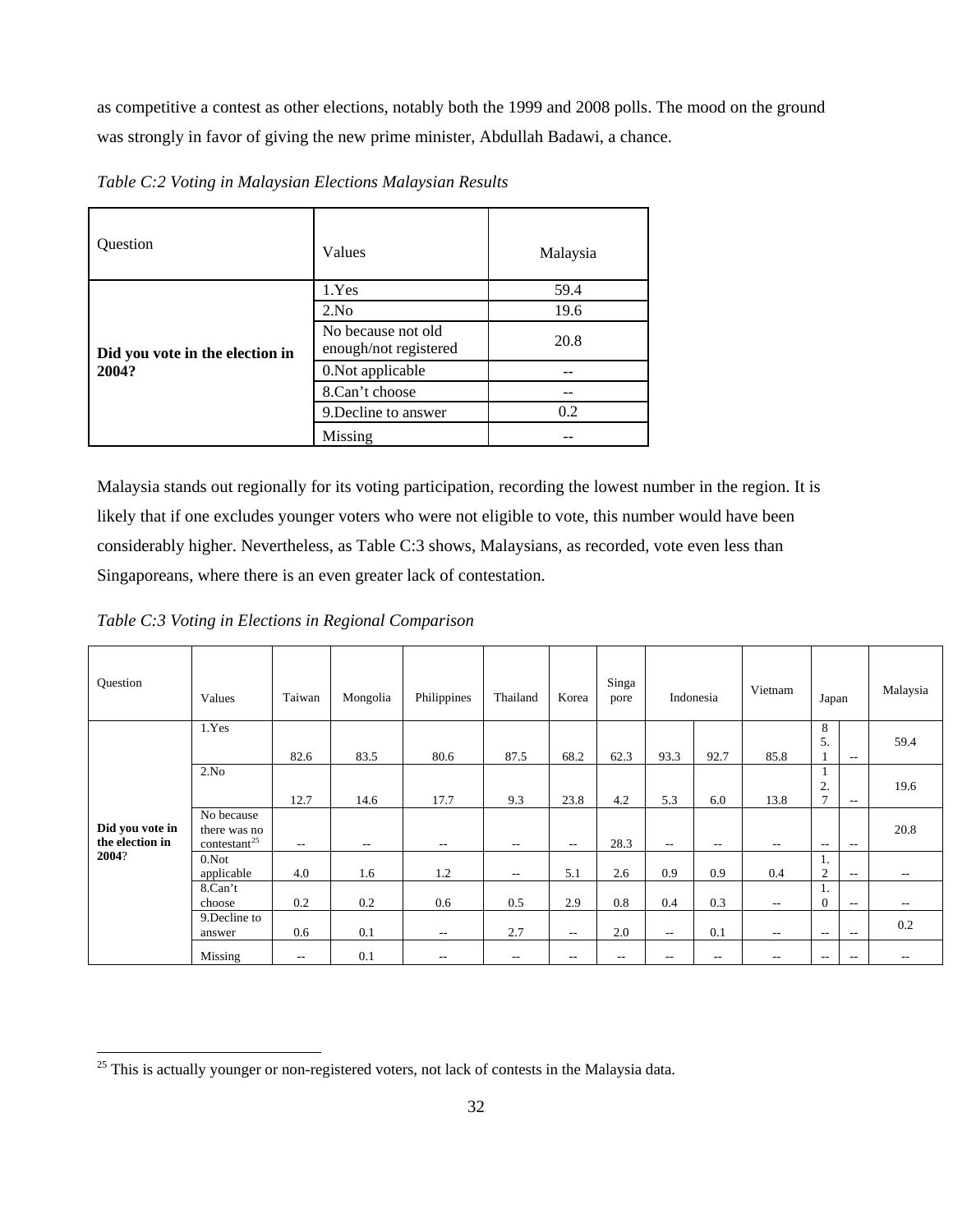The dominance of elections in political participation comes out when one looks more closely at whether Malaysians attend a campaign rally or persuade a person to vote, as shown in Table C:4. Slightly over a quarter of Malaysians attend rallies, 26.6%. Since Malaysian campaigning is still traditional, in that open meetings are the main conduit for sharing information, especially for the opposition, this number is not insignificant. For the BN, rallies are often entertainment events, with food and performers. The nature of campaigning in Malaysia is shifting toward more reliance on "modern" campaigning, television and internet, and, as such, rallies are less central as a means to get information across than in the past. This was notably the case in the 2008 polls, where the internet and YOUTUBE played a key role.

| <b>Ouestion</b>      | Values                  | Malaysia | Ouestion               | Values               | Malaysia |
|----------------------|-------------------------|----------|------------------------|----------------------|----------|
|                      | 1.Yes                   | 26.6     |                        | 1.Yes                | 14.6     |
|                      | 2.No                    | 71.2     | <b>Persuade others</b> | 2.No                 | 82.9     |
| Attend a<br>campaign | 0. Not applicable       | 1.6      | to vote for a          | 0.Not applicable     | 1.9      |
| meeting or           | 8.Can't choose          | 0.4      | certain                | 8.Can't choose       | 0.2      |
| rally?               | 9. Decline to<br>answer | 0.2      | candidate or<br>party? | 9. Decline to answer | 0.3      |
|                      | Missing                 | --       |                        | Missing              | $- -$    |

*Table C:4 Participation in Malaysia* 

Political participation remains low when individuals are asked whether they try to influence another to vote, whether they actually campaign for specific candidates. Here only 14.6% of Malaysians are active for certain candidates or parties. While Abdullah Badawi opened up the campaign process, removing the legal constraint on holding public rallies or *ceremah,* there are still limits on political participation, particularly if one campaigns for the opposition. Open support for the opposition is frowned upon, especially if one is a civil servant. It may also lead to negative economic implications. This is especially salient in East Malaysia, where the elites are closely linked to patronage, and many do not oppose the government openly for fear of reducing their benefits.

Regionally, Malaysia is towards the low side of the regional attendance of rallies record, close to that of its regional neighbors, Thailand, the Philippines and Indonesia. The level of participation in rallies in Malaysia is more than double that of Singapore. Malaysia is also in line with its regional neighbors in the level of participation in campaigns. The only country that has perceived robust participation is Mongolia. Malaysia, however, has greater participation than Singapore, where less than 5% engage in campaigning. This shows a greater vibrancy in elections and their competitiveness, with greater organized opposition parties in Malaysia.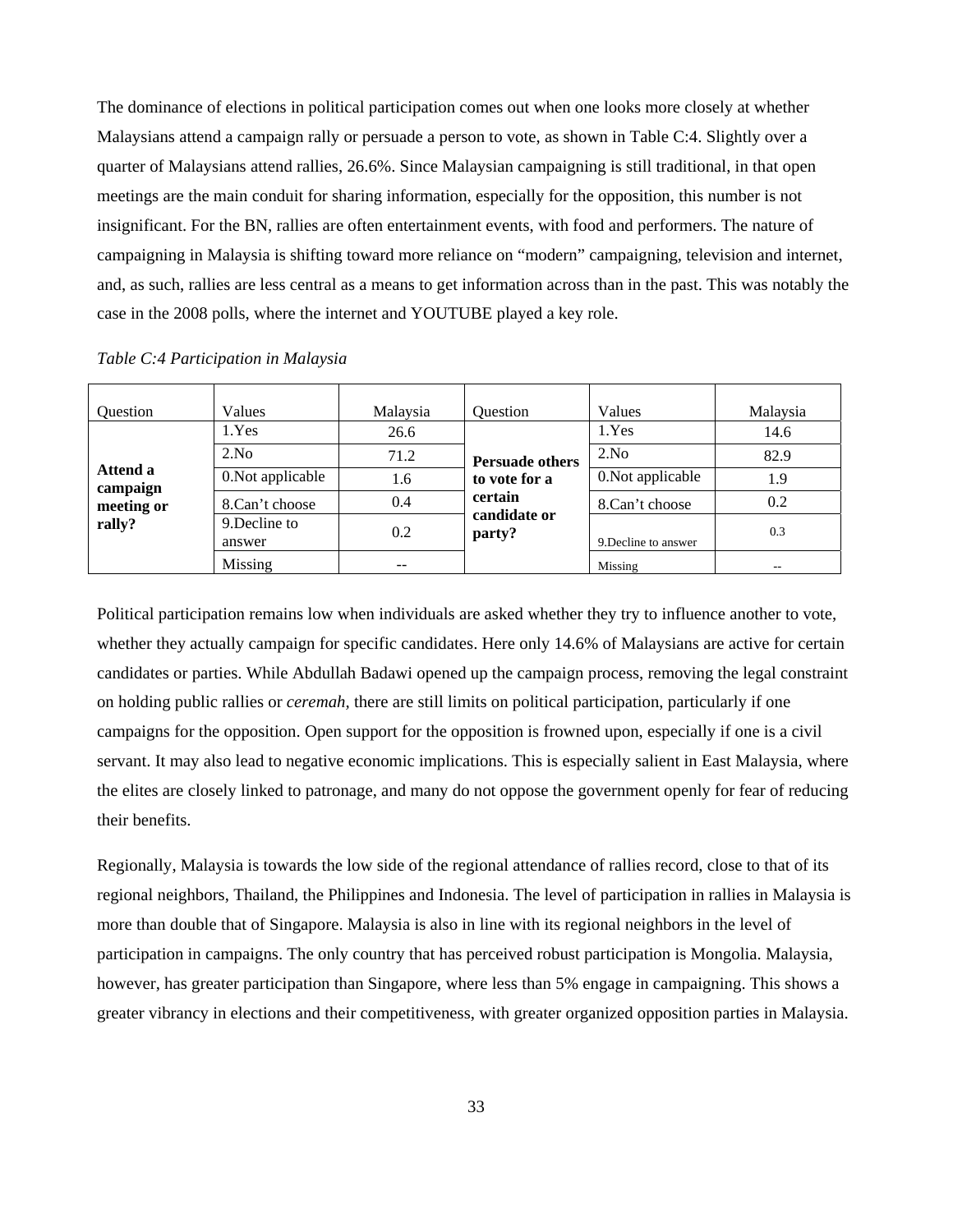| Question                          |                         | Taiwa             |                          |                   | Thailan                  |                          |                          |                          |               |                          |       |                          |                   |
|-----------------------------------|-------------------------|-------------------|--------------------------|-------------------|--------------------------|--------------------------|--------------------------|--------------------------|---------------|--------------------------|-------|--------------------------|-------------------|
|                                   | Values                  | n                 | Mongolia                 | Philippines       | d                        | Korea                    | Singapore                | Indonesia                |               | Vietnam                  | Japan |                          | Malaysia          |
|                                   | 1.Yes                   | 13.4              | 60.8                     | 23.2              | 23.7                     | 21.0                     | 10.2                     | 23.4                     | $- -$         | 53.9                     | 21.1  | $- -$                    | 26.6              |
|                                   | 2.No                    | 86.1              | 36.5                     | 75.8              | 74.3                     | 78.1                     | 89.0                     | 75.8                     | $- -$         | 37.9                     | 76.1  | $\overline{\phantom{a}}$ | 71.2              |
| Attend a<br>campaign              | 0.Not applicable        | $\sim$ $\sim$     | 2.5                      | 0.6               | 0.5                      | $\overline{\phantom{m}}$ | 0.3                      | $\overline{\phantom{m}}$ | $\sim$ $\sim$ | 7.2                      | 1.2   | $\overline{\phantom{a}}$ | 1.6               |
| meeting or                        | 8.Can't choose          | $-$               | 0.2                      | 0.1               | 0.4                      | 0.9                      | 0.3                      | 0.1                      | $- -$         | 0.9                      | 1.5   | $- -$                    | 0.4               |
| rally?                            | 9. Decline to<br>answer | 0.4               | $\overline{\phantom{a}}$ | 0.4               | 1.1                      | $-$                      | 0.2                      | 0.7                      | $- -$         | 0.1                      | 0.1   | $- -$                    | 0.2               |
|                                   | Missing                 | $\qquad \qquad -$ | 0.1                      | $- -$             | $\overline{\phantom{a}}$ | --                       | $\overline{\phantom{a}}$ | $-$                      | $- -$         | $- -$                    | $- -$ | $- -$                    | $\qquad \qquad -$ |
|                                   | 1.Yes                   | 16.1              | 31.4                     | 19.8              | 19.7                     | 16.9                     | 2.7                      | 12.3                     | $- -$         | $- -$                    | 6.9   | $- -$                    | 14.6              |
| Persuade                          | 2.No                    | 83.5              | 65.4                     | 78.7              | 77.0                     | 82.2                     | 95.7                     | 86.9                     | $- -$         | $-$                      | 90.4  | $\overline{\phantom{a}}$ | 82.9              |
| others to<br>vote for a           | 0.Not applicable        | $\sim$ $\sim$     | 2.8                      | 0.8               | 0.8                      | $\overline{\phantom{m}}$ | 0.6                      | $\overline{\phantom{a}}$ | $\sim$        | $-$                      | 1.2   | $\overline{\phantom{a}}$ | 1.9               |
| certain<br>candidate<br>or party? | 8.Can't choose          | --                | 0.3                      | 0.2               | 0.9                      | 0.9                      | 0.3                      | 0.1                      | $\sim$ $\sim$ | $\overline{\phantom{m}}$ | 1.3   | $-$                      | 0.2               |
|                                   | 9. Decline to<br>answer | 0.4               | --                       | 0.5               | 1.7                      | $-$                      | 0.8                      | 0.8                      | $  \,$        | $- -$                    | 0.1   | $- -$                    | 0.3               |
|                                   | Missing                 | $- -$             | 0.1                      | $\qquad \qquad -$ | $-$                      | $- -$                    | $- -$                    | $- -$                    | $- -$         | $\qquad \qquad -$        | $- -$ | $- -$                    |                   |

*Table C:5 Political Participation in Regional Comparison* 

A closer look at the socio-economic variables that shape political participation point to some interesting patterns. Gender, as outlined in Tables C:6 and C:7, does not affect voting. This goes against patterns of voting in non-Asian democracies, where women due to homecare commitments often vote less. This also points to a high degree of mobilization of women by political elites within the institutionalized political parties.

*Table C:5 Voting and Gender Cross Tabulation* 

|        |        |          | Did you vote in the General Election held in 2004? |                   |        |  |  |  |  |
|--------|--------|----------|----------------------------------------------------|-------------------|--------|--|--|--|--|
|        |        | Yes      | No                                                 | Decline to answer | Total  |  |  |  |  |
| Gender | Male   | 76.4%    | 23.4%                                              | .2%               | 100.0% |  |  |  |  |
|        | Female | $76.0\%$ | 23.8%                                              | .2%               | 100.0% |  |  |  |  |
|        | Total  | 76.2%    | 23.6%                                              | 2%                | 100.0% |  |  |  |  |

The gender differences are sharper when one looks at other forms of political participation, rally attendance and campaigning. Women are considerably less likely to engage in both activities. Table C:6 shows that 35.9% of men attend rallies, while only 19.7% of women do. This is caused by the timing of rallies, which are often scheduled at night when women have to take care of children or face security concerns. Many rallies are held in dark areas, football fields, for example, that lack facilities for the protection of women. This is especially the case for opposition rallies. Men are also twice as more likely to persuade other voters than women. Traditionally women in Malaysia have played a strong campaign role, but this is not reflected here. As written, this question implies a belief in the capacity to change other opinions, and although women are active in campaigning, they often underestimate their influence in persuasion. This could account for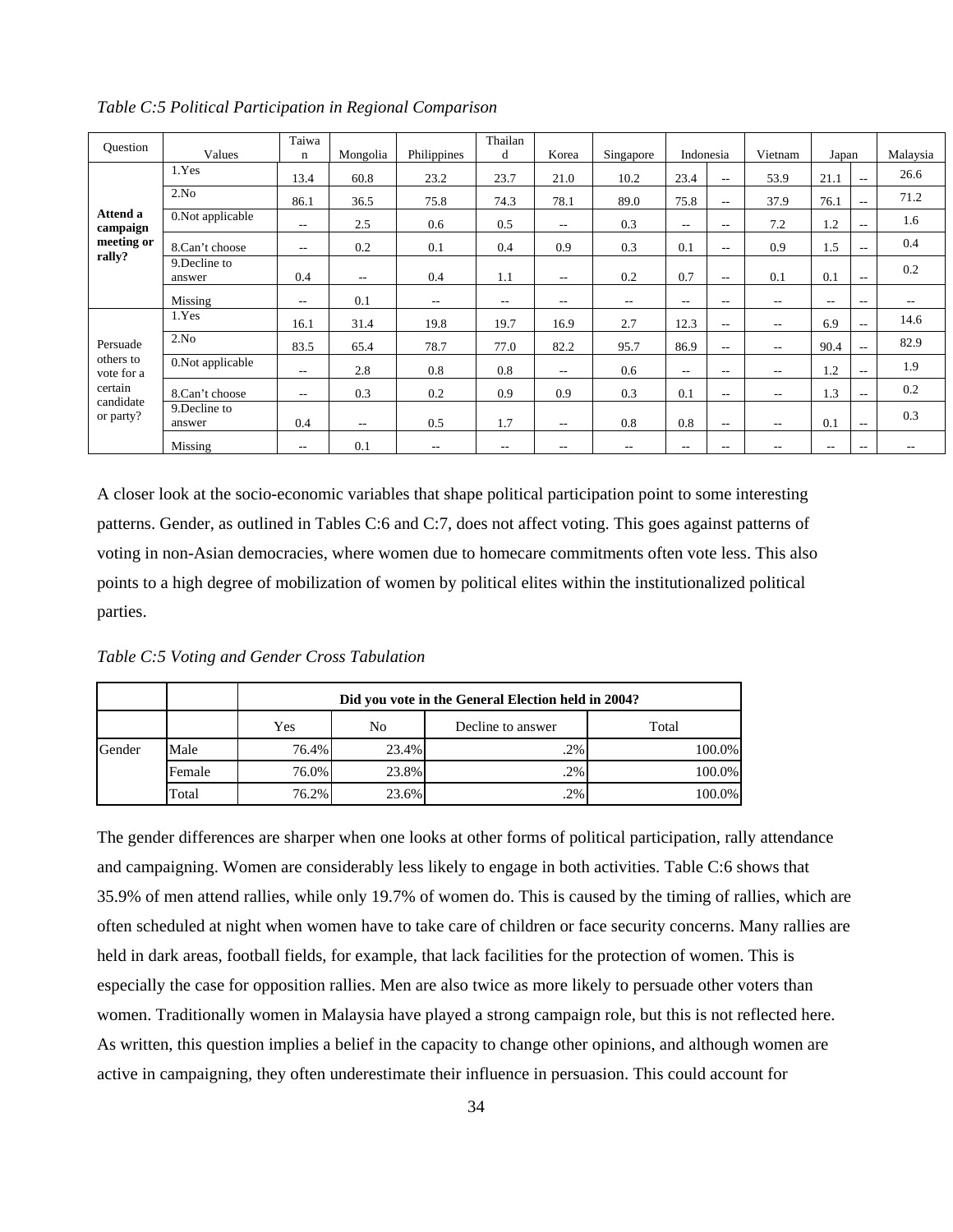differences. The media reinforces this role by focusing on women's campaigning in specific gender-specific arenas, such as markets, or with specific women's groups, such as single mothers.

 $\mathbf{I}$ 

|        |        |       |                                                                                                                           | Thinking about the national election in 2004, did you attend a campaign meeting or rally? |                   |        |  |  |  |  |  |  |
|--------|--------|-------|---------------------------------------------------------------------------------------------------------------------------|-------------------------------------------------------------------------------------------|-------------------|--------|--|--|--|--|--|--|
|        |        |       |                                                                                                                           |                                                                                           |                   |        |  |  |  |  |  |  |
|        |        | Yes   | N <sub>o</sub>                                                                                                            | Can't choose                                                                              | Decline to answer | Total  |  |  |  |  |  |  |
| Gender | Male   | 35.9% | 63.6%                                                                                                                     | $.3\%$                                                                                    | .2%               | 100.0% |  |  |  |  |  |  |
|        | Female | 19.7% | 79.8%                                                                                                                     | $.3\%$                                                                                    | .2%               | 100.0% |  |  |  |  |  |  |
|        | Total  | 27.9% | 71.6%                                                                                                                     | .3%                                                                                       | .2%               | 100.0% |  |  |  |  |  |  |
|        |        |       | Thinking about the national election in 2004, did you try to persuade others to vote for a certain<br>candidate or party? |                                                                                           |                   |        |  |  |  |  |  |  |
|        |        | Yes   | N <sub>o</sub>                                                                                                            | Can't choose                                                                              | Decline to answer | Total  |  |  |  |  |  |  |
| Gender | Male   | 20.6% | 78.9%                                                                                                                     | .2%                                                                                       | .3%               | 100.0% |  |  |  |  |  |  |
|        | Female | 10.5% | 89.2%                                                                                                                     | .2%                                                                                       | .2%               | 100.0% |  |  |  |  |  |  |
|        | Total  | 15.6% | 84.0%                                                                                                                     | .2%                                                                                       | .3%               | 100.0% |  |  |  |  |  |  |
|        |        |       |                                                                                                                           |                                                                                           |                   |        |  |  |  |  |  |  |

*Table C:6 Political Participation and Gender Cross Tabulation*

Although education is important in other ABS country surveys, for the most part, this factor was not associated with sharp differences in Malaysia. The exception is voting, where the results outlined in Table C:7 point to a fascinating relationship between education and voting. The lower the levels of education, the more likely one is likely to vote. When one shared these results with a leader in the opposition, in his tongue in cheek Malaysian English response was "No wonder, la. The BN always in power what." However, when one considers other form of participation, education is not associated with differences in attitudes.

*Table C:7 Voting and Education Levels Cross Tabulation* 

|                 |                                                                |       | Did you vote in the General Election held in 2004? |                   |        |  |  |  |  |
|-----------------|----------------------------------------------------------------|-------|----------------------------------------------------|-------------------|--------|--|--|--|--|
|                 |                                                                | Yes   | N <sub>0</sub>                                     | Decline to answer | Total  |  |  |  |  |
| Education level | No formal education                                            | 85.3% | 13.2%                                              | 1.5%              | 100.0% |  |  |  |  |
|                 | Incomplete primary/elementary                                  | 82.9% | 17.1%                                              | .0%               | 100.0% |  |  |  |  |
|                 | Complete primary/elementary                                    | 83.9% | 16.1%                                              | .0%               | 100.0% |  |  |  |  |
|                 | Incomplete secondary/high<br>school:technical/vocational types | 79.0% | 21.0%                                              | .0%               | 100.0% |  |  |  |  |
|                 | Complete secondary/high<br>school:technical/vocational types   | 70.8% | 29.2%                                              | $.0\%$            | 100.0% |  |  |  |  |
|                 | Incomplete secondary/high school                               | 66.7% | 32.4%                                              | 1.0%              | 100.0% |  |  |  |  |
|                 | Complete secondary                                             | 79.0% | 21.0%                                              | .0%               | 100.0% |  |  |  |  |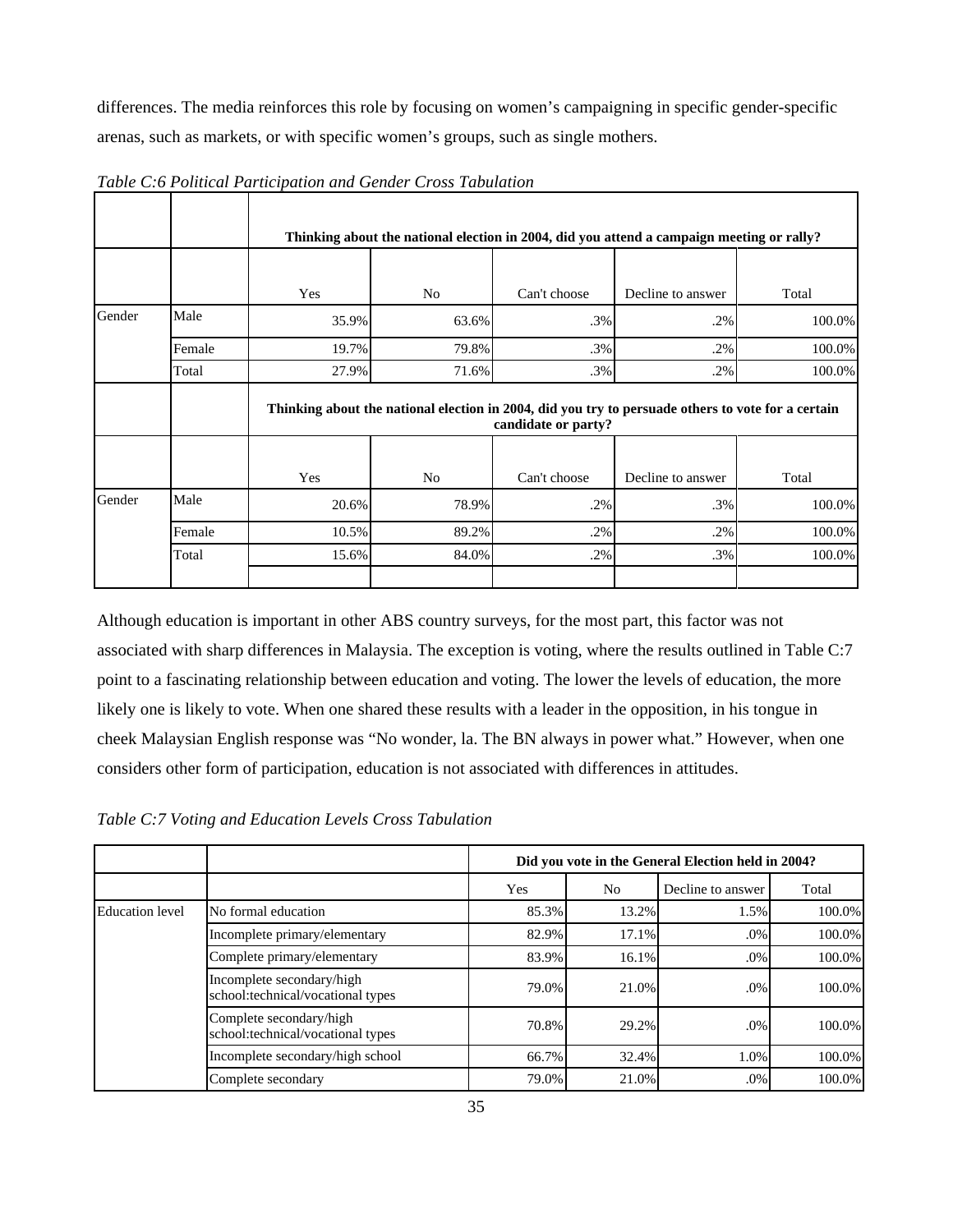|                        | Some university education                                    |       | 61.1%          | 38.9%                      |                                                                | $.0\%$ | 100.0% |  |
|------------------------|--------------------------------------------------------------|-------|----------------|----------------------------|----------------------------------------------------------------|--------|--------|--|
|                        | University education completed                               |       | 67.3%          | 32.7%                      |                                                                | .0%    | 100.0% |  |
|                        | Post-graduate degree                                         |       | 55.6%          | 44.4%                      |                                                                | .0%    | 100.0% |  |
|                        | Total                                                        |       | 76.1%          | 23.7%                      |                                                                | .2%    | 100.0% |  |
|                        |                                                              |       |                |                            | Thinking about the national election in 2004, did you attend a |        |        |  |
|                        |                                                              |       |                | campaign meeting or rally? |                                                                |        |        |  |
|                        |                                                              |       |                |                            |                                                                |        |        |  |
|                        |                                                              |       |                |                            |                                                                |        |        |  |
|                        |                                                              | Yes   | N <sub>o</sub> | Can't choose               | Decline to<br>answer                                           |        | Total  |  |
| <b>Education level</b> | No formal education                                          |       |                |                            |                                                                |        |        |  |
|                        |                                                              | 26.5% |                | 72.1%                      | 1.5%                                                           | .0%    | 100.0% |  |
|                        | Incomplete primary/elementary                                | 26.2% |                | 71.4%                      | 1.2%                                                           | 1.2%   | 100.0% |  |
|                        | Complete primary/elementary                                  | 36.1% |                | 63.4%                      | .5%                                                            | .0%    | 100.0% |  |
|                        | Incomplete secondary/high                                    |       |                |                            |                                                                |        |        |  |
|                        | school:technical/vocational types                            | 25.0% |                | 75.0%                      | $.0\%$                                                         | .0%    | 100.0% |  |
|                        | Complete secondary/high                                      | 29.3% |                | 70.7%                      | .0%                                                            | .0%    | 100.0% |  |
|                        | school:technical/vocational types                            |       |                |                            |                                                                |        |        |  |
|                        | Incomplete secondary/high school                             | 29.2% |                | 70.8%                      | .0%<br>.0%<br>.4%<br>.4%<br>.0%<br>.0%                         |        | 100.0% |  |
|                        | Complete secondary                                           | 26.5% |                | 72.7%                      |                                                                |        | 100.0% |  |
|                        | Some university education                                    | 23.0% |                | 77.0%                      |                                                                |        | 100.0% |  |
|                        | University education completed                               | 23.4% |                | 76.6%                      | .0%<br>.0%                                                     |        | 100.0% |  |
|                        | Post-graduate degree                                         | 22.2% |                | 77.8%                      | .0%                                                            | .0%    | 100.0% |  |
|                        | Total                                                        |       |                |                            |                                                                |        |        |  |
|                        |                                                              | 27.8% |                | 71.7%                      | .3%                                                            | .2%    | 100.0% |  |
|                        |                                                              |       |                |                            |                                                                |        |        |  |
|                        |                                                              |       |                |                            | Thinking about the national election in 2004, did you try to   |        |        |  |
|                        |                                                              |       |                |                            | persuade others to vote for a certain candidate or party?      |        |        |  |
|                        |                                                              |       |                |                            | Decline to                                                     |        |        |  |
|                        |                                                              | Yes   | N <sub>0</sub> | Can't choose               | answer                                                         |        | Total  |  |
| <b>Education level</b> | No formal education                                          | 17.6% |                |                            |                                                                |        | 100.0% |  |
|                        |                                                              |       | 80.9%          | $.0\%$                     | 1.5%                                                           |        |        |  |
|                        | Incomplete primary/elementary                                | 21.4% | 76.2%          | 1.2%                       | 1.2%                                                           |        | 100.0% |  |
|                        | Complete primary/elementary                                  | 15.8% | 83.2%          | .5%                        | .5%                                                            |        | 100.0% |  |
|                        | Incomplete secondary/high                                    | 15.9% | 84.1%          | $.0\%$                     | $.0\%$                                                         |        | 100.0% |  |
|                        | school:technical/vocational types                            |       |                |                            |                                                                |        |        |  |
|                        | Complete secondary/high<br>school:technical/vocational types | 14.0% | 86.0%          | $.0\%$                     | $.0\%$                                                         |        | 100.0% |  |
|                        | Incomplete secondary/high school                             | 20.2% | 79.8%          | $.0\%$                     | $.0\%$                                                         |        | 100.0% |  |
|                        | Complete secondary                                           |       |                |                            |                                                                |        |        |  |
|                        |                                                              | 15.8% | 83.4%          | .4%                        | .4%                                                            |        | 100.0% |  |
|                        | Some university education                                    | 10.4% | 89.6%          | $.0\%$                     | $.0\%$                                                         |        | 100.0% |  |
|                        | University education completed                               | 10.5% | 89.5%          | .0%                        | $.0\%$                                                         |        | 100.0% |  |
|                        | Post-graduate degree                                         | 22.2% | 77.8%          | $.0\%$                     | $.0\%$                                                         |        | 100.0% |  |
|                        | Total                                                        | 15.7% | 83.8%          | .2%                        | $.3\%$                                                         |        | 100.0% |  |
|                        |                                                              |       |                |                            |                                                                |        |        |  |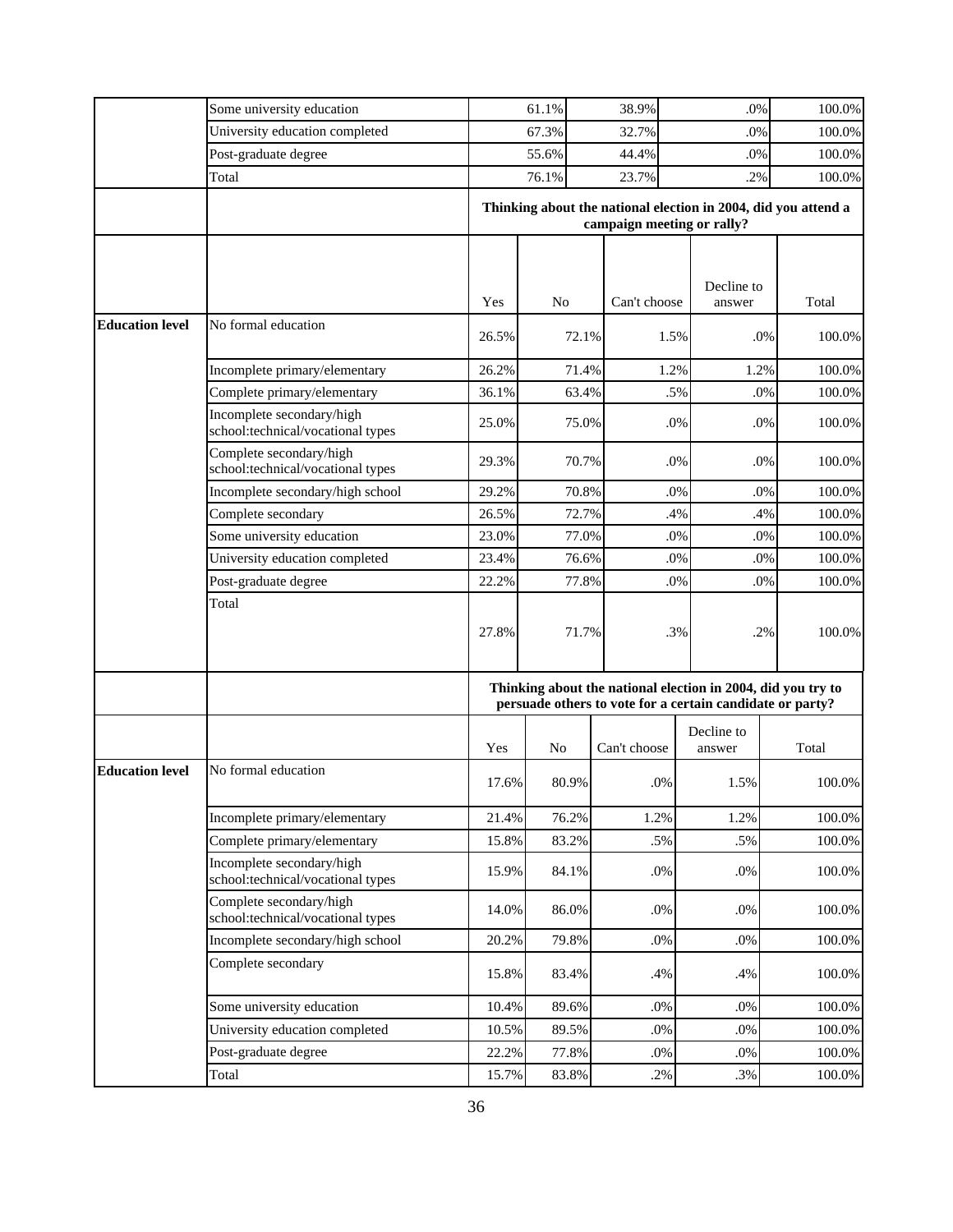Despite the prominent role of ethnicity in accounting for variation in attitudes towards the rule of law and competition, it does not shape political participation evenly. As Table C:8 shows, Malays only slightly vote more than other races.

|           |         |       | Did you vote in the General Election held in 2004? |                   |        |  |  |  |  |  |
|-----------|---------|-------|----------------------------------------------------|-------------------|--------|--|--|--|--|--|
|           |         |       |                                                    |                   |        |  |  |  |  |  |
|           |         | Yes   | No                                                 | Decline to answer | Total  |  |  |  |  |  |
| Ethnicity | Malay   | 79.4% | 20.4%                                              | .2%               | 100.0% |  |  |  |  |  |
|           | Chinese | 73.1% | 26.5%                                              | .4%               | 100.0% |  |  |  |  |  |
|           | India   | 72.9% | 27.1%                                              | .0%               | 100.0% |  |  |  |  |  |
|           | Others  | 71.4% | 28.6%                                              | .0%               | 100.0% |  |  |  |  |  |
|           | Total   | 76.2% | 23.6%                                              | .2%               | 100.0% |  |  |  |  |  |

*C:8 Voting and Ethnicity Cross Tabulations* 

Table C:9 shows, however, that Malays are much more likely to attend a political rally than Chinese, 39.1% compared to 8.9% and persuade others through campaigning, 16.9% compared to 9.9%. This illustrated the unequal rights of different communities in how they perceive they can participate in Malaysian politics. Chinese are much less "political".

*C:8 Political Participation and Ethnicity Cross Tabulations* 

|           |         |       |                | rally?                            | Thinking about the national election in 2004, did you attend a campaign meeting or |                                                                                      |  |  |
|-----------|---------|-------|----------------|-----------------------------------|------------------------------------------------------------------------------------|--------------------------------------------------------------------------------------|--|--|
|           |         | Yes   | N <sub>0</sub> | Can't choose                      | Decline to<br>answer                                                               | Total                                                                                |  |  |
| Ethnicity | Malay   | 39.1% | 60.9%          | .0%                               | .0%                                                                                | 100.0%                                                                               |  |  |
|           | Chinese | 8.9%  | 90.8%          | .3%                               | .0%                                                                                | 100.0%                                                                               |  |  |
|           | India   | 23.2% | 74.1%          | 1.8%                              | .9%                                                                                | 100.0%                                                                               |  |  |
|           | Others  | 24.2% | 74.2%          | .8%                               | .8%                                                                                | 100.0%                                                                               |  |  |
|           | Total   | 27.9% | 71.6%          | .3%                               | .2%                                                                                | 100.0%                                                                               |  |  |
|           |         |       |                | for a certain candidate or party? |                                                                                    | Thinking about the national election in 2004, did you try to persuade others to vote |  |  |
|           |         | Yes   | N <sub>0</sub> | Can't choose                      | Decline to<br>answer                                                               | Total                                                                                |  |  |
| Ethnicity | Malay   | 16.9% | 82.9%          | .2%                               | .0%                                                                                | 100.0%                                                                               |  |  |
|           | Chinese | 9.9%  | 89.5%          | .3%                               | .3%                                                                                | 100.0%                                                                               |  |  |
|           | India   | 18.8% | 80.4%          | .0%                               | .9%                                                                                | 100.0%                                                                               |  |  |
|           | Others  | 20.2% | 78.2%          | $.8\%$                            | .8%                                                                                | 100.0%                                                                               |  |  |
|           | Total   | 15.5% | 84.0%          | .3%                               | .3%                                                                                | 100.0%                                                                               |  |  |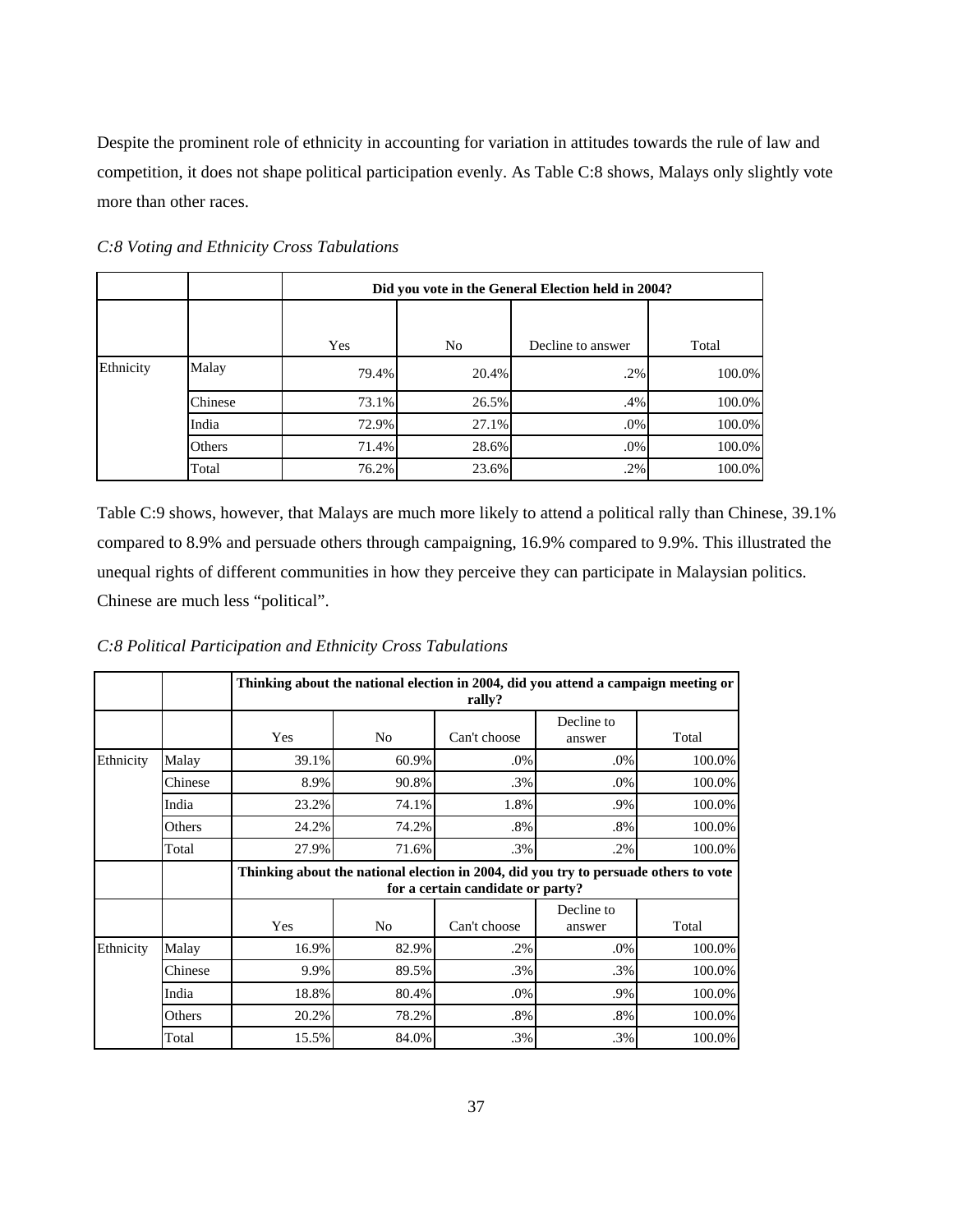Ethnic differences persist as a factor underlying variation in political interest. Table C:10 outlines the variation in political interest in the country, with 40.8%, showing an interest in "politics". A greater share of Malaysians follow the news daily, 57%.

| Question          | Values                   | Malaysia | Question          | Values                     | Malaysia |
|-------------------|--------------------------|----------|-------------------|----------------------------|----------|
|                   | 1. Very interested       | 8.4      |                   | 6. Everyday                | 33.4     |
|                   | 2. Somewhat interested   | 32.4     |                   | 5. Several times<br>a week | 23.6     |
| How<br>interested | 3. Not very interested   | 34.2     |                   | 4. Once or twice<br>a week | 13.3     |
|                   | 4. Not at all interested | 23.6     | Often follow      | 3. Not even once<br>a week | 14.3     |
| in politics?      | 7. No answer             | --       | political<br>news | 2. Practically<br>never    | 14.9     |
|                   | 8.Can't choose           |          |                   | 7. No answer               |          |
|                   |                          | 1.1      |                   |                            | $- -$    |
|                   | 9. Decline to answer     | 0.2      |                   | 8.Can't choose             | 0.4      |
|                   | Missing                  | --       |                   | 9. Decline to<br>answer    | 0.2      |
|                   |                          |          |                   | Missing                    |          |

*Table C:10 Political Interest in Malaysia* 

Malaysians comparatively are more interested in politics than their neighbors, notably Singapore, but do not lead the region with active interest, as shown in Table C:11. Comparatively, they follow the news less frequently than their neighbors.

*Table C:11 Political Interest in Regional Comparison* 

| Question                      | Values                   | Taiwan                   | Mongolia | Philippines | Thailand | Korea      | Singapore | Indonesia         | Vietnam | Japan | Malaysia |
|-------------------------------|--------------------------|--------------------------|----------|-------------|----------|------------|-----------|-------------------|---------|-------|----------|
|                               | 1. Very interested       | 4.6                      | 6.7      | 11.0        | 16.1     | 7.8        | 2.1       | 4.0               | 36.6    | 14.1  | 8.4      |
|                               |                          |                          |          |             |          |            |           |                   |         |       |          |
|                               | 2. Somewhat interested   | 27.7                     | 50.3     | 41.1        | 56.3     | 35.1       | 21.4      | 29.8              | 37.6    | 54.6  | 32.4     |
|                               | 3. Not very interested   |                          |          |             |          |            |           |                   |         |       |          |
|                               |                          | 39.6                     | 38.6     | 23.2        | 21.2     | 43.2       | 38.2      | 39.0              | 18.7    | 27.6  | 34.2     |
| How                           | 4. Not at all interested |                          |          |             |          |            |           |                   |         |       |          |
| interested<br>in<br>politics? |                          | 27.0                     | 4.1      | 23.0        | 4.2      | 12.9       | 37.4      | 24.8              | 4.8     | 3.2   | 23.6     |
|                               | 7.No answer              |                          |          |             |          |            |           |                   |         |       |          |
|                               |                          | $- -$                    | $- -$    | 0.1         | $ -$     | $\sim$ $-$ | $- -$     | $- -$             | $-$     | $- -$ | --       |
|                               | 8.Can't choose           |                          |          |             |          |            |           |                   |         |       |          |
|                               |                          | 0.7                      | 0.2      | 1.2         | 0.9      | 1.0        | 0.5       | 1.4               | 2.1     | 0.4   | 1.1      |
|                               | 9. Decline to answer     | 0.4                      | $- -$    | 0.5         | 1.2      | $- -$      | 0.4       | 1.1               | 0.3     | 0.1   | 0.2      |
|                               | Missing                  | $\overline{\phantom{a}}$ | 0.1      | $- -$       | $  \,$   | $\sim$ $-$ | $- -$     | $\qquad \qquad -$ | $-$     | $- -$ | $- -$    |
|                               |                          |                          |          |             |          |            |           |                   |         |       |          |
| Often                         | 6. Everyday              | 40.3                     | 43.4     | 45.2        | 46.6     | 52.2       | 28.5      | 25.8              | 58.1    | 73.6  | 33.4     |
| follow                        | 5. Several times a week  | 13.5                     | 25.9     | 16.2        | 30.5     | 22.8       | 20.8      | 22.0              | 22.0    | 15    | 23.6     |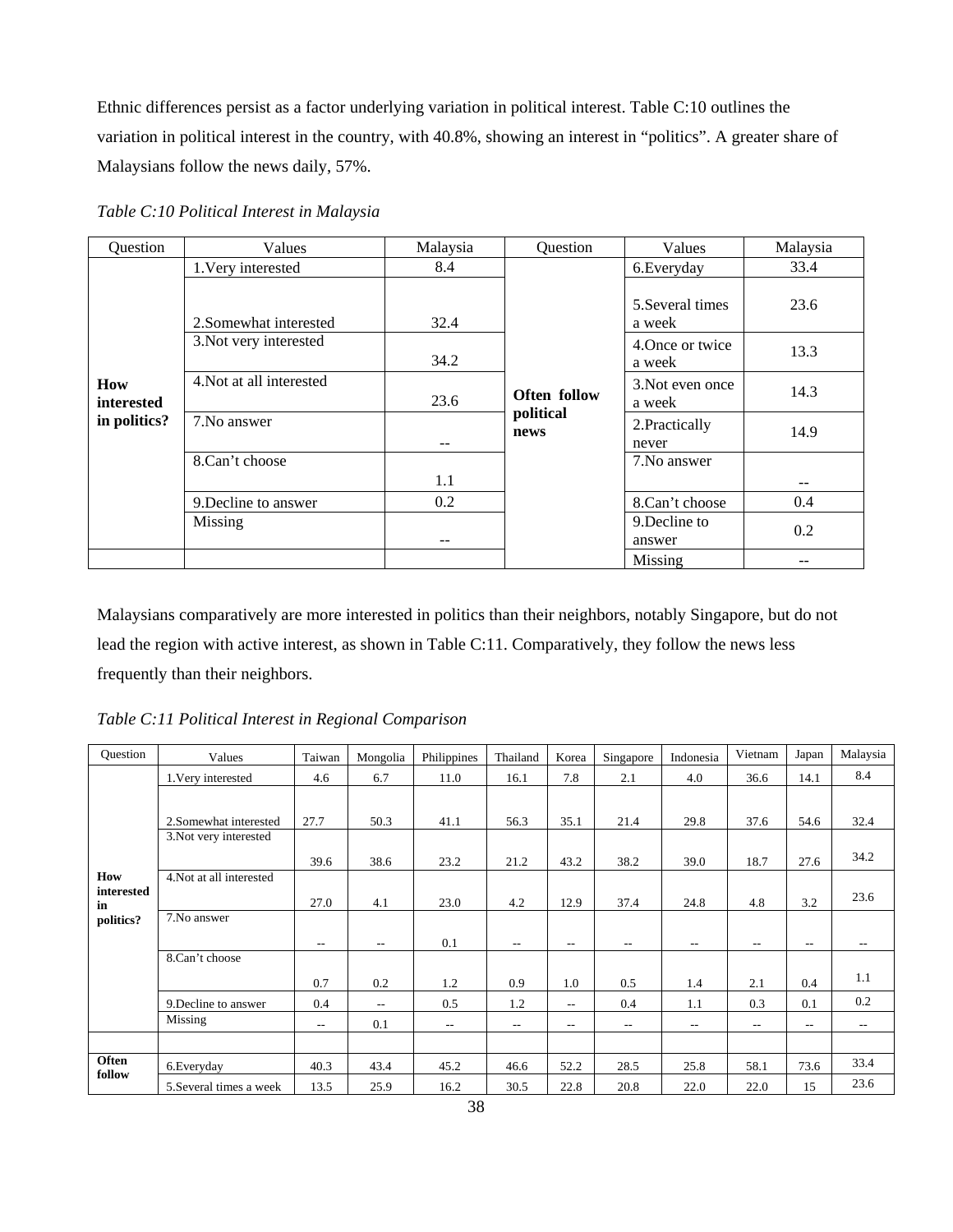| political | 4. Once or twice a week | 17.9  | 20.6                     | 15.8  | 12.9  | 14.9  | 26.6  | 18.3  | 10.6  | 6.8   | 13.3  |
|-----------|-------------------------|-------|--------------------------|-------|-------|-------|-------|-------|-------|-------|-------|
| news      | 3. Not even once a week | 7.9   | 5.2                      | 14.5  | 5.8   | 6.4   | 14.2  | 11.1  | 3.8   | 1.8   | 14.3  |
|           | 2. Practically never    | 19.5  | 4.7                      | 6.3   | 2.3   | 2.5   | 8.9   | 21.7  | 4.2   | 2.6   | 14.9  |
|           | 7. No answer            |       |                          |       |       |       |       |       |       |       |       |
|           |                         | $- -$ | $- -$                    | 0.1   | $-1$  | $- -$ | $- -$ | $- -$ | $- -$ | $- -$ | $- -$ |
|           | 8.Can't choose          | 0.4   | $\overline{\phantom{a}}$ | 1.3   | 1.1   | 1.3   | 0.9   | 0.6   | 1.2   | 0.1   | 0.4   |
|           | 9. Decline to answer    | 0.5   | 0.1                      | 0.8   | 0.8   | $- -$ | 0.2   | 0.6   | 0.3   | 0.1   | 0.2   |
|           | Missing                 | $- -$ | 0.1                      | $- -$ | $- -$ | $- -$ | $- -$ | $- -$ | --    | $- -$ | $- -$ |

Ethnicity and the role of different ethnic communities in the polity underscore these differences. Chinese Malaysians are significantly less likely to express interest in politics compared to the other races, as a result of years of conditioning after the 1969 racial riots. Chinese in particular are deemed second class citizens and too much involvement will translate into further curbing of rights, as occurred in after 1969.

*Table C:11 Political Interest and Ethnicity Cross Tabulation* 

|           |         |                    |                        |                        | How interested would you say you are in politics? |              |                      |        |
|-----------|---------|--------------------|------------------------|------------------------|---------------------------------------------------|--------------|----------------------|--------|
|           |         | Very<br>interested | Somewhat<br>interested | Not very<br>interested | Not at all<br>interested                          | Can't choose | Decline to<br>answer | Total  |
| Ethnicity | Malay   | 10.4%              | 38.2%                  | 37.2%                  | 13.6%                                             | $.6\%$       | .0%                  | 100.0% |
|           | Chinese | 2.4%               | 25.8%                  | 26.4%                  | 43.9%                                             | $.9\%$       | .6%                  | 100.0% |
|           | India   | 10.6%              | 31.0%                  | 32.7%                  | 23.0%                                             | 1.8%         | .9%                  | 100.0% |
|           | Others  | 16.5%              | 24.4%                  | 31.5%                  | 19.7%                                             | 7.9%         | .0%                  | 100.0% |
|           | Total   | 8.9%               | 32.6%                  | 33.2%                  | 23.5%                                             | 1.6%         | .2%                  | 100.0% |

This lack of status and curbed role for Malaysian Chinese is not echoed in following the news. Despite different perceptions of belonging in the polity, as political participants, all ethnic groups follow the news regularly to the same degree with a majority following the news more than several times a week, as shown in Table C:12.

How often do you follow news about politics and government? Everyday Several times a week Once or twice a week Not even once a week Practically never Can't choose Decline to answer Total Malay 35.5% 27.1% 12.8% 14.5% 10.3% .0% .0% 100.0% Chinese 36.7% 15.1% 13.9% 14.2% 19.5% .3% .3% 100.0% India 38.4% 28.6% 8.9% 8.0% 15.2% .0% .9% 100.0% Others 25.0% 21.1% 17.2% 14.8% 18.8% 3.1% .0% 100.0% Ethnicity Malay Total 35.0% 23.3% 13.2% 13.8% 14.2% .4% .2% 100.0%

*Table C:12 Following the News and Ethnicity Cross Tabulation* 

In examining perceptions of political efficacy, the elitist nature of the Malaysian polity, in our view, accounts for low numbers at the top. Malaysia hybrid nature, the fact that elections are regular and institutional parties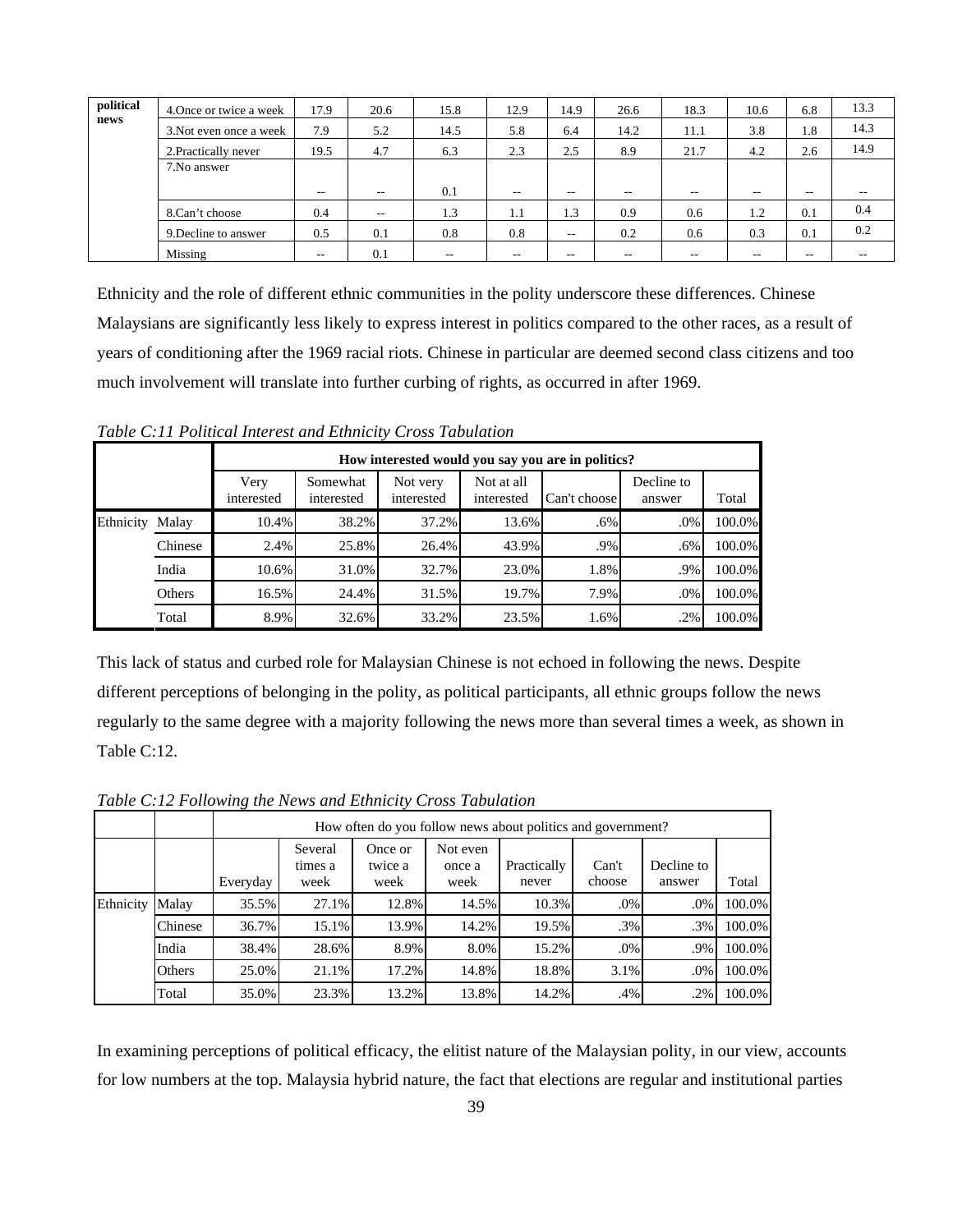reflects some participation, underlies perceptions of efficacy in participation within a limited scope. As Table C:13 shows, only 37.8%, slightly above a third, think they have the ability to participate in politics. The numbers recorded by those perceiving politics as "too complicated, 71.2%, is even higher.

| Ouestion                               | Values               | Malaysia | Ouestion                                                           | Values               | Malaysi<br>a |
|----------------------------------------|----------------------|----------|--------------------------------------------------------------------|----------------------|--------------|
|                                        | 1.Strongly Agree     | 6.9      |                                                                    | 1.Strongly Agree     | 17.2         |
|                                        | 2. Somewhat Agree    | 30.9     |                                                                    | 2. Somewhat Agree    | 53.9         |
|                                        | 3. Somewhat Disagree | 42.6     | Sometimes politics and                                             | 3. Somewhat Disagree | 21.1         |
| I think I have the                     | 4. Strongly Disagree | 16.3     | government seems so complicated                                    | 4. Strongly Disagree | 4.0          |
| ability to participate in<br>politics. | 7.Don't Understand   | 0.4      | that a person like me can't really<br>understand what is going on. | 7.Don't Understand   | 1.5          |
|                                        | 8.Can't choose       | 2.3      |                                                                    | 8.Can't choose       | 2.0          |
|                                        | 9. Decline to answer | 0.7      |                                                                    | 9. Decline to answer | 0.2          |
|                                        | Missing              | --       |                                                                    | Missing              |              |

*Table C:13 Political Efficacy in Malaysia* 

Despite these numbers, Malaysia falls in the middle in terms of political efficacy. There are no clear regional patterns. This points to the overall regional elitist structure of democratic regional practices and the narrow transparency of issues. In Malaysia, the media fails to promote substantive discussion of issues. At the same juncture, in elitist polities, there is no need to "understand" politics, rather there is a need to show loyalty.

*Table C:14 Political Efficacy in Regional Comparison.* 

| Ouestion                                                               | Values               | Taiwan | Mongolia                 | Philippines | Thailand                 | Korea          | Singapore                | Indonesia                | Vietnam                  | Japan          | Malaysia |
|------------------------------------------------------------------------|----------------------|--------|--------------------------|-------------|--------------------------|----------------|--------------------------|--------------------------|--------------------------|----------------|----------|
|                                                                        | 1.Strongly Agree     | 2.1    | 24.6                     | 8.8         | 25.0                     | 3.9            | 2.2                      | 1.5                      | 12.2                     | 3.8            | 6.9      |
|                                                                        | 2.Somewhat Agree     | 32.9   | 33.7                     | 18.8        | 50.7                     | 24.6           | 19.7                     | 27.8                     | 25.5                     | 15.2           | 30.9     |
|                                                                        | 3.Somewhat Disagree  | 50.5   | 17.9                     | 23.6        | 13.0                     | 42.7           | 52.4                     | 59.3                     | 25.2                     | 37.9           | 42.6     |
| <b>I</b> think I have<br>the ability to<br>participate in<br>politics. | 4.Strongly Disagree  | 9.6    | 22.2                     | 45.7        | 4.9                      | 22.2           | 23.0                     | 4.7                      | 21.3                     | 39.7           | 16.3     |
|                                                                        | 7.Don't Understand   | 1.1    | 0.5                      | 0.5         | 0.5                      | $-1$           | 0.1                      | 2.9                      | 1.8                      | $\overline{a}$ | 0.4      |
|                                                                        | 8.Can't choose       | 2.5    | 0.9                      | 1.5         | 3.2                      | 6.6            | 2.0                      | 2.7                      | 10.3                     | 3.1            | 2.3      |
|                                                                        | 9. Decline to answer | 1.3    | 0.1                      | 1.2         | 2.7                      | $\overline{a}$ | 0.7                      | 1.1                      | 3.8                      | 0.3            | 0.7      |
|                                                                        | Missing              | $- -$  | 0.1                      | $- -$       | $\overline{\phantom{a}}$ | --             | $- -$                    | $\overline{\phantom{a}}$ | $\overline{\phantom{a}}$ | $- -$          | $- -$    |
|                                                                        |                      |        |                          |             |                          |                |                          |                          |                          |                |          |
| <b>Sometimes</b>                                                       | 1.Strongly Agree     | 10.4   | 27.7                     | 25.9        | 30.6                     | 6.8            | 12.4                     | 6.1                      | 10.7                     | 18.6           | 17.2     |
| politics and                                                           | 2.Somewhat Agree     | 63.0   | 39.2                     | 31.3        | 52.8                     | 47.2           | 58.2                     | 68.4                     | 34.3                     | 43.4           | 53.9     |
| government<br>seems so                                                 | 3.Somewhat Disagree  | 21.9   | 21.2                     | 26.0        | 10.2                     | 33.3           | 17.5                     | 18.6                     | 28.0                     | 25.6           | 21.1     |
| complicated                                                            | 4. Strongly Disagree | 1.9    | 9.8                      | 12.6        | 1.0                      | 7.3            | 9.6                      | 0.9                      | 10.7                     | 9.2            | 4.0      |
| that a person<br>like me can't                                         | 7.Don't Understand   | 1.0    | 1.0                      | 1.0         | 1.3                      | $\overline{a}$ | 0.3                      | 3.6                      | 6.0                      | $\frac{1}{2}$  | 1.5      |
| really<br>understand                                                   | 8.Can't choose       | 1.2    | 1.0                      | 2.7         | 1.9                      | 5.4            | 1.7                      | 1.7                      | 9.2                      | 3.0            | 2.0      |
| what is going                                                          | 9. Decline to answer | 0.6    | $\overline{\phantom{a}}$ | 0.6         | 2.3                      | --             | 0.4                      | 0.8                      | 1.2                      | 0.3            | 0.2      |
| on.                                                                    | Missing              | $- -$  | 0.1                      | $- -$       | $\overline{a}$           | $\overline{a}$ | $\overline{\phantom{m}}$ | $\overline{a}$           | $\overline{\phantom{a}}$ | $\frac{1}{2}$  | $- -$    |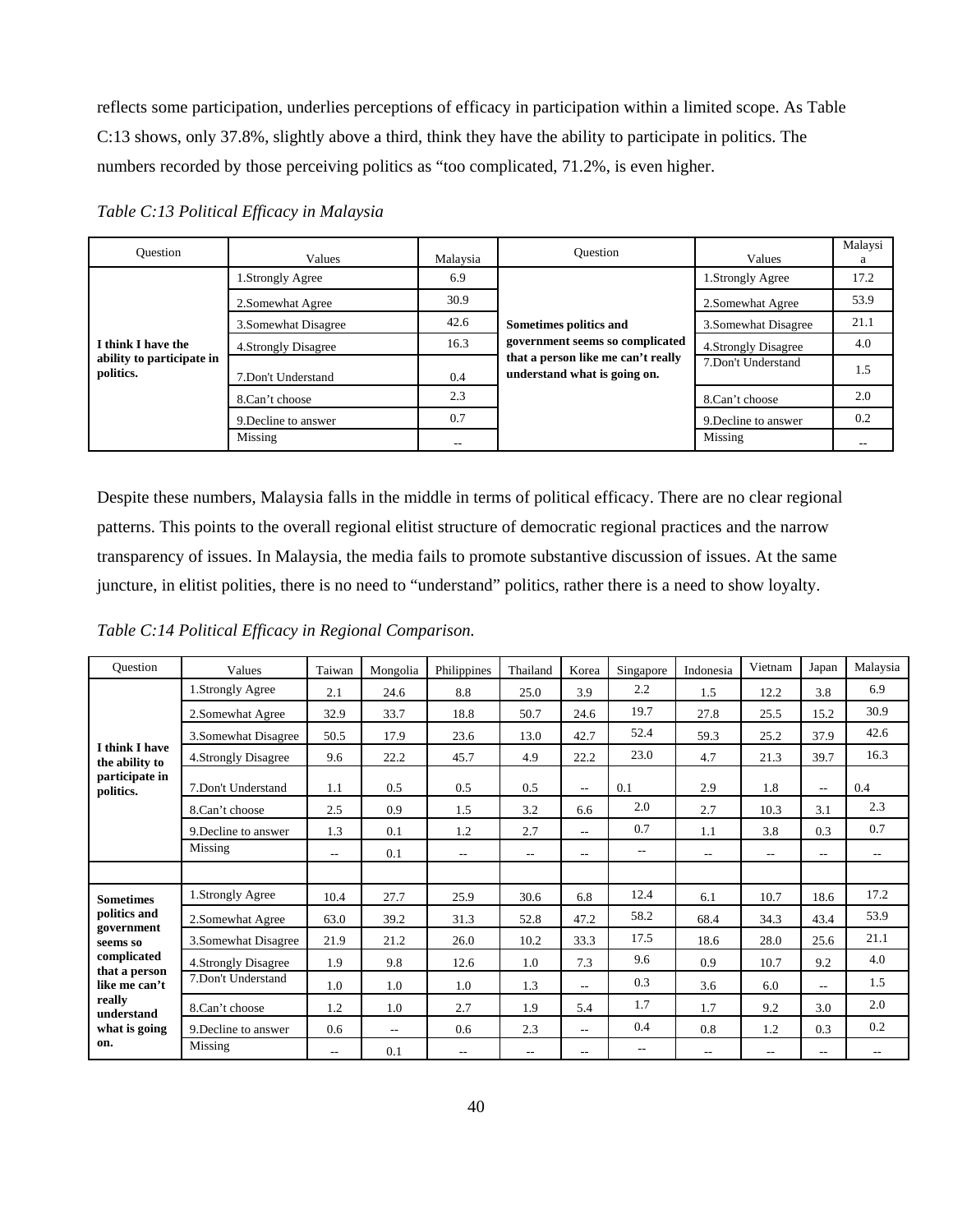A closer look at the socio-economic variables, suggest that ethnicity remains the main cleavages. Table C:15 outlines gender differences, and shows that women have lower perceptions of efficacy and political understanding than men.

|        |        |          | Would you say you strongly agree, somewhat agree, somewhat disagree or strongly disagree : I<br>think I have the ability to participate in politics.                                                                    |          |          |              |        |            |        |  |  |  |  |  |
|--------|--------|----------|-------------------------------------------------------------------------------------------------------------------------------------------------------------------------------------------------------------------------|----------|----------|--------------|--------|------------|--------|--|--|--|--|--|
|        |        |          |                                                                                                                                                                                                                         |          |          | Don't        |        |            |        |  |  |  |  |  |
|        |        | Strongly |                                                                                                                                                                                                                         |          | Strongly | understand   | Can't  | Decline to |        |  |  |  |  |  |
|        |        | agree    | Agree                                                                                                                                                                                                                   | Disagree | disagree | the question | choose | answer     | Total  |  |  |  |  |  |
| Gender | Male   | 8.4%     | 36.0%                                                                                                                                                                                                                   | 37.5%    | 15.4%    | .0%          | 1.9%   | $.6\%$     | 100.0% |  |  |  |  |  |
|        | Female | 6.0%     | 24.5%                                                                                                                                                                                                                   | 46.4%    | 18.4%    | .7%          | 3.5%   | $.5\%$     | 100.0% |  |  |  |  |  |
|        | Total  | 7.2%     | 30.4%                                                                                                                                                                                                                   | 41.9%    | 16.9%    | .3%          | 2.7%   | $.6\%$     | 100.0% |  |  |  |  |  |
|        |        |          | Would you say you strongly agree, somewhat agree, somewhat disagree or strongly disagree :<br>Sometimes politics and government seems so complicated that a person like me can't really<br>understand what is going on. |          |          |              |        |            |        |  |  |  |  |  |
|        |        |          |                                                                                                                                                                                                                         |          |          | Don't        |        |            |        |  |  |  |  |  |
|        |        | Strongly |                                                                                                                                                                                                                         |          | Strongly | understand   | Can't  | Decline to |        |  |  |  |  |  |
|        |        | agree    | Agree                                                                                                                                                                                                                   | Disagree | disagree | the question | choose | answer     | Total  |  |  |  |  |  |
| Gender | Male   | 15.9%    | 49.6%                                                                                                                                                                                                                   | 26.1%    | 5.5%     | 1.1%         | 1.6%   | $.2\%$     | 100.0% |  |  |  |  |  |
|        | Female | 19.3%    | 57.3%                                                                                                                                                                                                                   | 15.0%    | 2.5%     | 2.0%         | 3.7%   | $.2\%$     | 100.0% |  |  |  |  |  |
|        | Total  | 17.6%    | 53.4%                                                                                                                                                                                                                   | 20.6%    | 4.0%     | 1.6%         | 2.6%   | .2%        | 100.0% |  |  |  |  |  |

*Table C:15 Political Efficacy and Gender Cross Tabulation* 

Education levels also point to differences, as outlined in Table C:16. In keeping with the more frequent voting of those with lower education levels, there is a parallel sense higher sense of efficacy among those with lower education. More education in Malaysia ironically brings about less efficacy.

|           |                                                                   |                   | Would you say you strongly agree, somewhat agree, somewhat disagree or strongly<br>disagree : I think I have the ability to participate in politics. |          |                       |                                     |                 |                         |        |  |  |  |
|-----------|-------------------------------------------------------------------|-------------------|------------------------------------------------------------------------------------------------------------------------------------------------------|----------|-----------------------|-------------------------------------|-----------------|-------------------------|--------|--|--|--|
|           |                                                                   | Strongly<br>agree | Agree                                                                                                                                                | Disagree | Strongly<br>disagreed | Don't<br>understand<br>the question | Can't<br>choose | Decline<br>to<br>answer | Total  |  |  |  |
| Education | No formal education                                               | 13.0%             | 14.5%                                                                                                                                                | 34.8%    | 21.7%                 | 1.4%                                | 14.5%           | $.0\%$                  | 100.0% |  |  |  |
| level     | Incomplete primary/elementary                                     | 8.4%              | 18.1%                                                                                                                                                | 44.6%    | 22.9%                 | 1.2%                                | 3.6%            | 1.2%                    | 100.0% |  |  |  |
|           | Complete primary/elementary                                       | 6.6%              | 26.8%                                                                                                                                                | 39.9%    | 21.9%                 | .5%                                 | 3.3%            | 1.1%                    | 100.0% |  |  |  |
|           | Incomplete secondary/high<br>school:technical/vocational<br>types | 6.1%              | 27.2%                                                                                                                                                | 39.5%    | 23.7%                 | .0%                                 | 2.6%            | .9%                     | 100.0% |  |  |  |
|           | Complete secondary/high<br>school:technical/vocational<br>types   | 10.5%             | 26.8%                                                                                                                                                | 41.8%    | 17.6%                 | $.7\%$                              | 2.0%            | .7%                     | 100.0% |  |  |  |
|           | Incomplete secondary/high<br>school                               | 5.3%              | 32.1%                                                                                                                                                | 45.0%    | 14.5%                 | .8%                                 | 2.3%            | .0%                     | 100.0% |  |  |  |
|           | Complete secondary                                                | 6.5%              | 34.6%                                                                                                                                                | 46.2%    | 11.2%                 | .0%                                 | 1.5%            | $.0\%$                  | 100.0% |  |  |  |
|           | Some university education                                         | 3.6%              | 42.0%                                                                                                                                                | 40.6%    | 12.3%                 | .0%                                 | .7%             | .7%                     | 100.0% |  |  |  |

*Table C:16 Political Efficacy and Education Levels Cross Tabulation*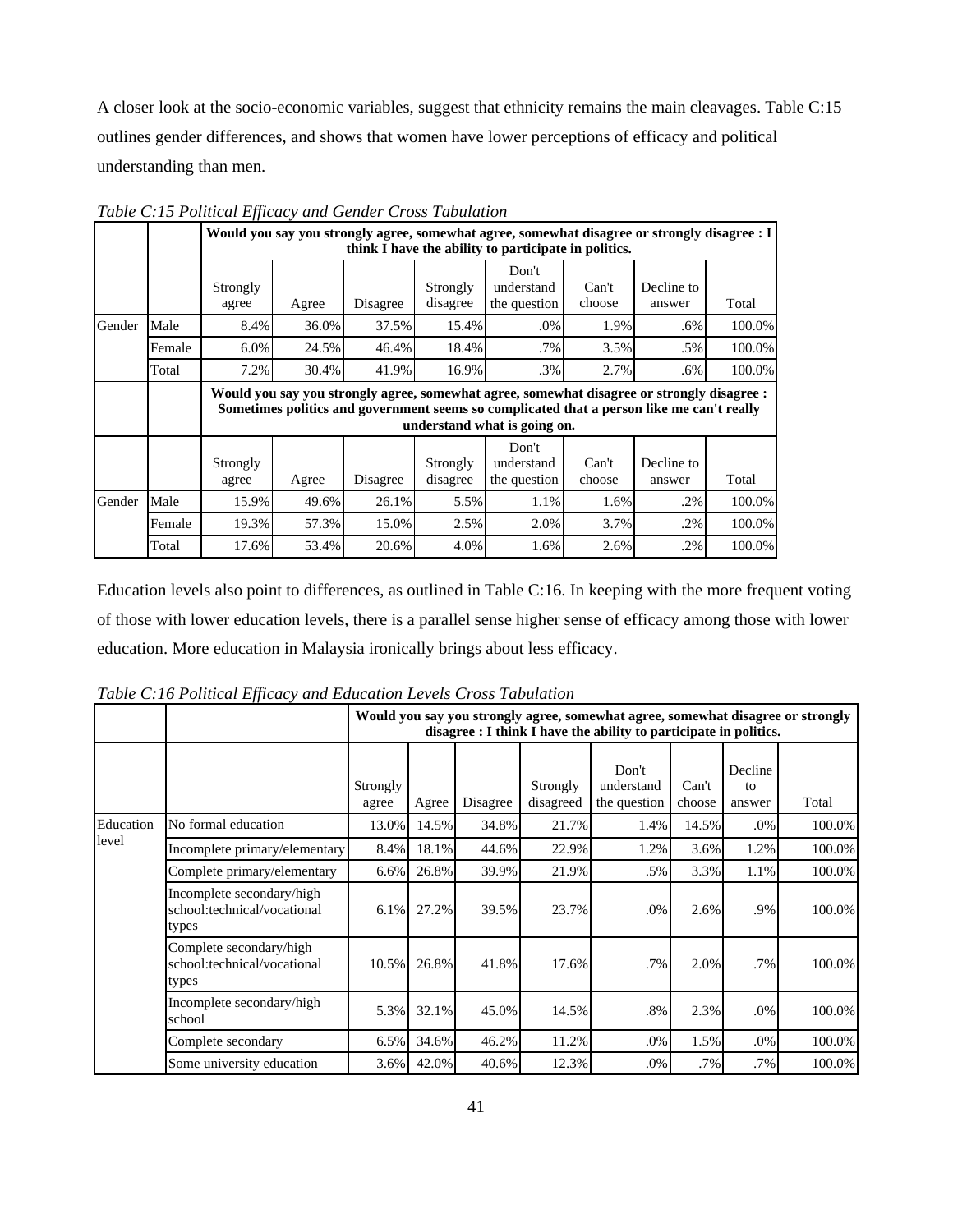|           | University education<br>completed                                 | 11.5%             | 35.9% | 37.2%    | 15.4%                 | .0%                                                                                                                                                                                                                     | .0%             | .0%                     | 100.0% |
|-----------|-------------------------------------------------------------------|-------------------|-------|----------|-----------------------|-------------------------------------------------------------------------------------------------------------------------------------------------------------------------------------------------------------------------|-----------------|-------------------------|--------|
|           | Post-graduate degree                                              | .0%               | 55.6% | 22.2%    | 11.1%                 | .0%                                                                                                                                                                                                                     | .0%             | 11.1%                   | 100.0% |
|           | Total                                                             | 7.3%              | 30.3% | 41.8%    | 16.9%                 | .4%                                                                                                                                                                                                                     | 2.7%            | .6%                     | 100.0% |
|           |                                                                   |                   |       |          |                       | Would you say you strongly agree, somewhat agree, somewhat disagree or strongly<br>disagree : Sometimes politics and government seems so complicated that a person<br>like me can't really understand what is going on. |                 |                         |        |
|           |                                                                   | Strongly<br>agree | Agree | Disagree | Strongly<br>disagreed | Don't<br>understand<br>the question                                                                                                                                                                                     | Can't<br>choose | Decline<br>to<br>answer | Total  |
| Education | No formal education                                               | 20.3%             | 44.9% | 15.9%    | .0%                   | 7.2%                                                                                                                                                                                                                    | 11.6%           | .0%                     | 100.0% |
| level     | Incomplete primary/elementary                                     | 23.8%             | 50.0% | 10.7%    | 3.6%                  | 2.4%                                                                                                                                                                                                                    | 8.3%            | 1.2%                    | 100.0% |
|           | Complete primary/elementary                                       | 17.4%             | 52.2% | 18.5%    | 3.8%                  | 3.3%                                                                                                                                                                                                                    | 3.8%            | 1.1%                    | 100.0% |
|           | Incomplete secondary/high<br>school:technical/vocational<br>types | 13.0%             | 50.4% | 27.0%    | 5.2%                  | .9%                                                                                                                                                                                                                     | 3.5%            | .0%                     | 100.0% |
|           | Complete secondary/high<br>school:technical/vocational<br>types   | 18.3%             | 54.2% | 20.3%    | 4.6%                  | 1.3%                                                                                                                                                                                                                    | 1.3%            | .0%                     | 100.0% |
|           | Incomplete secondary/high<br>school                               | 19.2%             | 54.6% | 19.2%    | 3.8%                  | 1.5%                                                                                                                                                                                                                    | 1.5%            | .0%                     | 100.0% |
|           | Complete secondary                                                | 15.5%             | 60.9% | 19.4%    | 4.3%                  | .0%                                                                                                                                                                                                                     | $.0\%$          | .0%                     | 100.0% |
|           | Some university education                                         | 17.3%             | 54.7% | 24.5%    | 3.6%                  | .0%                                                                                                                                                                                                                     | .0%             | .0%                     | 100.0% |
|           | University education<br>completed                                 | 20.3%             | 44.3% | 26.6%    | 5.1%                  | 1.3%                                                                                                                                                                                                                    | 2.5%            | .0%                     | 100.0% |
|           | Post-graduate degree                                              | .0%               | 22.2% | 55.6%    | 22.2%                 | .0%                                                                                                                                                                                                                     | .0%             | .0%                     | 100.0% |
|           | Total                                                             | 17.5%             | 53.4% | 20.6%    | 4.1%                  | 1.6%                                                                                                                                                                                                                    | 2.6%            | .2%                     | 100.0% |

Ethnicity persists, however, with the sharpest differences, as shown in Table C:17. Interestingly, Chinese and Malays have similar strong perceptions of the ability to participate, but taking the two top responses collectively, both Chinese and Indians have sharply less perceived political efficacy than Malays or others. Chinese also stand out significantly in recording higher levels of lack of understanding of politics, compared to the other communities. Ethnic politics in Malaysia permeates political perceptions.

|           |               | .,,               | Would you say you strongly agree, somewhat agree, somewhat disagree or strongly disagree :<br>I think I have the ability to participate in politics. |          |                      |                                     |                 |                      |        |  |  |  |  |  |  |
|-----------|---------------|-------------------|------------------------------------------------------------------------------------------------------------------------------------------------------|----------|----------------------|-------------------------------------|-----------------|----------------------|--------|--|--|--|--|--|--|
|           |               | Strongly<br>agree | Agree                                                                                                                                                | Disagree | Strongly<br>disagree | Don't<br>understand<br>the question | Can't<br>choose | Decline to<br>answer | Total  |  |  |  |  |  |  |
| Ethnicity | Malay         | 7.0%              | 37.2%                                                                                                                                                | 44.9%    | 8.9%                 | .3%                                 | 1.2%            | .5%                  | 100.0% |  |  |  |  |  |  |
|           | Chinese       | 6.6%              | 18.5%                                                                                                                                                | 37.9%    | 31.6%                | $.6\%$                              | 3.9%            | .9%                  | 100.0% |  |  |  |  |  |  |
|           | India         | 3.5%              | 26.5%                                                                                                                                                | 43.4%    | 23.9%                | .0%                                 | 1.8%            | .9%                  | 100.0% |  |  |  |  |  |  |
|           | <b>Others</b> | 13.4%             | 29.9%                                                                                                                                                | 36.2%    | 11.8%                | .0%                                 | 8.7%            | .0%                  | 100.0% |  |  |  |  |  |  |
|           | Total         | 7.2%              | 30.3%                                                                                                                                                | 41.9%    | 16.8%                | $.3\%$                              | 2.8%            | .6%                  | 100.0% |  |  |  |  |  |  |

*Table C:17 Political Efficacy and Ethnicity Cross Tabulations*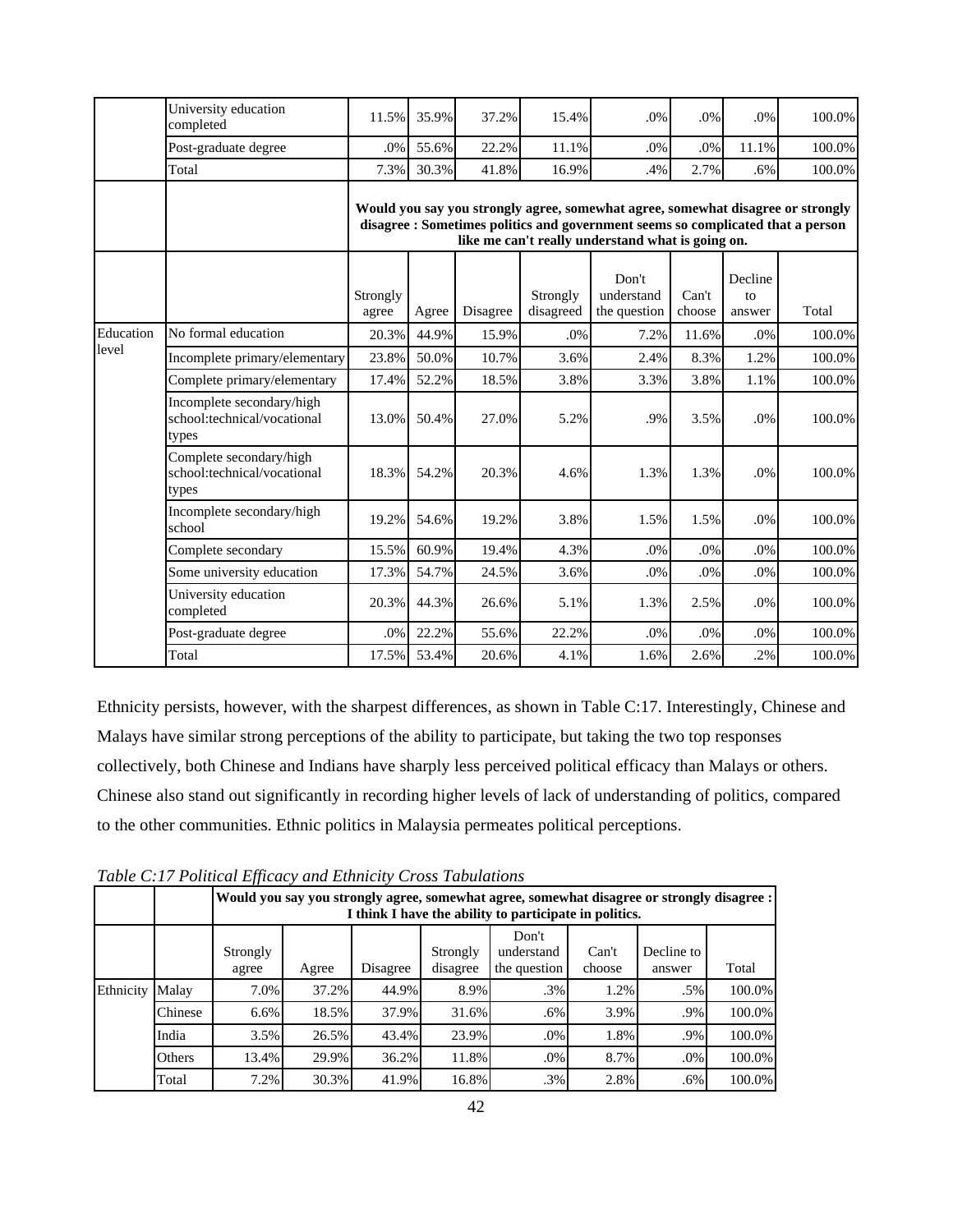|           |         |                   | Would you say you strongly agree, somewhat agree, somewhat disagree or strongly disagree :<br>Sometimes politics and government seems so complicated that a person like me can't really<br>understand what is going on. |       |      |      |      |        |        |  |  |  |  |  |
|-----------|---------|-------------------|-------------------------------------------------------------------------------------------------------------------------------------------------------------------------------------------------------------------------|-------|------|------|------|--------|--------|--|--|--|--|--|
|           |         | Strongly<br>agree | Don't<br>Decline to<br>Can't<br>Strongly<br>understand<br>Disagree<br>disagree<br>the question<br>Total<br>choose<br>Agree<br>answer                                                                                    |       |      |      |      |        |        |  |  |  |  |  |
| Ethnicity | Malay   | 11.8%             | 59.3%                                                                                                                                                                                                                   | 24.0% | 2.5% | .9%  | 1.4% | .2%    | 100.0% |  |  |  |  |  |
|           | Chinese | 29.5%             | 44.3%                                                                                                                                                                                                                   | 14.9% | 5.4% | 1.5% | 4.2% | $.3\%$ | 100.0% |  |  |  |  |  |
|           | India   | 13.4%             | 55.4%                                                                                                                                                                                                                   | 17.9% | 9.8% | 2.7% | .0%  | $.9\%$ | 100.0% |  |  |  |  |  |
|           | Others  | 19.0%             | 44.4%                                                                                                                                                                                                                   | 21.4% | 4.0% | 4.0% | 7.1% | .0%    | 100.0% |  |  |  |  |  |
|           | Total   | 17.6%             | 53.2%                                                                                                                                                                                                                   | 20.6% | 4.1% | 1.6% | 2.6% | $.2\%$ | 100.0% |  |  |  |  |  |

## **Section D Vertical Accountability**

On the issue of vertical accountability, we find and outline in Table D:1 that three quarters, 75%, of Malaysians, largely agree that they have the power to change a government that they do not like. Yet, we find their answers to this question incongruent with local conditions since when they had the chance to do so in the 2004 election. They did not opt to vote for the opposition, despite the fact that the BN government had become extremely unpopular by mid-2003 under the leadership of former PM Dr. Mahathir Mohamad. Instead, the same government (with almost the same cabinet) but under the leadership of PM Abdullah Badawi won the 2004 election convincingly, capturing an overwhelming majority of parliamentary seats (198 out of 213 seats) and about 64% of the popular votes cast. If anything, this reinforces our view that politics in Malaysia is elitist since many people voted the way they did in 2004 not because of the BN government but because of the absence of "nasty" Dr. Mahathir as opposed to the leadership of "nice guy" Abdullah Badawi. The personality of these elites played a major role in the campaign. As well, this question points to some likely misunderstanding of the question among the respondents polled since the question does sound like it is a compound question. Specifically, while people may perceive themselves as having the power to change a government, it does not follow that they will do so in an election. Thus, a potential misunderstanding.

| Question                             | Values                 | Malaysia | Question                                       | Values                 | Malaysia | Question                                  | Values                   | Malaysia |
|--------------------------------------|------------------------|----------|------------------------------------------------|------------------------|----------|-------------------------------------------|--------------------------|----------|
| People have<br>the power to          | I.Strongly<br>Agree    | 30.0     | <b>Between</b><br>elections,                   | 1.Strongly<br>Agree    | 13.0     | How often do<br>government                | 1.Always                 | 29.2     |
| change a<br>government<br>they don't | 2.Somewhat<br>Agree    | 45.6     | the people<br>have no way                      | 2.Somewhat<br>Agree    | 49.1     | <b>officials</b><br>withhold<br>important | 2. Most of the<br>time   | 23.3     |
| like.                                | 3.Somewhat<br>Disagree | 17.6     | of holding<br>the<br>government<br>responsible | 3.Somewhat<br>Disagree | 25.5     | information<br>from the<br>public view?   | 3. Occasionall           | 27.3     |
|                                      | 4.Strongly<br>Disagree | 3.8      | for its<br>actions.                            | 4.Strongly<br>Disagree | 4.3      |                                           | 4. Rarely                | 9.6      |
|                                      | 7.Don't<br>Understand  | 0.6      |                                                | 7.Don't<br>Understand  | 3.4      |                                           | $7.$ Don't<br>Understand | 1.2      |

*Table D:1 –Vertical Accountability Malaysian Results*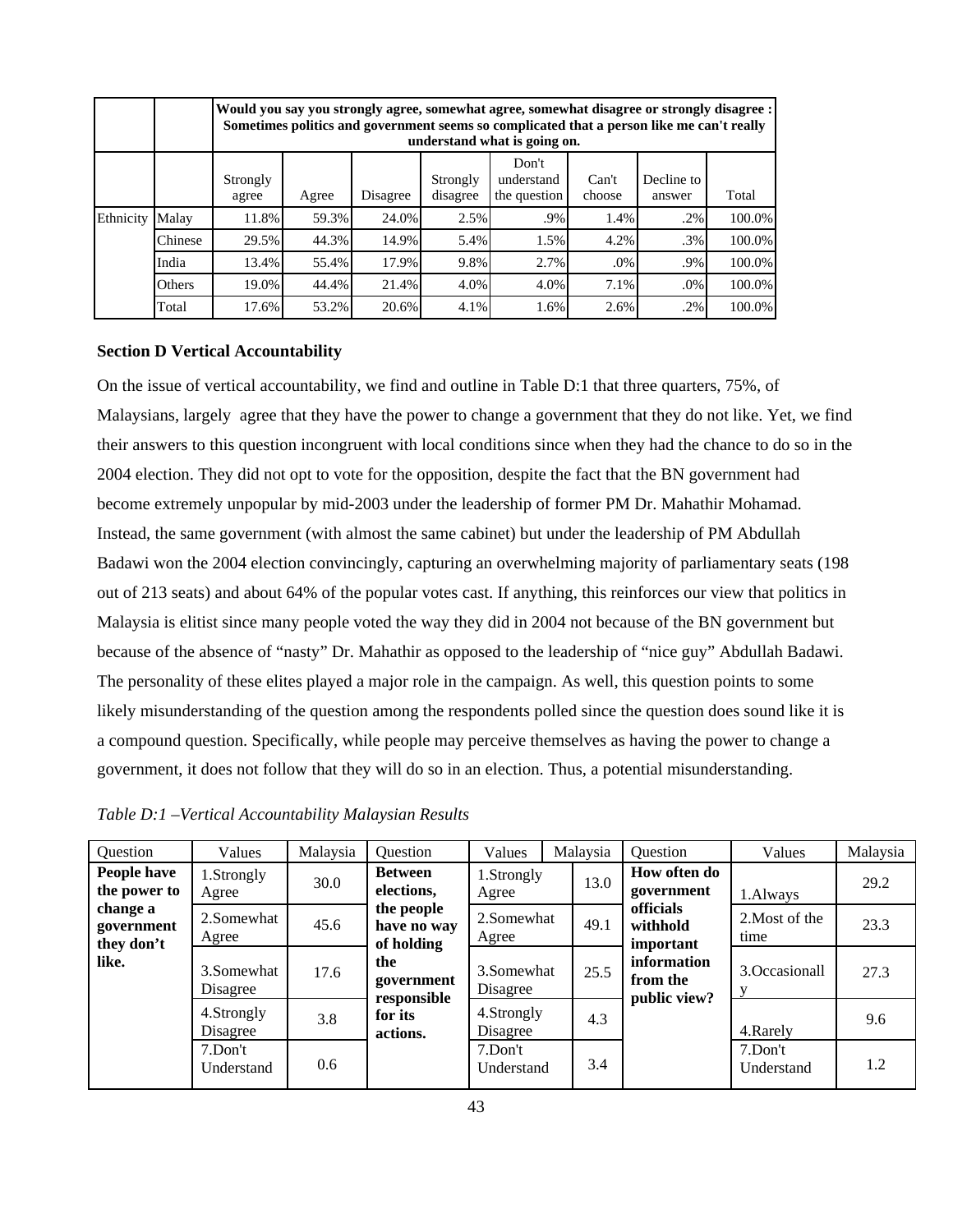| 8.Can't<br>choose       | 1.8   | 8.Can't<br>choose       | 4.1 | 8.Can't<br>choose       | 8.6 |
|-------------------------|-------|-------------------------|-----|-------------------------|-----|
| 9. Decline to<br>answer | 0.6   | 9. Decline to<br>answer | 0.7 | 9. Decline to<br>answer | 0.7 |
| Missing                 | $- -$ | Missing                 | --  | Missing                 | --  |

The next set of figures shows further incongruence since although many polled view that they have the power to change government, nearly 2/3rds, 62.1%, do not seem as convinced when it comes to the exercise of democratic checks and balances to hold a government accountable for its actions in between electoral periods. Indeed, this large figure suggests electorate powerlessness instead democratic power. Again, we see this as pointing towards elitist politics with significant disconnect between what people believe and what is practiced. Similarly, this view of elitist politics is reinforced by the next set of figures that shows about 80% of those polled saying that the government does withhold important information from the public. If anything, it adds to the sense of disconnect between government and those governed where those governed perceive themselves as being unable to hold the government to account since they do not have access to key information. Malaysians thus trust democratic politics to work during election periods but expect opaque government outside these periods. In other words, democratic politics in Malaysia is largely elitist since democratic politics revolves around elections and within an electoral arena but does not spill over into the normal life of society outside of electoral periods.

When seen from an ethnic perspective outlined in Table D:2, what we find is that there is little difference between ethnic groups with regard to how they perceive their power in changing a government they do not like However, when it comes to holding the government to account in-between elections, the Chinese (73%) and Indians (71%) are those who feel most powerless unlike the Malays (58%) and Others (43%) who seem to be more convinced of their power to assert a democratic check and balance on government outside of election periods. This is unsurprising given the ethnic nature of politics in the country where political demands that are rooted in an ethnic mould get noticed and are especially rewarded if it is cast in a Malay/Bumiputera light. However, when it comes to government information transparency, almost all ethnic groups are in agreement that the Malaysian government is opaque in its dealings with the public.

*Table D:2 Vertical Accountability and Ethnicity Cross Tabulations* 

|                        |         |                   | People have the power to change a government they don't like. |                      |                      |                                     |                 |                      |        |  |  |  |  |  |
|------------------------|---------|-------------------|---------------------------------------------------------------|----------------------|----------------------|-------------------------------------|-----------------|----------------------|--------|--|--|--|--|--|
|                        |         | Strongly<br>agree | Somewhat<br>agree                                             | Somewhat<br>disagree | Strongly<br>disagree | Don't<br>understand<br>the question | Can't<br>choose | Decline to<br>answer | Total  |  |  |  |  |  |
| <b>Ethnicity Malay</b> |         | 31.6%             | 47.4%                                                         | 14.8%                | 3.7%                 | .6%                                 | $.8\%$          | 1.1%                 | 100.0% |  |  |  |  |  |
|                        | Chinese | 27.0%             | 43.3%                                                         | 18.7%                | 4.7%                 | $.3\%$                              | 4.7%            | 1.2%                 | 100.0% |  |  |  |  |  |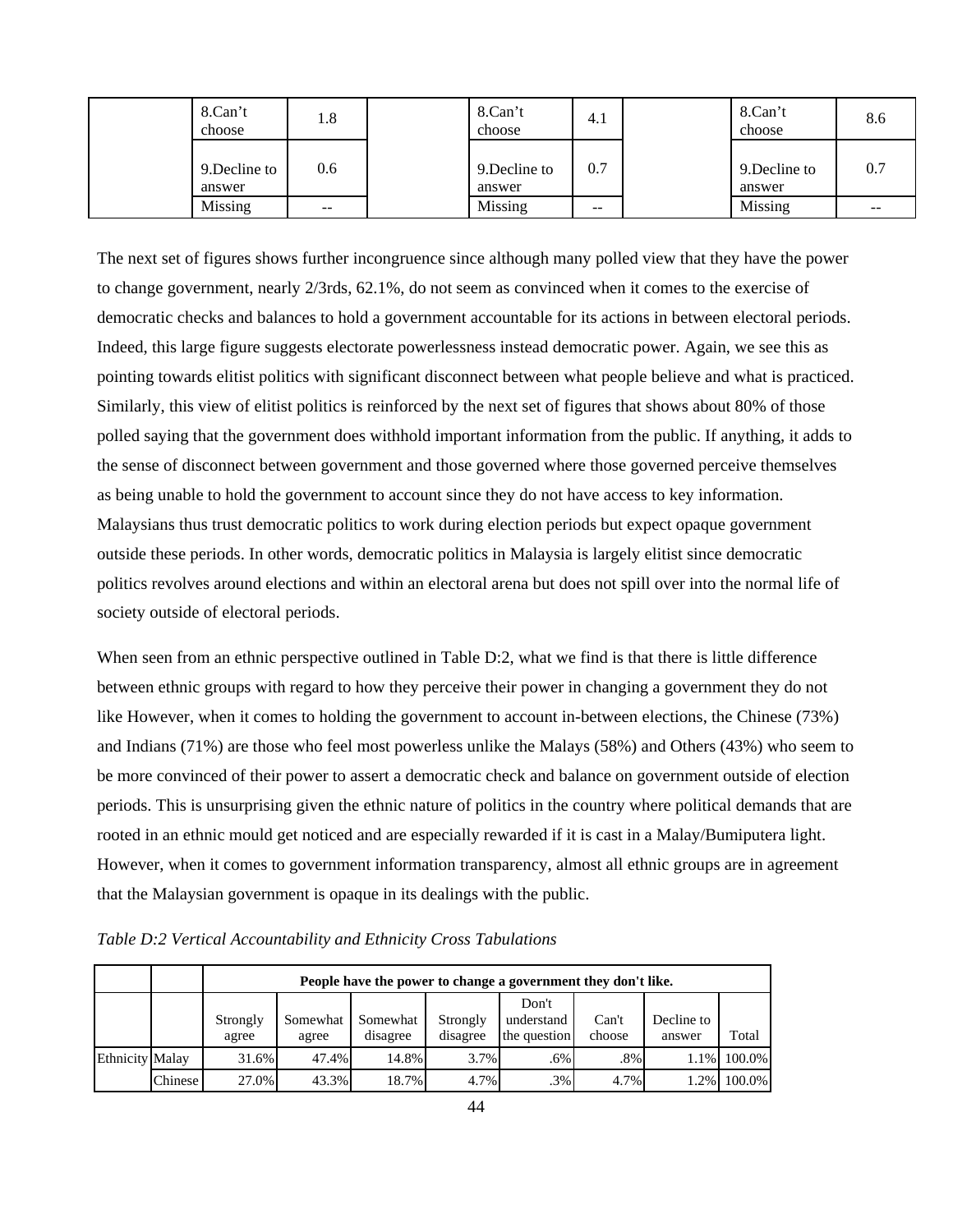|                        | India   | 33.9%    | 37.5%       | 23.2%                                                                                        |          | 2.7% |              | 2.7%   | .0%    | .0%        | 100.0%      |
|------------------------|---------|----------|-------------|----------------------------------------------------------------------------------------------|----------|------|--------------|--------|--------|------------|-------------|
|                        | Others  | 24.4%    | 49.6%       | 19.7%                                                                                        |          | 2.4% |              | .8%    | 2.4%   | $.8\%$     | 100.0%      |
|                        | Total   | 29.8%    | 45.6%       | 17.1%                                                                                        |          | 3.8% |              | $.7\%$ | 2.0%   |            | 1.0% 100.0% |
|                        |         |          |             | Between elections, the people have no way of holding government responsible for its actions. |          |      |              |        |        |            |             |
|                        |         |          |             |                                                                                              |          |      | Don't        |        |        |            |             |
|                        |         | Strongly | Somewhat    | Somewhat                                                                                     | Strongly |      | understand   |        | Can't  | Decline to |             |
|                        |         | agree    | agree       | disagree                                                                                     | disagree |      | the question |        | choose | answer     | Total       |
| <b>Ethnicity Malay</b> |         | 10.1%    | 48.0%       | 29.3%                                                                                        |          | 5.6% |              | 2.8%   | 3.0%   | 1.2%       | 100.0%      |
|                        | Chinese | 19.9%    | 53.4%       | 14.2%                                                                                        |          | 2.4% |              | 3.3%   | 5.9%   | .9%        | 100.0%      |
|                        | India   | 17.9%    | 53.6%       | 19.6%                                                                                        |          | 3.6% |              | 2.7%   | 2.7%   | .0%        | 100.0%      |
|                        | Others  | 5.5%     | 37.5%       | 33.6%                                                                                        |          | 6.2% | 10.9%        |        | 5.5%   | .8%        | 100.0%      |
|                        | Total   | 13.0%    | 48.9%       | 24.7%                                                                                        |          | 4.6% |              | 3.8%   | 4.0%   | 1.0%       | 100.0%      |
|                        |         |          |             | How often government withhold information from the public view?                              |          |      |              |        |        |            |             |
|                        |         |          |             |                                                                                              |          |      | Don't        |        |        |            |             |
|                        |         |          | Most of the |                                                                                              |          |      | understand   |        | Can't  | Decline to |             |
|                        |         | Always   | time        | Occasionally                                                                                 | Rarely   |      | the question |        | choose | answer     | Total       |
| <b>Ethnicity Malay</b> |         | 29.6%    | 24.0%       | 25.5%                                                                                        | 11.2%    |      | .6%          |        | 8.6%   | .5%        | 100.0%      |
|                        | Chinese | 30.4%    | 24.1%       | 25.9%                                                                                        | 7.1%     |      | 1.5%         |        | 9.8%   | 1.2%       | 100.0%      |
|                        | India   | 25.7%    | 16.8%       | 31.0%                                                                                        | 16.8%    |      | 1.8%         |        | 8.0%   | .0%        | 100.0%      |
|                        | Others  | 22.8%    | 22.8%       | 30.7%                                                                                        | 7.9%     |      | 3.1%         |        | 10.2%  | 2.4%       | 100.0%      |
|                        | Total   | 28.7%    | 23.2%       | 26.7%                                                                                        | 10.3%    |      | 1.2%         |        | 9.0%   | $.8\%$     | 100.0%      |

When compared regionally, as shown in Table D:3, we find that Singapore is the least convinced that they have the power to change their government. One in four Singaporeans think that their government is not transparent as opposed to half in Malaysia. We attribute this to the role of the media in Singapore which is highly controlled - much more so than in Malaysia - and which does not provide much of an institutional oversight role towards government. The stymied flow of free information and the weakness of the Singaporean parliament also thus explains the perception of lack of transparency and accountability. It is the media and how it frames issues that enhances less critical discourse in Malaysia, including questioning the media.

| Ouestion                                | Values                 | Taiwan | Mongolia | Philippines | Thailand | Korea | Singapore | Indonesia | Vietnam | Japan | Malaysia |
|-----------------------------------------|------------------------|--------|----------|-------------|----------|-------|-----------|-----------|---------|-------|----------|
| People have<br>the power to<br>change a | 1.Strongly<br>Agree    | 6.1    | 58.6     | 35.3        | 25.5     | 5.7   | 5.9       | 10.3      | 20.4    | 14.1  | 30.0     |
| government<br>they don't<br>like.       | 2.Somewhat<br>Agree    | 53.3   | 23.1     | 31.7        | 51.0     | 38.4  | 45.3      | 56.8      | 35.2    | 42.5  | 45.6     |
|                                         | 3.Somewhat<br>Disagree | 31.4   | 9.4      | 19.6        | 13.5     | 36.7  | 30.9      | 24.8      | 17.9    | 32.0  | 17.6     |
|                                         | 4.Strongly<br>Disagree | 3.3    | 6.4      | 11.7        | 3.4      | 12.5  | 14.4      | 2.1       | 9.8     | 7.5   | 3.8      |

*Table D:3 – Vertical Accountability Regional Comparison*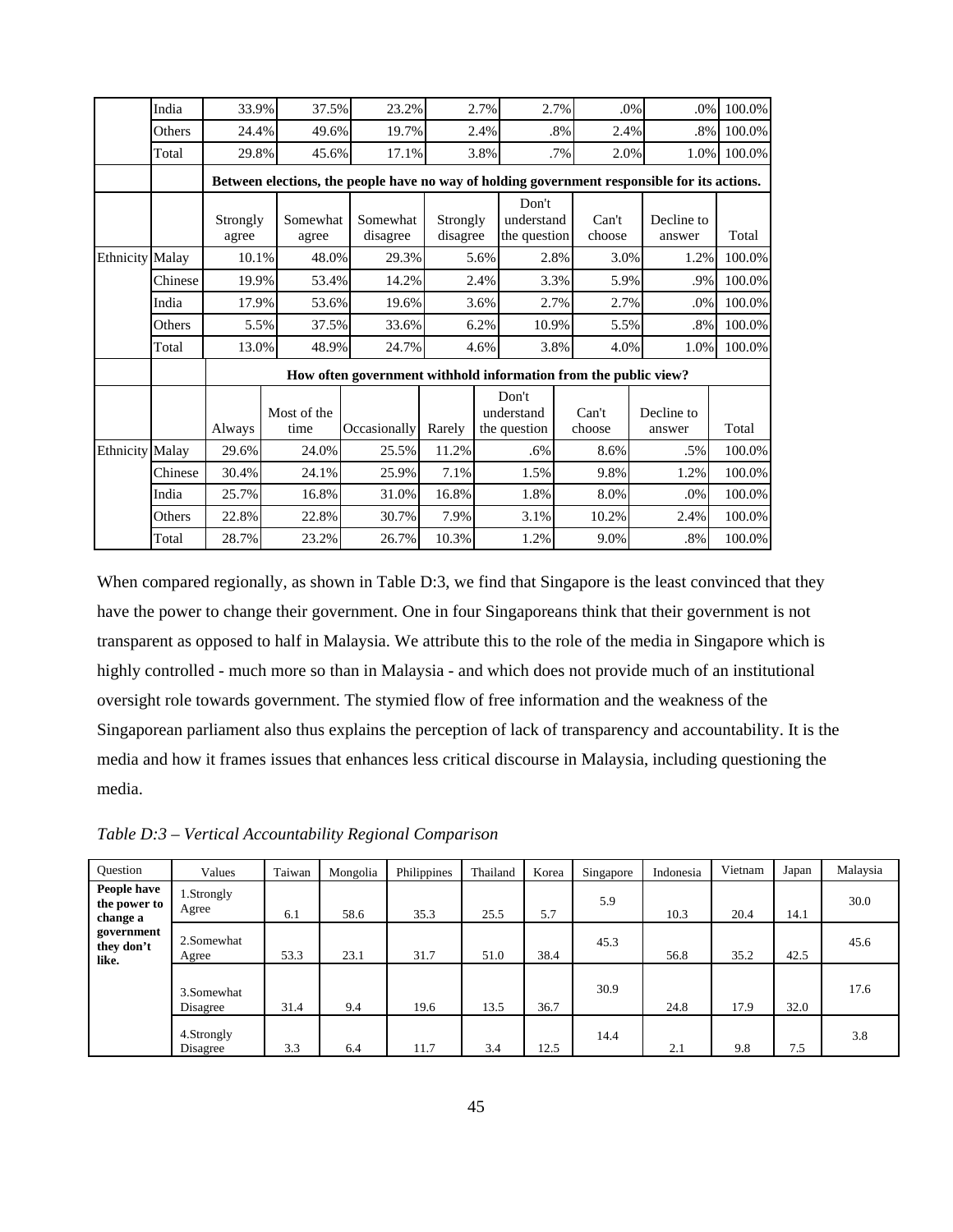|                                                | 7.Don't<br>Understand   | 1.6                      | 1.2  | 0.4  | 1.1                      | $\overline{a}$           | 0.3                      | 3.0            | 4.8            | $\overline{a}$            | 0.6                      |
|------------------------------------------------|-------------------------|--------------------------|------|------|--------------------------|--------------------------|--------------------------|----------------|----------------|---------------------------|--------------------------|
|                                                | 8.Can't choose          | 3.4                      | 1.1  | 1.3  | 4.0                      | 6.8                      | 2.4                      | 2.4            | 9.9            | 3.7                       | 1.8                      |
|                                                | 9.Decline to<br>answer  | 0.8                      | 0.1  | 0.2  | 1.5                      | $\overline{\phantom{m}}$ | 0.8                      | 0.7            | 1.9            | 0.3                       | 0.6                      |
|                                                | Missing                 | $\sim$                   | 0.1  | цц.  | $\overline{a}$           | $\overline{\phantom{m}}$ | $\overline{\phantom{a}}$ | $\overline{a}$ | $\overline{a}$ | $\overline{a}$            | $\mathbb{L}^2$           |
|                                                | 1.Strongly<br>Agree     | 6.7                      | 36.3 | 14.8 | 12.2                     | 12.0                     | 6.0                      | 3.5            | 10.1           | 24.0                      | 13.0                     |
|                                                | 2.Somewhat<br>Agree     | 54.3                     | 27.3 | 34.3 | 39.7                     | 44.1                     | 47.4                     | 41.1           | 21.7           | 37.5                      | 49.1                     |
| <b>Between</b><br>elections,<br>the people     | 3.Somewhat<br>Disagree  | 30.7                     | 16.2 | 32.3 | 25.9                     | 30.3                     | 24.4                     | 37.0           | 27.8           | 23.9                      | 25.5                     |
| have no way<br>of holding<br>the<br>government | 4.Strongly<br>Disagree  | 2.6                      | 9.4  | 13.7 | 5.4                      | 5.4                      | 14.4                     | 4.7            | 15.3           | 3.8                       | 4.3                      |
| responsible<br>for its                         | 7.Don't<br>Understand   | 1.4                      | 5.7  | 1.1  | 6.0                      | $\overline{\phantom{a}}$ | 1.6                      | 8.9            | 7.8            | $\overline{a}$            | 3.4                      |
| actions.                                       | 8.Can't choose          | 3.2                      | 4.5  | 2.8  | 8.5                      | 8.2                      | 4.3                      | 3.4            | 15.8           | 10.5                      | 4.1                      |
|                                                | 9. Decline to<br>answer | 1.1                      | 0.5  | 1.2  | 2.4                      | $\overline{a}$           | 1.8                      | 1.3            | 1.6            | 0.3                       | 0.7                      |
|                                                | Missing                 | 4                        | 0.1  | Ξ.   | $\overline{\phantom{a}}$ | $\overline{a}$           | $\overline{a}$           | --             | --             | $\overline{\phantom{a}}$  | $\overline{a}$           |
|                                                | 1.Always                | 13.7                     | 21.2 | 21.0 | 5.2                      | 28.5                     | 5.7                      | 3.2            | 37.7           | 14.6                      | 29.2                     |
|                                                | 2. Most of the<br>time  | 34.9                     | 39.1 | 30.9 | 13.4                     | 41.3                     | 19.4                     | 22.7           | 24.2           | 40.4                      | 23.3                     |
| <b>How often</b><br>do                         | 3.Occasionally          | 35.2                     | 29.0 | 25.6 | 43.7                     | 22.0                     | 40.9                     | 35.5           | 12.1           | 36.1                      | 27.3                     |
| government<br>officials                        | 4.Rarely                | 6.9                      | 5.5  | 14.3 | 21.5                     | 2.6                      | 23.0                     | 26.5           | 4.3            | 2.4                       | 9.6                      |
| withhold<br>important<br>information           | 7.Don't<br>Understand   | 1.3                      | 0.8  | 2.4  | 1.2                      | $\overline{\phantom{m}}$ | 1.0                      | 3.1            | 1.1            | $\overline{\phantom{a}}$  | 1.2                      |
| from the<br>public<br>view?                    | 8.Can't choose          | 6.7                      | 3.3  | 3.8  | 10.2                     | 5.5                      | 8.3                      | 7.4            | 19.8           | 6.4                       | 8.6                      |
|                                                | 9.Decline to<br>answer  | 1.3                      | 0.9  | 2.0  | 4.9                      | $\overline{a}$           | 1.7                      | 1.6            | 1.0            | 0.1                       | 0.7                      |
|                                                | Missing                 | $\overline{\phantom{a}}$ | 0.1  | цц.  | $\mathbb{L}$             | $\overline{a}$           | $\overline{\phantom{a}}$ | ÷.             | ÷.             | $\mathbb{L}^{\mathbb{L}}$ | $\overline{\phantom{a}}$ |

## **Section E Horizontal Accountability**

When it comes to issues of holding the government to account when it breaks the law, over half of those polled in Malaysia feel that the legal system is ineffective. On the other hand, nearly 65% of those polled feel that the legislature can play a role and keep the government in check. This, for us, is another disconnect. Yet, it is unsurprising since Dr. Mahathir Mohamad, during his 22 years as PM, deliberately undermined the power of the judiciary (and most infamously in 1988 when bludgeoned judicial institutions by sacking the Lord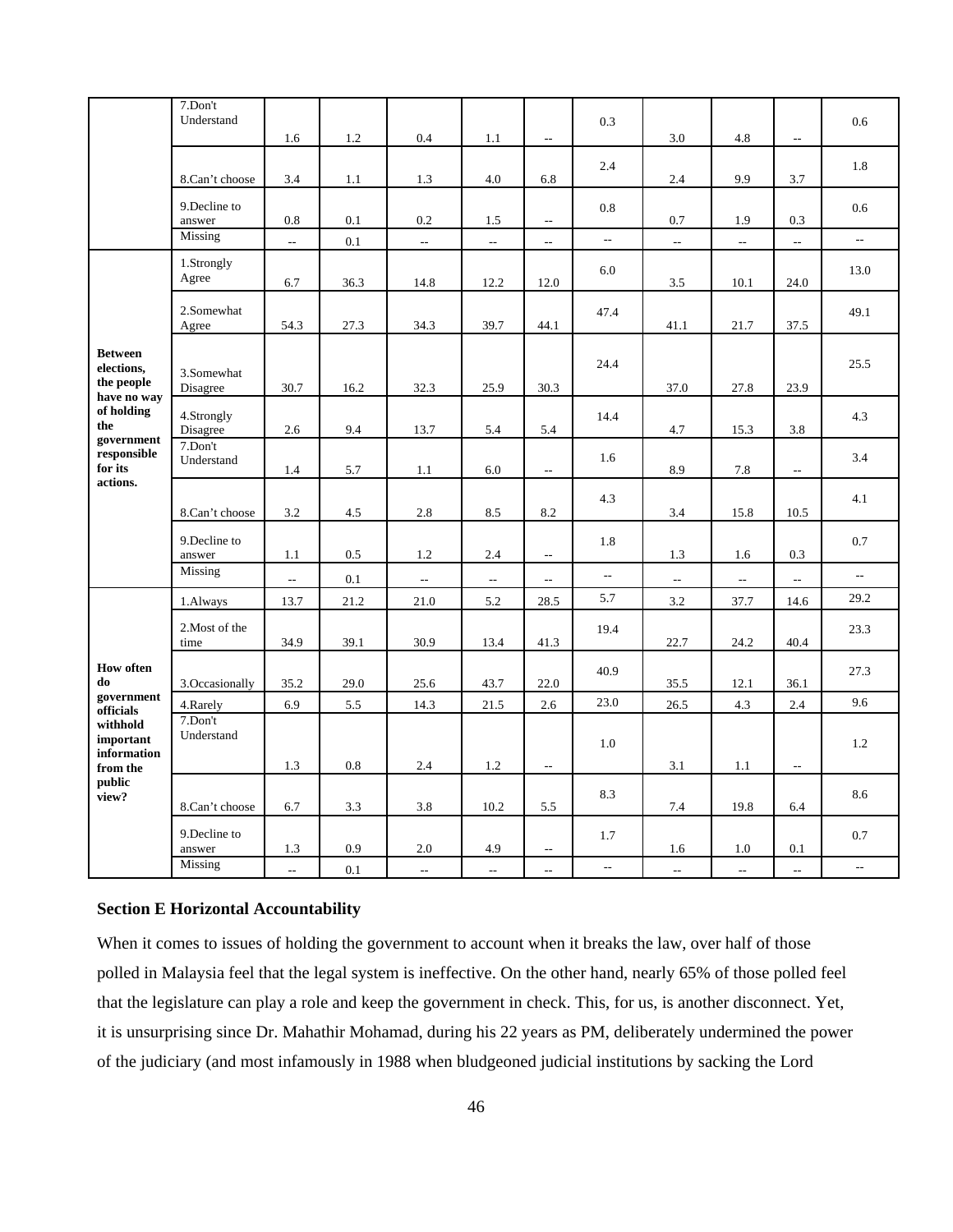President and two other Federal Court judges and suspended two others) and took away the judiciary's powers of judicial review via a series of constitutional amendments.[2](#page-47-0)6 Indeed, Dr. Mahathir is famous for his view that the courts should not make the law since that is the purview of parliament; instead, the courts should just implement the law. Interestingly, this view is also shared by about 52% of Malaysians polled as shown in Table E2 which asks if judges should listen to the executive branch of government when deciding important cases.

| Question                                           | Values                  | Malaysia | Question                                     | Values                   | Malaysia |
|----------------------------------------------------|-------------------------|----------|----------------------------------------------|--------------------------|----------|
|                                                    | 1.Strongly Agree        | 12.6     |                                              | 1. Very capable          | 12.8     |
|                                                    | 2. Somewhat Agree       | 37.9     |                                              | 2. Capable               | 52.1     |
| When the                                           | 3. Somewhat<br>Disagree | 33.8     | To what extent is                            | 3. Not capable           | 21.4     |
| government<br>breaks the laws,<br>there is nothing | 4. Strongly Disagree    | 9.4      | the legislature<br>capable of<br>keeping the | 4. Not at all<br>capable | 5.4      |
| the legal system<br>can do.                        | 7.Don't Understand      | 1.1      | government in<br>check?                      | 7.Don't<br>Understand    | 2.5      |
|                                                    | 8.Can't choose          | 4.5      |                                              | 8.Can't choose           | 5.4      |
|                                                    | 9. Decline to answer    | 0.7      |                                              | 9. Decline to<br>answer  | 0.4      |
|                                                    | Missing                 | --       |                                              | Missing                  | --       |

*Table E:1 –Horizontal Accountability Malaysian Results* 

Taking a regional perspective, as shown in Table E:2, one realizes that Singaporeans broadly shares the same basic position of Malaysians towards the role and impact of the legal system and the legislature as a democratic check and balance to government. Specifically, Singaporeans share the same pattern of responses but only differ in the degree whereby they perceive the judiciary has less impact and influence upon the government as compared to the legislature. Thailand's experience is comparable with Malaysia but Indonesia is not since nearly 59% of those polled in Indonesia are convinced that the legal system has power to act against the government. It is likely that this is due to the recent high-profile legal cases brought against former President Suharto and his family and other regime cronies which were reported widely by the Indonesian press. As well, about 63% of Indonesians felt that their legislature was able to act as a check against the government. This is also likely due to the reformasi process and the holding of genuinely freer elections that took place after President Suharto stepped down.

<span id="page-47-0"></span><sup>26</sup> Tun Salleh Abas with K.Das, *May Day for Justice*, Kuala Lumpur: Magnus Books. See also special issue on the 1988 judicial crisis in *Aliran Monthly*,Vol.25, No.3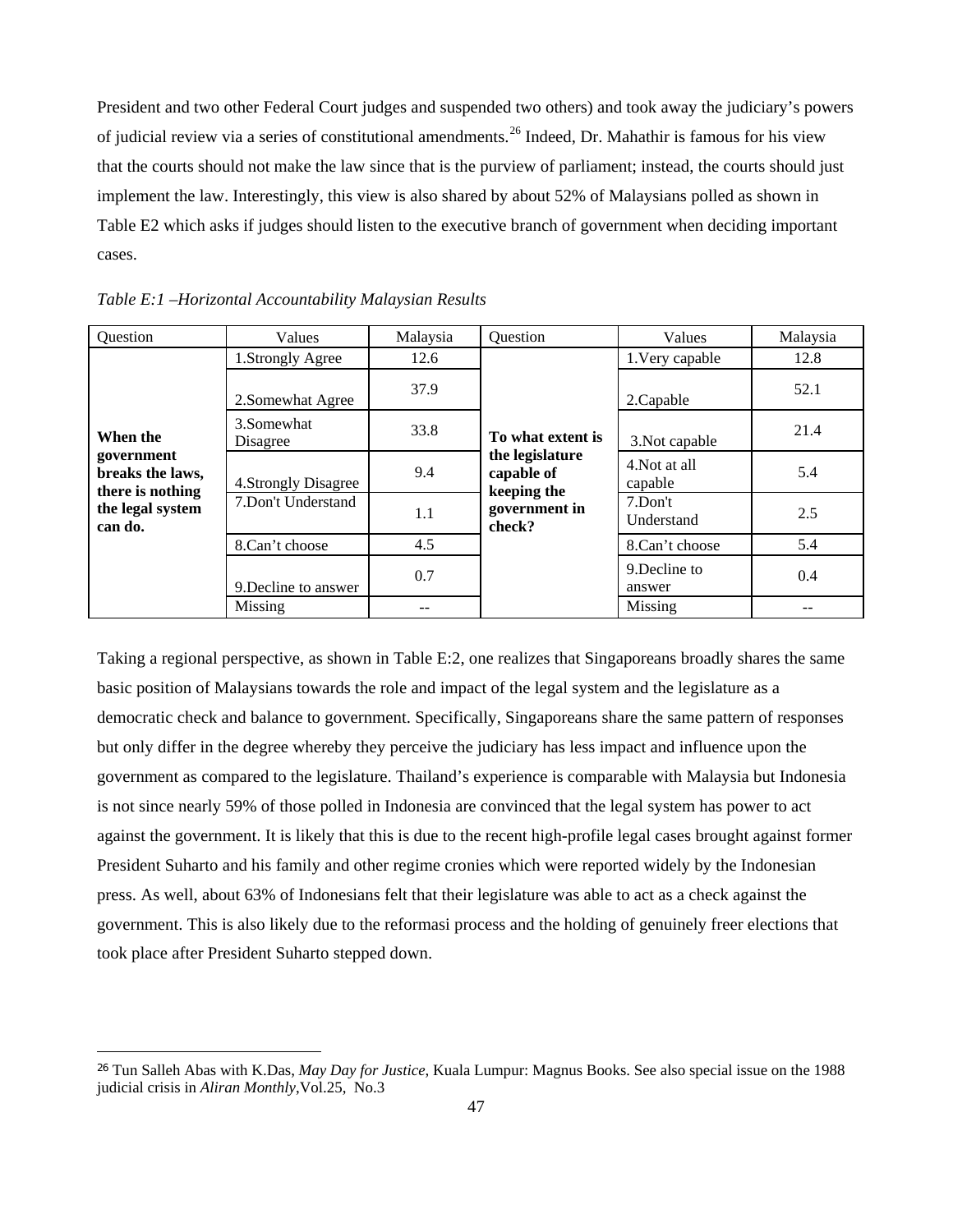| Ouestion                                   | Values                  | Taiwan         | Mongolia | Philippines              | Thailand                 | Korea                    | Singapore                | Indonesia                | Vietnam                  | Japan                    | Malaysia                 |
|--------------------------------------------|-------------------------|----------------|----------|--------------------------|--------------------------|--------------------------|--------------------------|--------------------------|--------------------------|--------------------------|--------------------------|
|                                            | 1.Strongly<br>Agree     | 6.6            | 50.3     | 18.0                     | 12.9                     | 10.5                     | 2.9                      | 3.4                      | 5.7                      | 22.3                     | 12.6                     |
|                                            | 2.Somewhat<br>Agree     | 48.3           | 21.7     | 27.5                     | 31.3                     | 36.5                     | 28.7                     | 30.4                     | 15.4                     | 37.7                     | 37.9                     |
| When the<br>government                     | 3.Somewhat<br>Disagree  | 35.2           | 11.0     | 32.6                     | 32.1                     | 36.5                     | 35.3                     | 48.1                     | 34.0                     | 20.9                     | 33.8                     |
| breaks the<br>laws, there<br>is nothing    | 4.Strongly<br>Disagree  | 2.7            | 12.2     | 17.9                     | 12.7                     | 6.8                      | 27.0                     | 10.7                     | 26.2                     | 5.8                      | 9.4                      |
| the legal<br>system can<br>do.             | 7.Don't<br>Understand   | 2.1            | 2.1      | 1.8                      | 2.3                      | $\overline{\phantom{a}}$ | 1.8                      | 4.0                      | 6.8                      | $\overline{a}$           | 1.1                      |
|                                            | 8.Can't<br>choose       | 3.9            | 2.4      | 1.8                      | 6.4                      | 9.8                      | 3.3                      | 2.0                      | 9.9                      | 13.0                     | 4.5                      |
|                                            | 9. Decline to<br>answer | 1.2            | 0.1      | 0.4                      | 2.3                      | $\overline{\phantom{a}}$ | 1.2                      | 1.4                      | 2.0                      | 0.3                      | 0.7                      |
|                                            | Missing                 | $\overline{a}$ | 0.1      | $\overline{\phantom{a}}$ | $\overline{\phantom{a}}$ | $\overline{\phantom{a}}$ | $\overline{\phantom{a}}$ | $\overline{\phantom{a}}$ | $\overline{\phantom{a}}$ | $\overline{a}$           | $\overline{\phantom{a}}$ |
|                                            | 1.Very<br>capable       | 4.1            | 5.1      | 9.8                      | 5.7                      | 11.6                     | 18.3                     | 5.9                      | 37.9                     | 4.6                      | 12.8                     |
|                                            | 2.Capable               | 47.0           | 49.8     | 47.6                     | 33.8                     | 41.3                     | 60.3                     | 57.5                     | 41.9                     | 35.7                     | 52.1                     |
| To what                                    | $3.$ Not<br>capable     | 34.9           | 35.9     | 25.8                     | 20.4                     | 31.4                     | 12.5                     | 26.8                     | 3.2                      | 43.2                     | 21.4                     |
| extent is the<br>legislature<br>capable of | 4.Not at all<br>capable | 5.5            | 4.2      | 7.9                      | 5.6                      | 6.7                      | 1.3                      | 1.3                      | 0.5                      | 4.9                      | 5.4                      |
| keeping the<br>government                  | 7.Don't<br>Understand   | 2.1            | 0.7      | 2.7                      | 7.2                      | $\overline{\phantom{a}}$ | 0.9                      | 3.0                      | 0.8                      | $\overline{a}$           | 2.5                      |
| in check?                                  | 8.Can't<br>choose       | 4.9            | 4.1      | 4.8                      | 19.3                     | 8.9                      | 4.8                      | 4.6                      | 14.9                     | 11.5                     | 5.4                      |
|                                            | 9. Decline to<br>answer | 1.5            | 0.1      | 1.6                      | $8.0\,$                  | $\overline{\phantom{a}}$ | 1.9                      | 0.9                      | 0.8                      | 0.1                      | 0.4                      |
|                                            | Missing                 | $- -$          | 0.1      | $\overline{\phantom{m}}$ | $\overline{\phantom{a}}$ | $\overline{\phantom{a}}$ | $\overline{\phantom{a}}$ | $\overline{a}$           | $\overline{\phantom{a}}$ | $\overline{\phantom{m}}$ | $\mathbf{u}$             |

*Table E:2 Horizontal Accountability in Regional Perspective* 

The ethnic patterns on horizontal accountability are less sharp than in other areas, but persist. As shown in Table E:3, more Chinese feel that there are fewer checks when the government breaks the law within the legal system. The differences are much sharper when one looks at the viability of the parliament as a check on the executive. When seen from an ethnic viewpoint, peoples' confidence in parliament keeping the government in check ranks high in all ethnic groups except the Chinese where only about 42% express confidence The rest are either not confident or are unable to choose or respond. Again, this points towards the ethnic nature of politics, the political influence of the Chinese community and the overly ethnic Malay-Bumiputera discourse that is framed by the local media.

*Table E:3 Horizontal Accountability and Ethnicity Cross Tabulations* 

|  |                   | When the government breaks the law, there is nothing the legal system can do. |                                        |          |                                     |                 |                      |       |  |  |  |  |
|--|-------------------|-------------------------------------------------------------------------------|----------------------------------------|----------|-------------------------------------|-----------------|----------------------|-------|--|--|--|--|
|  | Strongly<br>agree | agree                                                                         | Somewhat Somewhat Strongly<br>disagree | disagree | Don't<br>understand<br>the question | Can't<br>choose | Decline to<br>answer | Total |  |  |  |  |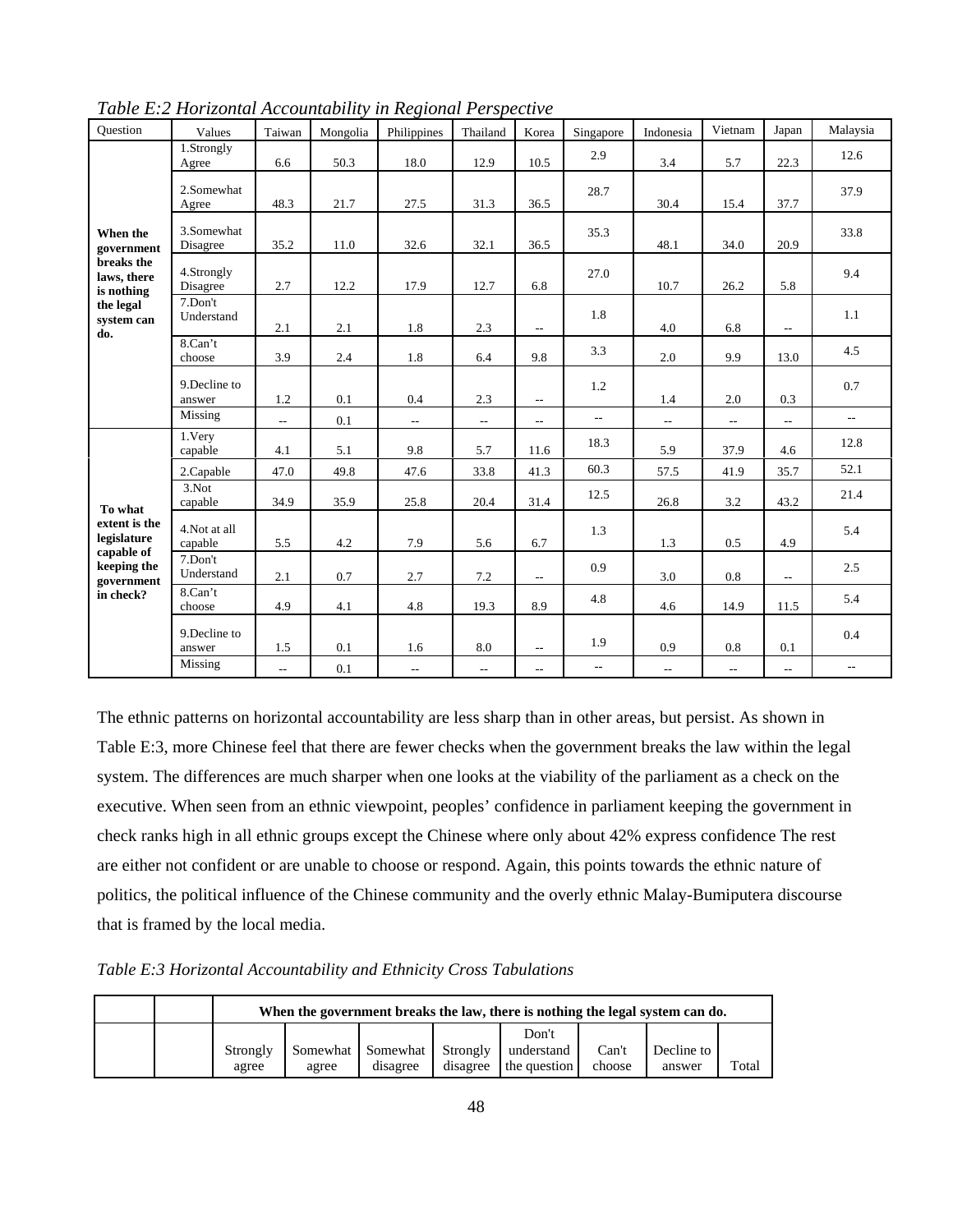| Ethnicity | Malay   | 11.2%           | 38.8%               | 37.2%                   | 9.2%                  | $.5\%$                                                                        | 2.8%            | .3%                  | 100.0% |
|-----------|---------|-----------------|---------------------|-------------------------|-----------------------|-------------------------------------------------------------------------------|-----------------|----------------------|--------|
|           | Chinese | 17.5%           | 39.5%               | 22.0%                   | 8.3%                  | 1.8%                                                                          | 9.2%            | 1.8%                 | 100.0% |
|           | India   | 9.7%            | 40.7%               | 34.5%                   | 10.6%                 | $.0\%$                                                                        | 3.5%            | .9%                  | 100.0% |
|           | Others  | 7.8%            | 31.2%               | 35.2%                   | 12.5%                 | 8.6%                                                                          | 4.7%            | .0%                  | 100.0% |
|           | Total   | 12.5%           | 38.4%               | 32.5%                   | 9.4%                  | 1.6%                                                                          | 4.8%            | $.7\%$               | 100.0% |
|           |         |                 |                     |                         |                       | To what extents is the parliament capable of keeping the government in check? |                 |                      |        |
|           |         | Very<br>capable | Somewhat<br>capable | Somewhat<br>not capable | Not at all<br>capable | Don't<br>understand<br>the question                                           | Can't<br>choose | Decline to<br>answer | Total  |
| Ethnicity | Malay   | 17.3%           | 55.8%               | 17.7%                   | 3.3%                  | 1.4%                                                                          | 4.4%            | .2%                  | 100.0% |
|           | Chinese | 2.7%            | 38.9%               | 31.2%                   | 13.4%                 | 3.9%                                                                          | 9.2%            | .9%                  | 100.0% |
|           | India   | 14.3%           | 54.5%               | 21.4%                   | 3.6%                  | 2.7%                                                                          | 3.6%            | .0%                  | 100.0% |
|           | Others  | 16.4%           | 51.6%               | 15.6%                   | .0%                   | 3.1%                                                                          | 10.9%           | 2.3%                 | 100.0% |
|           | Total   | 12.9%           | 50.6%               | 21.6%                   | 5.7%                  | 2.4%                                                                          | 6.3%            | .6%                  | 100.0% |

This discussion merits a closer look at the judiciary, which has been the central focus of attention of reform in contemporary Malaysia. Over the years, the judiciary has been embroiled in a whole series of scandals ranging from influence-peddling among judges (the Ayer Molek case), influencing the appointment of judges (the Lingam-Gate affair), inexplicable court decisions on corporate cases (e.g. Metramac), politicallymotivated trials (The Anwar Ibrahim affair), etc. which have brought their public reputation to its nadir. Furthermore, the power to prosecute is the responsibility of the Attorney-General (AG), a position that unfortunately, has become deeply politicized during the tenure of Dr. Mahathir Mohamad, as seen clearly in the Anwar Ibrahim case. All this has engendered a deep sense of distrust over the ability of the legal system to deliver justice against the powerful, and more so if it involves the government. Consequently, parliament and the various state legislatures have emerged as relatively stronger institutions within Malaysian democracy, and more so when we see even the BN Backbencher's Club (BBC) under the stewardship of activist parliamentarians like Shahrir Samad play a positive role in interrogating government power and demanding explanations for government excess. Interestingly, this raises the issue of incongruence between a high level of trust in the election system and that of how parliament and the judiciary operates.

The Malaysian findings show reticence in increasing the scope of the judiciary. As illustrated in Table E:4, over half, 52.2% , believe that the executive's views should be accepted in the judiciary. This is clearly a reflection of attitudes echoed by Dr. Mahathir during his tenure. It also reflects the elitist orientation of the system, which places power in the hands of a leader, the prime minister.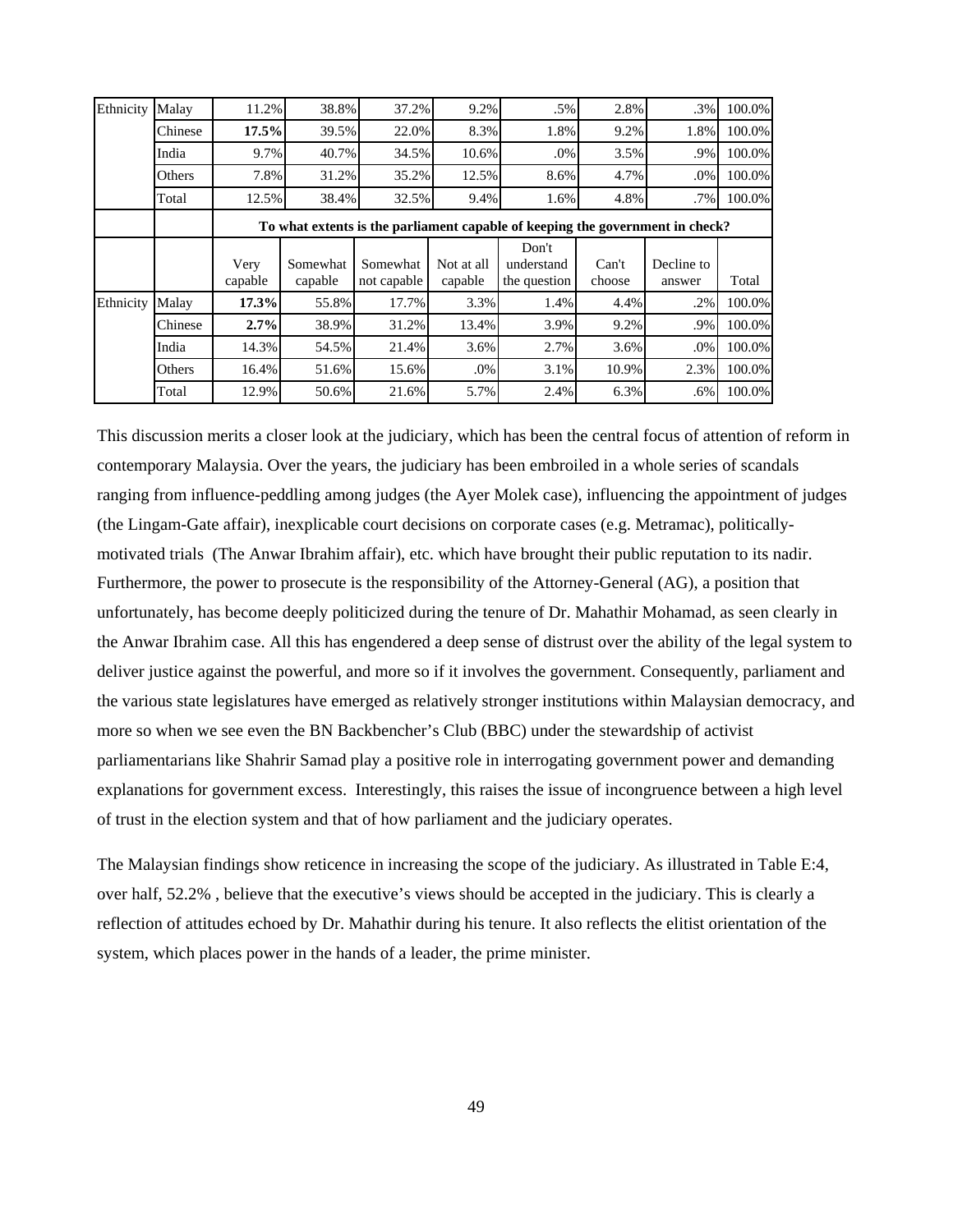*Table E:4 Judicial Autonomy Malaysian Results* 

|                                                          |                               | Percent |
|----------------------------------------------------------|-------------------------------|---------|
| When judges decide important cases,                      | Strongly agree                | 11.0    |
| they should accept the view of the<br>lexecutive branch. | Agree                         | 41.2    |
|                                                          | Disagree                      | 28.9    |
|                                                          | Strongly disagree             | 11.7    |
|                                                          | Don't understand the question | 2.6     |
|                                                          | Can't choose                  | 3.5     |
|                                                          | Decline to answer             | 1.1     |
|                                                          | Total                         | 100.0   |

What is interesting that the ethnic differences in this area of horizontal accountability remain minimal. While Table E:5 shows that there is a slight difference in Chinese support for executive views over the judiciary, 11.6% compared to 7.9% for the Malays, the difference is marginal. Ethnic differences are less persuasive in addressing issues in this area.

|           |         |                   | Would you say you strongly agree, somewhat agree, somewhat disagree or strongly disagree : When<br>judges decide important cases, they should accept the view of the executive branch. |          |                      |                                     |              |                      |        |  |  |  |  |  |  |
|-----------|---------|-------------------|----------------------------------------------------------------------------------------------------------------------------------------------------------------------------------------|----------|----------------------|-------------------------------------|--------------|----------------------|--------|--|--|--|--|--|--|
|           |         | Strongly<br>agree | Agree                                                                                                                                                                                  | Disagree | Strongly<br>disagree | Don't<br>understand<br>the question | Can't choose | Decline to<br>answer | Total  |  |  |  |  |  |  |
| Ethnicity | Malay   | 7.9%              | 42.3%                                                                                                                                                                                  | 34.1%    | 12.0%                | .6%                                 | 1.9%         | 1.2%                 | 100.0% |  |  |  |  |  |  |
|           | Chinese | 11.6%             | 40.2%                                                                                                                                                                                  | 19.0%    | 16.4%                | 4.5%                                | 7.1%         | 1.2%                 | 100.0% |  |  |  |  |  |  |
|           | India   | 18.6%             | 38.9%                                                                                                                                                                                  | 31.0%    | 7.1%                 | 1.8%                                | 1.8%         | .9%                  | 100.0% |  |  |  |  |  |  |
|           | Others  | 18.8%             | 39.8%                                                                                                                                                                                  | 27.3%    | 1.6%                 | 8.6%                                | 3.9%         | $.0\%$               | 100.0% |  |  |  |  |  |  |
|           | Total   | 11.1%             | 41.1%                                                                                                                                                                                  | 28.9%    | 11.6%                | 2.6%                                | 3.5%         | 1.1%                 | 100.0% |  |  |  |  |  |  |

*Table E:5 Judicial Autonomy and Ethnicity Cross Tabulation* 

#### **Section F – Freedom**

On the issues of free speech and free association, basic civil liberties, the results of Table F:1 suggest that the perception in Malaysia is that there is more freedom to associate in an organization (71%) than to express one's views openly (65.5%). These results only reflect the hitherto semi-authoritarian nature of Malaysian society which has numerous restrictive laws that circumscribe free speech like the Internal Security Act, the Emergency Regulations, the Sedition Act, the University and University Colleges Act, etc. etc. Similarly, there are restrictive laws that circumscribe free association like the University and University Colleges Act, the Trade Union Act, the Societies Act, the Emergency Regulations, etc. However, in recent years, with the dismantling of genuinely activist social movements like the trade union movement and the emergence of industry-specific factory unions and other more middle-class civil society groups like consumer, women, environmental non-governmental organizations, there is a genuine sense of one being able to associate in a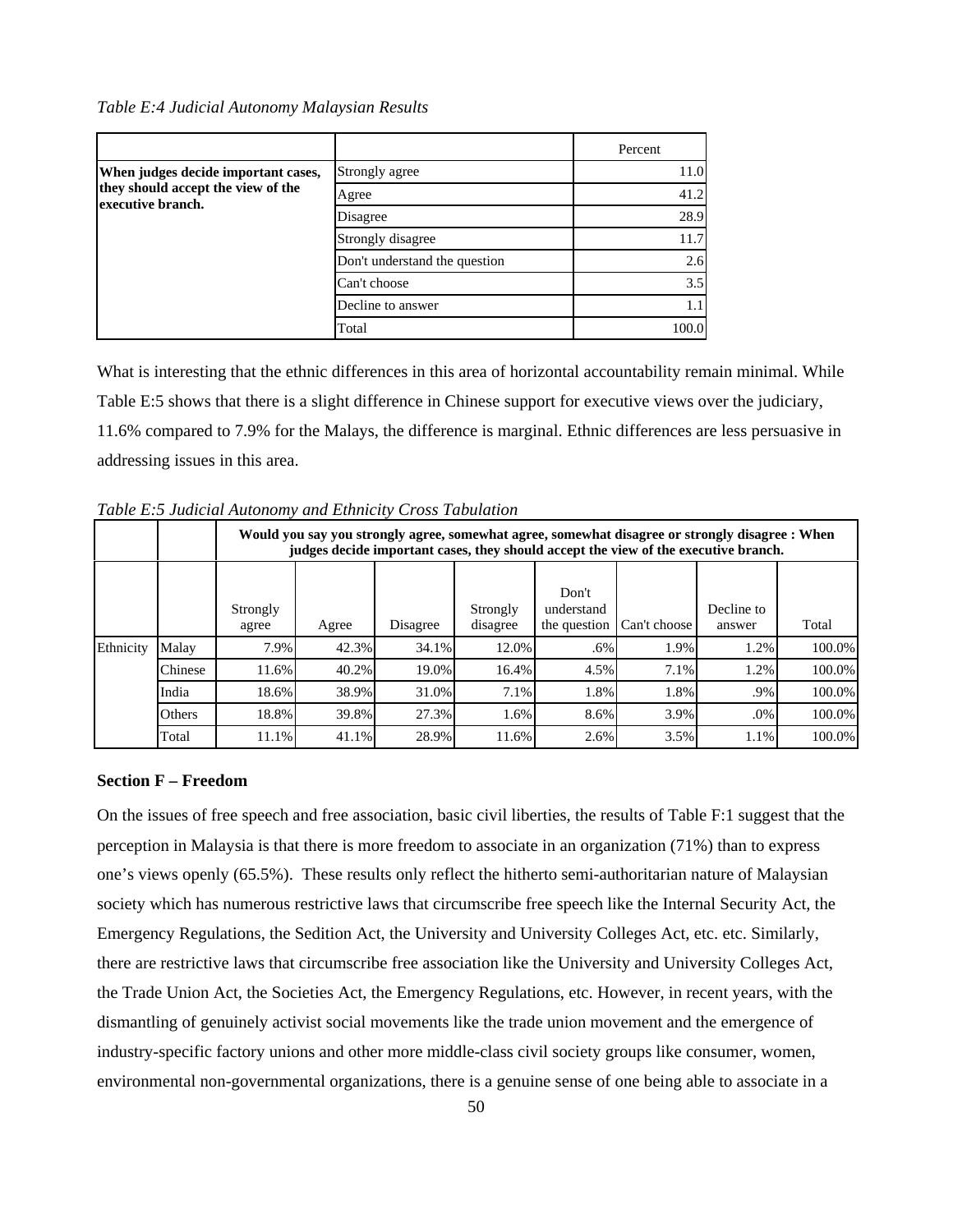variety of societies and participate in their activities, albeit still within circumscribed limits. Thus, while one may participate in a women's NGO, it does not necessarily translate that one can also openly speak up against sexual/gender discrimination in the press or even hold public demonstrations on the issue. There are tight controls over the press to ensure that this does not occur unless officially sanctioned. As well, it does not also translate that academics working in universities are free to voice critical views in public without inviting official reprisal, especially when their conduct is tightly regulated by all sorts of bureaucratic curbs and strictures (e.g. UUCA, Aku Janji, feudal management and punitive actions).

| Question                                       | Values                  | Malaysia | Question                                                 | Values                  | Malaysia |
|------------------------------------------------|-------------------------|----------|----------------------------------------------------------|-------------------------|----------|
|                                                | 1.Strongly Agree        | 25.4     |                                                          | 1.Strongly Agree        | 27.2     |
| People are free<br>to speak what<br>they think | 2. Somewhat Agree       | 40.1     |                                                          | 2. Somewhat Agree       | 44.1     |
|                                                | 3. Somewhat<br>Disagree | 23.6     |                                                          | 3. Somewhat<br>Disagree | 20.5     |
|                                                | 4.Strongly<br>Disagree  | 8.4      | People can join<br>any organization<br>they like without | 4.Strongly<br>Disagree  | 4.7      |
| without fear.                                  | 7.Don't Understand      | 0.7      | fear.                                                    | 7.Don't Understand      | 0.8      |
|                                                | 8.Can't choose          | 1.6      |                                                          | 8.Can't choose          | 2.5      |
|                                                | 9. Decline to answer    | 0.2      |                                                          | 9. Decline to answer    | 0.2      |
|                                                | Missing                 | --       |                                                          | Missing                 | --       |

*Table F:1 – Civil Liberties Malaysian Results* 

This repression of free speech and free association is based on an ethnic argument that suggests that tight control is required in a plural society that has had a long history of fragile ethnic and religious relations. Indeed, this message has been propagated for so long and is so entrenched that a large majority of 79% of those polled agree that the government should censor 'sensitive' views in Malaysian society, as shown in Table F:2. In other words, there is now little necessity to enforce such curbs on free speech and free association since society itself is imposing self-censorship on free speech and free association especially when it comes to 'sensitive issues' (e.g religious conversion, ethnic quotas, Islamic laws and Islamic state, etc). That said, it is likely that things are changing especially since 2005 when a flurry of supposedly 'sensitive issues' involving religious conversion of minors, body snatching of dead Muslim converts, the ethnic quotas and policies of the government were highlighted by and discussed in the internet media. Indeed, much of this subsequent discussion was the basis of many peoples' decision to vote against the current BN government in March 2008.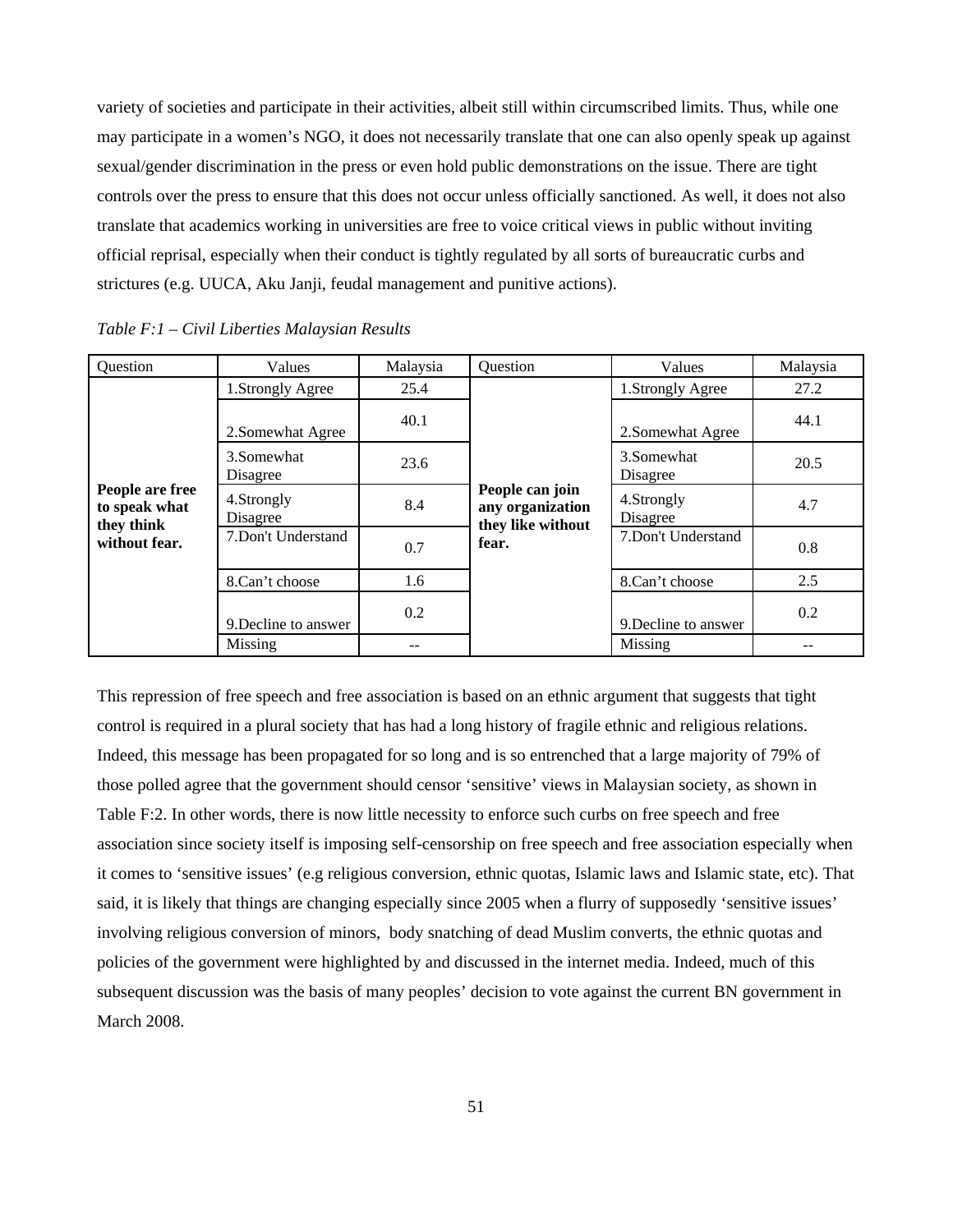|                                     |                               | Percent |
|-------------------------------------|-------------------------------|---------|
| <b>Would you say</b>                | Strongly agree                | 22.0    |
| you strongly<br>agree, somewhat     | Agree                         | 57.6    |
| agree, somewhat                     | Disagree                      | 13.1    |
| disagree or<br>strongly disagree :  | Strongly disagree             | 2.9     |
| The government                      | Don't understand the question | 1.9     |
| should sensor                       | Can't choose                  | 2.0     |
| sensitive issues in<br>our society. | Decline to answer             | .6      |
|                                     | Total                         | 100.0   |

*Table F:2 Discussion of "Sensitive Issues" – Malaysian Results* 

Key issues that are always deemed sensitive in Malaysia are issues of ethnicity/ethnic quotas and religion. Thus, it is expected that the Chinese are more critical of ethnically-based policies since they have long survived in Malaysia without any ethnic-privileges and have long felt discriminated against by such policies. As well, the Chinese vernacular press is much freer (within limits) when discussing these issues compared to the English, Malay and Indian press. Conversely, censorship of sensitive issues appeal to the Malays and Bumiputera natives in Sabah/Sarawak who see themselves as not having benefited sufficiently from ethnic quotas despite over four decades of its implementation, and who thus do not want them ended and who also do not want the issue discussed as it raises up passionate views on either side of the opinion-divide. The Indians, long-supportive of the government and long having been left out by such policies, also see the continuation of ethnic quotas as necessary but oriented towards themselves as a key demand of ethnic advancement. So too the issue of religion when conflated with ethnicity and which has previously caused tension and clashes between communities (the most recent being ethnic/religious clashes between Indians and Muslims in Kampong Rawa, Penang in 1998 and in Kampong Medan, Selangor in 2001 has been deemed too sensitive for public discussion, the government preferring that such sensitive discussions be held privately and differences ironed out within the consociational nature of the BN. Another 'religious issue' that emerged into the public sector but which was pushed back into the shadows was the suggestion from civil society to form an Inter-faith Commission of Malaysia to discuss how best to deal with religious issues when 'religious boundaries are crossed deliberately or inadvertently'.<sup>[2](#page-52-0)7</sup> Despite the best intentions of its founders, the idea of the ICM floundered when a group of Muslim NGOs accused the ICM of fomenting 'deep hatred against Islam' (ibid). The government closed down any subsequent discussion on the basis of 'sensitivity'. The fear such issues generate among the various communities are palpable which explains why so many agree that the state 'censor sensitive issues'. This perspective of censorship is also reflected in Table F4, a view that leads to many Malaysians agreeing that communal harmony will be affected negatively if too many groups are

<span id="page-52-0"></span><sup>27</sup> Johan Savaranamuttu (2005), "Faultlines of Malaysian multiculturalism", *Aliran Monthly*, Vol.25,No.3; http://www.aliran.com/oldsite/monthly/2005a/3e.html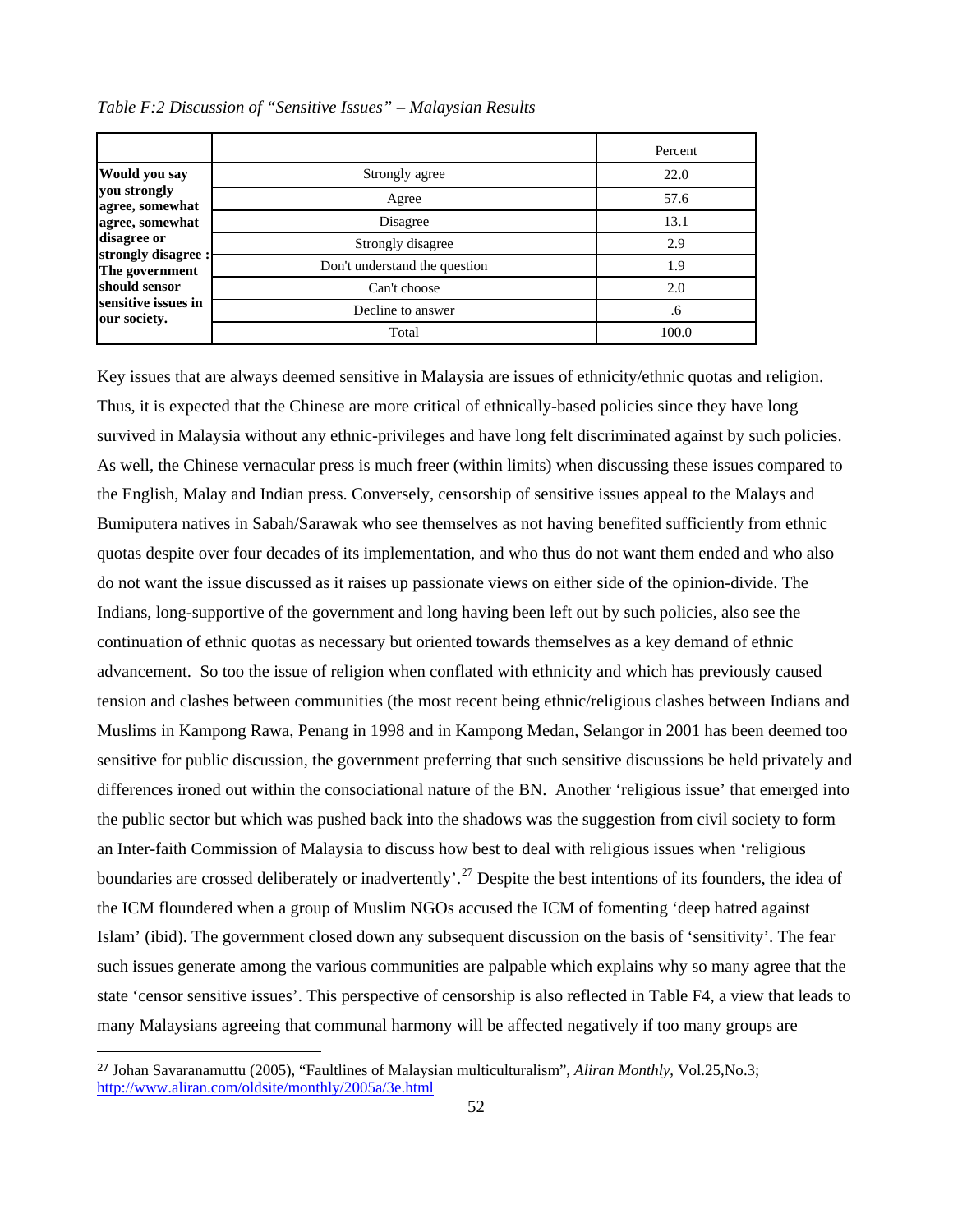organized as per the results of Table F5 which shows about nearly 70% of those polled agreeing to a form of 'inverse' self-censorship.

| Question                            | Values                  | Taiwan                   | Mongolia | Philippines    | Thailand                 | Korea                    | Singapore                | Indonesia                   | Vietnam        | Japan                    | Malaysia                 |
|-------------------------------------|-------------------------|--------------------------|----------|----------------|--------------------------|--------------------------|--------------------------|-----------------------------|----------------|--------------------------|--------------------------|
|                                     |                         |                          |          |                |                          |                          |                          |                             |                |                          |                          |
|                                     | 1.Strongly<br>Agree     | 8.9                      | 41.0     | 34.3           | 27.0                     | 8.6                      | 6.3                      | 14.3                        | 34.7           | 12.6                     | 25.4                     |
| People are                          | 2.Somewhat<br>Agree     | 64.1                     | 27.9     | 32.4           | 42.8                     | 47.9                     | 32.2                     | 75.2                        | 40.0           | 39.3                     | 40.1                     |
|                                     | 3.Somewhat<br>Disagree  | 22.1                     | 18.1     | 21.3           | 17.8                     | 31.5                     | 36.5                     | 7.8                         | 15.3           | 33.6                     | 23.6                     |
| free to speak<br>what they<br>think | 4.Strongly<br>Disagree  | 1.8                      | 10.5     | 9.8            | 4.3                      | 8.4                      | 23.3                     | 0.5                         | 4.7            | 10.5                     | 8.4                      |
| without<br>fear.                    | 7.Don't<br>Understand   | 0.9                      | 0.6      | 0.5            | 1.4                      | $\overline{a}$           | $\overline{\phantom{a}}$ | 0.6                         | 1.7            | $\overline{\phantom{m}}$ | 0.7                      |
|                                     | 8.Can't<br>choose       | 1.6                      | 1.7      | 1.2            | $4.2\,$                  | 3.5                      | 0.9                      | 1.1                         | 3.3            | 3.8                      | 1.6                      |
|                                     | 9. Decline to<br>answer | 0.5                      | $0.2\,$  | 0.5            | $2.5\,$                  | $\overline{a}$           | 0.8                      | 0.5                         | 0.5            | 0.3                      | 0.2                      |
|                                     | Missing                 | $\overline{\phantom{a}}$ | 0.1      | $\mathbb{Z}^2$ | $\overline{\phantom{a}}$ | $\overline{a}$           | $\overline{\phantom{a}}$ | $\bar{\mathbb{Z}}$          | ω.             | $\overline{\phantom{a}}$ | $\sim$                   |
|                                     | 1.Strongly<br>Agree     | 9.6                      | 49.1     | 32.6           | 23.6                     | 10.0                     | 5.1                      | 13.5                        | 29.4           | 16.6                     | 27.2                     |
|                                     | 2.Somewhat<br>Agree     | 67.2                     | 29.5     | 32.7           | 44.9                     | 54.3                     | 40.5                     | 76.6                        | 25.8           | 39.9                     | 44.1                     |
| People can                          | 3.Somewhat<br>Disagree  | 17.7                     | 12.6     | 22.5           | 18.3                     | 24.9                     | 31.6                     | 5.8                         | 19.3           | 30.5                     | 20.5                     |
| join any<br>organization            | 4.Strongly<br>Disagree  | 1.1                      | 5.8      | 9.7            | 4.7                      | 5.0                      | 19.8                     | 0.4                         | 6.8            | 7.7                      | 4.7                      |
| they like<br>without<br>fear.       | 7.Don't<br>Understand   | 0.9                      | 0.7      | 0.4            | 1.3                      | $\overline{\phantom{a}}$ | 0.7                      | 1.6                         | 2.8            | $\overline{\phantom{a}}$ | 0.8                      |
|                                     | 8.Can't<br>choose       | 2.6                      | 1.5      | 1.5            | 4.7                      | 5.8                      | 1.9                      | 1.6                         | 5.2            | 5.1                      | 2.5                      |
|                                     | 9. Decline to<br>answer | 0.8                      | 0.6      | 0.7            | 2.6                      | $\qquad \qquad -$        | 0.4                      | 0.6                         | 0.8            | 0.3                      | 0.2                      |
|                                     | Missing                 | $\overline{\phantom{a}}$ | 0.2      | $\overline{a}$ | $\overline{a}$           | $\mathbf{u}$             | $\overline{\phantom{a}}$ | $\mathcal{L}_{\mathcal{A}}$ | $\overline{a}$ | $\overline{\phantom{a}}$ | $\overline{\phantom{a}}$ |

*F: 3 – Political Freedoms in Regional Comparison* 

Finally, on a regional basis, the results indicate that Malaysians and Singaporeans, despite sharing quite a similar ethnic and religious social make-up (and thus similar propensity for the emergence of 'sensitive issues'), do not share similar levels of perception towards free speech and free association. Instead, Malaysians perceive themselves as being far more open to speak (68%) and associate freely (71%) than Singaporeans do (free to speak – 38%; free to associate – 45%). It does suggest that institutionally, Singapore is a far more authoritarian state that puts much tighter limits on free speech and free association - arguing on the same basis that not doing so allows for the emergence of ethnic and religious tensions. That this is so is due to the fact that there has been practically no change of effective leadership in Singapore (Lee Kuan Yew is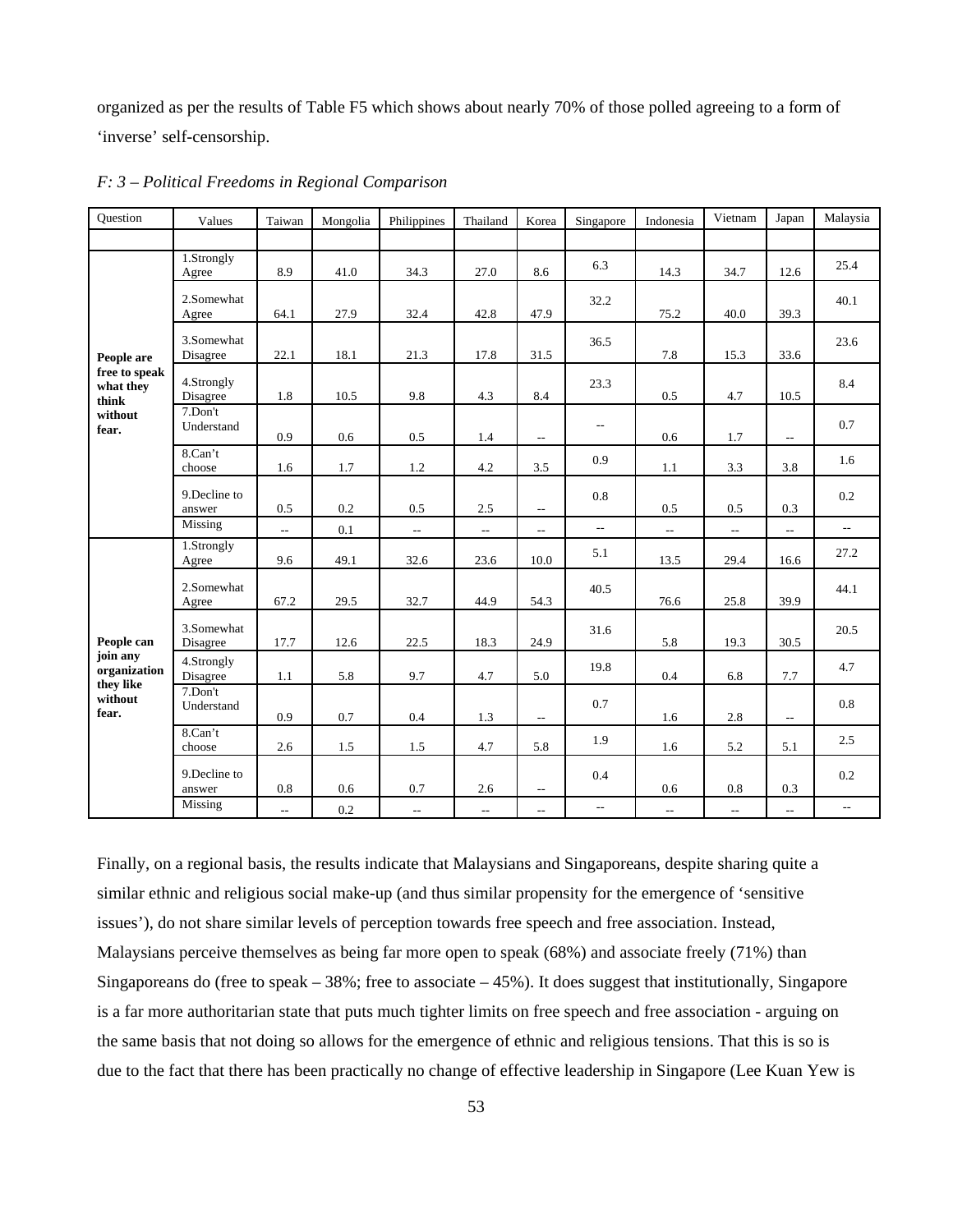still very much in charge!) since its independence in 1965 while Malaysia has seen various transitions of leadership with the most open period (almost a Prague Spring!) taking place after Dr. Mahathir Mohamad stepped down from office in favor of PM Abdullah Badawi in late 2003. Note that PM Badawi made change and reforms a centre-piece of his administration in the early days of his PM-ship. This is what likely contributed to increased perceptions of freedom in the country.

Table F:4 which highlights the findings of results of perceived role of discussion and harmony illustrate continued reluctance on the part of the Malaysian public towards greater political space.

|                                                                                                  |                               | Percent           |
|--------------------------------------------------------------------------------------------------|-------------------------------|-------------------|
| Would you say you strongly agree, somewhat agree,                                                | Strongly agree                | 14.4              |
| somewhat disagree or strongly disagree : The<br>government should decide whether certain ideas   | Agree                         | 54.8              |
| should be allowed to be discussed in society.                                                    | Disagree                      | 20.0              |
|                                                                                                  | Strongly disagree             | 6.1               |
|                                                                                                  | Don't understand the question | $\boldsymbol{.8}$ |
|                                                                                                  | Can't choose                  | 3.0               |
|                                                                                                  | Decline to answer             | $.8\,$            |
|                                                                                                  | Total                         | 100.0             |
|                                                                                                  |                               | Percent           |
| Would you say you strongly agree, somewhat                                                       | Strongly agree                | 15.8              |
| agree, somewhat disagree or strongly disagree :<br>Harmony of the community will be disrupted if | Agree                         | 52.0              |
| people organize lots of groups.                                                                  | Disagree                      | 23.2              |
|                                                                                                  | Strongly disagree             | 4.4               |
|                                                                                                  | Don't understand the question | 1.7               |
|                                                                                                  | Can't choose                  | 2.4               |
|                                                                                                  | Decline to answer             | .6                |
|                                                                                                  | Total                         | 100.0             |

*Table F:4 Political Perceptions of Need for Freedom of Discussion* 

An ethnic cross-tabulations shown in Tables F:5 and F:6 shows that generally, although the Chinese (54%) are in favor of censorship of sensitive issues, they are less enthusiastic than the other communities, the Malays (74%), Indians (70%) and Others (78%) who are much more significantly more supportive of censorship. When asked if government should censor sensitive issues in our society, this more direct question elicits even more support from all communities, namely Malay (85%), Chinese (71%), Indian (69%) and others (80%).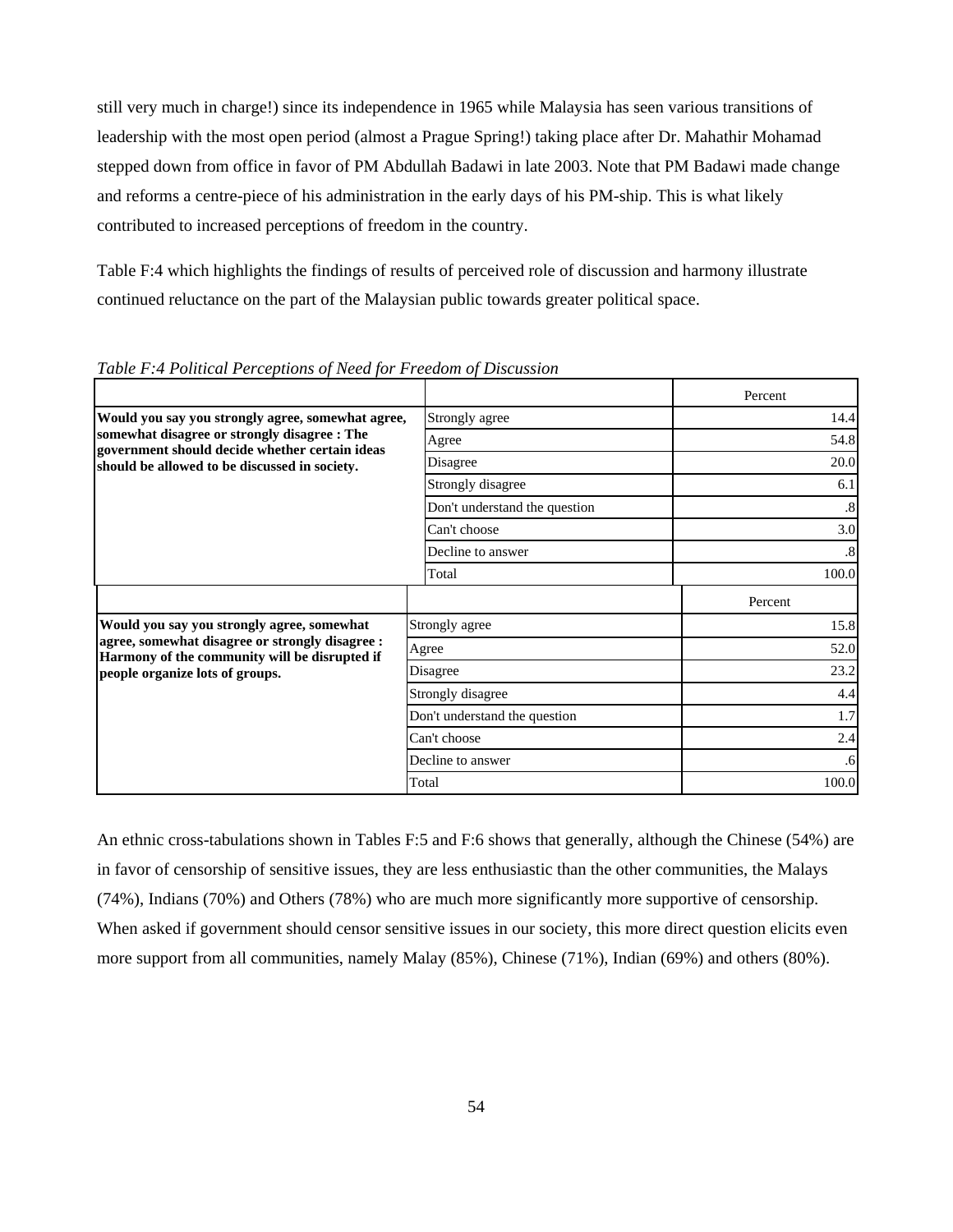|           | Would you say you strongly agree, somewhat agree, somewhat disagree or strongly disagree : The government should decide | whether certain ideas should be allowed to be discussed in society. |                                                                                                                                                                |                      |                                     |                                     |                      |                      |        |  |  |  |
|-----------|-------------------------------------------------------------------------------------------------------------------------|---------------------------------------------------------------------|----------------------------------------------------------------------------------------------------------------------------------------------------------------|----------------------|-------------------------------------|-------------------------------------|----------------------|----------------------|--------|--|--|--|
|           |                                                                                                                         |                                                                     | Disagree                                                                                                                                                       | Strongly<br>disagree | Don't<br>understand<br>the question | Can't<br>choose                     | Decline<br>to answer | Total                |        |  |  |  |
| Ethnicity | Malay                                                                                                                   |                                                                     | 18.4%                                                                                                                                                          | 4.0%                 | .3%                                 | 1.2%                                | 1.1%                 | 100.0%               |        |  |  |  |
|           | Chinese                                                                                                                 |                                                                     | 25.4%                                                                                                                                                          | 13.3%                | 1.2%                                | 5.3%                                | .6%                  | 100.0%               |        |  |  |  |
|           | India                                                                                                                   |                                                                     | 24.3%                                                                                                                                                          | 2.7%                 | .9%                                 | .9%                                 | .9%                  | 100.0%               |        |  |  |  |
|           | Others                                                                                                                  |                                                                     | 10.3%                                                                                                                                                          |                      | 2.4%                                | 7.9%                                | .0%                  | 100.0%               |        |  |  |  |
|           | Total                                                                                                                   |                                                                     | 20.0%                                                                                                                                                          |                      | .8%                                 | 3.0%                                | $.8\%$               | 100.0%               |        |  |  |  |
|           |                                                                                                                         |                                                                     | Would you say you strongly agree, somewhat agree, somewhat disagree or<br>strongly disagree : The government should censor sensitive issues in our<br>society. |                      |                                     |                                     |                      |                      |        |  |  |  |
|           |                                                                                                                         | Strongly<br>agree                                                   | Agree                                                                                                                                                          | Disagree             | Strongly<br>disagree                | Don't<br>understand<br>the question | Can't<br>choose      | Decline to<br>answer | Total  |  |  |  |
| Ethnicity | Malav                                                                                                                   | 20.7%                                                               | 64.8%                                                                                                                                                          | 11.8%                | 1.1%                                | .5%                                 | .9%                  | .2%                  | 100.0% |  |  |  |
|           | Chinese                                                                                                                 | 18.7%                                                               | 52.2%                                                                                                                                                          | 14.8%                | 6.2%                                | 2.1%                                | 4.7%                 | 1.2%                 | 100.0% |  |  |  |
|           | India                                                                                                                   | 21.4%                                                               | 48.2%                                                                                                                                                          | 21.4%                | 5.4%                                | 1.8%                                | .9%                  | .9%                  | 100.0% |  |  |  |
|           | Others                                                                                                                  | 37.5%                                                               | 43.0%                                                                                                                                                          | 7.0%                 | .0%                                 | 8.6%                                | 2.3%                 | 1.6%                 | 100.0% |  |  |  |
|           | Total                                                                                                                   | 22.0%                                                               | 57.5%                                                                                                                                                          | 13.0%                | 2.8%                                | 1.9%                                | 2.1%                 | .7%                  | 100.0% |  |  |  |

## *Table F:5 Political Discussion and Ethnicity Cross Tabulation*

When freedom to speak without fear is cross-tabulated against ethnicity, again the pattern shows that the Chinese are the ones least apt to agree. Given the phobia of the Chinese towards ethnic tension and conflict (given their bitter experience of the May 1969 riots) and the way ethnic politics is structured in the country, this is understandable. Similarly, the Malays (73%) and the Other Bumiputera (75%) are the ones that are most agreed that people are free to speak without fear given the leeway accorded them by the political system. The figures repeat the same ethnic pattern highlighted above.

|           |         |                   |                   |                      |                      | People are free to speak what they think without fear. |                 |                      |        |
|-----------|---------|-------------------|-------------------|----------------------|----------------------|--------------------------------------------------------|-----------------|----------------------|--------|
|           |         | Strongly<br>agree | Somewhat<br>agree | Somewhat<br>disagree | Strongly<br>disagree | Don't<br>understand<br>the question                    | Can't<br>choose | Decline to<br>answer | Total  |
| Ethnicity | Malay   | 27.0%             | 46.1%             | 18.8%                | 5.7%                 | $.3\%$                                                 | .9%             | 1.1%                 | 100.0% |
|           | Chinese | 10.4%             | 32.0%             | 36.7%                | 16.3%                | 1.2%                                                   | 3.6%            | .0%                  | 100.0% |
|           | India   | 24.1%             | 42.0%             | 23.2%                | 8.9%                 | .0%                                                    | 1.8%            | .0%                  | 100.0% |
|           | Others  | 41.7%             | 33.9%             | 11.8%                | 2.4%                 | 7.1%                                                   | 3.1%            | .0%                  | 100.0% |
|           | Total   | 23.7%             | 40.5%             | 23.4%                | 8.6%                 | 1.2%                                                   | 2.0%            | .6%                  | 100.0% |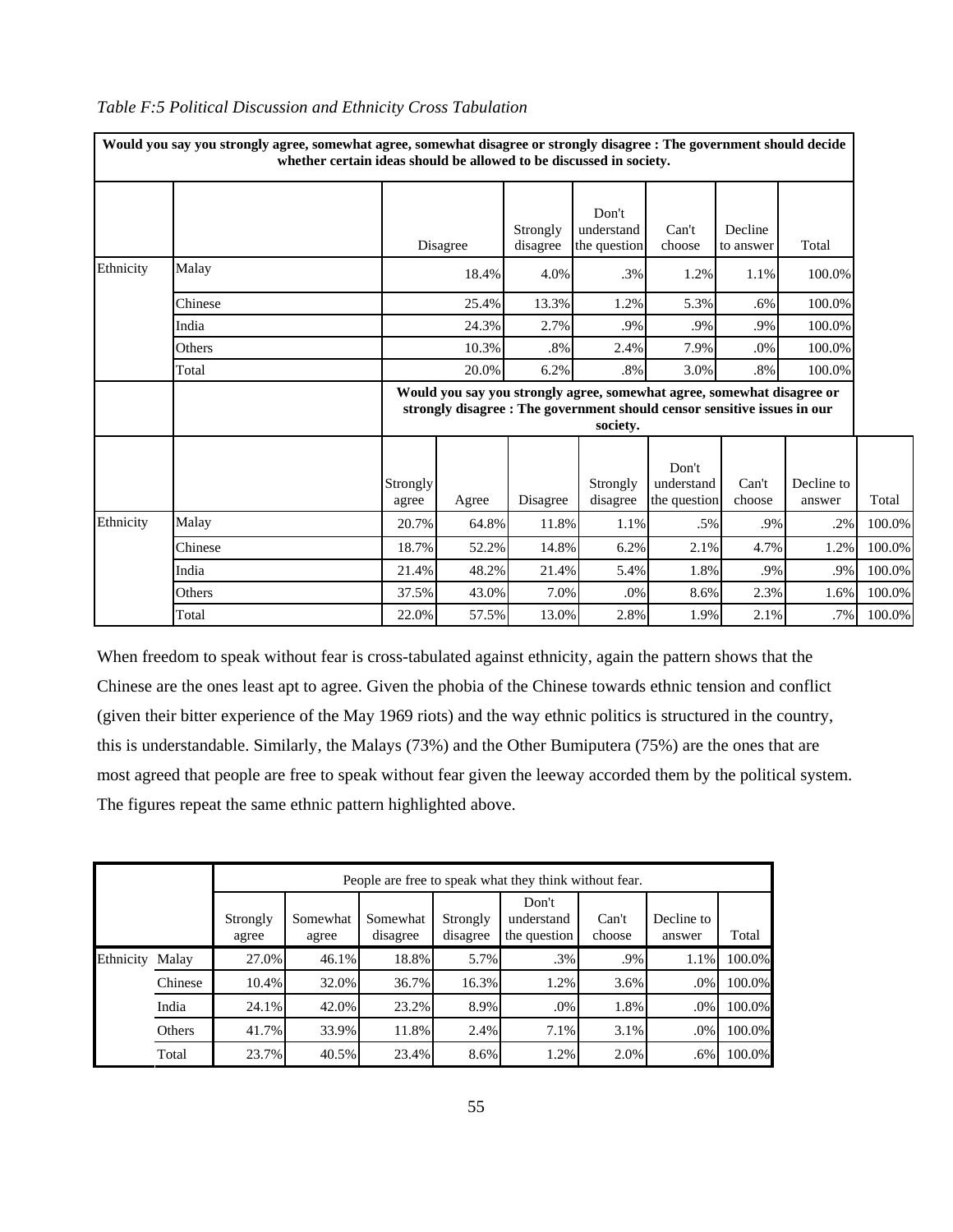|                        |          |                   |                      |                      |                      | People can join any organization they like without fear. |                 |                      |        |
|------------------------|----------|-------------------|----------------------|----------------------|----------------------|----------------------------------------------------------|-----------------|----------------------|--------|
|                        |          | Strongly<br>agree | Somewhat<br>disagree | Somewhat<br>disagree | Strongly<br>disagree | Don't<br>understand<br>the question                      | Can't<br>choose | Decline to<br>answer | Total  |
| <b>Ethnicity Malay</b> |          | 29.1%             | 48.4%                | 16.5%                | 3.7%                 | .5%                                                      | $.8\%$          | 1.1%                 | 100.0% |
|                        | Chinesel | 14.3%             | 42.3%                | 29.2%                | 7.1%                 | 1.2%                                                     | 5.7%            | $.3\%$               | 100.0% |
|                        | India    | 26.8%             | 46.4%                | 17.9%                | 5.4%                 | .9%                                                      | 2.7%            | .0%                  | 100.0% |
|                        | Others   | 37.0%             | 32.3%                | 18.1%                | 1.6%                 | 7.1%                                                     | 3.9%            | .0%                  | 100.0% |
|                        | Total    | 25.6%             | 44.8%                | 20.3%                | 4.6%                 | 1.4%                                                     | 2.6%            | $.7\%$               | 100.0% |

|                        |          |                   |       |          |                      | Would you say you strongly agree, somewhat agree, somewhat disagree or strongly disagree :<br>Harmony of the community will be disrupted if people organize lots of groups. |                 |                      |        |
|------------------------|----------|-------------------|-------|----------|----------------------|-----------------------------------------------------------------------------------------------------------------------------------------------------------------------------|-----------------|----------------------|--------|
|                        |          |                   |       |          |                      | Don't                                                                                                                                                                       |                 |                      |        |
|                        |          | Strongly<br>agree | Agree | Disagree | Strongly<br>disagree | understand<br>the question                                                                                                                                                  | Can't<br>choose | Decline to<br>answer | Total  |
|                        |          |                   |       |          |                      |                                                                                                                                                                             |                 |                      |        |
| <b>Ethnicity Malay</b> |          | 13.8%             | 55.1% | 25.3%    | 3.9%                 | .5%                                                                                                                                                                         | 1.2%            | $.2\%$               | 100.0% |
|                        | Chinesel | 13.4%             | 48.7% | 23.1%    | 7.4%                 | 1.5%                                                                                                                                                                        | 5.0%            | .9%                  | 100.0% |
|                        | India    | 26.8%             | 48.2% | 20.5%    | 1.8%                 | 1.8%                                                                                                                                                                        | .0%             | .9%                  | 100.0% |
|                        | Others   | 22.7%             | 47.7% | 14.8%    | 2.3%                 | 7.0%                                                                                                                                                                        | 3.1%            | 2.3%                 | 100.0% |
|                        | Total    | 15.8%             | 51.9% | 23.2%    | 4.5%                 | 1.6%                                                                                                                                                                        | 2.4%            | $.7\%$               | 100.0% |

Perceptions of freedoms are strongly seen through an ethnic lens.

# **Section G Equality**

The issue that is most salient when it comes to ethnicity is equality. As Table G:1 shows, Malaysians are divided in their perceptions of equality. Elitism and ethnic political standing in our view account for the key differences in the polity.

*Table G:1 Equality and Malaysian Results* 

| <b>Ouestion</b>               | Values               | Malaysia |
|-------------------------------|----------------------|----------|
| <b>Everyone is treated</b>    | 1.Strongly Agree     | 19.0     |
| equally by the<br>government. | 2. Somewhat Agree    | 31.8     |
|                               | 3. Somewhat Disagree | 32.9     |
|                               | 4. Strongly Disagree | 14.4     |
|                               | 7. Don't Understand  | 0.2      |
|                               | 8.Can't choose       | 1.3      |
|                               | 9. Decline to answer | 0.3      |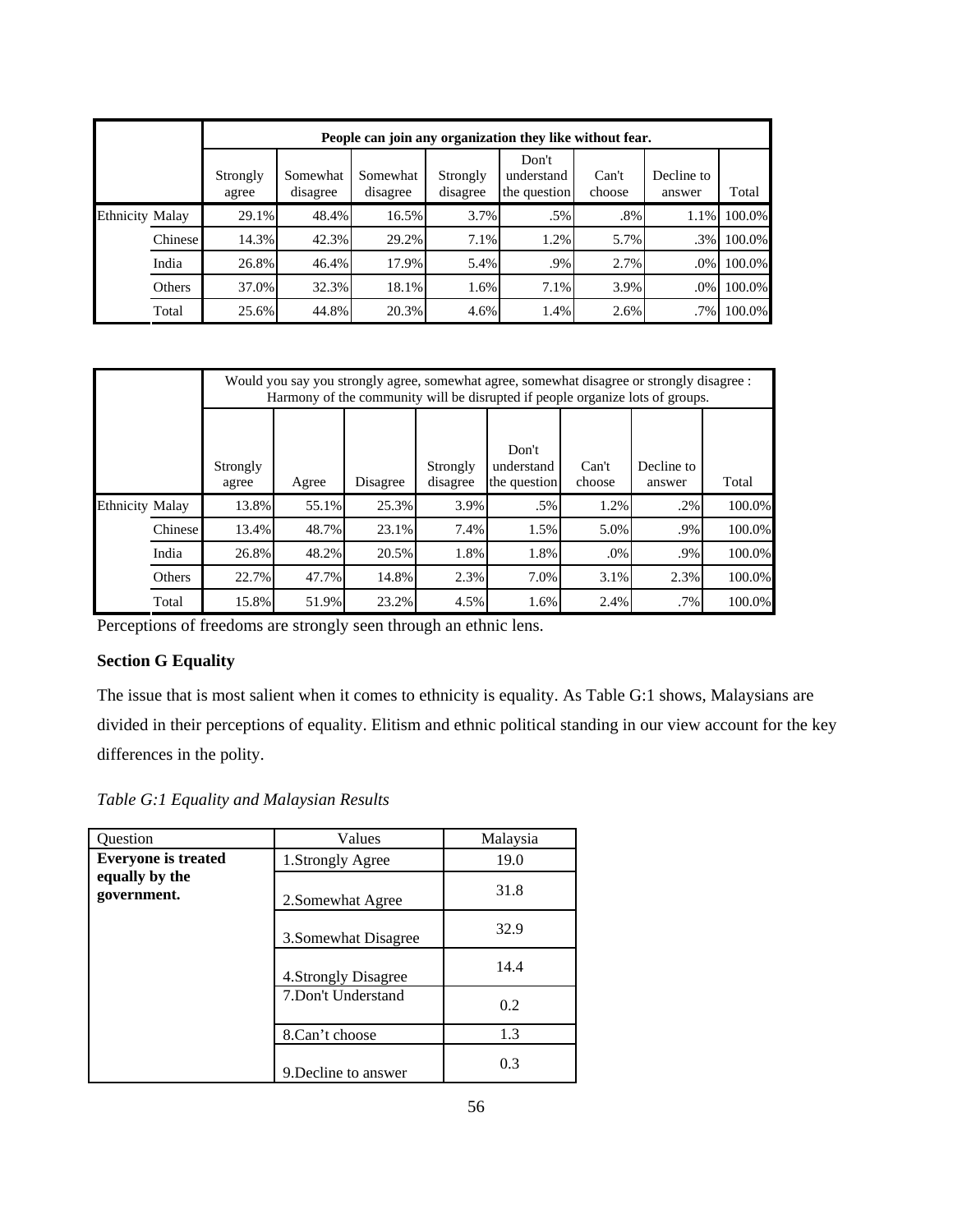| $- -$ |
|-------|

Despite the disparity of views, Malaysia has the third highest belief in treatment of government's toward equality in the region. One of the reasons is that equality is on agenda, rooted in ethnic politics and discussion of the affirmative action policy. It is tied to the ethnicized polity. When compared to Singapore, more people in Malaysia see inequality on the part of the government. We would argue this is racially based.

| <b>Ouestion</b>                             | Values                  | Taiwan | Mongolia | Philippines | Thailand | Korea                    | Singapore | Indonesia | Vietnam    | Japan | Malaysia |
|---------------------------------------------|-------------------------|--------|----------|-------------|----------|--------------------------|-----------|-----------|------------|-------|----------|
|                                             | 1.Strongly<br>Agree     | 4.0    | 13.5     | 16.2        | 19.1     | 1.3                      | 12.3      | 14.9      | 43.0       | 3.3   | 19.0     |
| <b>Everyone</b> is<br>treated<br>equally by | 2.Somewhat<br>Agree     | 38.6   | 20.7     | 21.3        | 36.5     | 11.7                     | 55.7      | 57.8      | 35.5       | 16.0  | 31.8     |
|                                             | 3.Somewhat<br>Disagree  | 47.3   | 30.1     | 30.0        | 27.6     | 55.5                     | 19.2      | 22.3      | 12.4       | 48.0  | 32.9     |
|                                             | 4.Strongly<br>Disagree  | 6.7    | 33.6     | 30.1        | 11.4     | 27.6                     | 10.2      | 2.3       | 2.6        | 27.3  | 14.4     |
| the<br>government.                          | 7.Don't<br>Understand   | 0.9    | 0.7      | 0.3         | 0.9      | $ -$                     | 0.2       | 0.9       | 2.0        | $-$   | 0.2      |
|                                             | 8.Can't<br>choose       | 2.0    | 1.0      | 1.9         | 2.7      | 3.9                      | 1.8       | 0.8       | 4.3        | 5.2   | 1.3      |
|                                             | 9. Decline to<br>answer | 0.4    | 0.2      | 0.2         | 1.7      | $\overline{\phantom{a}}$ | 0.7       | 1.1       | 0.3        | 0.3   | 0.3      |
|                                             | Missing                 | $- -$  | 0.1      | $- -$       | $-$      | $\qquad \qquad -$        | --        | $-$       | $\sim$ $-$ | $-$   | $- -$    |

*Table G:1 Equality in Regional Comparison* 

As Table G:3 shows, social status lacks a strong relationship to perceptions of equality.

*Table G:3 Equality and Social Status Cross Tabulation* 

|                        |               |                    |                      |                      | Everyone is treated equally by the government. |                                     |                 |                      |        |
|------------------------|---------------|--------------------|----------------------|----------------------|------------------------------------------------|-------------------------------------|-----------------|----------------------|--------|
|                        |               | Strongl<br>y agree | Somewhat<br>disagree | Somewhat<br>disagree | Strongly<br>disagree                           | Don't<br>understand<br>the question | Can't<br>choose | Decline to<br>answer | Total  |
| SE13. Social<br>status | Lowest status | 17.8%              | 30.0%                | 36.7%                | 13.3%                                          | 1.1%                                | 1.1%            | .0%                  | 100.0% |
|                        |               | 24.0%              | 32.0%                | 20.0%                | 16.0%                                          | $.0\%$                              | 8.0%            | .0%                  | 100.0% |
|                        |               | 13.0%              | 32.6%                | 41.3%                | 13.0%                                          | .0%                                 | $.0\%$          | .0%                  | 100.0% |
|                        |               | 23.5%              | 28.4%                | 28.4%                | 16.0%                                          | $.0\%$                              | 3.7%            | .0%                  | 100.0% |
|                        |               | 16.7%              | 34.2%                | 31.7%                | 16.3%                                          | .0%                                 | .9%             | .2%                  | 100.0% |
|                        | 6             | 16.0%              | 28.5%                | 40.3%                | 13.2%                                          | $.7\%$                              | .7%             | .7%                  | 100.0% |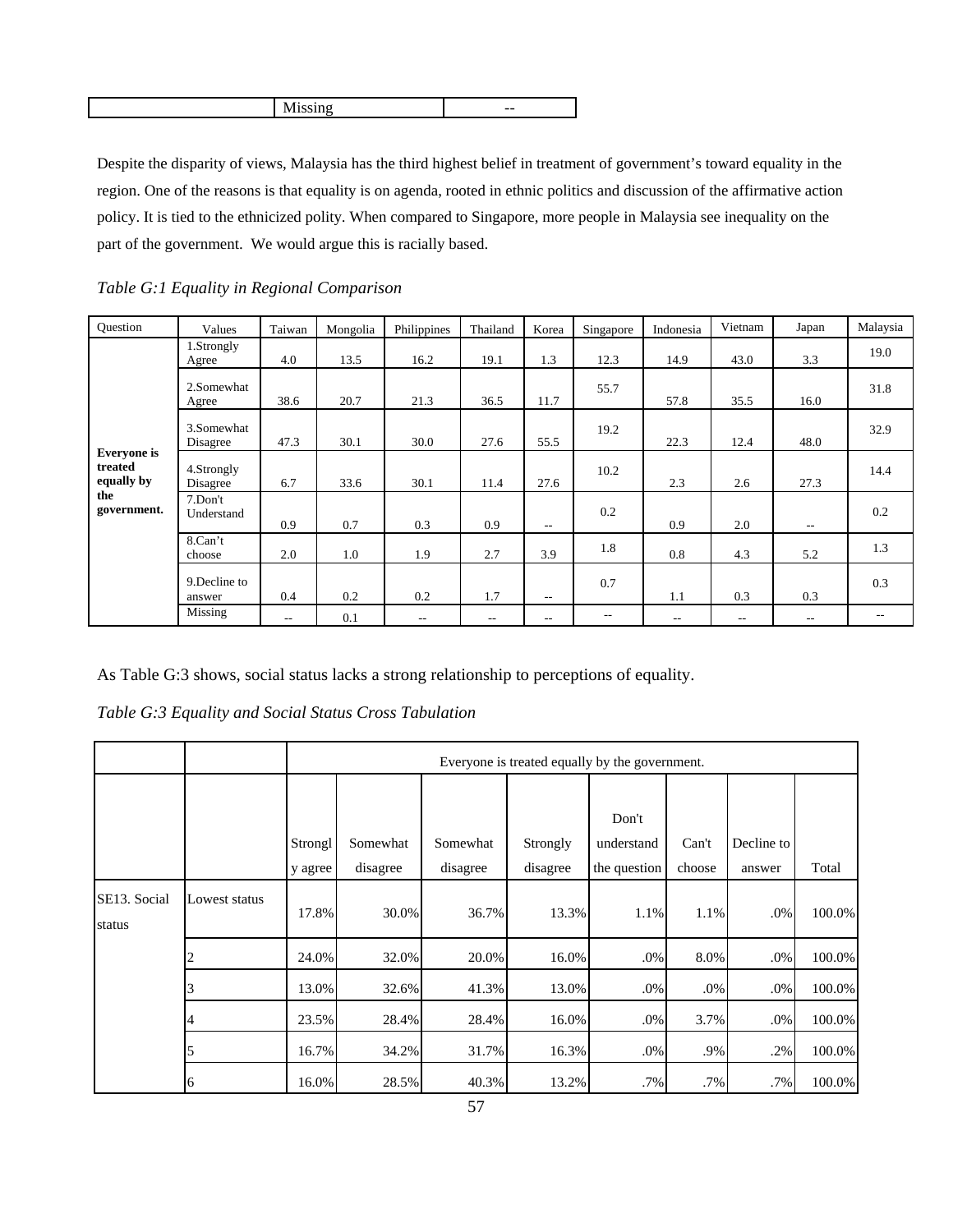|  |                       | 20.2% | 26.2% | 32.1% | 21.4% | .0%    | $.0\%$ | $.0\%$ | 100.0% |
|--|-----------------------|-------|-------|-------|-------|--------|--------|--------|--------|
|  | 8                     | 16.7% | 37.5% | 35.4% | 10.4% | .0%    | .0%    | $.0\%$ | 100.0% |
|  |                       | 29.2% | 25.0% | 33.3% | 12.5% | $.0\%$ | .0%    | $.0\%$ | 100.0% |
|  | <b>Highest status</b> | 17.8% | 36.2% | 34.5% | 10.9% | .0%    | .6%    | $.0\%$ | 100.0% |
|  | Can't choose          | 13.3% | 6.7%  | 44.4% | 20.0% | .0%    | 11.1%  | 4.4%   | 100.0% |
|  | Decline to<br>answer  | 9.1%  | 27.3% | 18.2% | 9.1%  | 18.2%  | 18.2%  | $.0\%$ | 100.0% |
|  | Total                 | 17.6% | 31.3% | 33.9% | 14.9% | .3%    | 1.6%   | .3%    | 100.0% |

Ethnicity stands out in accounting for the variation, as shown in Table G:4. Ethnic differences between the Malays and Chinese are large and significant.

*Table G: 4 Equal Treatment and Ethnicity Cross Tabulation* 

|           |         |          | Everyone is treated equally by the government. |          |          |              |        |            |        |  |  |  |  |
|-----------|---------|----------|------------------------------------------------|----------|----------|--------------|--------|------------|--------|--|--|--|--|
|           |         |          |                                                |          |          | Don't        |        |            |        |  |  |  |  |
|           |         | Strongly | Somewhat                                       | Somewhat | Strongly | understand   | Can't  | Decline to |        |  |  |  |  |
|           |         | agree    | disagree                                       | disagree | disagree | the question | choose | answer     | Total  |  |  |  |  |
| Ethnicity | Malay   | 20.7%    | 37.9%                                          | 30.9%    | 9.8%     | .2%          | .3%    | .2%        | 100.0% |  |  |  |  |
|           | Chinese | 6.8%     | 18.8%                                          | 42.0%    | 28.0%    | .0%          | 3.6%   | .9%        | 100.0% |  |  |  |  |
|           | India   | 18.8%    | 36.6%                                          | 28.6%    | 16.1%    | .0%          | .0%    | .0%        | 100.0% |  |  |  |  |
|           | Others  | 29.7%    | 27.3%                                          | 33.6%    | 4.7%     | 2.3%         | 2.3%   | .0%        | 100.0% |  |  |  |  |
|           | Total   | 17.6%    | 31.4%                                          | 34.0%    | 14.8%    | .3%          | 1.4%   | .3%        | 100.0% |  |  |  |  |

We argue this has to do with the persistence of the affirmative action policy in Malaysia, which in our view underscores different ethnic treatment towards groups by the state. Table G:5 shows variation in attitudes.

*Table G:5 Attitudes toward the NEP* 

|                                           |                               | Percent |
|-------------------------------------------|-------------------------------|---------|
| Would you say you strongly agree,         | Strongly agree                | 30.9    |
| somewhat agree, somewhat disagree or      | Agree                         | 41.2    |
| strongly disagree : The government should | Disagree                      | 12.4    |
| maintain programs that assist             |                               | 10.7    |
| bumiputeras, such as the New Economic     | Strongly disagree             |         |
| <b>Policy</b>                             | Don't understand the question | 1.2     |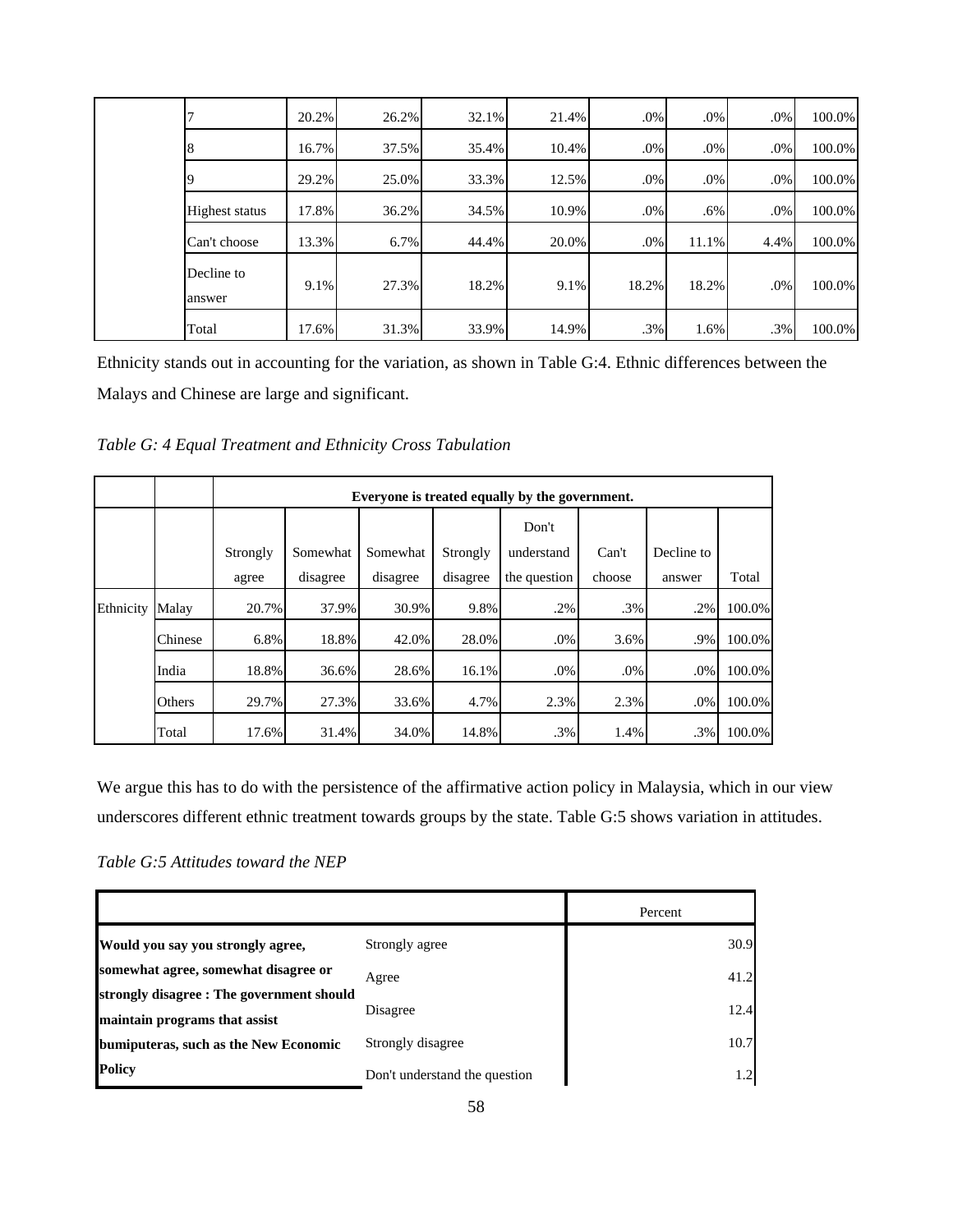| Can't choose      | $\sim$ $\sim$ |
|-------------------|---------------|
| Decline to answer | ر. 1          |
| Total             | 100.0         |

The attitudes across races toward the NEP described below are telling.

|                 |         |                   | Would you say you strongly agree, somewhat agree, somewhat disagree or strongly disagree :<br>The government should maintain programs that assist bumiputeras, such as the New<br><b>Economic Policy.</b> |          |                      |                                     |                 |                      |        |  |  |  |  |
|-----------------|---------|-------------------|-----------------------------------------------------------------------------------------------------------------------------------------------------------------------------------------------------------|----------|----------------------|-------------------------------------|-----------------|----------------------|--------|--|--|--|--|
|                 |         | Strongly<br>agree | Agree                                                                                                                                                                                                     | Disagree | Strongly<br>disagree | Don't<br>understand<br>the question | Can't<br>choose | Decline to<br>answer | Total  |  |  |  |  |
| Ethnicity Malay |         | 43.4%             | 52.9%                                                                                                                                                                                                     | 1.4%     | .3%                  | .3%                                 | $.6\%$          | 1.1%                 | 100.0% |  |  |  |  |
|                 | Chinese | 6.5%              | 20.5%                                                                                                                                                                                                     | 32.7%    | 31.8%                | .6%                                 | 5.4%            | 2.4%                 | 100.0% |  |  |  |  |
|                 | India   | 14.2%             | 38.1%                                                                                                                                                                                                     | 26.5%    | 17.7%                | $.0\%$                              | 2.7%            | .9%                  | 100.0% |  |  |  |  |
|                 | Others  | 47.2%             | 39.4%                                                                                                                                                                                                     | 1.6%     | .8%                  | 8.7%                                | 2.4%            | .0%                  | 100.0% |  |  |  |  |
|                 | Total   | 30.9%             | 41.2%                                                                                                                                                                                                     | 12.4%    | 10.7%                | 1.2%                                | 2.3%            | 1.3%                 | 100.0% |  |  |  |  |

Malaysia's ethnicized polity reinforces not only differences in perceptions of rights, but also underlines ideas of equality. Gender and education levels showed little differences in views.

#### **Section H – Responsiveness**

With respect to government responsiveness to peoples' desires, what we found is that slightly more than half of those polled felt that government was responsive (56%) while slightly less (53%) felt that government would solve their most important problems within the next five years. In a sense, this indicated just above average levels of confidence in government responsiveness and ability to respond to people's problems. However, when we cross-tabulated the responses for government response with government ability to solve important problems, we found relatively high levels of confidence and trust in government to respond to peoples' problems. This is most evident in people's confidence and trust in civil service institutions especially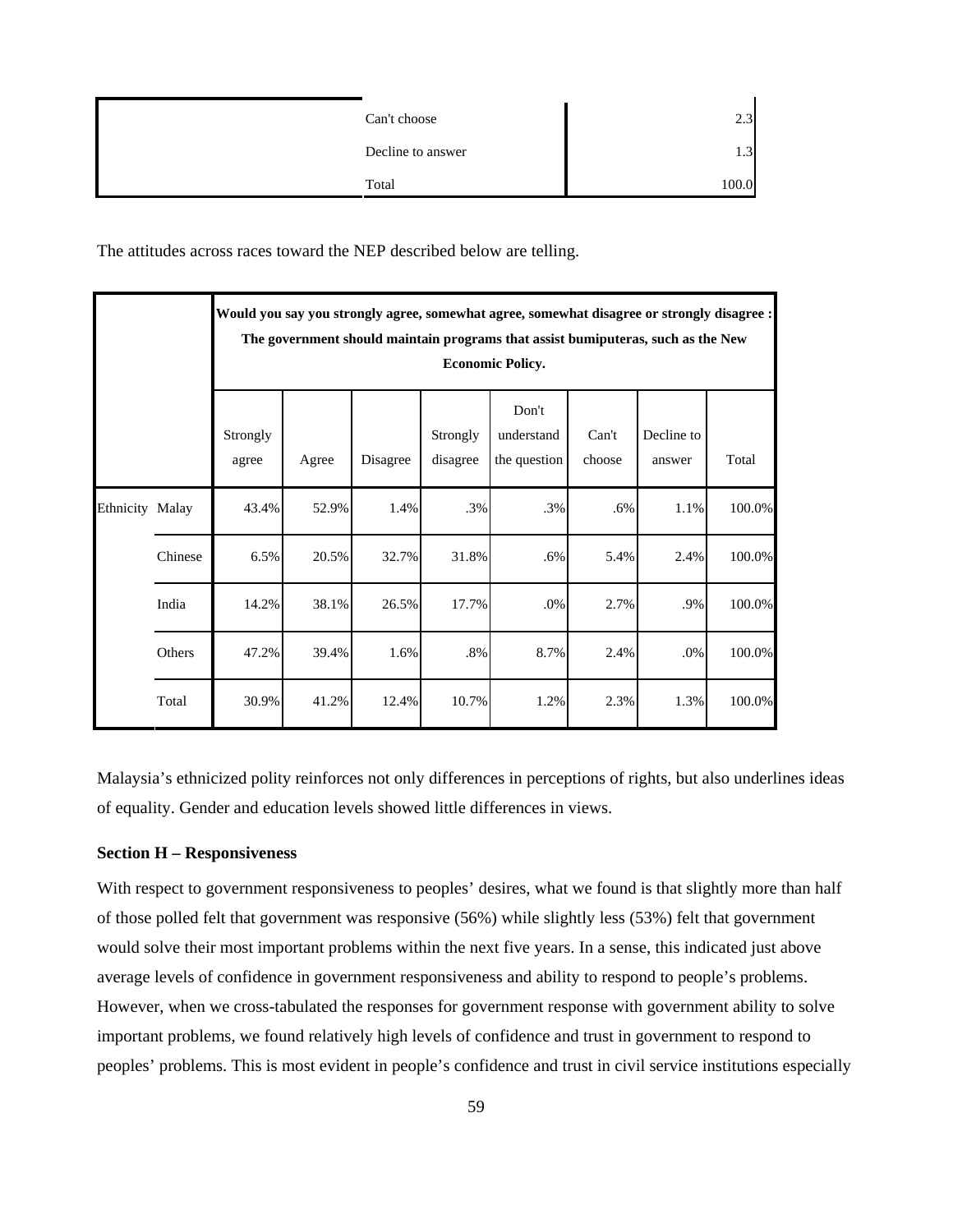the military, the federal bureaucracy, local councils, and even the Prime Minister.<sup>[2](#page-60-0)8</sup> When cross-tabulated with ethnicity (Table H3), we found the same ethnically-polarized pattern as in our earlier responses cases where members of the Indian community were more trusting of the government (73%), followed by the Malay community (64% ), Others (53%) and finally the Chinese (34%). Interestingly, here we find that the Indians are more trusting of the government than even the Malays. But this is explained by the fact that since Malaysian politics is deeply ethicized and even in political representation. Here, the Indian community is only represented by the Malaysian Indian Congress in government with no alternative in opposition. As such, the Indian community is constrained to only look to the MIC for succor. On the other hand, the Malays have got an alternative, Parti Islam se-Malaysia (PAS), which does command wide-support and which does influence they way the Malay community views government albeit within the ethnic lens of the New Economic Policy (NEP). So too the Bumiputera natives of Sabah and Sarawak. But for the Chinese, their views are influenced by weak political representation in government (Malaysian Chinese Association, Gerakan, Sarawak United Peoples' Party, Liberal Democratic Party) but strident views in the opposition (Democratic Action Party). The Chinese also are marginalized outside of the NEP and the hitherto framing of ethicized political discourse in the country. This pattern is also similarly evident in Table H7 which cross tabulates perception of government ability to solve important problems with ethnicity. Making things worse is the fact that there is little – if any – policy discussions taking place in the public sphere let alone carried by the media. In this absence of any policy discussions, ethnicity and religious sentiments prevail with the end result being a dearth of public policy measures being used to evaluate government responses and ability. This situation is slowly changing but there has not yet been any significant developments even after the March 2008 election.

| Question                                       | Values                      | Malaysia | Question                                      | Values                  | Malaysia |
|------------------------------------------------|-----------------------------|----------|-----------------------------------------------|-------------------------|----------|
| How well do you<br>think the                   | 1.Very<br>responsive        | 10.3     | How likely is it<br>that the                  | $0.$ Not<br>applicable  | 7.6      |
| government<br>responds to what<br>people want? | 2. Largely<br>responsive    | 45.8     | government will<br>solve the most             | 1. Very likely          | 10.6     |
|                                                | 3. Not very<br>responsive   | 35.2     | important<br>problem you<br>identified [i.e., | 2. Likely               | 42.6     |
|                                                | 4. Not responsive<br>at all | 3.6      | the first problem<br>the respondent           | 3. Not very<br>likely   | 25.5     |
|                                                | 7.Don't<br>Understand       | 1.1      | mentioned]<br>within the next                 | 4. Not at all<br>likely | 8.8      |
|                                                | 3.5<br>8.Can't choose       |          | five years?                                   | 7. No answer            |          |
|                                                | 9. Decline to<br>answer     | 0.4      |                                               | 8.Can't choose          | 4.6      |

<span id="page-60-0"></span><sup>&</sup>lt;sup>28</sup> Welsh, Bridget, Ibrahim Suffian and Andrew Aeria (2007), "Malaysia Country Report", Asia Barometer Working Paper No. 46, Asia Barometer, National Taiwan University and Academica Sinica, Taipei.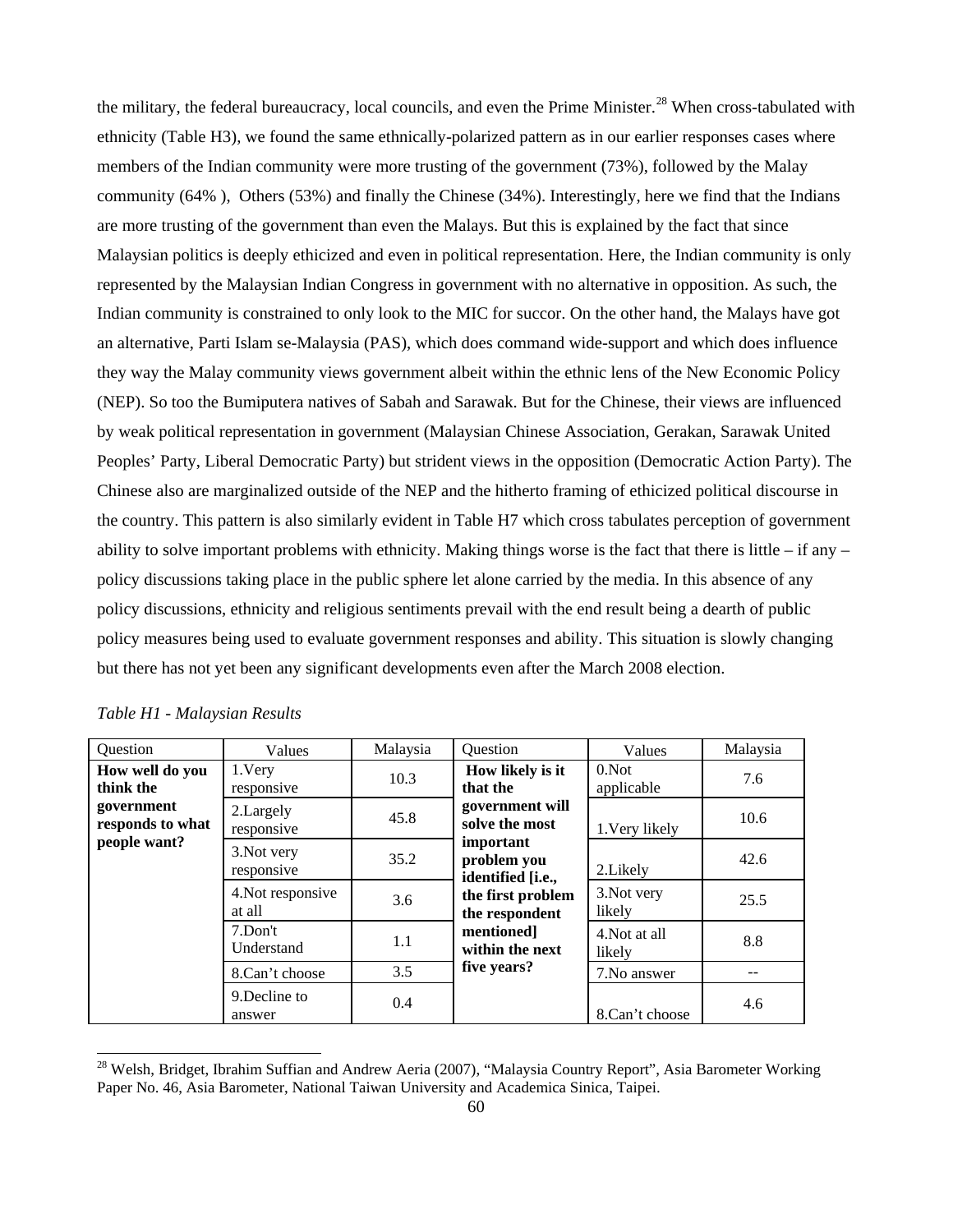| Missing |                          | 9. Decline to | ∩ ∩                                            |
|---------|--------------------------|---------------|------------------------------------------------|
|         | $\overline{\phantom{m}}$ | answer        | ∪.∠                                            |
|         |                          | Missing       | $\hspace{0.1mm}-\hspace{0.1mm}-\hspace{0.1mm}$ |

There is little significant difference in government responses and government ability to solve problems when seen from a gender perspective (Table H4  $\&$  H8). However, when we take a look at education levels – and if we use education as a very rough proxy to social status/class – we find that those who have higher social status/class perceive government to be more responsive than those from the lower cohorts. Specifically, about 35% of those without any formal education find government responsive. This rises in a slow gradient to 45% (incomplete primary/elementary education), 47% (complete primary/elementary education), 56% (incomplete secondary/high school/technical/vocational education), 56.5% (complete secondary/high school/technical/vocational education), 57% (incomplete secondary/high school), 60% (complete secondary/high school), 62% (some university education), about 60% (university completed) and 44% (postgraduate education). This trend is also evident in Table H6 which cross-tabulates status with government responsiveness where those with lower status (between 36%-54%) find government less responsive than those in the highest status (66.5%). Similarly, this pattern is replicated in our cross-tabulation of government ability to solve important problems with that of education. The lowest educated (46%) find government least able to solve their problems compared to those having a complete university education (51%) (Table H9). This is also reinforced by Table H10 which cross –tabulates government ability to provide solutions with social status where those with the lowest status (46%) find government less able to provide solutions than those in the highest status cohort (63%). This broadly suggests that government in Malaysia does have a status/class-based approach in dealing with society and hence politics. In part, it also reflects the varying status/class-power that exists in society and which can be brought to bear upon the political responsiveness of government. Put differently, this is elitist politics at work.

Finally, from a regional perspective (see Table H11), we find that Malaysians, along with those polled in Singapore, have a lot of trust in their government compared with their closest neighbors. As well, along with Singapore, there is a lot of trust and confidence in the respective government's ability to provide solutions to peoples' problems. In part, it reflects a sense of bureaucratic coherence that is partly historical legacy and partly based on both government's developmental approach towards governing that largely underpins their respective claims to political legitimacy. Put differently, both governments orient their respective administrations into delivering economic goods as the underlying basis of their continued political legitimacy to govern.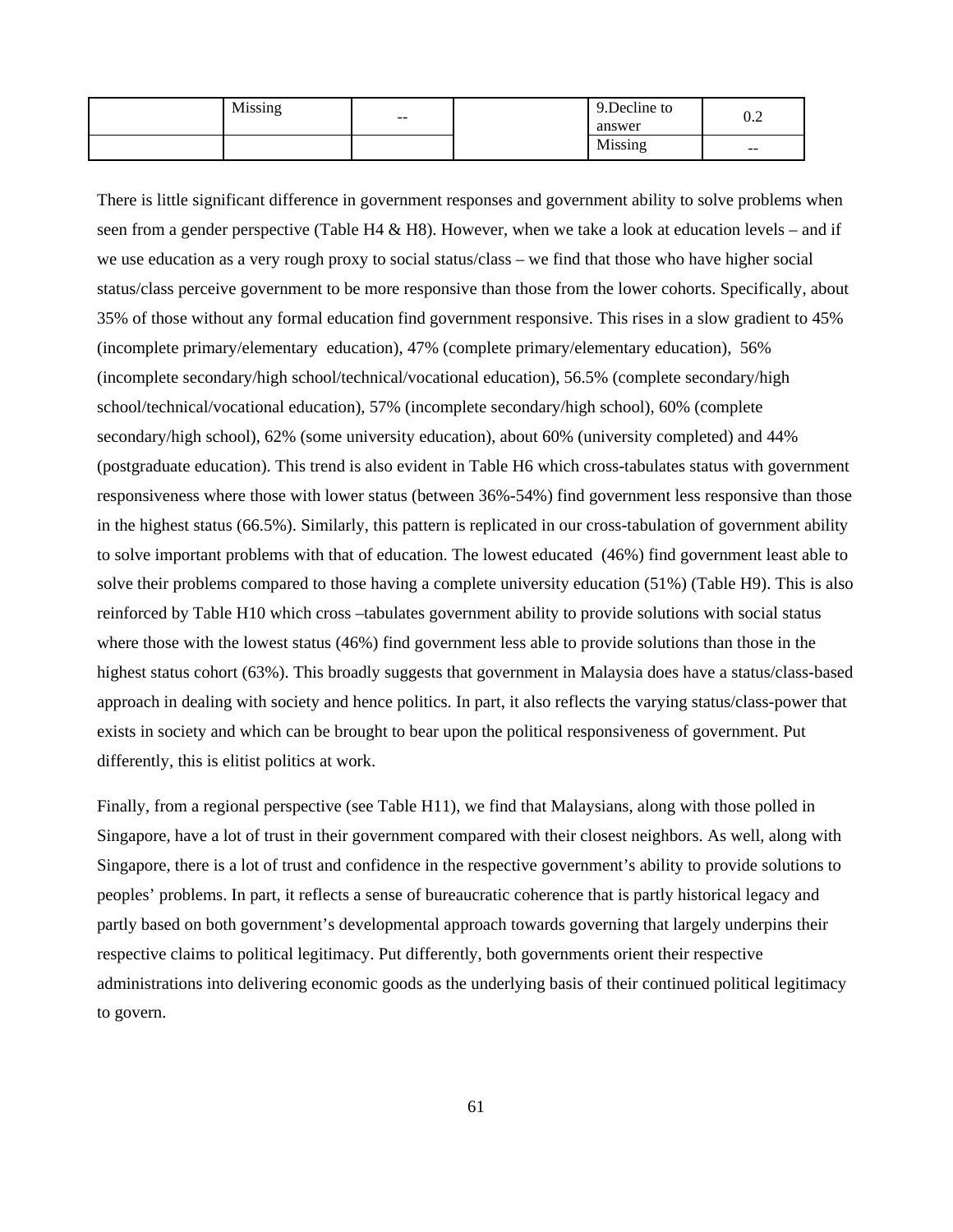|                                                  |                         |                    |                       |                        |                                    | O143. How well do you think the government responds to what people want? |                 |                         |        |
|--------------------------------------------------|-------------------------|--------------------|-----------------------|------------------------|------------------------------------|--------------------------------------------------------------------------|-----------------|-------------------------|--------|
|                                                  |                         | Very<br>responsive | Largely<br>responsive | Not very<br>responsive | <b>Not</b><br>responsive<br>at all | Don't<br>understand<br>the question                                      | Can't<br>choose | Decline<br>to<br>answer | Total  |
| O127A. How<br>likely is it                       | Very<br>likely          | 29.6%              | 40.7%                 | 26.7%                  | .7%                                | .7%                                                                      | 1.5%            | $.0\%$                  | 100.0% |
| that the<br>government                           | Likely                  | 8.7%               | 60.6%                 | 26.2%                  | 1.8%                               | .6%                                                                      | 1.8%            | .2%                     | 100.0% |
| will solve the<br>most                           | Not very<br>likely      | 5.3%               | 36.5%                 | 51.3%                  | 4.3%                               | .7%                                                                      | 2.0%            | .0%                     | 100.0% |
| important<br>problem you                         | Not at<br>all likely    | 3.6%               | 21.6%                 | 56.8%                  | 12.6%                              | .0%                                                                      | 5.4%            | $.0\%$                  | 100.0% |
| lidentified<br>within the<br>next five<br>years? | Can't<br>choose         | 8.3%               | 31.7%                 | 23.3%                  | 5.0%                               | 5.0%                                                                     | 18.3%           | 8.3%                    | 100.0% |
|                                                  | Decline<br>to<br>answer | .0%                | 33.3%                 | 33.3%                  | $.0\%$                             | .0%                                                                      | 33.3%           | $.0\%$                  | 100.0% |
|                                                  | Total                   | 9.8%               | 46.1%                 | 36.0%                  | 3.6%                               | .8%                                                                      | 3.1%            | .5%                     | 100.0% |

**Table H2 - Responsiveness and Resolution Cross Tabulation** 

**Table H3 - Responsiveness Cross Tab – Ethnicity** 

|           |         |                    | How well do you think the government responds to what people want? |                        |                                    |                                     |                 |                      |        |  |  |  |
|-----------|---------|--------------------|--------------------------------------------------------------------|------------------------|------------------------------------|-------------------------------------|-----------------|----------------------|--------|--|--|--|
|           |         | Very<br>responsive | Largely<br>responsive                                              | Not very<br>responsive | <b>Not</b><br>responsive<br>at all | Don't<br>understand<br>the question | Can't<br>choose | Decline to<br>answer | Total  |  |  |  |
| Ethnicity | Malay   | 11.7%              | 52.2%                                                              | 31.0%                  | 2.3%                               | 1.6%                                | 1.2%            | .0%                  | 100.0% |  |  |  |
|           | Chinese | 3.6%               | 30.6%                                                              | 47.8%                  | 7.4%                               | 1.2%                                | 8.6%            | .9%                  | 100.0% |  |  |  |
|           | India   | 16.1%              | 57.1%                                                              | $24.1\%$               | .0%                                | .9%                                 | 1.8%            | $.0\%$               | 100.0% |  |  |  |
|           | Others  | 16.4%              | 36.7%                                                              | 28.9%                  | 3.1%                               | 7.0%                                | 5.5%            | 2.3%                 | 100.0% |  |  |  |
|           | Total   | 10.3%              | 45.0%                                                              | 34.8%                  | 3.6%                               | 2.0%                                | 3.8%            | .5%                  | 100.0% |  |  |  |

# **Table H4 - Resolution Cross Tab Gender**

|             |        |                    | How well do you think the government responds to what people want? |                        |                                    |                                     |                 |                      |        |  |  |  |  |  |
|-------------|--------|--------------------|--------------------------------------------------------------------|------------------------|------------------------------------|-------------------------------------|-----------------|----------------------|--------|--|--|--|--|--|
|             |        | Very<br>responsive | Largely<br>responsive                                              | Not very<br>responsive | <b>Not</b><br>responsive<br>at all | Don't<br>understand<br>the question | Can't<br>choose | Decline to<br>answer | Total  |  |  |  |  |  |
| Gender Male |        | 12.3%              | 42.4%                                                              | 36.5%                  | 4.4%                               | 1.0%                                | 3.1%            | $.5\%$               | 100.0% |  |  |  |  |  |
|             | Female | 8.5%               | 47.6%                                                              | 33.1%                  | 3.0%                               | 2.8%                                | 4.5%            | .5%                  | 100.0% |  |  |  |  |  |
|             | Total  | 10.4%              | 45.0%                                                              | 34.8%                  | 3.7%                               | 1.9%                                | 3.8%            | .5%                  | 100.0% |  |  |  |  |  |
|             |        |                    |                                                                    |                        |                                    |                                     |                 |                      |        |  |  |  |  |  |

# **Table H5 - Resolution – Education Level**

 $\blacksquare$ 

- 1

|  | How well do you think the government responds to what people want? |         |                                  |            |                                               |  |         |       |  |
|--|--------------------------------------------------------------------|---------|----------------------------------|------------|-----------------------------------------------|--|---------|-------|--|
|  | Very                                                               | Largely |                                  | <b>Not</b> | Don't<br>Not very responsive understand Can't |  | Decline |       |  |
|  |                                                                    |         | responsive responsive responsive | at all     | the question choose answer                    |  |         | Total |  |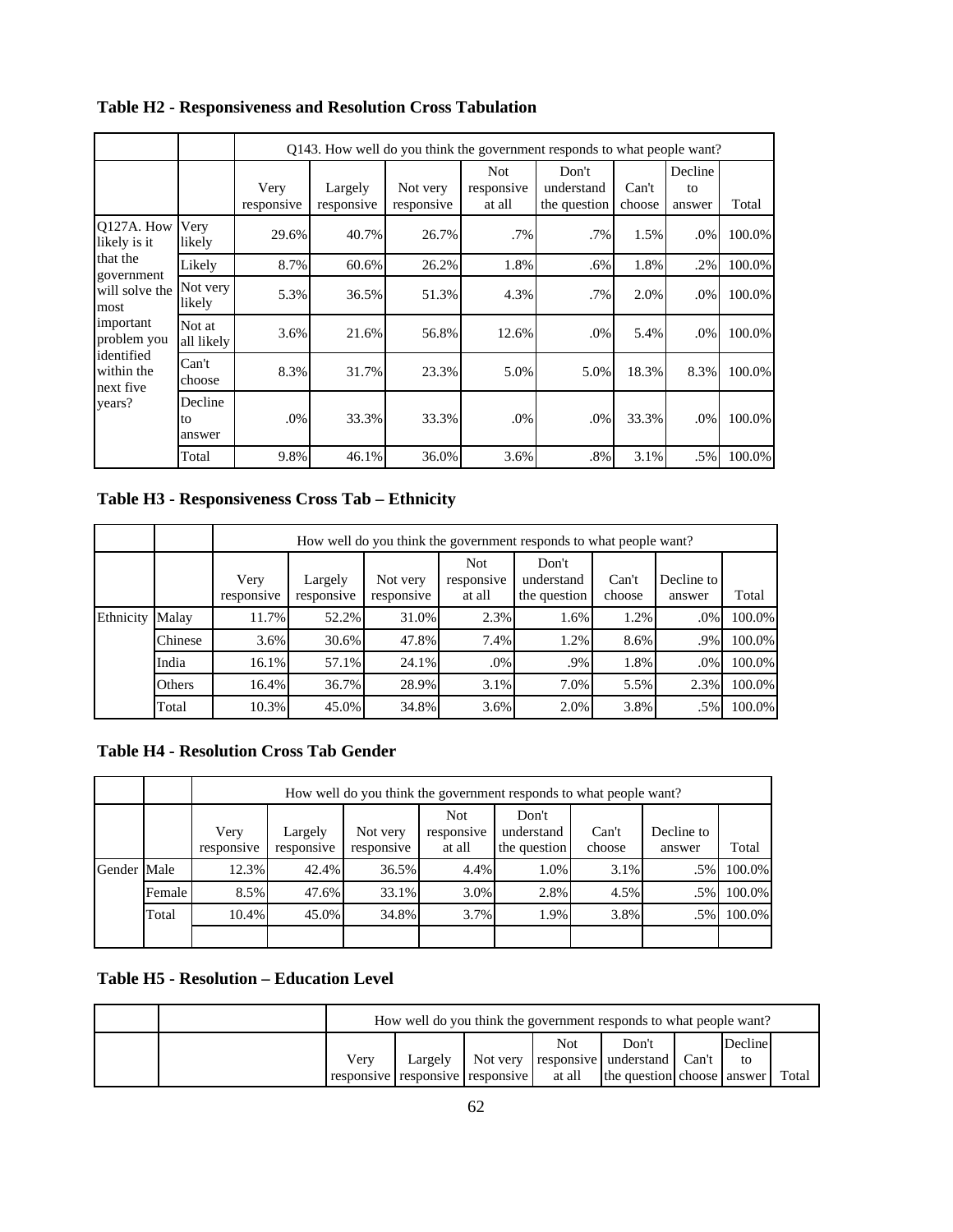| SE5.               | No formal education                                               | 17.6% | 27.9% | 20.6% | 4.4%  | 20.6%  | 5.9%  |     | 2.9% 100.0% |
|--------------------|-------------------------------------------------------------------|-------|-------|-------|-------|--------|-------|-----|-------------|
| Education<br>level | Incomplete<br>primary/elementary                                  | 8.3%  | 36.9% | 41.7% | 4.8%  | 1.2%   | 6.0%  |     | 1.2% 100.0% |
|                    | Complete<br>primary/elementary                                    | 10.9% | 36.1% | 37.2% | 3.8%  | 3.8%   | 7.1%  |     | 1.1% 100.0% |
|                    | Incomplete secondary/high<br>school:technical/vocational<br>types | 10.3% | 45.7% | 35.3% | 1.7%  | .0%    | 6.9%  |     | .0% 100.0%  |
|                    | Complete secondary/high<br>school:technical/vocational<br>types   | 11.0% | 45.5% | 39.6% | 3.2%  | .0%    | .6%   |     | .0% 100.0%  |
|                    | Incomplete secondary/high<br>school                               | 11.5% | 45.8% | 33.6% | 4.6%  | .8%    | 3.8%  |     | .0% 100.0%  |
|                    | Complete secondary                                                | 11.9% | 48.7% | 33.7% | 3.4%  | $.0\%$ | 1.9%  | .4% | 100.0%      |
|                    | Some university education                                         | 5.0%  | 56.8% | 33.1% | 2.2%  | .0%    | 2.9%  |     | .0% 100.0%  |
|                    | University education<br>completed                                 | 6.5%  | 53.2% | 31.2% | 7.8%  | .0%    | 1.3%  |     | .0% 100.0%  |
|                    | Post-graduate degree                                              | 11.1% | 33.3% | 33.3% | 11.1% | $.0\%$ | 11.1% |     | .0% 100.0%  |
|                    | Total                                                             | 10.4% | 44.9% | 34.7% | 3.8%  | 1.9%   | 3.8%  |     | .5% 100.0%  |
|                    |                                                                   |       |       |       |       |        |       |     |             |

**Table H6 - Responsiveness – Social Status** 

|                               |                      |                    | How well do you think the government responds to what people want? |                        |                                    |                                     |                 |                         |             |  |  |  |
|-------------------------------|----------------------|--------------------|--------------------------------------------------------------------|------------------------|------------------------------------|-------------------------------------|-----------------|-------------------------|-------------|--|--|--|
|                               |                      | Very<br>responsive | Largely<br>responsive                                              | Not very<br>responsive | <b>Not</b><br>responsive<br>at all | Don't<br>understand<br>the question | Can't<br>choose | Decline<br>to<br>answer | Total       |  |  |  |
| SE13. Social Lowest<br>status | status               | 9.9%               | 44.0%                                                              | 29.7%                  | 8.8%                               | 3.3%                                | 3.3%            |                         | 1.1% 100.0% |  |  |  |
|                               | 2                    | 4.0%               | 32.0%                                                              | 40.0%                  | 12.0%                              | .0%                                 | 12.0%           |                         | .0% 100.0%  |  |  |  |
|                               | 3                    | 4.3%               | 31.9%                                                              | 61.7%                  | 2.1%                               | .0%                                 | .0%             |                         | .0% 100.0%  |  |  |  |
|                               | 4                    | 13.6%              | 40.7%                                                              | 33.3%                  | 3.7%                               | 1.2%                                | 6.2%            |                         | 1.2% 100.0% |  |  |  |
|                               | 5                    | 9.4%               | 44.2%                                                              | 37.7%                  | 3.6%                               | .4%                                 | 4.2%            |                         | .4% 100.0%  |  |  |  |
|                               | 6                    | 13.2%              | 44.4%                                                              | 36.1%                  | 4.2%                               | .7%                                 | 1.4%            |                         | .0% 100.0%  |  |  |  |
|                               |                      | 8.3%               | 51.2%                                                              | 32.1%                  | 4.8%                               | .0%                                 | 3.6%            |                         | .0% 100.0%  |  |  |  |
|                               | 8                    | 12.5%              | 54.2%                                                              | 33.3%                  | .0%                                | .0%                                 | .0%             |                         | .0% 100.0%  |  |  |  |
|                               | 9                    | 13.0%              | 47.8%                                                              | 30.4%                  | 8.7%                               | .0%                                 | .0%             |                         | .0% 100.0%  |  |  |  |
|                               | Highest<br>status    | 13.3%              | 53.2%                                                              | 26.6%                  | 1.2%                               | 4.6%                                | .6%             |                         | .6% 100.0%  |  |  |  |
|                               | Can't<br>choose      | 4.5%               | 29.5%                                                              | 29.5%                  | .0%                                | 15.9%                               | 18.2%           |                         | 2.3% 100.0% |  |  |  |
|                               | Decline to<br>answer | 16.7%              | 50.0%                                                              | 16.7%                  | .0%                                | 16.7%                               | .0%             |                         | .0% 100.0%  |  |  |  |
|                               | Total                | 10.4%              | 45.0%                                                              | 34.8%                  | 3.7%                               | 2.0%                                | 3.6%            |                         | .5% 100.0%  |  |  |  |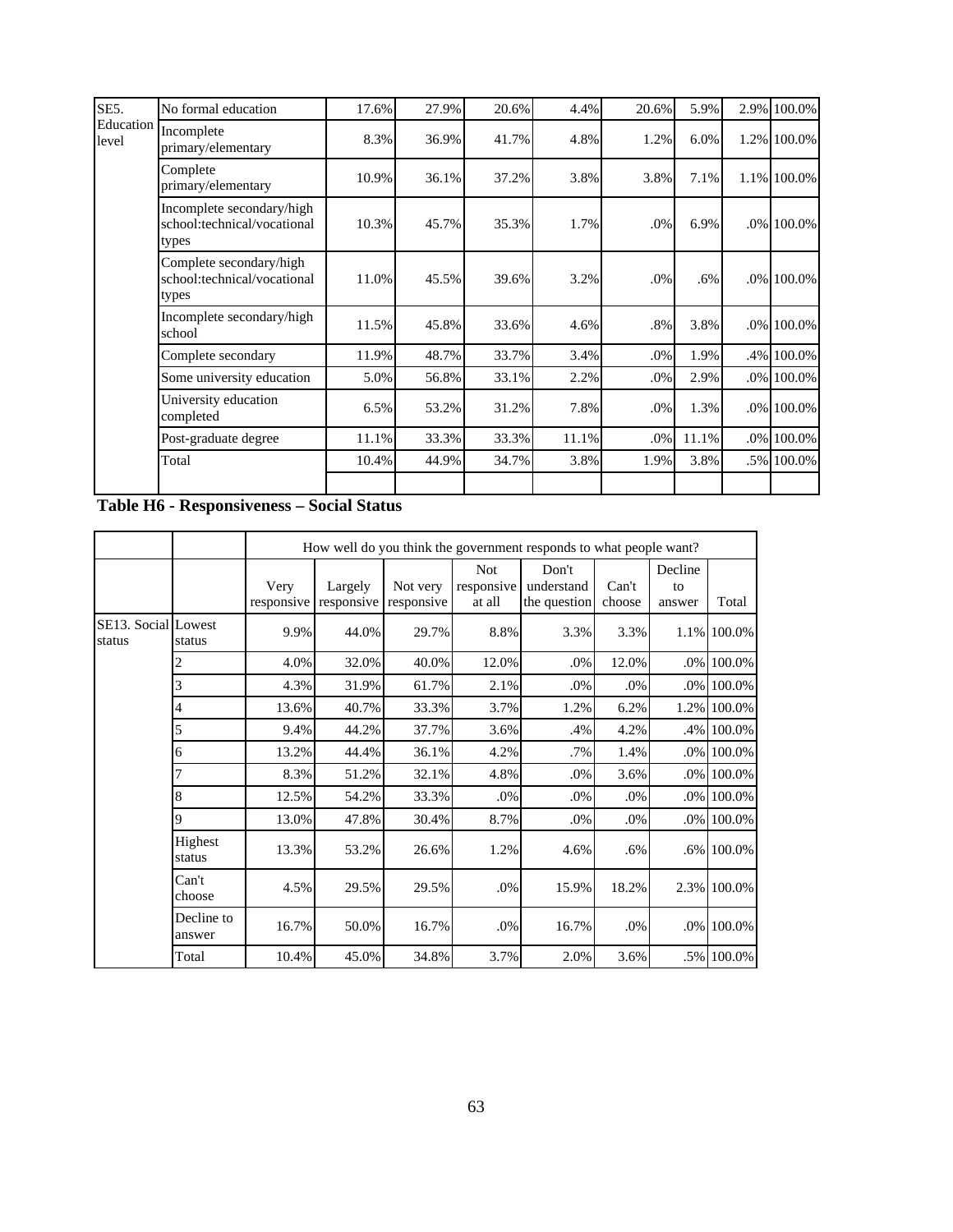|                        |         |             | How likely is it that the government will solve the most important problem you identified<br>within the next five years? |                    |                      |              |                      |        |  |  |  |  |  |  |
|------------------------|---------|-------------|--------------------------------------------------------------------------------------------------------------------------|--------------------|----------------------|--------------|----------------------|--------|--|--|--|--|--|--|
|                        |         | Very likely | Likely                                                                                                                   | Not very<br>likely | Not at all<br>likely | Can't choose | Decline to<br>answer | Total  |  |  |  |  |  |  |
| <b>Ethnicity Malay</b> |         | 15.2%       | 51.5%                                                                                                                    | 24.1%              | 6.7%                 | 2.5%         | $.0\%$               | 100.0% |  |  |  |  |  |  |
|                        | Chinese | 3.3%        | 27.6%                                                                                                                    | 33.9%              | 21.4%                | 12.8%        | 1.0%                 | 100.0% |  |  |  |  |  |  |
|                        | India   | 16.3%       | 51.0%                                                                                                                    | 27.9%              | 2.9%                 | 1.9%         | $.0\%$               | 100.0% |  |  |  |  |  |  |
|                        | Others  | 14.4%       | 51.4%                                                                                                                    | 27.0%              | 3.6%                 | 3.6%         | .0%                  | 100.0% |  |  |  |  |  |  |
|                        | Total   | 12.0%       | 44.9%                                                                                                                    | 27.4%              | 10.0%                | 5.4%         | $.3\%$               | 100.0% |  |  |  |  |  |  |

# **Table H7 - Solution – Ethnicity**

# **Table H8 - Solutions – Gender**

|             |        |       | How likely is it that the government will solve the most important problem you identified within the<br>next five years? |       |          |      |        |        |  |  |  |  |  |
|-------------|--------|-------|--------------------------------------------------------------------------------------------------------------------------|-------|----------|------|--------|--------|--|--|--|--|--|
| Gender Male |        | 13.1% | 43.5%                                                                                                                    | 26.9% | $12.9\%$ | 3.3% | $.3\%$ | 100.0% |  |  |  |  |  |
|             | Female | 10.9% | $46.5\%$                                                                                                                 | 28.0% | 7.0%     | 7.4% | $.2\%$ | 100.0% |  |  |  |  |  |
|             | Total  | 12.0% | 44.9%                                                                                                                    | 27.4% | $10.0\%$ | 5.3% | $.3\%$ | 100.0% |  |  |  |  |  |

# **Table H9 - Solutions – Education Levels**

|                    |                                                                   |                | How likely is it that the government will solve the most important<br>problem you identified within the next five years? |                    |                      |                 |                      |        |  |  |  |  |
|--------------------|-------------------------------------------------------------------|----------------|--------------------------------------------------------------------------------------------------------------------------|--------------------|----------------------|-----------------|----------------------|--------|--|--|--|--|
|                    |                                                                   | Very<br>likely | Likely                                                                                                                   | Not very<br>likely | Not at all<br>likely | Can't<br>choose | Decline<br>to answer | Total  |  |  |  |  |
| SE5.               | No formal education                                               | 18.6%          | 27.9%                                                                                                                    | 18.6%              | 11.6%                | 23.3%           | .0%                  | 100.0% |  |  |  |  |
| Education<br>level | Incomplete<br>primary/elementary                                  | 15.1%          | 46.6%                                                                                                                    | 20.5%              | 11.0%                | 6.8%            | $.0\%$               | 100.0% |  |  |  |  |
|                    | Complete<br>primary/elementary                                    | 10.4%          | 41.5%                                                                                                                    | 23.2%              | 11.0%                | 14.0%           | .0%                  | 100.0% |  |  |  |  |
|                    | Incomplete secondary/high<br>school:technical/vocational<br>types | 9.9%           | 48.5%                                                                                                                    | 33.7%              | 5.9%                 | 1.0%            | 1.0%                 | 100.0% |  |  |  |  |
|                    | Complete secondary/high<br>school:technical/vocational<br>types   | 10.4%          | 47.2%                                                                                                                    | 31.2%              | 7.6%                 | 2.8%            | $.7\%$               | 100.0% |  |  |  |  |
|                    | Incomplete secondary/high<br>school                               | 15.6%          | 44.3%                                                                                                                    | 24.6%              | 9.8%                 | 4.9%            | .8%                  | 100.0% |  |  |  |  |
|                    | Complete secondary                                                | 12.0%          | 47.2%                                                                                                                    | 29.6%              | 8.0%                 | 3.2%            | .0%                  | 100.0% |  |  |  |  |
|                    | Some university education                                         | 13.2%          | 45.6%                                                                                                                    | 27.9%              | 12.5%                | $.7\%$          | .0%                  | 100.0% |  |  |  |  |
|                    | University education<br>completed                                 | 6.8%           | 44.6%                                                                                                                    | 29.7%              | 16.2%                | 2.7%            | .0%                  | 100.0% |  |  |  |  |
|                    | Post-graduate degree                                              | 25.0%          | 25.0%                                                                                                                    | 12.5%              | 37.5%                | .0%             | .0%                  | 100.0% |  |  |  |  |
|                    | Total                                                             | 12.1%          | 44.8%                                                                                                                    | 27.4%              | 10.0%                | 5.4%            | .3%                  | 100.0% |  |  |  |  |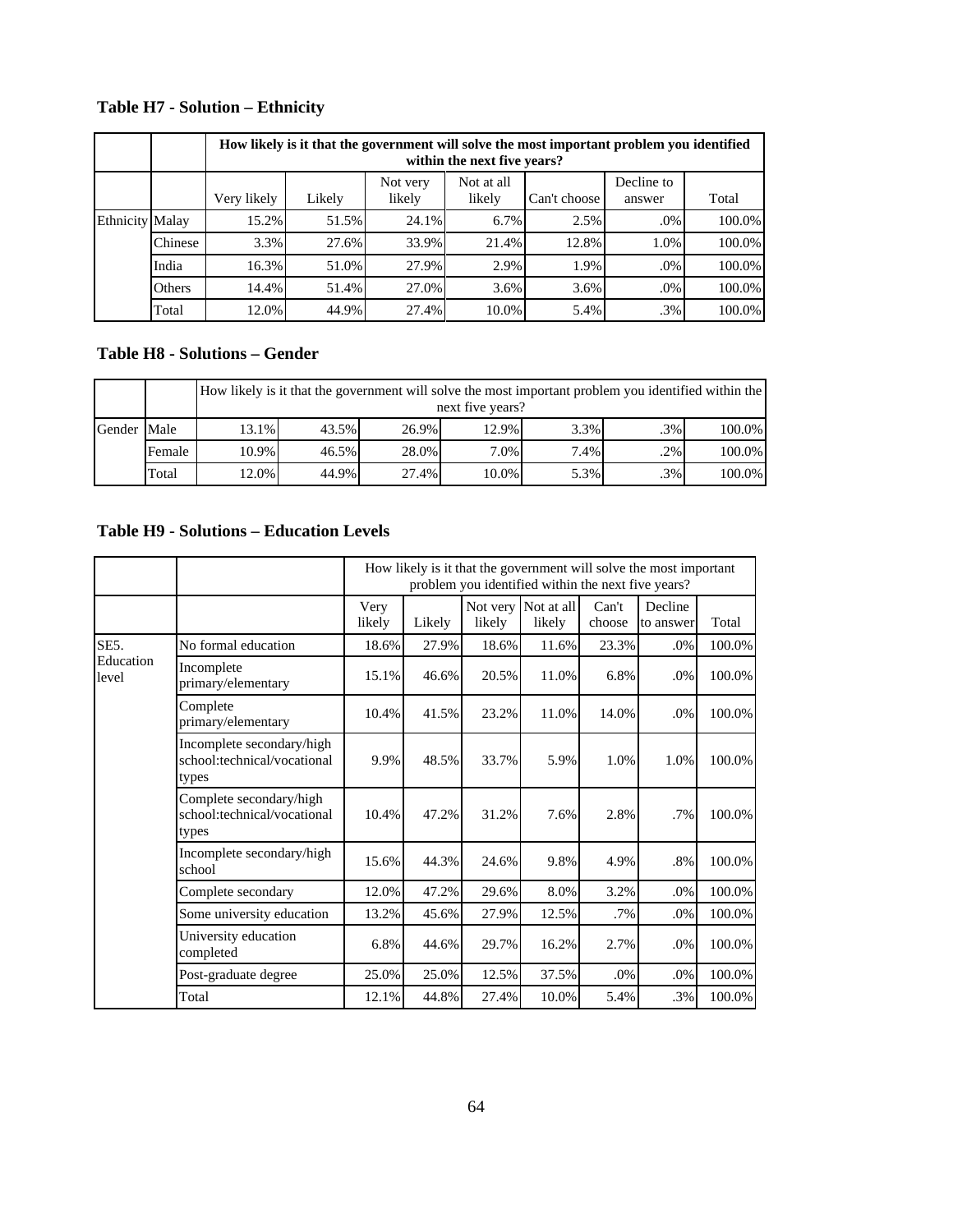|              |                      |             | Q127A. How likely is it that the government will solve the most important problem<br>you identified within the next five years? |                    |                      |                 |                      |        |  |  |  |  |
|--------------|----------------------|-------------|---------------------------------------------------------------------------------------------------------------------------------|--------------------|----------------------|-----------------|----------------------|--------|--|--|--|--|
|              |                      | Very likely | Likely                                                                                                                          | Not very<br>likely | Not at all<br>likely | Can't<br>choose | Decline to<br>answer | Total  |  |  |  |  |
| SE13. Social | Lowest status        | 12.2%       | 34.1%                                                                                                                           | 30.5%              | 18.3%                | 4.9%            | .0%                  | 100.0% |  |  |  |  |
| status       |                      | 4.3%        | 60.9%                                                                                                                           | 17.4%              | 4.3%                 | 13.0%           | .0%                  | 100.0% |  |  |  |  |
|              |                      | 4.9%        | 41.5%                                                                                                                           | 34.1%              | 12.2%                | 7.3%            | .0%                  | 100.0% |  |  |  |  |
|              |                      | 10.7%       | 42.7%                                                                                                                           | 30.7%              | 6.7%                 | 9.3%            | .0%                  | 100.0% |  |  |  |  |
|              |                      | 11.6%       | 47.0%                                                                                                                           | 26.0%              | 9.6%                 | 5.3%            | .5%                  | 100.0% |  |  |  |  |
|              | 6                    | 15.8%       | 47.4%                                                                                                                           | 26.3%              | 6.8%                 | 3.8%            | .0%                  | 100.0% |  |  |  |  |
|              |                      | 12.2%       | 45.1%                                                                                                                           | 29.3%              | 13.4%                | .0%             | .0%                  | 100.0% |  |  |  |  |
|              | 8                    | 8.5%        | 38.3%                                                                                                                           | 44.7%              | 8.5%                 | .0%             | .0%                  | 100.0% |  |  |  |  |
|              | 9                    | 15.0%       | 50.0%                                                                                                                           | 15.0%              | 15.0%                | 5.0%            | $.0\%$               | 100.0% |  |  |  |  |
|              | Highest status       | 14.2%       | 48.4%                                                                                                                           | 25.2%              | 10.3%                | 1.3%            | .6%                  | 100.0% |  |  |  |  |
|              | Can't choose         | 8.8%        | 32.4%                                                                                                                           | 23.5%              | 2.9%                 | 32.4%           | .0%                  | 100.0% |  |  |  |  |
|              | Decline to<br>answer | 18.2%       | 18.2%                                                                                                                           | 27.3%              | 18.2%                | 18.2%           | .0%                  | 100.0% |  |  |  |  |
|              | Total                | 12.0%       | 44.9%                                                                                                                           | 27.5%              | 10.0%                | 5.4%            | .3%                  | 100.0% |  |  |  |  |

# **Table H10 - Solutions – Social Status**

# Responsiveness: Regional Comparison

| Ouestion                                                            | Values                        | Taiwan                   | Mongolia | Philippines    | Thailand | Korea                    | Singapore      | Indonesia                | Vietnam                  | Japan                    | Malaysia     |
|---------------------------------------------------------------------|-------------------------------|--------------------------|----------|----------------|----------|--------------------------|----------------|--------------------------|--------------------------|--------------------------|--------------|
|                                                                     | 1.Very<br>responsive          | 2.3                      | 2.8      | 5.4            | 9.4      | 0.7                      | 8.5            | 4.2                      | 22.0                     | 0.5                      | 10.3         |
| <b>How well</b><br>do you<br>think the<br>government<br>responds to | 2.Largely<br>responsive       | 33.5                     | 21.8     | 27.3           | 37.9     | 20.5                     | 57.9           | 41.0                     | 57.7                     | 32.8                     | 45.8         |
|                                                                     | 3. Not very<br>responsive     | 48.6                     | 64.0     | 47.6           | 37.6     | 60.0                     | 28.9           | 48.8                     | 13.4                     | 57.3                     | 35.2         |
|                                                                     | 4.Not<br>responsive<br>at all | 10.6                     | 9.8      | 17.4           | 3.4      | 14.4                     | 1.5            | 3.7                      | 0.4                      | 6.8                      | 3.6          |
| what<br>people<br>want?                                             | 7.Don't<br>Understand         | 0.7                      | 0.4      | 0.6            | 1.3      | $\overline{\phantom{a}}$ | 0.1            | 0.6                      | 0.5                      | $\overline{\phantom{a}}$ | 1.1          |
|                                                                     | 8.Can't<br>choose             | 3.6                      | 1.1      | 1.0            | 5.6      | 4.5                      | 2.0            | 1.1                      | 5.7                      | 2.4                      | 3.5          |
|                                                                     | 9.Decline<br>to answer        | 0.8                      | 0.1      | 0.7            | 4.7      | $\overline{\phantom{a}}$ | 1.2            | 0.7                      | 0.3                      | 0.2                      | 0.4          |
|                                                                     | Missing                       | $\overline{\phantom{a}}$ | 0.1      | $\overline{a}$ | $- -$    | $\overline{\phantom{a}}$ | $\overline{a}$ | $\overline{\phantom{a}}$ | $\overline{\phantom{a}}$ | $\overline{\phantom{a}}$ | $\mathbf{u}$ |
|                                                                     |                               |                          |          |                |          |                          |                |                          |                          |                          |              |
| <b>How likely</b><br>is it that the                                 | $0.$ Not<br>applicable        | 13.2                     | 5.3      | 4.4            | $- -$    | $\overline{\phantom{a}}$ | $\sim$ $\sim$  | $\overline{\phantom{a}}$ | $\sim$ $\sim$            | 9.7                      | 7.6          |
| government<br>will solve                                            | 1.Very<br>likely              | 2.6                      | 5.9      | 7.0            | 6.9      | $\overline{\phantom{a}}$ | 7.4            | 10.2                     | 28.5                     | 1.3                      | 10.6         |
| the most<br>important                                               | 2.Likely                      | 27.4                     | 55.4     | 31.2           | 51.7     | $\overline{a}$           | 47.7           | 64.6                     | 47.6                     | 20.3                     | 42.6         |
| problem<br>you                                                      | 3. Not very<br>likely         | 40.3                     | 26.6     | 32.5           | 17.9     | $\overline{\phantom{a}}$ | 34.7           | 16.0                     | 14.5                     | 52.2                     | 25.5         |
| identified                                                          | 4. Not at all<br>likely       | 9.1                      | 5.0      | 19.3           | 4.5      | $- -$                    | 5.0            | 0.9                      | 0.7                      | 14.2                     | 8.8          |